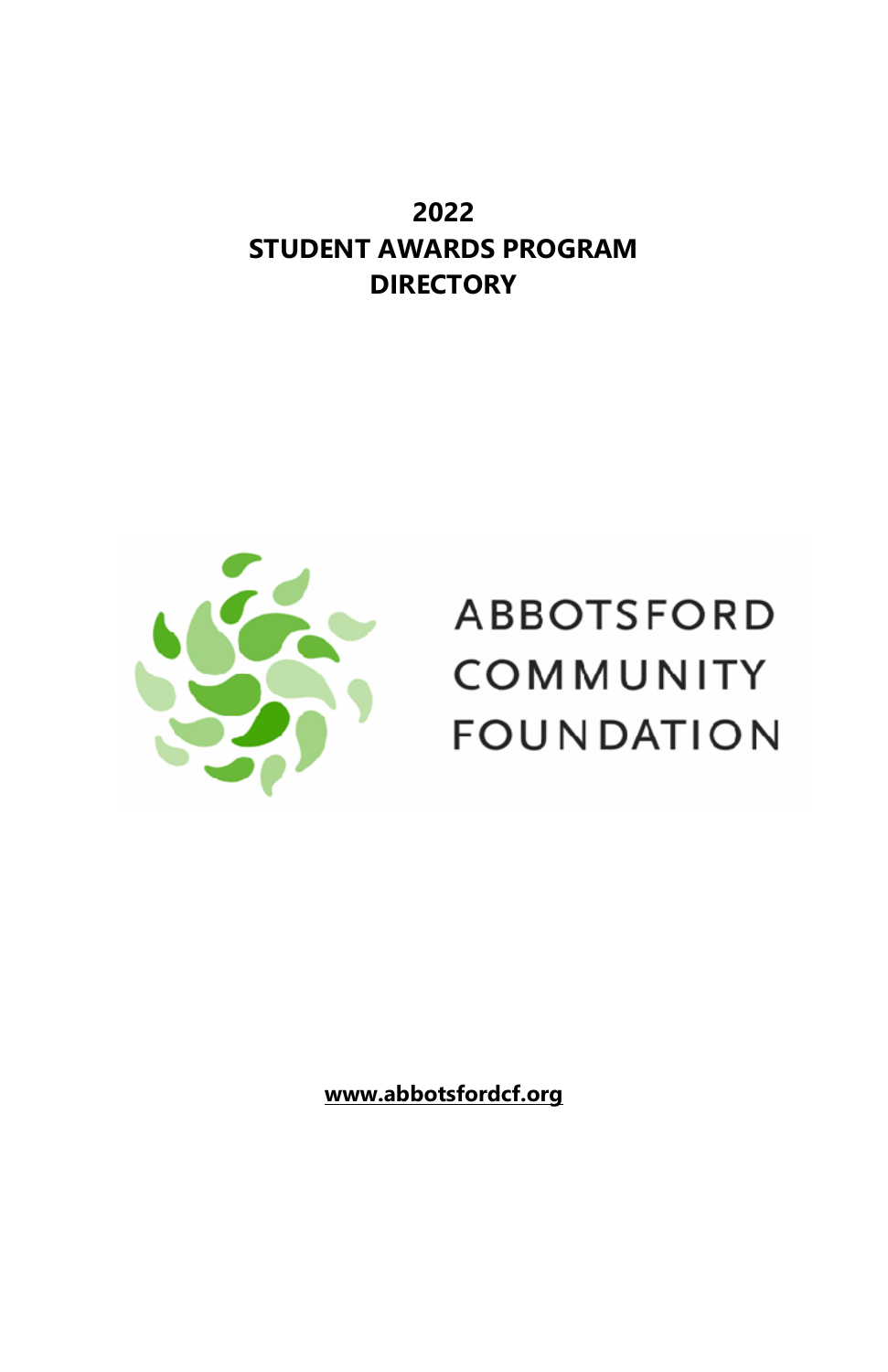# **Terminology**

# **Scholarships**

Scholarships are awards that recognize academic excellence.

# **Bursaries**

Bursaries are awards for students in financial need.

# **Scholarships/Bursaries**

These awards have balanced both financial need and recognition of academic excellence as their primary focus, so applicants must meet both criteria to be eligible to apply.

# **General Awards**

These awards have neither an emphasis on academic excellence or financial need and instead reflect the interests of the donors who fund them. In many cases, the criteria include community service.

# **School codes**

**MEI** – Mennonite Educational Institute

**ASD** – Abbotsford School District, includes all secondary schools in the district as listed below:

| AS   | - Abbotsford Senior Secondary          |
|------|----------------------------------------|
| ASIA | - Abbotsford School of Integrated Arts |
| AT   | - Abbotsford Traditional Secondary     |
| BCL  | - Bakerview Centre for Learning        |
| RB   | - Robert Bateman Secondary             |
| RН   | - Rick Hansen Secondary                |
|      | <b>WJM</b> - W.J. Mouat Secondary      |
| Υ    | - Yale Secondary                       |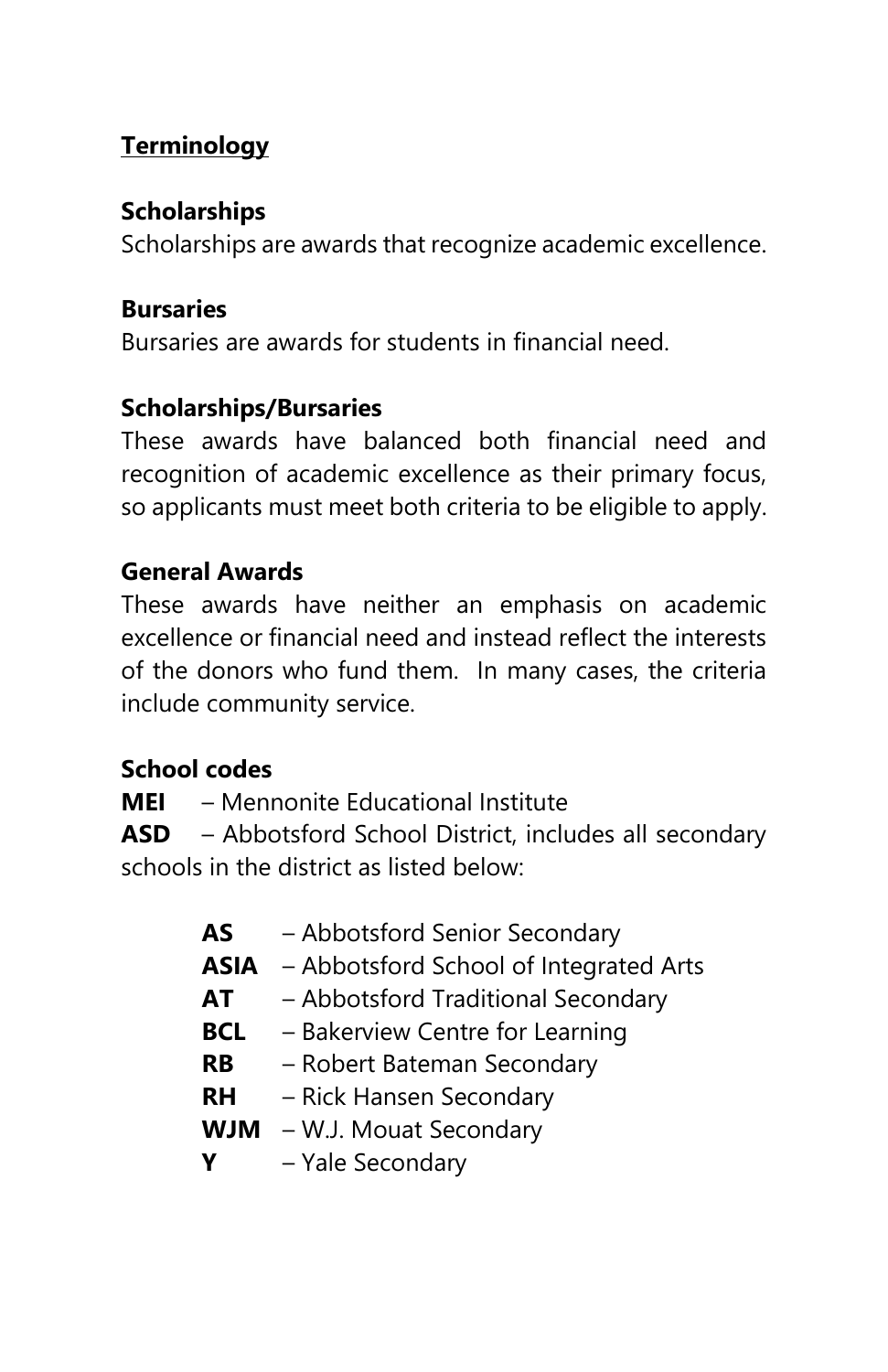## **ABBOTSFORD 2004 BC SUMMER GAMES LEGACY**

| <b>Type of Award:</b>            | General              |  |
|----------------------------------|----------------------|--|
| Focus:                           | Athletic involvement |  |
| Criteria:                        |                      |  |
| <b>Available to students of:</b> | ASD & MEI            |  |
| 5 Awards                         | \$1,000 each         |  |

The Abbotsford 2004 BC Summer Games Committee was established to plan and host the July 2004 event. The Games were a huge success and reported the largest excess of funds in the BC Games history. These funds were used to establish this legacy.

These awards will be allocated to students who have demonstrated athletic involvement or achievement, community service, volunteerism.

| <b>ABBOTSFORD CAREER FIRE FIGHTERS IAFF LOCAL 2864</b> |                            |  |
|--------------------------------------------------------|----------------------------|--|
| <b>Type of Award:</b>                                  | <b>Scholarship</b>         |  |
| Focus:                                                 | <b>Fire/Rescue Service</b> |  |
| <b>Criteria:</b>                                       | <b>Community Service</b>   |  |
| <b>Available to students of:</b>                       | <b>ASD</b>                 |  |
| 1 Award                                                | \$1,000                    |  |

Established in 1982, the Abbotsford Career Fire Fighters Association – Local 2864 represents career firefighters working in the City of Abbotsford and is a member of the International Association of Fire Fighters (IAFF). Career members are responsible for providing a wide range of services that include: Firefighting, Medical/CPR, Rescue, HAZ-MAT Operations, Fire Safety Inspections, and Public Education / Awareness.

This Association recognizes the importance of post-secondary education through accredited academic and/or trade institutions. Local 2864 members are proud to be able to offer this award to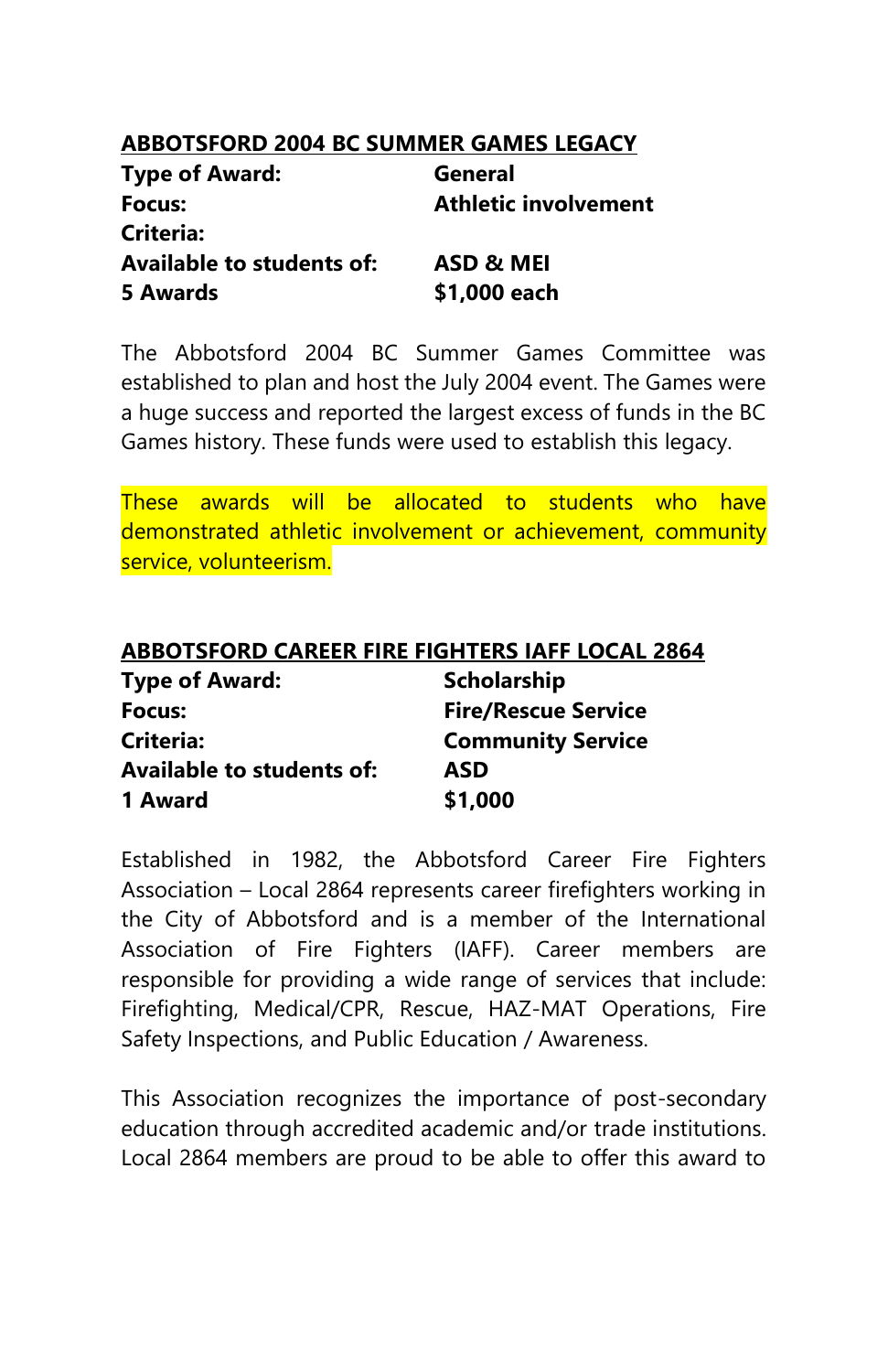an individual that strives to excel and achieve their goals through higher learning.

The award is available to graduating students of ASD entering an academic or trade post-secondary institution. It shall be awarded based on an overall academic standing of GPA of 2.67 (B-) or higher, evidence of good citizenship/participation in school or community, and intentions of pursuing a fire/rescue servicerelated profession.

# **ABBOTSFORD CHAMBER OF COMMERCE**

| <b>Type of Award:</b>            | <b>Scholarship</b>        |
|----------------------------------|---------------------------|
| Focus:                           | <b>Community Service</b>  |
| Criteria:                        | *Member or Student Member |
| <b>Available to students of:</b> | ASD & MEI                 |
| 2 Awards                         | \$1,000 each              |

The Chamber of Commerce has been serving Abbotsford since 1913. As the voice of business, the Abbotsford Chamber of Commerce seeks to represent, connect and serve its members to build and sustain a thriving business community.

This award is presented to a graduating student from the participating schools. The recipient must be proceeding to a Canadian post-secondary institution, graduate with a GPA of a C+ or better and be a Canadian citizen.

**Criteria: \*Preference will be given to a child of a Chamber member or to a Chamber of Commerce student member.**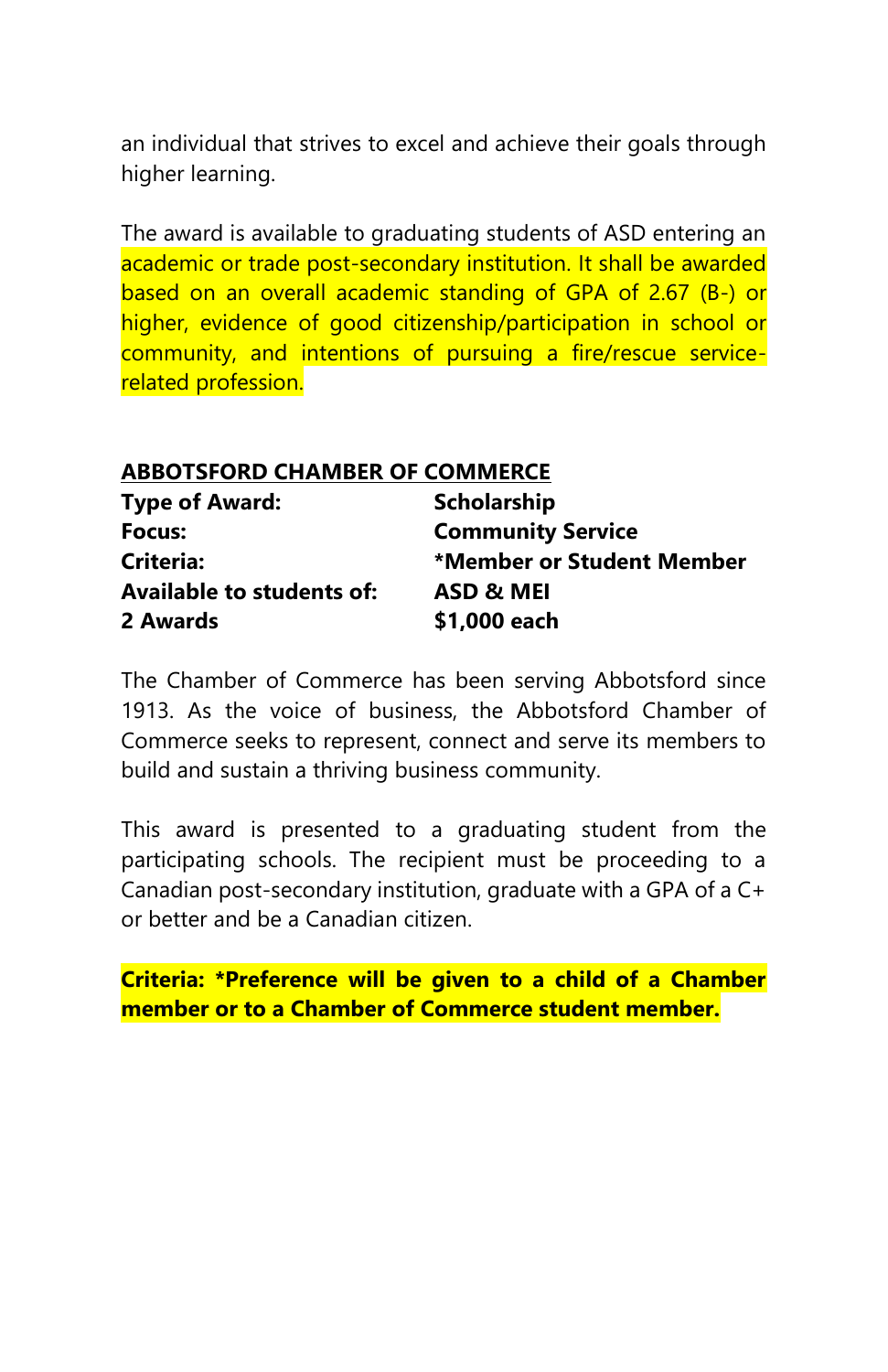#### **ABBOTSFORD COMMUNITY FOUNDATION**

| <b>Type of Award:</b>            | Scholarship                    |
|----------------------------------|--------------------------------|
| Focus:                           | Academic achievement           |
| Criteria:                        | <b>Community involvement</b>   |
| <b>Available to students of:</b> | ASD & MEI                      |
| 17 Awards                        | Between \$500 and \$1,000 each |

The Foundation was incorporated in 1979, and since then has continued to provide financial support to charitable organizations within the city of Abbotsford.

These awards are intended for graduating students who have demonstrated academic achievement and can demonstrate community involvement through volunteering and/or fundraising with a local charity or charitable cause.

#### **In memory of Darren Readhead**

This bursary will be awarded to a student who has participated in both the music program and sports. Good marks and financial need are considerations.

#### **In memory of Meghan Williams**

This bursary will be awarded to a student who has demonstrated school spirit, social responsibility and a strong work ethic.

#### **In memory of Michael Janzen**

This award will be granted to a WJ Mouat student continuing their education and training with exceptional academic achievement and contributed significant volunteer time.

#### **in memory of Michelle Struick**

Michelle's family chose to honour her memory by offering this award, as Michelle had planned on becoming a Doctor of Medicine. The successful candidate will be an honour roll student, preference given to a female, who and has provided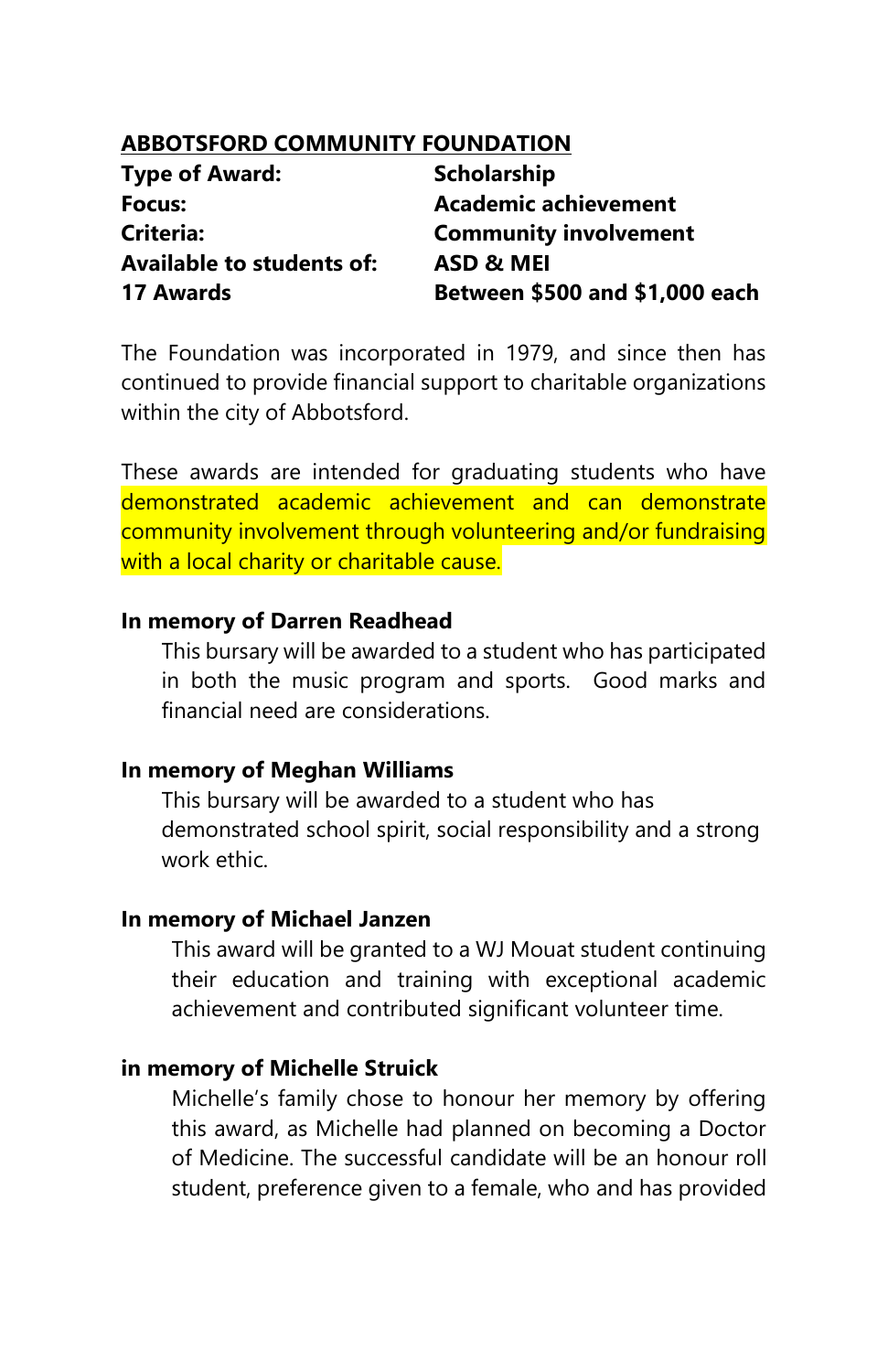service to the school and/or community.

#### **In memory of Rachel Munroe**

This bursary was created in tribute to Rachel's fighting spirit during her battle with cancer. The award will be granted to an "English as a Second Language" (ESL) graduate of Abbotsford Senior who may be require financial assistance to meet their educational goals.

#### **In memory of Tom Lindsay**

This award will be granted to an Abbotsford Senior student who has achieved high academic standings and has shown leadership and proficiency in many areas of school life.

# **\*Abbotsford Senior: in Honour of Barry Stewart**

This award shall be presented to a student at Abbotsford Senior who is planning to continue their post-secondary education in teaching.

# **\*W.J. Mouat: in Memory of John Smeysters (OPA's Last Wish Memorial)**

This bursary will be awarded to a deserving student participating in the football program at W. J. Mouat.

#### **ABBOTSFORD DENTAL GROUP**

| <b>Type of Award:</b>            | General                  |
|----------------------------------|--------------------------|
| Focus:                           | <b>Health Sciences</b>   |
| Criteria:                        | <b>Child of Employee</b> |
| <b>Available to students of:</b> | ASD & MEI                |
| 5 Awards                         | \$1,000 each             |

The Abbotsford Dental Group was formed in 1973 and is currently made up of the following dentists: Dr. David Lim, Dr. Michael Sha, Dr. Daniel Tsang, Dr. Gratio Tsang, Dr. Jonathan Tsang and Dr. Stephanie Tsang.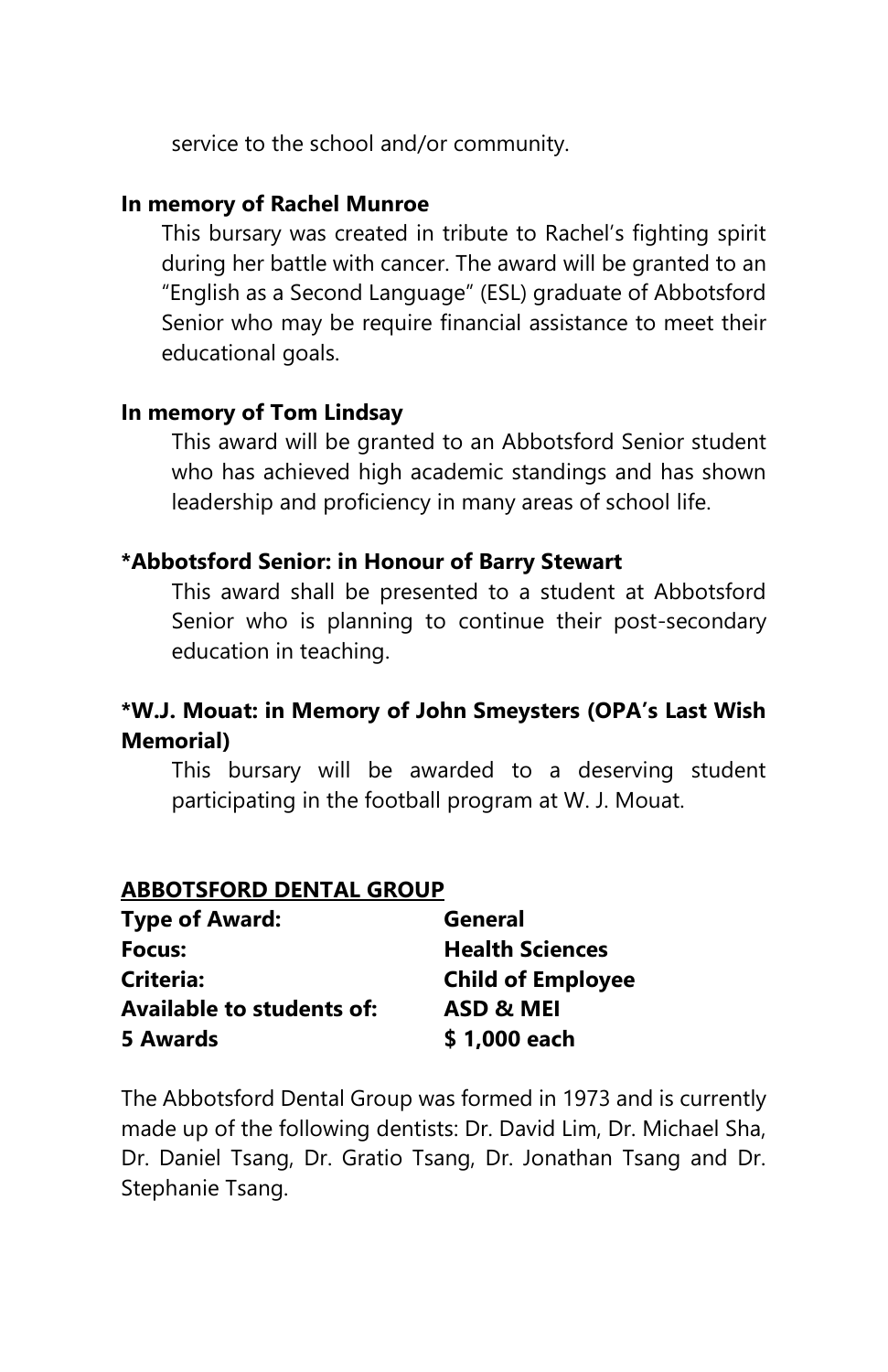These awards are available to graduating students at all participating schools and shall be awarded to students entering health sciences at an accredited university.

\*Note: Preference will be given to graduating students whose parents are employed by Abbotsford Dental Group.

| <b>ABBOTSFORD FEMALE HOCKEY ASSOCIATION</b> |                            |  |
|---------------------------------------------|----------------------------|--|
| <b>Type of Award:</b>                       | <b>Scholarship/Bursary</b> |  |
| Focus:                                      | <b>Athletics</b>           |  |
| <b>Criteria:</b>                            | <b>AFHA Member</b>         |  |
| <b>Available to students of:</b>            | ASD & MEI                  |  |
| 2 Awards                                    | \$500 each                 |  |

The Abbotsford Female Hockey Association (AFHA) provides a fun and competitive environment for girls to play hockey in the Abbotsford community. As part of its commitment to young women, the AFHA is providing two annual \$ 500 bursaries to encourage young female hockey players to further their postsecondary education.

**The prospective recipients must be, or have been, a member of the AFHA for at least one season** and plan to further their education beyond high school; involving either vocational or university level study. Preference will be given to students who have maintained an acceptable level of academic achievement, have provided service to their school and/or community, and have demonstrated a financial need.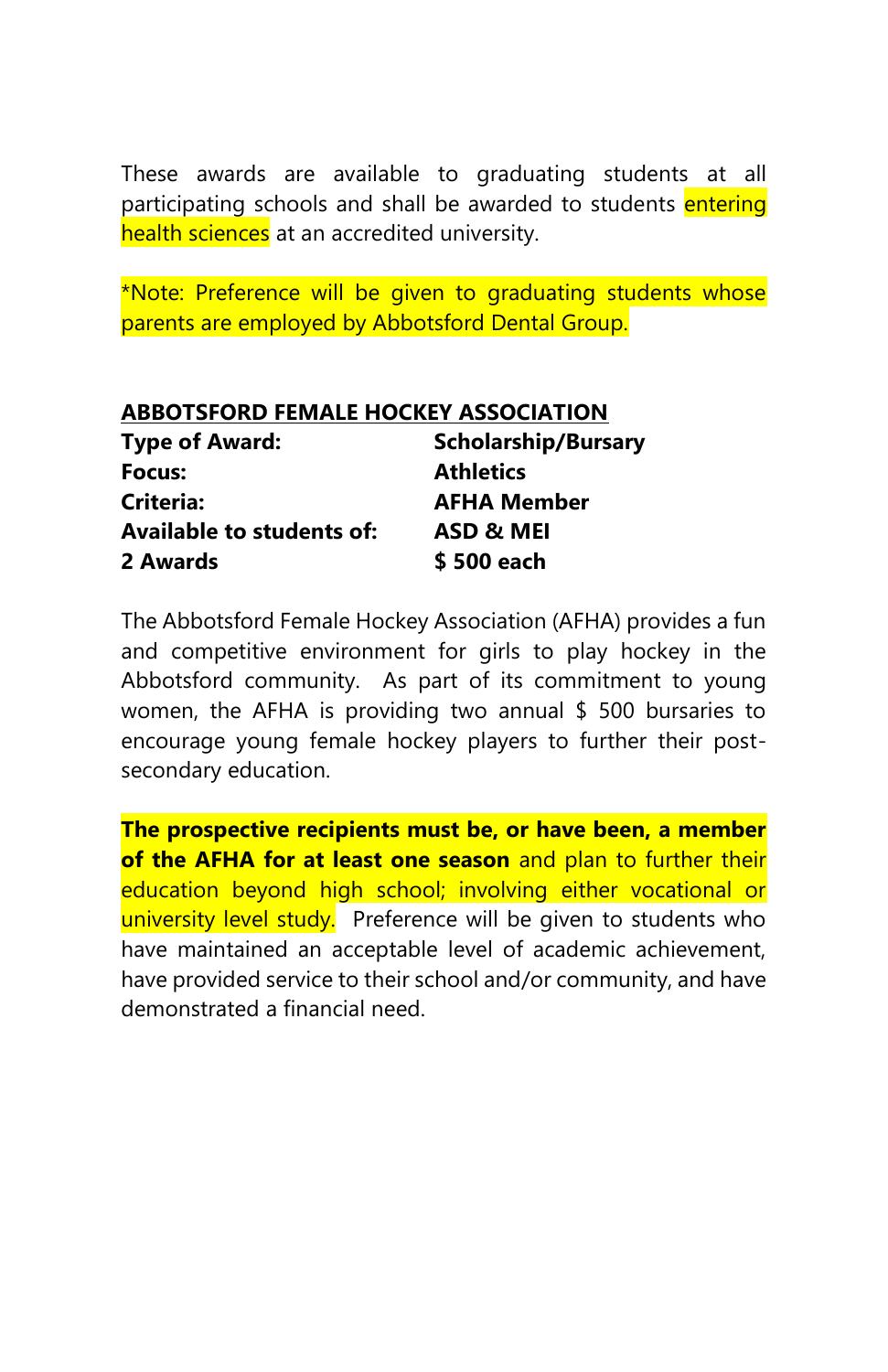# **ABBOTSFORD LIONS CLUB**

| <b>Type of Award:</b>            | General                  |
|----------------------------------|--------------------------|
| Focus:                           | <b>Community service</b> |
| Criteria:                        | <b>Volunteer</b>         |
| <b>Available to students of:</b> | ASD & MEI                |
| 9 Awards                         | \$800 each               |

The Abbotsford Lions Club is a member of the world's largest service organization and has been serving our community since 1944. Since its beginning, the Club has maintained a continuing response to community needs of every kind.

These awards are available to students graduating from any of the participating schools. Preference will be given to applicants who have volunteered for an organization serving Abbotsford **outside** of any school sponsored volunteer service activity.

| <b>ABBOTSFORD MASONIC LODGE #70</b> |                          |
|-------------------------------------|--------------------------|
| <b>Type of Award:</b>               | <b>Scholarship</b>       |
| Focus:                              | <b>Community service</b> |
| Criteria:                           |                          |
| <b>Available to students of:</b>    | Yale                     |
| 1 Award                             | \$1,000                  |

The Abbotsford Masonic Lodge was established in 1912. The Masonic Fraternity promotes fellowship, high ethical standards and good citizenship.

The recipient of this award must be a Grade 12 student attending **Yale**. The recipient must have achieved high academic standards and have contributed outstanding and dedicated service to school and community activities.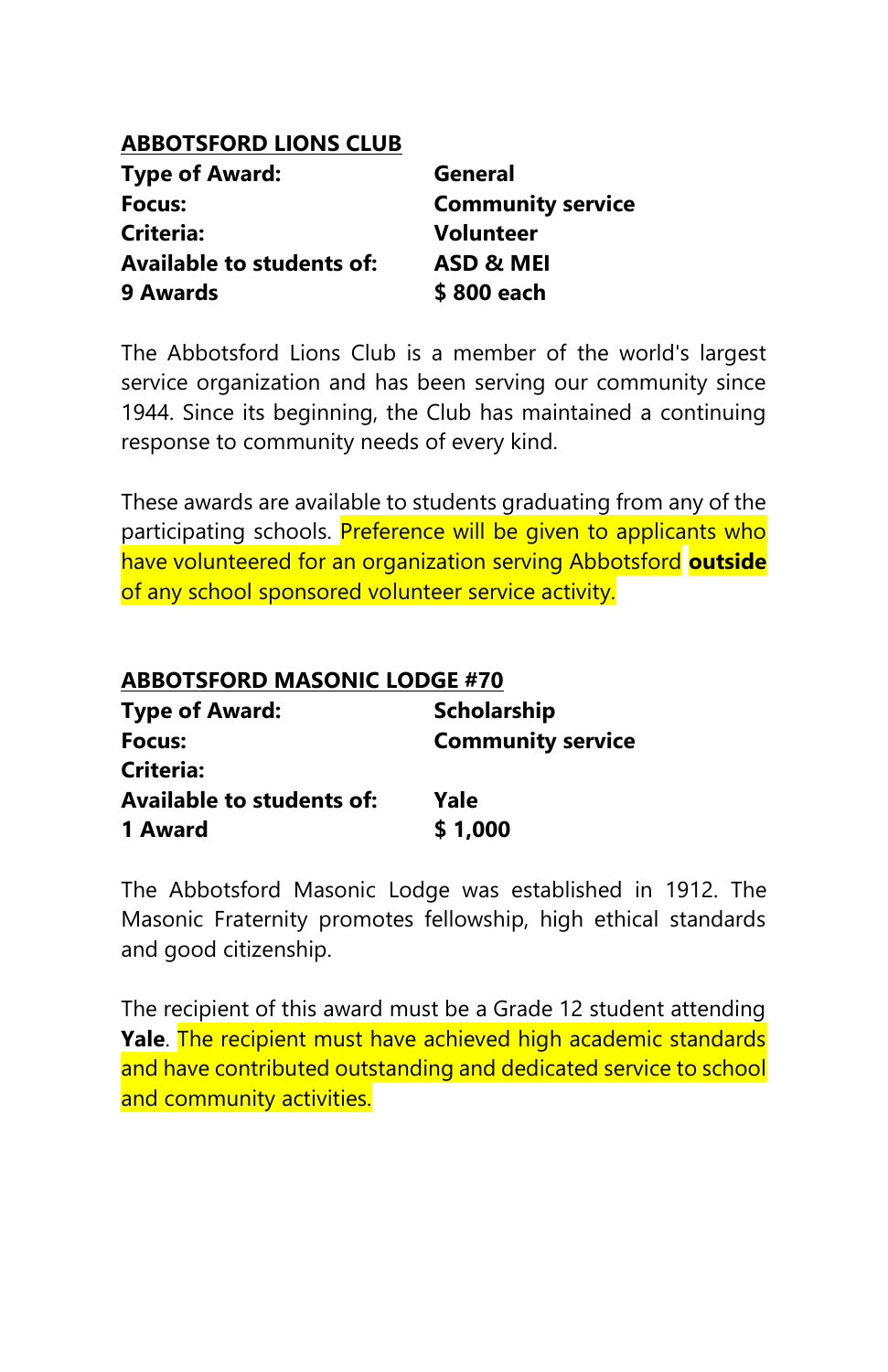## **ABBOTSFORD MINOR FASTBALL ASSOCIATION**

| <b>Type of Award:</b>            | <b>Bursary</b>   |
|----------------------------------|------------------|
| Focus:                           | <b>Athletics</b> |
| Criteria:                        | *AMFA Member     |
| <b>Available to students of:</b> | ASD & MEI        |
| 2 awards                         | \$500 each       |

The Abbotsford Minor Fastball Association (AMFA) believes in strengthening our community by connecting people under a common interest and allowing children to explore the joy of sport. We promote and foster four core values - Effort, Integrity, Passion and Commitment - as we look to create a vibrant and prosperous community.

These awards shall be presented to two \***fastball players who have been registered for at least five years with the association** and are pursuing post-secondary education and requiring financial assistance.

#### **ABBOTSFORD MINOR HOCKEY ASSOCIATION**

| <b>Type of Award:</b>            | General                 |
|----------------------------------|-------------------------|
| Focus:                           | Hockey                  |
| Criteria:                        | *AMHA Member, See below |
| <b>Available to students of:</b> | ASD & MEI               |
| <b>10 Awards</b>                 | \$500 each              |

The Abbotsford Minor Hockey Association (AMHA) serves the youth of this community from the ages of 5 to 20. At present, some 1,000 children are involved in the Minor Hockey program. As part of its commitment to young people, the AMHA has provided annual awards to encourage young people to further their education.

**\*The prospective recipients must have been involved in Minor Hockey in some capacity** and must plan to further his/her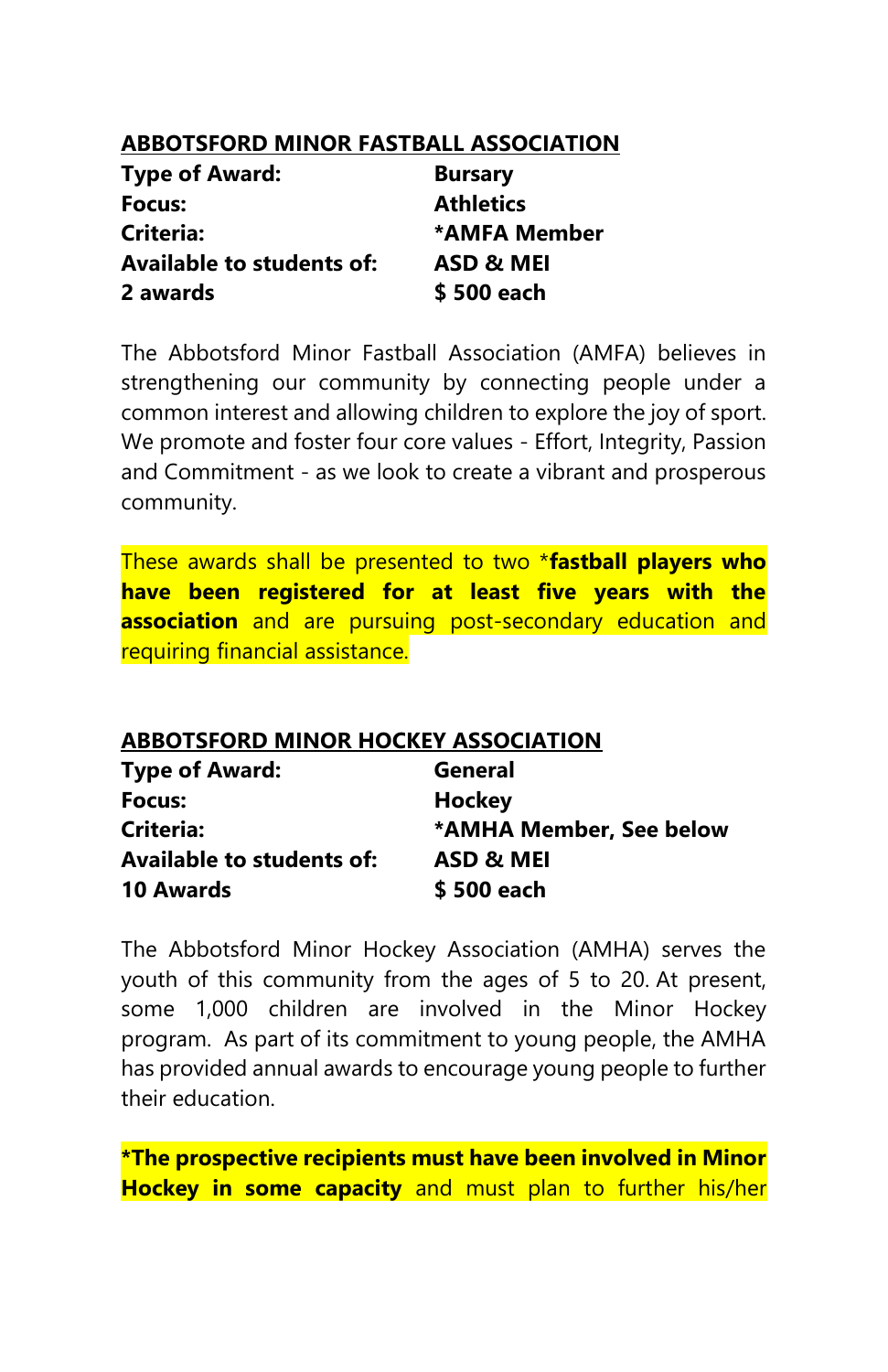education beyond high school including either vocational programs or university level study. Preference will be given to candidates who show evidence of good sportsmanship, scholastic achievement and goals, leadership and volunteer work.

**One of the awards will be given in memory of Bev Stefans and the recipient must have been a \*Community Volunteer and a C Player with AMHA. One of the awards will be given in partnership with Yale Hockey Academy. \*The recipient must be a 3-year academy alumni player.**

# **ABBOTSFORD MUSIC EDUCATORS ASSOCIATION**

| <b>Type of Award:</b>     | General      |
|---------------------------|--------------|
| Focus:                    | <b>Music</b> |
| Criteria:                 | *See below   |
| Available to students of: | ASD          |
| 1 Award                   | \$400        |

The AMEA is a representative of the music educators of the ASD. This Association provides and facilitates opportunities for students and teachers to gain experience in the world of music through education and performance.

This award shall be presented to an ASD graduating student who intends to pursue post-secondary studies in Music Education. The student should have a good standing in the Graduation program for Grade 11 and 12. The candidate must show excellent standing in his/her music classes and have been involved in 2 or more music classes in the Graduation program.

**\*Criteria:** It is recommended that any interested candidate should attach a **letter of recommendation from their music teacher** (or provide a reference name and phone number) that can testify to the student's character and student's ability as a future music educator. This could also be a letter of recommendation from a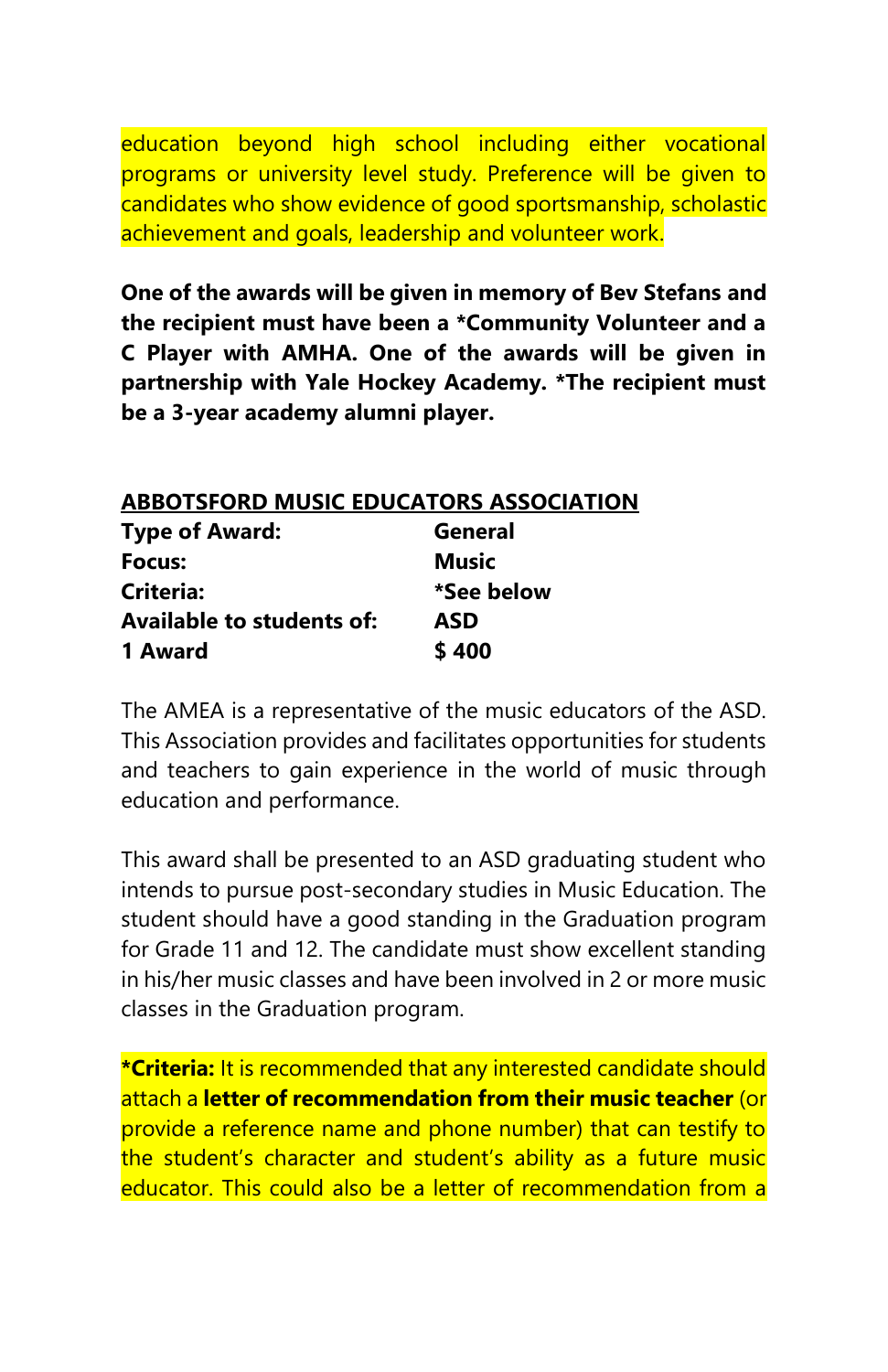director outside of the school system (for example: a community band or choir that performs on a regular basis).

| <b>ABBOTSFORD POLICE BOARD</b>   |                           |
|----------------------------------|---------------------------|
| <b>Type of Award:</b>            | General                   |
| Focus:                           | <b>Community service</b>  |
| Criteria:                        | <b>Criminology or Law</b> |
|                                  | <b>Enforcement</b>        |
| <b>Available to students of:</b> | ASD & MEI                 |
| 2 Awards                         | \$1,000 each              |
|                                  |                           |

The Abbotsford Police Board (APB) is a civilian governing body which receives its authority under the '*Police Act'*. Police boards in British Columbia perform four main governing functions: employers of sworn and civilian staff; policy and direction setters; financial overseers; and discipline authorities for policy and service complaints.

The legislative function of the APB is to provide general direction to the Abbotsford Police Department in accordance with relevant legislation and in response to community needs.

The Abbotsford Police Board is proud to provide two awards that will be presented to graduating students of the participating schools.

# **One of these awards will be in Memory of Ted Price, former Police Board member**.

The Abbotsford Police Board will review applications and present an award to two students who demonstrate citizenship and community involvement, important attributes for these students pursuing post-secondary education in either criminology or law enforcement.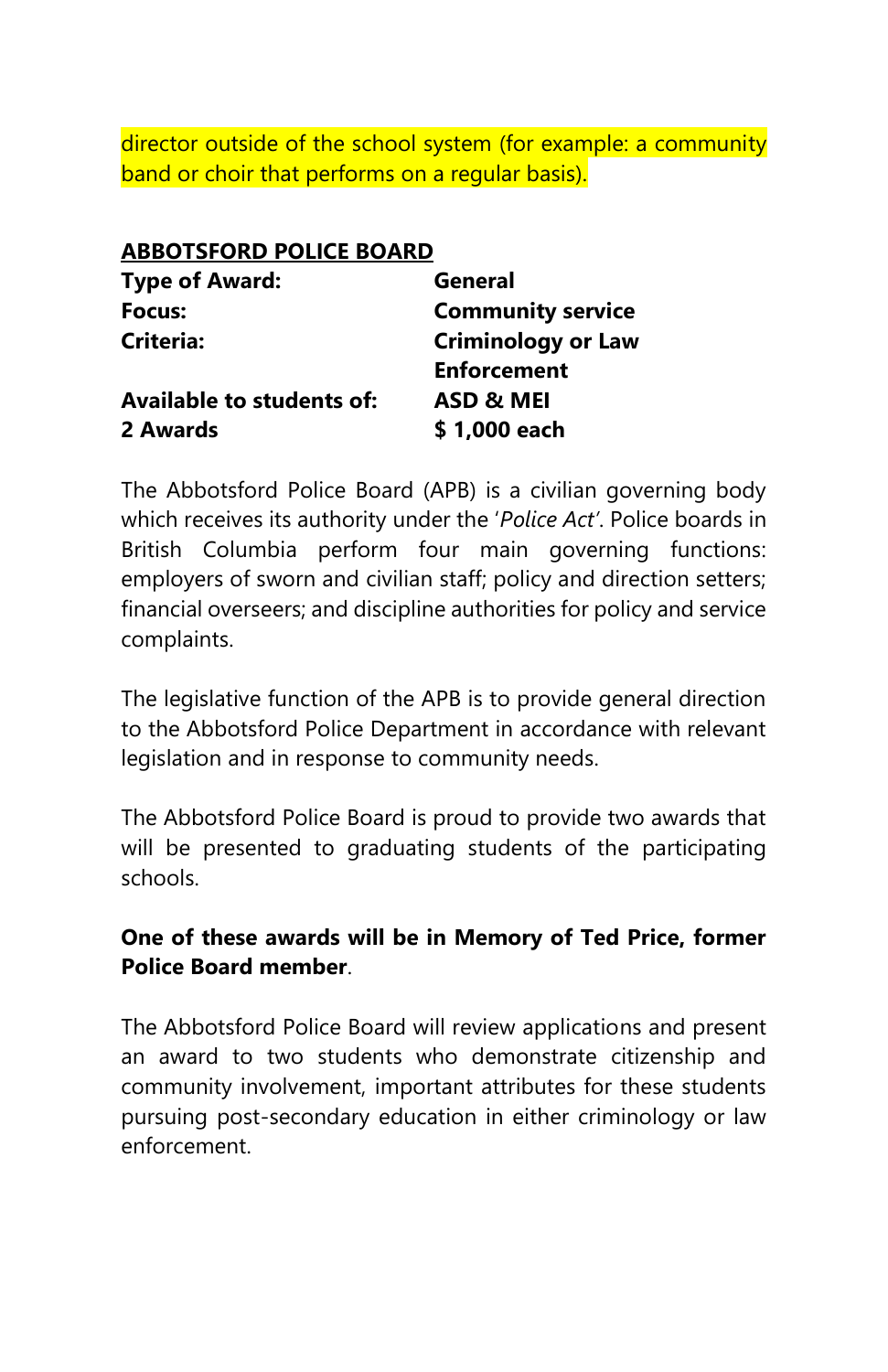# **ABBOTSFORD PRINCIPALS' AND VICE-PRINCIPALS'**

| <b>ASSULIATIUM</b>               |                                              |
|----------------------------------|----------------------------------------------|
| <b>Type of Award:</b>            | <b>Scholarship</b>                           |
| Focus:                           | <b>Academic achievement</b>                  |
| Criteria:                        | <b>Leadership &amp; Volunteer</b><br>service |
| <b>Available to students of:</b> | <b>ASD</b>                                   |
| 8 Awards                         | \$500 each                                   |
|                                  |                                              |

Eight awards will be given to students who can demonstrate high academic achievement, leadership in school activities and volunteer services both at school and in the community. Preference will be given to a child of a member of the APVPA.

# **ABBOTSFORD ROTARY CLUB**

**ASSOCIATION**

| <b>Type of Award:</b>            | <b>Scholarship/Bursary</b>             |  |
|----------------------------------|----------------------------------------|--|
| Focus:                           | Scholastic ability & Financial<br>need |  |
| Criteria:                        | <b>Community leadership &amp;</b>      |  |
|                                  | <b>Volunteer service</b>               |  |
| <b>Available to students of:</b> | ASD & MEI                              |  |
| 9 Awards                         | \$1,000 each                           |  |

Rotary is a worldwide organization of business leaders who provide humanitarian service, encourage high ethical standards in all vocations, and help to build goodwill. There are 1.2 million Rotarians belonging to more than 34,000 clubs in more than 200 countries around the world.

The Rotary Club of Abbotsford was formed in 1950. Over the years, the club has supported many exciting projects including the construction of Rotary Stadium, provided the capital funding for Rotary House Preschool, donated equipment and furnishings to the Abbotsford Regional Hospital and Cancer Centre children's wing and pavilion; assisted the Abbotsford Hospice Society to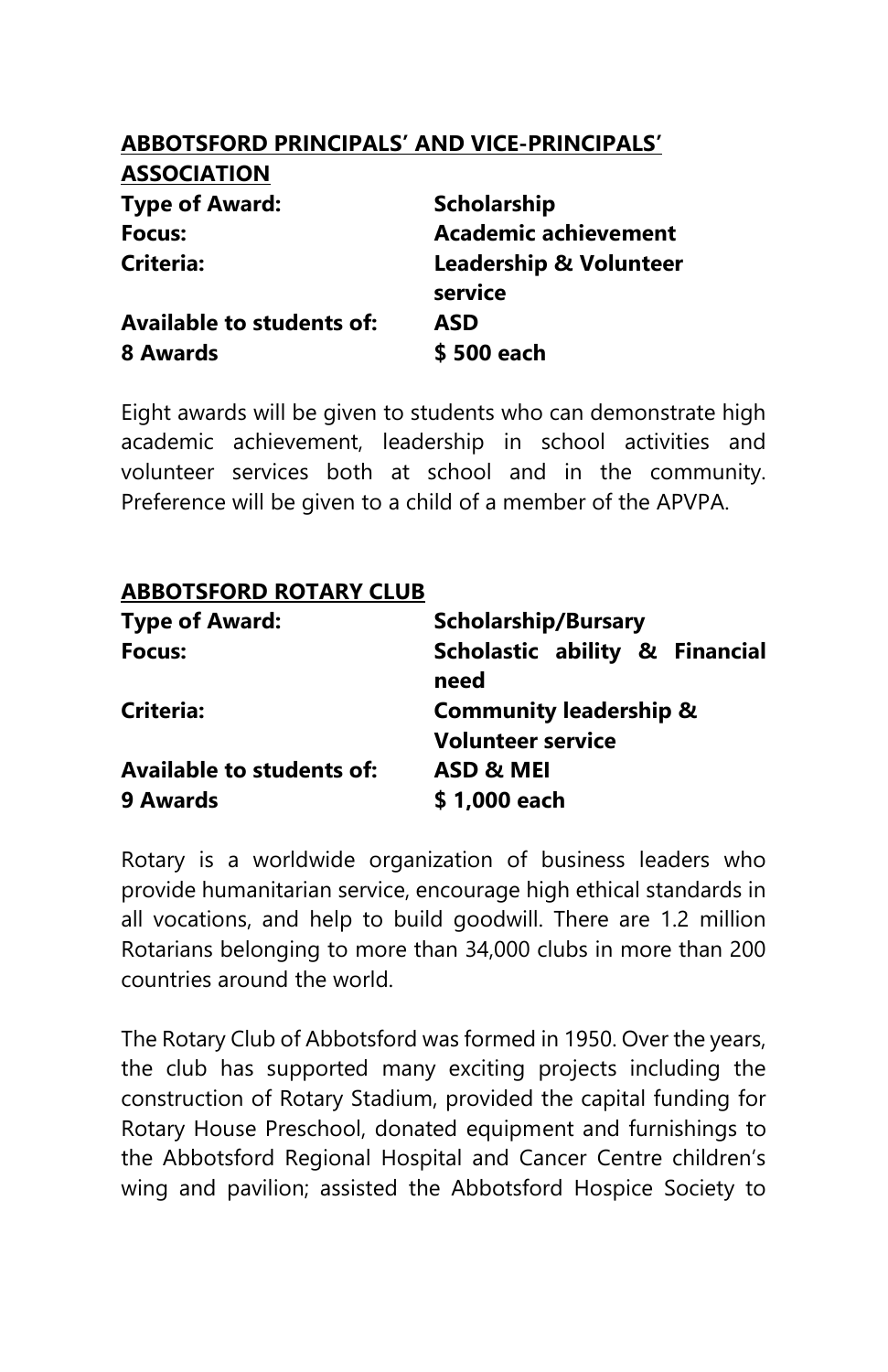build Holmberg House, sponsored a Rotaplast mission to Cebu, Philippines, provides Blessings in a Backpack to help local children from going hungry and helped many other projects and in our community.

Nine awards will be given to students who can demonstrate high academic achievement, leadership and that they have volunteered more than fifty hours working with one or more local community organizations (not for school credit). Financial need will also be considered.

#### **ABBOTSFORD SENIOR STUDENT MEMORIAL**

| <b>Type of Award:</b>            | <b>Scholarship</b>    |
|----------------------------------|-----------------------|
| Focus:                           | <b>Sports or Arts</b> |
| Criteria:                        | Leadership            |
| <b>Available to students of:</b> | <b>AS</b>             |
| 1 Awards                         | \$1,000 each          |

In January 2000, three Abbotsford Senior Grade 10 students tragically passed away in a motor vehicle accident. The three students, Sabrina Blahut, Matthew Peters, and Gina Petrynko were very active members of the Abby Senior school culture: Sabrina was an accomplished vocalist, Matthew a track and field champion and Gina a valued member of the soccer team. All three students maintained honour roll status during their brief but active time at Abby Senior.

This award shall be presented annually to an **Abbotsford Senior** student in honour of these three academic and committed young people. The award will be given based on academic ability, active participation in school sports or arts and demonstrated leadership qualities in school or community life.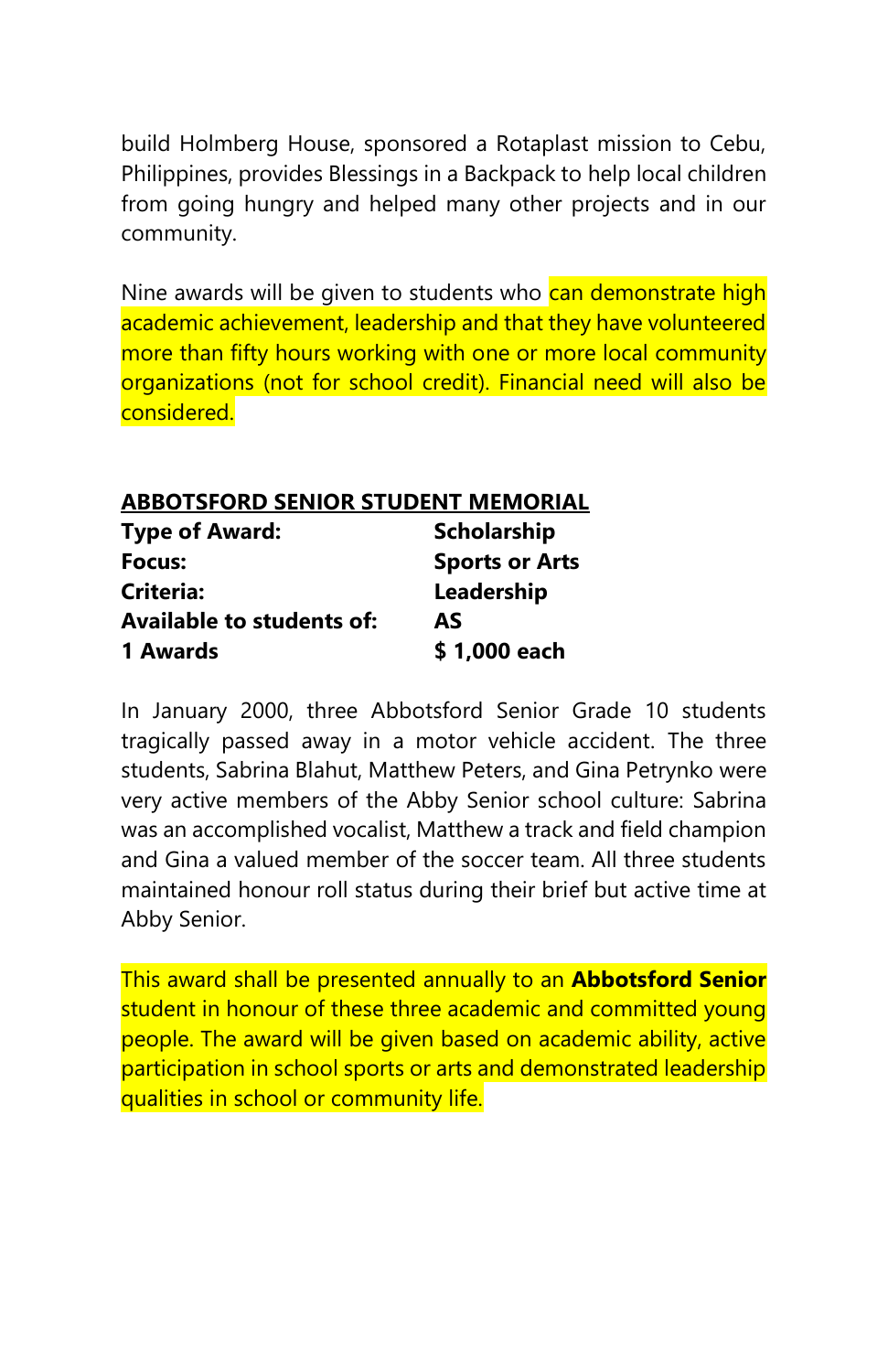#### **Abbotsford Soccer Association (ASA) – BARRY CROCKER SCHOLARSHIP \*\*NEW\*\***

| <b>Type of Award:</b>            | Scholarship                    |
|----------------------------------|--------------------------------|
| Focus:                           | <b>Sports</b>                  |
| Criteria:                        | See below                      |
| <b>Available to students of:</b> | ASD & MEI                      |
| 2 Awards                         | 1 x \$500 for a female athlete |
|                                  | 1 x \$500 for a male athlete   |

The Abbotsford Soccer Association (ASA) serves the youth of this community from ages 3-17 years. At present, some 31,600 children are involved in the minor soccer program, on an annual basis. As part of its ongoing commitment to young people, the ASA plans to provide bursaries to encourage young people to continue their education.

These bursaries shall be awarded to both male and female athletes. One award for males and one award for females, who have been registered with the ASA for the past 3 years (U16-U18. The prospective recipients must plan to continue their education at a post-secondary institution and demonstrate a financial need. Preference will be given to those who have volunteered in the community, particularly in a soccer capacity.

ASA will review applications.

#### **ABBY GRAD 1968**

| <b>Type of Award:</b>     | <b>Bursary</b>        |
|---------------------------|-----------------------|
| Focus:                    | <b>Financial need</b> |
| Criteria:                 | <b>Financial need</b> |
| Available to students of: | AS                    |
| 1 Award                   | \$350                 |

This award was established by the graduating class of 1968 from Abbotsford Senior Secondary to encourage today's graduates to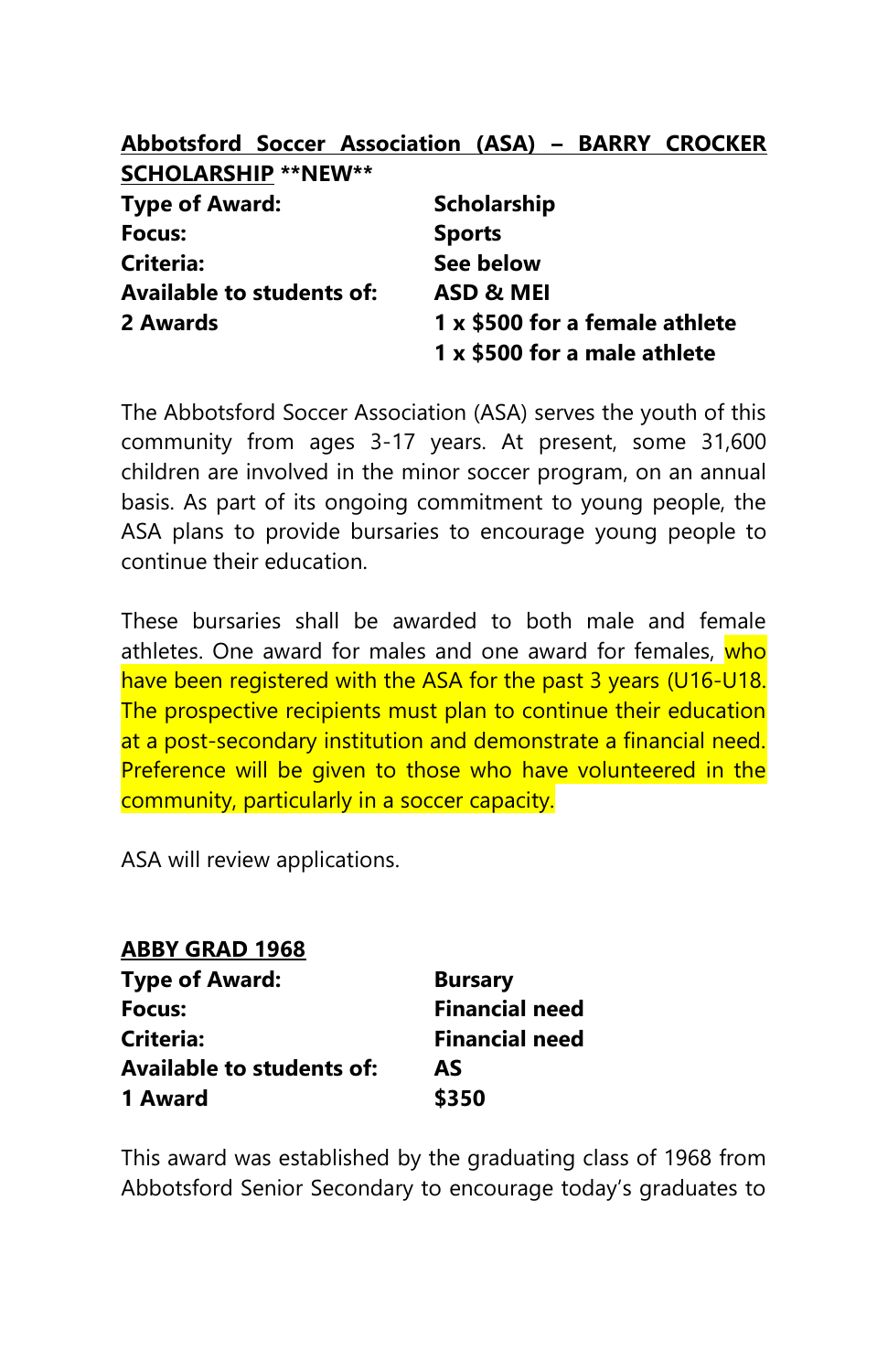reach for their dreams and make them happen. This award shall be distributed to a student graduating from Abbotsford Senior who intends to pursue post-secondary education.

**Financial need will be considered, so the successful applicant will demonstrate how this award will impact and enable their studies in the About Me section of the application form.**

| <b>ABBY'S MUSIC SOCIETY STUDENT AWARD</b> |                                            |
|-------------------------------------------|--------------------------------------------|
| <b>Type of Award:</b>                     | <b>Scholarship</b>                         |
| <b>Focus:</b>                             | Music & School Community<br><b>Service</b> |
| Criteria:                                 | Part of Music program for 4                |
|                                           | years                                      |
| Available to students of:                 | AS                                         |
| 1 Award                                   | \$1.000                                    |

Abby's Music Society is a parent-run group that helps fundraise for the Abbotsford Middle and Abbotsford Senior music programs. Its main goal is to raise funds to help students pay for various band and choir trips and to provide support to the music students and programs.

This award will be provided to a graduating student of **Abbotsford** Senior who has participated in the Music program (Drum Line, Choir, Concert Band, or Jazz Band) for four years and has also shown outstanding service to the program and the school.

The successful recipient does not have to be continuing in a musical program in their post-secondary education to receive the award, although it is the hope of the Society that all of the applicants will continue their love of music throughout their lives.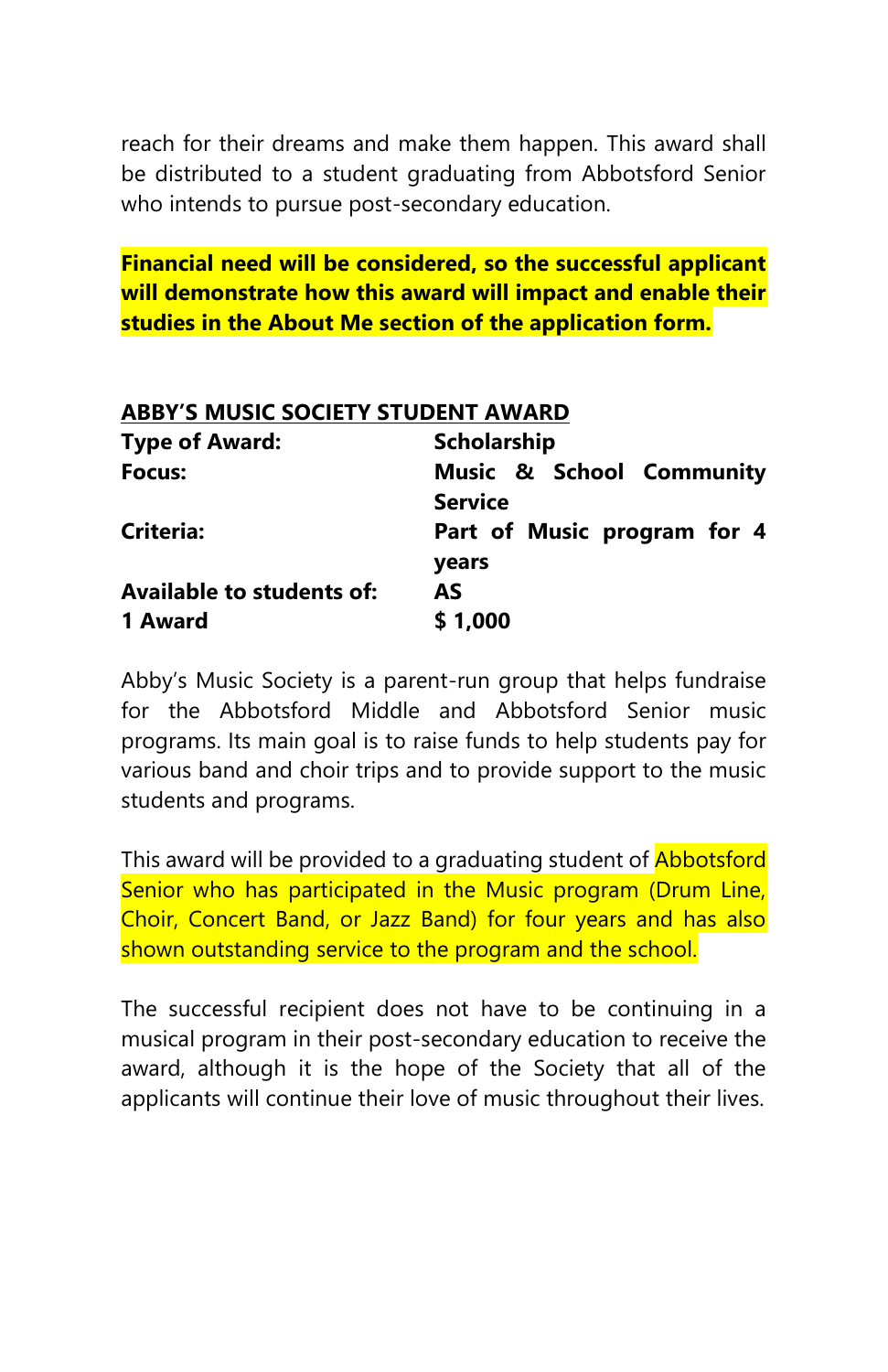| ACCESS TO ALL             |                      |
|---------------------------|----------------------|
| Type of Award:            | General              |
| Focus:                    | <b>Education</b>     |
| Criteria:                 | <b>Special Needs</b> |
| Available to students of: | <b>ASD</b>           |
| 4 Awards                  | \$1,000 each         |

The Access to All Society contributed through ASD, in establishing an endowment fund to promote awareness of the needs and capabilities of special needs students.

This award shall be presented to a **graduating student with special needs** or to a graduating student who intends to pursue a career working with special needs students and it is the hope that this award will enable the recipients to enrich their own lives and contribute to their communities through education.

#### **AL PAULS MEMORIAL**

| General                                |
|----------------------------------------|
| <b>Computer Science / Technology /</b> |
| <b>Humanitarianism</b>                 |
| <b>Pursuing Technology, Computer</b>   |
| <b>Science or Humanitarian Work</b>    |
| ASD & MEI                              |
| \$1,000 - Technology                   |
| \$2,000 - Humanitarian Work            |
|                                        |

Al Pauls, a well-loved teacher and father, passed away unexpectedly on May 19, 2009. He was known for his kind, gentle spirit, and patience in teaching. He was passionate about technology and improving living conditions for the impoverished or marginalized in his own community and beyond. He was a lifelong learner who believed that nobody, least of all teachers, is ever too old to learn new things.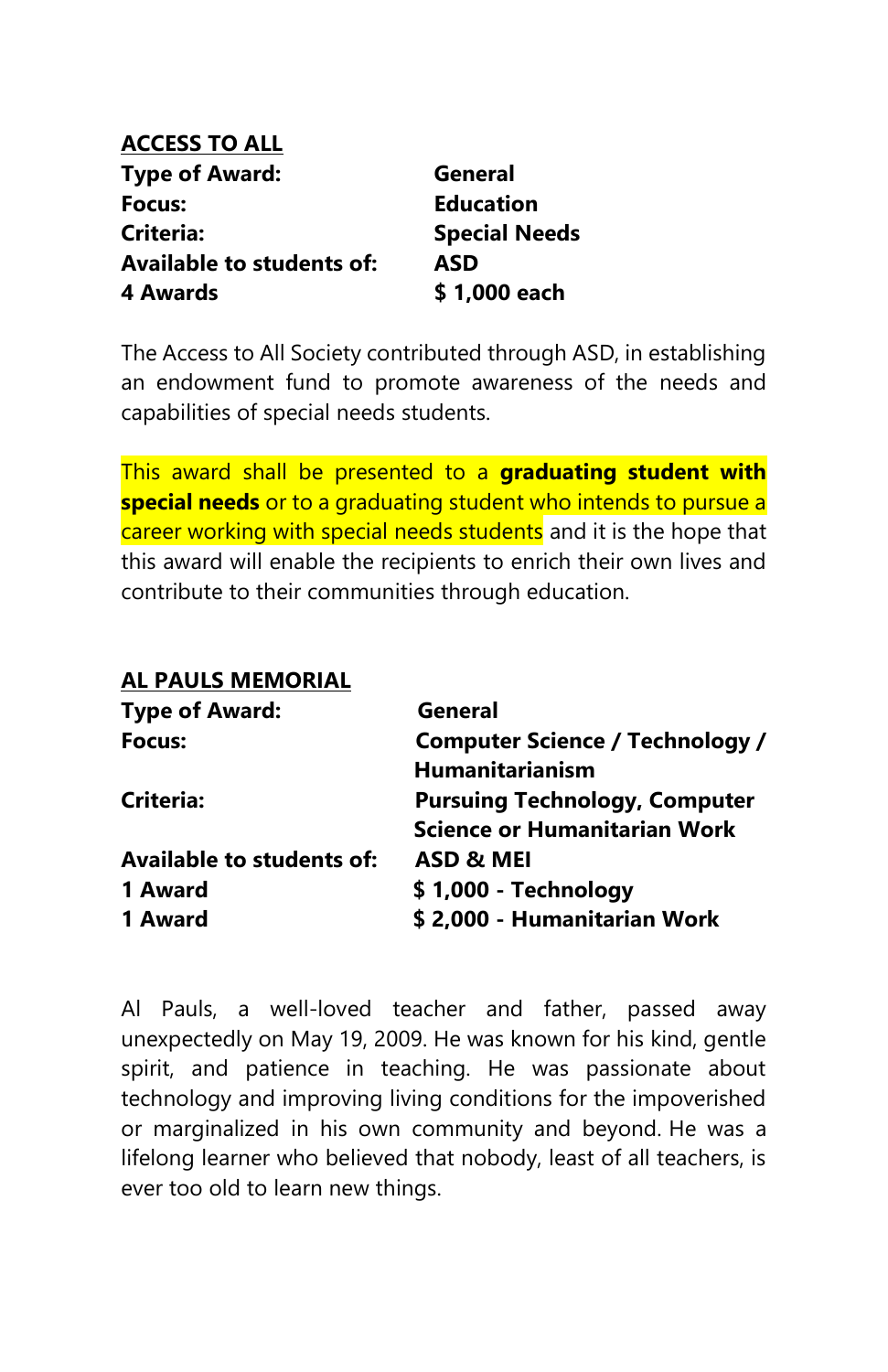One bursary of \$1000 shall be awarded to a student who plans to pursue post-secondary studies in Technology.

One bursary of \$2000 shall be awarded to a student who plans to pursue post-secondary studies in Humanitarian Work.

| <b>Type of Award:</b>            | <b>Scholarship / Bursary</b> |  |
|----------------------------------|------------------------------|--|
| Focus:                           | <b>Community Service</b>     |  |
| Criteria:                        | Related to an RCL Br. #265   |  |
|                                  | <b>Member</b>                |  |
| <b>Available to students of:</b> | RH, WJM                      |  |
| 2 Awards                         | \$1,000                      |  |

These awards shall be presented to graduating students attending **Rick Hansen and/or W.J. Mouat** whose permanent residence is within the area bounded by the Fraser River, the USA border, Mt. Lehman Road and the Abbotsford/Langley municipal boundary.

**Applicants must be the son/daughter or grandchild of a Veteran of the Canadian Armed Forces or Allied Forces and be proceeding to a university or recognized vocational, technological or training school in BC.**

Candidates for the awards are expected to present evidence of high academic achievement, extra-curricular activities, and involvement in their community. Financial need is also a major factor in determining the recipients.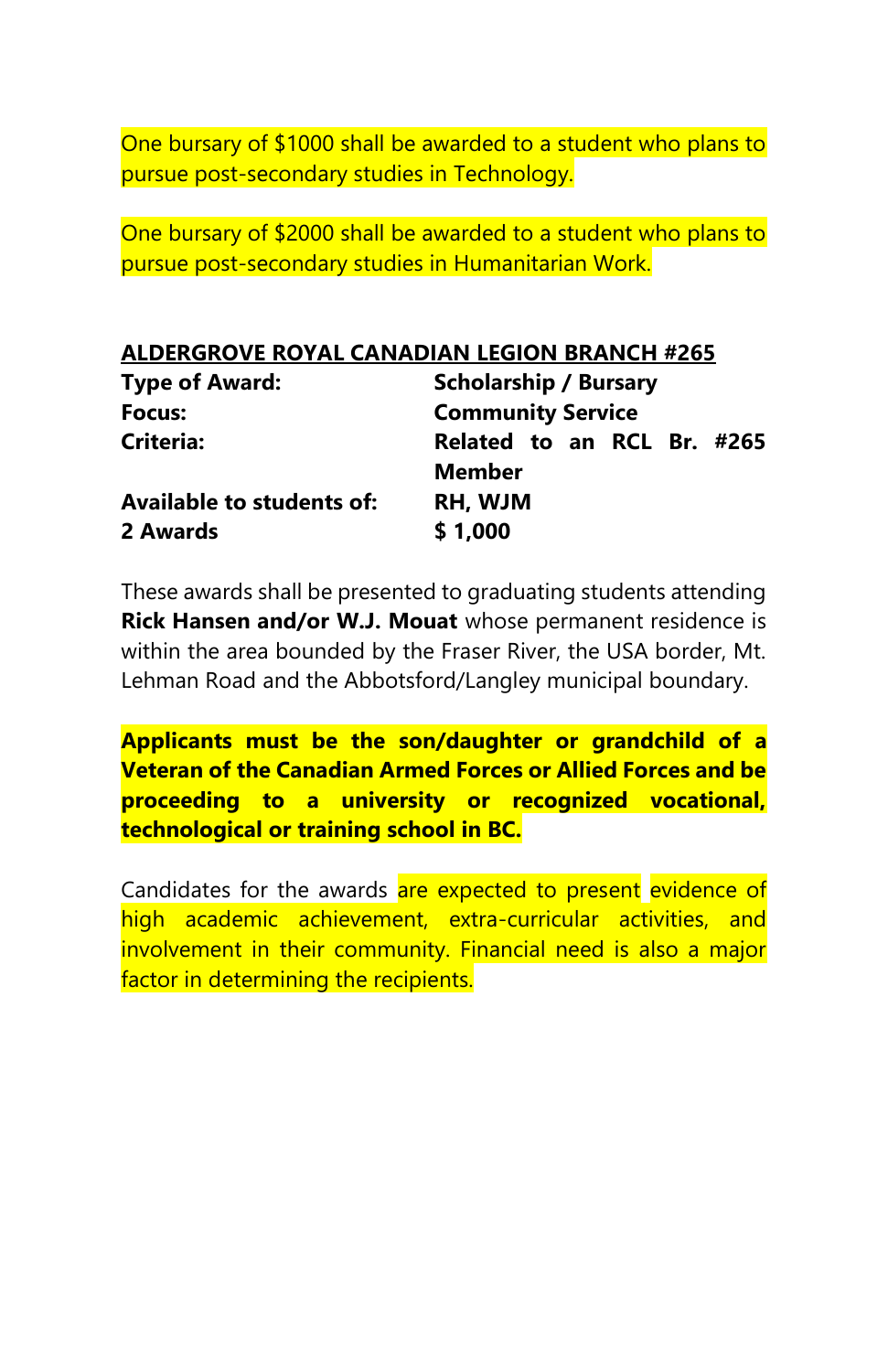# **ALLSTAR MECHANICAL LTD**

| <b>Type of Award:</b>            | General          |
|----------------------------------|------------------|
| Focus:                           | <b>Athletics</b> |
| Criteria:                        | Leadership       |
| <b>Available to students of:</b> | <b>WIW</b>       |
| 1 Award                          | \$500            |

Allstar Mechanical Ltd. is a local mechanical contracting firm serving our community.

This award shall be presented to a graduating student of **W.J. Mouat** who has made an outstanding contribution to the school's established athletic program. Selection will also take into consideration their character, citizenship, dedication and leadership qualities.

#### **ASHLEY LOWEY MEMORIAL**

| <b>Type of Award:</b>            | General                 |
|----------------------------------|-------------------------|
| Focus:                           | <b>Character</b>        |
| Criteria:                        | <b>Positive Outlook</b> |
| <b>Available to students of:</b> | Yale                    |
| 2 Awards                         | \$500 each              |

Ashley Lowey was a Grade 10 Yale student when she was diagnosed with childhood cancer. Ashley fought a long, hard battle but tragically lost her fight fourteen months later on February 16, 2009.

The family wishes to honour Ashley's memory by recognizing her strengths and character in an award to be presented to a wellrounded Yale Secondary student.

The award will be presented to a student who shows remarkable character, someone who is willing to look beyond their own backyard and see the world around them. Someone who leads quietly and encourages others, who perseveres – even in the hard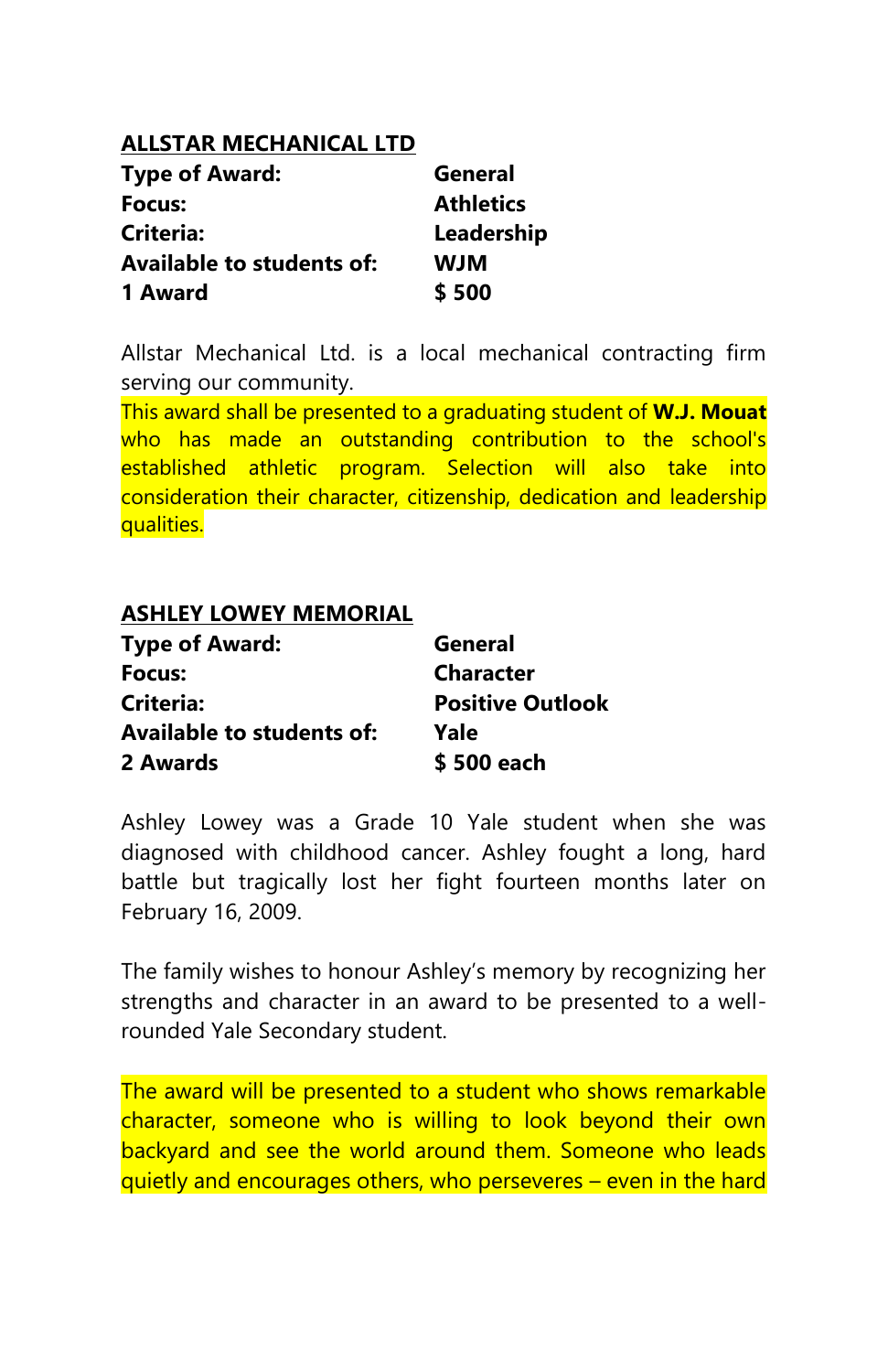stuff, someone who learned something about life through school and is willing to leave the school with a positive message of faith and character.

#### **ASIA SUMAS MOUNTAIN**

| <b>Type of Award:</b>            | General                        |
|----------------------------------|--------------------------------|
| Focus:                           | <b>Academic and/or Arts</b>    |
| Criteria:                        | <b>Attended ASIA Sumas Mtn</b> |
| <b>Available to students of:</b> | ASIA                           |
| 1 Award                          | \$500                          |

To be awarded to a student who meets the following criteria: is successfully completing Grade 12 at a school in the Abbotsford district and has attended **ASIA Sumas Mountain Middle / Secondary** and will be continuing their post-secondary education in a program that integrates both Academics and/or Arts.

| <b>Scholarship</b>           |
|------------------------------|
| Leadership                   |
| <b>Community Involvement</b> |
| <b>WIW</b>                   |
| \$1,000                      |
|                              |

Badesha & Associates is an Abbotsford notary firm established in 2012. Badesha & Associates provides a full range of notarial legal services to families and businesses in the community. This firm is passionate about improving the communities in which they serve by volunteering their time to participate and/or raise money for various charitable organizations and local school sports teams. In pursuit of community service and their desire to be involved in the community, they encourage students to continue to learn and be engaged in their classes and the world around them.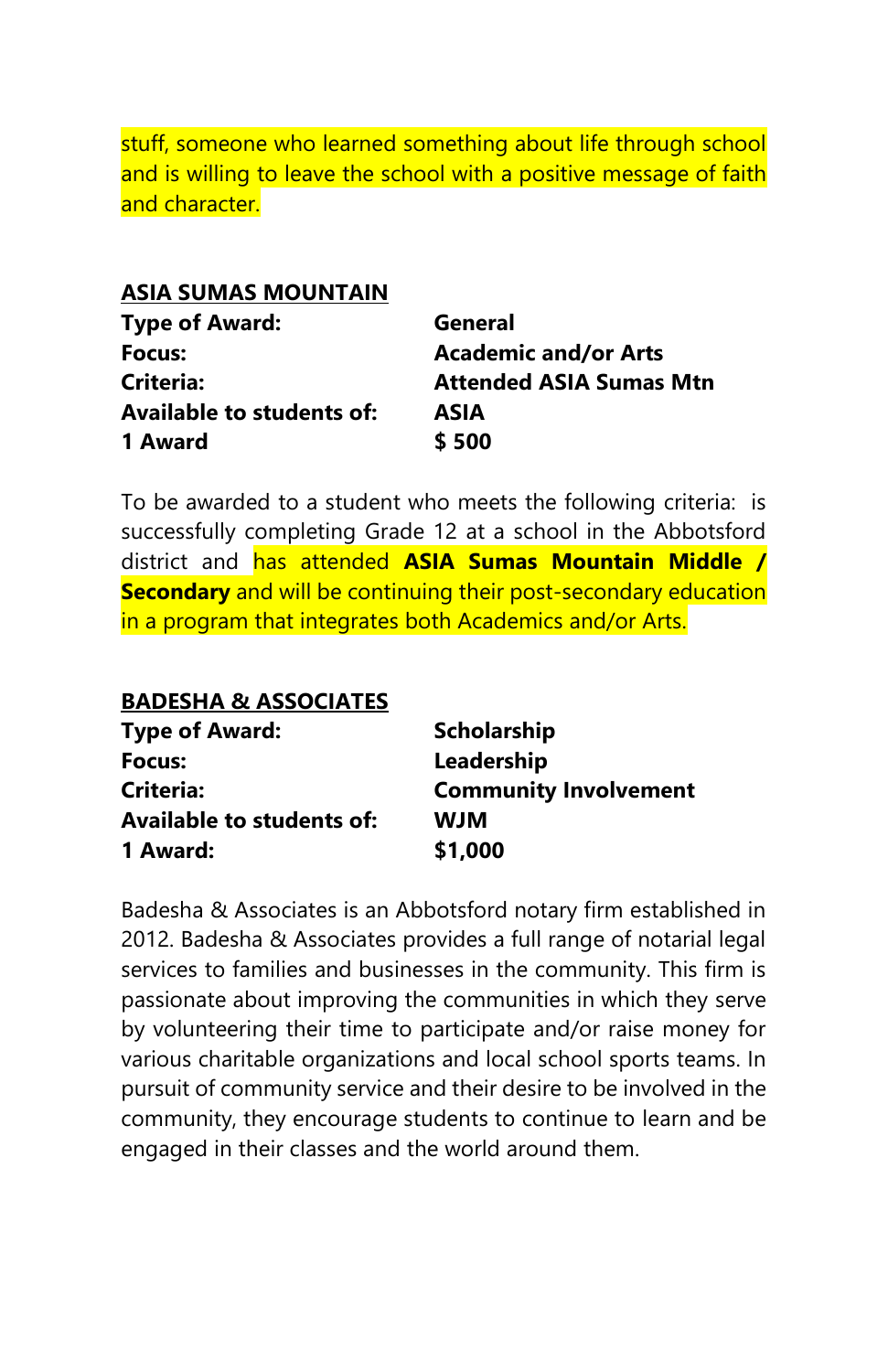Badesha & Associates recognizes the importance of education. Therefore, this award is for a graduating student who plans on attending a post-secondary institution on a full-time basis. The candidate must show evidence of athletic ability and performance, demonstrate an acceptable level of academic achievement, leadership and dedicated service to the community through volunteering with a local charity or organization for a year or longer.

| <b>BASS FAMILY SCHOLARSHIP</b>   |
|----------------------------------|
| <b>Scholarship</b>               |
| <b>Business or Pre-Business</b>  |
| <b>North American University</b> |
| Yale                             |
| \$1,500                          |
|                                  |

The Bass Family Scholarship was established to assist students going into a business or pre-business program at any North American University. Students who have participated in any sport at the high school level or above are eligible to apply. Students must have a B average or above and be a graduate of Yale Secondary.

#### **BEANT SINGH DHALIWAL MEMORIAL**

| <b>Type of Award:</b>            | <b>Scholarship / Bursary</b> |
|----------------------------------|------------------------------|
| Focus:                           | <b>Academics / Athletics</b> |
| Criteria:                        | <b>Community Service</b>     |
| <b>Available to students of:</b> | ASD & MEI                    |
| 1 Award                          | \$2,800                      |

Born in Punjab, India, Beant Singh Dhaliwal immigrated to the Fraser Valley in 1968. Mr. Dhaliwal built both his personal and professional successes in life utilizing principles rooted in family, community, education, and hard work. Mr. Dhaliwal earned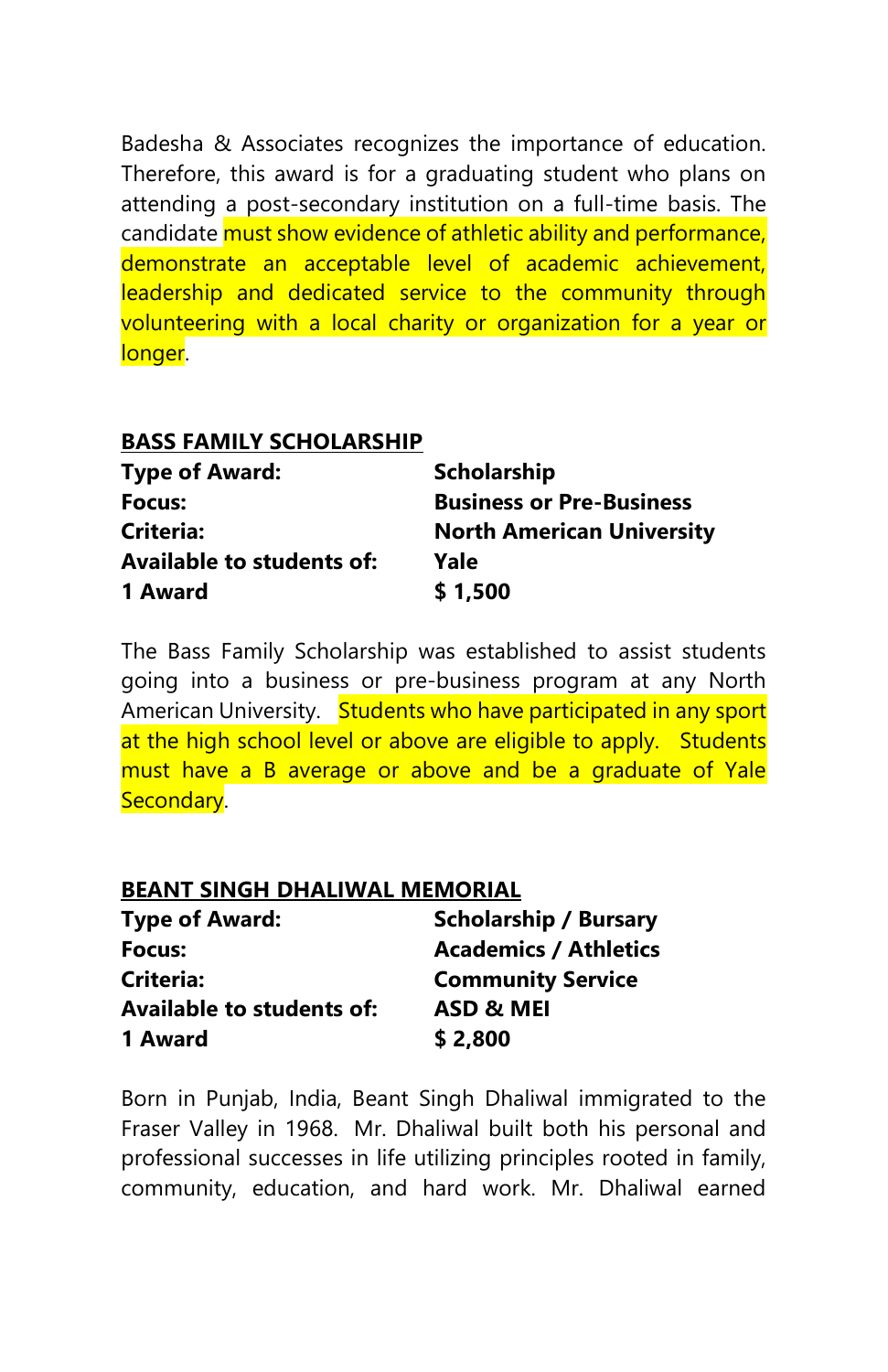himself a Masters Degrees in both Economics and Education while being an advocate of fairness and equality in the community.

Beant Singh Dhaliwal's legacy and willingness to help others lives on through his grandchildren and all those that remember him.

The successful candidate will demonstrate a commitment to volunteering in the community, athletic participation and high achieving academics. They will also demonstrate a financial need for the award and **provide a letter outlining their commitment to family.**

# **BEATRICE MARCHANT MEMORIAL**

| <b>Type of Award:</b>     | Scholarship                 |
|---------------------------|-----------------------------|
| Focus:                    | Language Skills             |
| <b>Criteria:</b>          | High proficiency in grammar |
| Available to students of: | <b>ASD</b>                  |
| 7 Awards                  | \$1,000 each                |

Miss Beatrice Marchant lived and taught in the Fraser Valley at intermediate and junior secondary levels for over 32 years. Miss Marchant bequeathed the bulk of her estate as a scholarship fund for high achievement in grammar to assist deserving students in their attainment of post-secondary education.

The recipients must be graduating students from a participating school within ASD and must have exhibited high academic achievement and demonstrated exceptional English language and writing skills.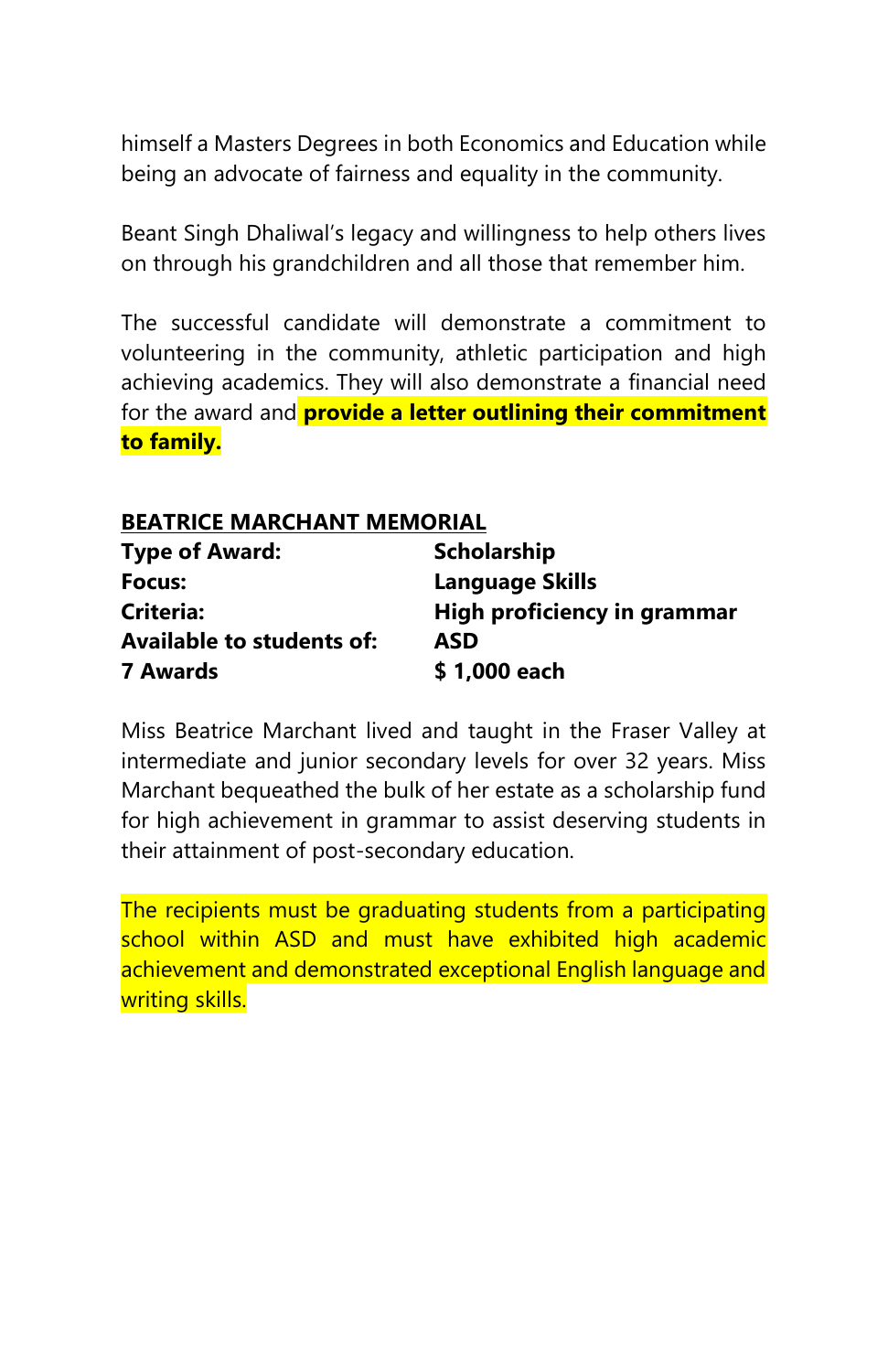# **BEEHIVE REBEKAH LODGE #67**

| <b>Type of Award:</b>            | General                  |
|----------------------------------|--------------------------|
| Focus:                           | <b>Community service</b> |
| <b>Criteria:</b>                 |                          |
| <b>Available to students of:</b> | ASD & MEI                |
| 4 Awards                         | \$1,000 each             |

The Rebekah Lodge is a fraternal and benevolent international organization that was founded in 1819. The main purpose of the Lodge is to visit the sick, comfort the distressed and educate the youth. Members give their moral support to all in need.

Applicants must demonstrate volunteer service in the community of a minimum of 100 verifiable volunteer hours in a non-school accredited activity.

| <b>BERTRAM A. BICKFORD MEMORIAL</b> |                             |
|-------------------------------------|-----------------------------|
| <b>Type of Award:</b>               | <b>Scholarship/Bursary</b>  |
| Focus:                              | Academic and financial need |
| Criteria:                           |                             |
| <b>Available to students of:</b>    | ASD & MEI                   |
| 11 Awards                           | \$1,000 each                |

Bertram A. Bickford was born in New Westminster on November 26, 1900 and died in White Rock on January 16, 1990 at age 89. A shy, quiet individual, Mr. Bickford was genuinely interested in helping others if he could and before his death had helped several students with tuition fees. He very generously left three-quarters of his estate to be used for scholarships and bursaries for graduates of high schools in Abbotsford.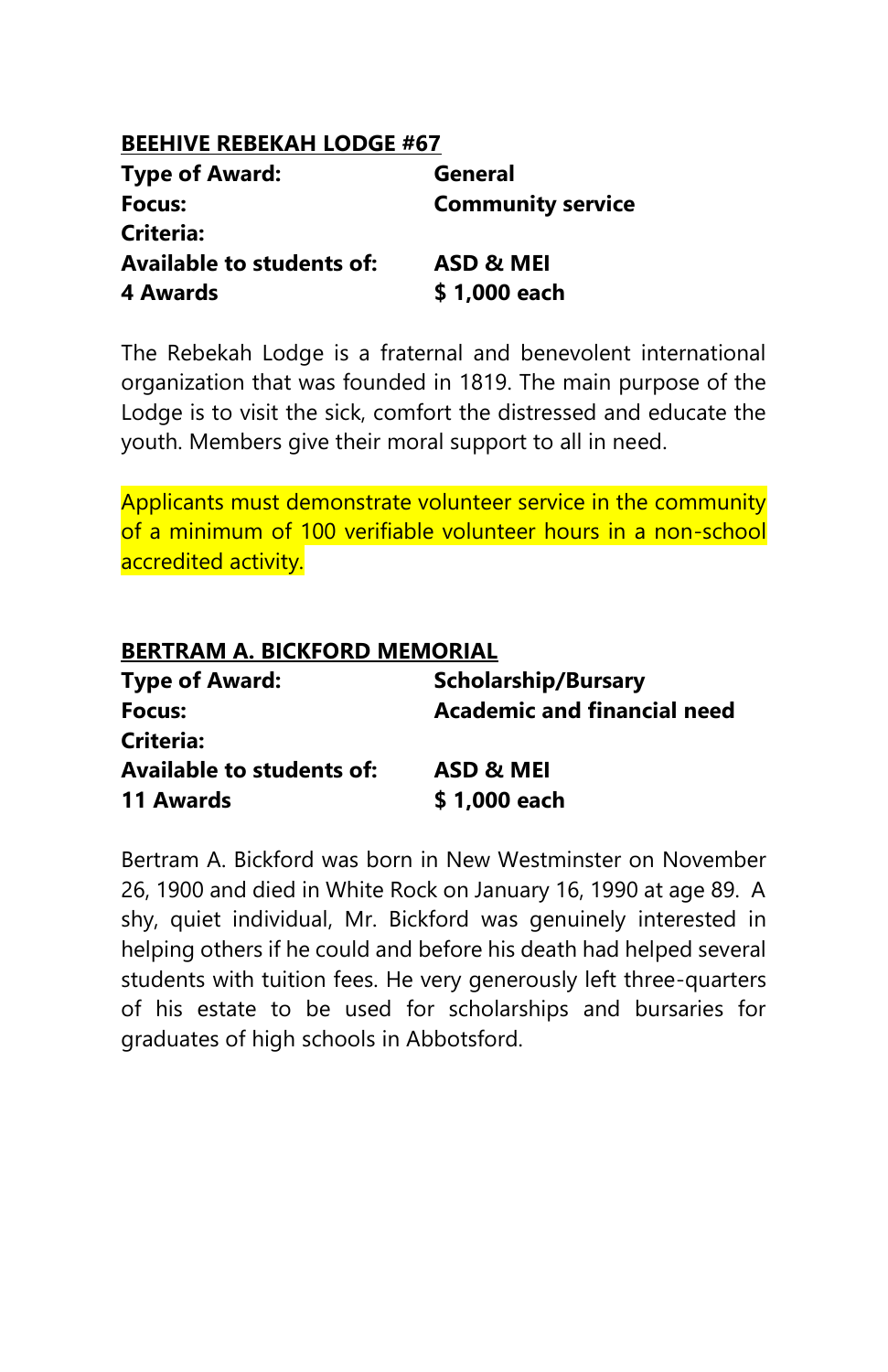#### **BOARD OF EDUCATION**

| <b>Type of Award:</b>            | General                            |
|----------------------------------|------------------------------------|
| Focus:                           | <b>Academic and financial need</b> |
| Criteria:                        |                                    |
| <b>Available to students at:</b> | <b>ASD</b>                         |
| 9 Awards                         | \$1,000 each - General             |
| 9 Awards                         | \$1,000 each - Special Needs       |
| 9 Awards                         | \$1,000 each - Child in Care       |

# **\*These awards are listed for informational purposes only**.

All students graduating from Abbotsford School District schools are automatically eligible and considered for these awards.

No specific application is required for these awards therefore, they should not be included in the maximum 10 awards students may apply for.

Each of the three types of awards available will have one (1) of each award granted to each of the participating Abbotsford School District high schools, **with one extra award for 2022 in each category.** Recipients are determined by the school counsellors and the ACF Student Awards Committee.

#### **BRENT WILSON MEMORIAL**

| <b>Type of Award:</b>            | <b>Scholarship</b> |
|----------------------------------|--------------------|
| Focus:                           | <b>Academics</b>   |
| Criteria:                        | <b>Basketball</b>  |
| <b>Available to students of:</b> | Yale               |
| 1 Award                          | \$500              |

Brent was a fifth generation Canadian who was very aware of his ancestral past and his family's achievements both abroad and in Canada. He was a very conscientious person whose depth of compassion was boundless. People gravitated to him, sensing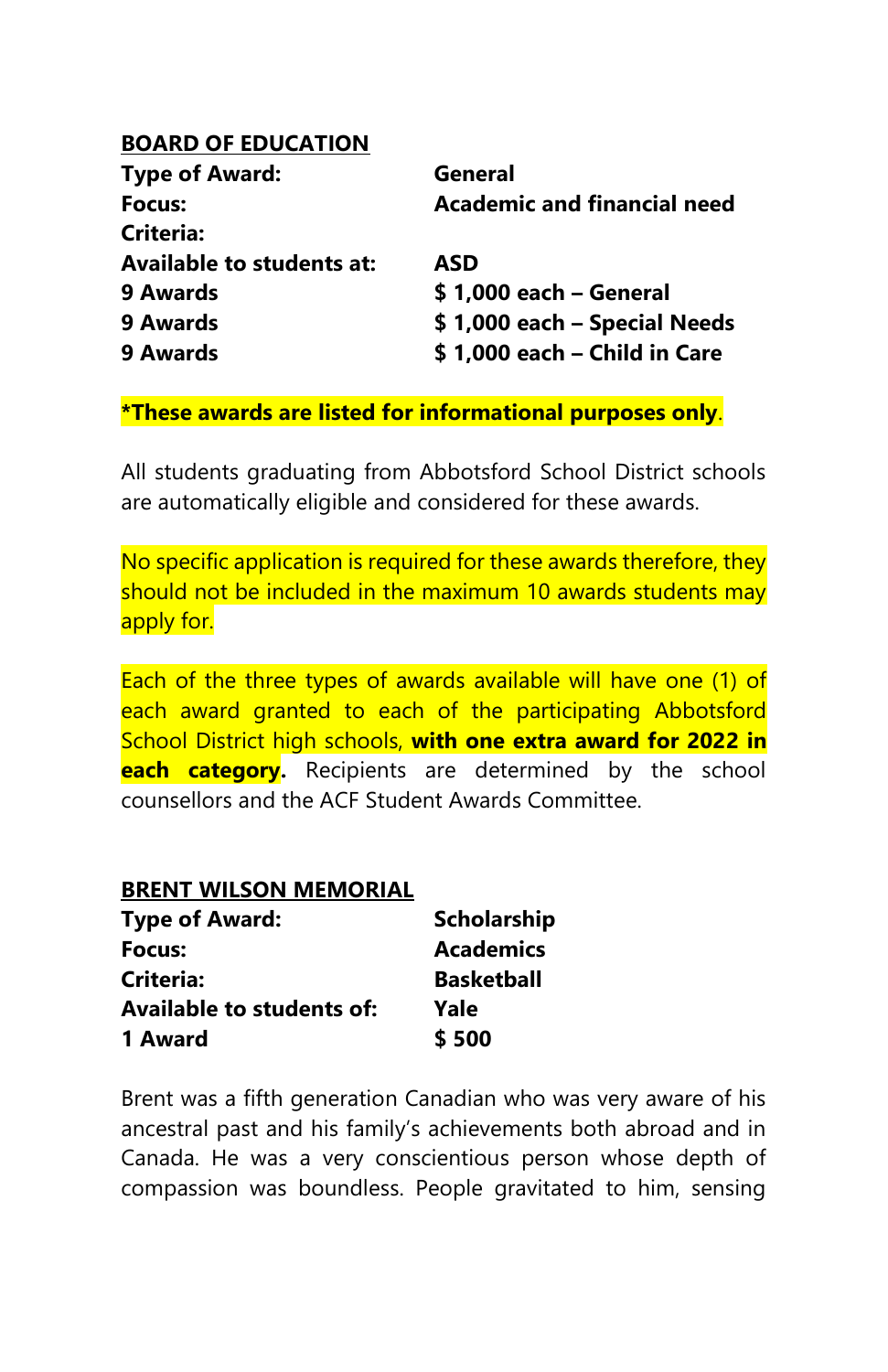these qualities. A fellow student said of him "He brought the best out in everyone he knew". Brent was an honour student with particular strength in the sciences. He was the consummate sportsman and a winner in every way; from the sailing at the Royal Vancouver Yacht Club to his inter school basketball tournaments, tennis matches and life itself. As one of his teachers said, "He gave 100% to everything he did".

February 6, 1987, 21 days after his  $16<sup>th</sup>$  birthday, Brent met an untimely death with three of his teammates while being transported to a basketball tournament. In his honour, this award will be presented to a graduating Yale Secondary student exhibiting the strengths and attributes associated with Brent's name. Preference will be given to a **male graduate of Yale who has been active in basketball.** The recipient must show solid academic effort to qualify.

#### **CALDER-GIACCHINI MEMORIAL**

| <b>Type of Award:</b>            | <b>Scholarship</b>         |
|----------------------------------|----------------------------|
| Focus:                           | <b>Academic excellence</b> |
| Criteria:                        | <b>Canadian university</b> |
| <b>Available to students of:</b> | ASD & MEI                  |
| 60 Awards                        | \$1,500                    |

These awards are made possible through a generous donation from the estate of Freda Calder and Piergeorgio Giacchini. Students graduating from any one of the nine high schools that participate in the Abbotsford Community Foundation's Student Awards Program planning to attend an accredited Canadian university are eligible to apply.

Applicants must demonstrate high academic achievement and service in the community of over 50 verifiable volunteer hours in a non-school accredited activity.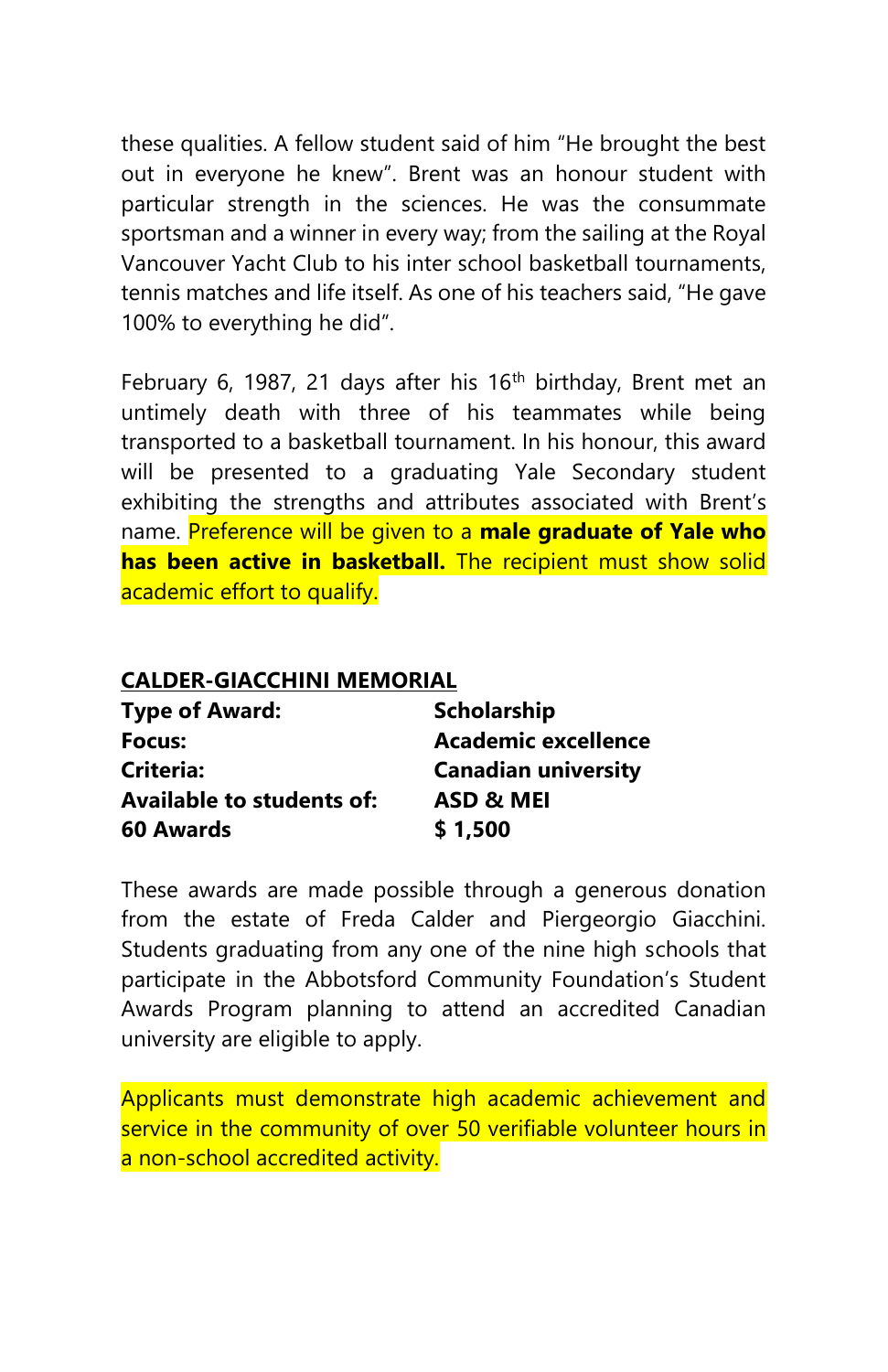# **CAROLE ANNE REMPEL MEMORIAL**

| <b>Type of Award:</b>            | <b>Scholarship/Bursary</b> |
|----------------------------------|----------------------------|
| Focus:                           | <b>Academics</b>           |
| Criteria:                        | <b>Financial need</b>      |
| <b>Available to students of:</b> | ASD                        |
| 1 Award                          | \$500                      |

Carole Anne Rempel graduated from W. J. Mouat in June 1979. She received her pilot's license in July 1980, her commercial license in August 1981, her multi-engine rating in September 1981 and had almost completed her instrument endorsement. She was a few hours short of becoming an Airline Captain and had been accepted for training with the Canadian Air Force. On Sunday December 12, 1982, Carole's life was tragically taken.

This bursary shall be awarded to a student in good standing (B average or higher in Grade 12 school year). The prospective recipient must demonstrate financial need.

# **CHAD DRIEDIGER MEMORIAL SCHOLARSHIP**

| <b>Type of Award:</b>            | <b>Scholarship</b>                    |
|----------------------------------|---------------------------------------|
| Focus:                           | <b>Athletics</b>                      |
| Criteria:                        | <b>Multi-sport athlete, Financial</b> |
|                                  | need                                  |
| <b>Available to students of:</b> | AS                                    |
| 1 Award                          | \$1,000                               |

This award was established by Chad's family to honour his legacy. Chad was born in 1971 and lived in Abbotsford from 1974 until his passing in 2016. He attended Bakerview Elementary, Abby Junior and Abby Senior High School.

He excelled in all sports – baseball, soccer, rugby, football, basketball and wrestling. He was a fierce competitor, relentless really. He was as dedicated an athlete as anyone can imagine. The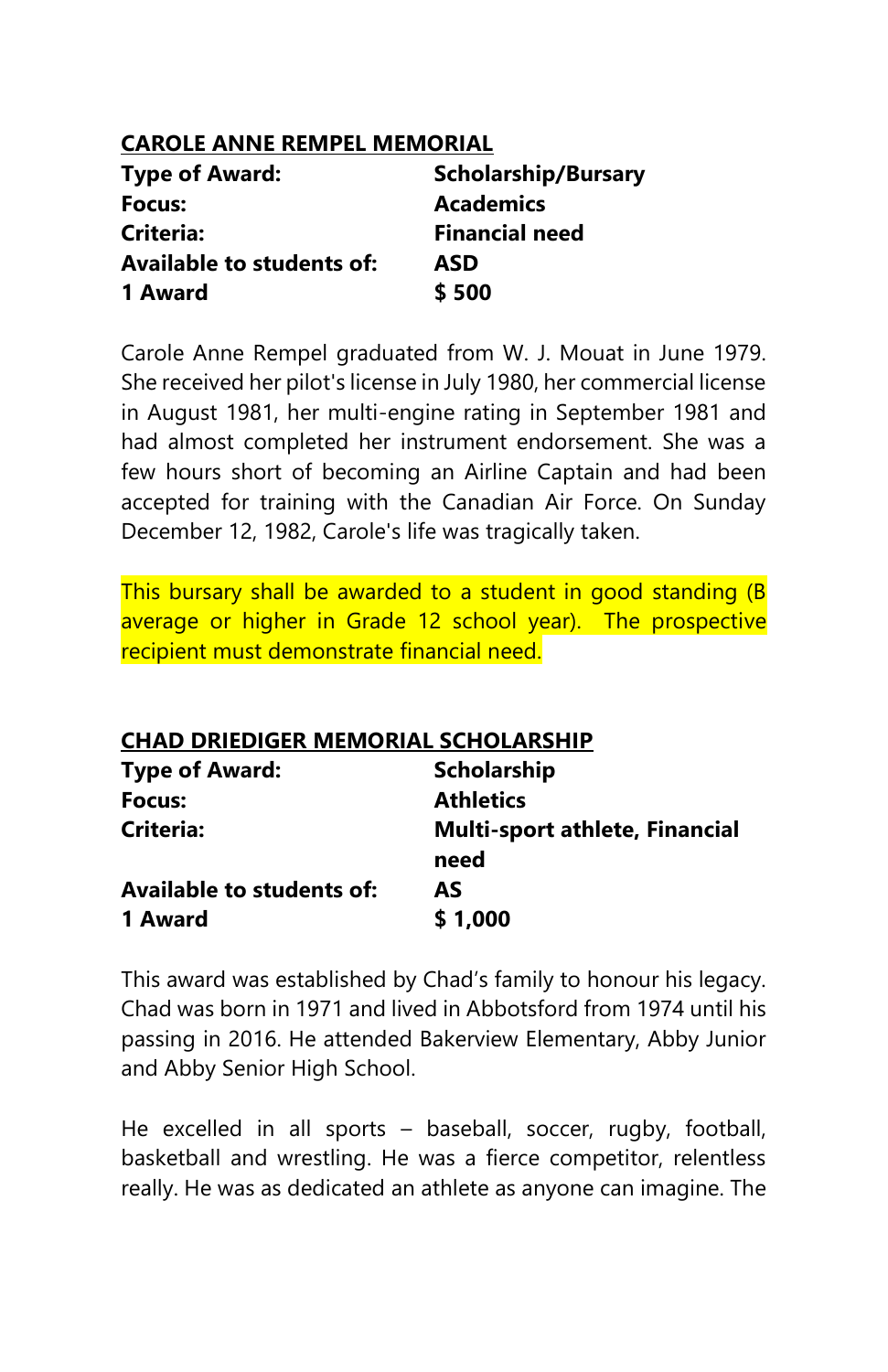guys on his team always looked up to him for his unbelievable dedication to sports and his athletic ability. His Baseball coach said, "Not only was he a fantastic baseball player, but was a great kid to coach, always had a smile and to this day I remember his laugh." Abbotsford Rugby and Matsqui Highlanders coach, Doug Primrose said, "Chad was an incredible athlete and played full speed and hard all the time. One of the most gifted athletes I have ever coached."

In Chad's honour, this award will be presented to a graduating Abby Senior Secondary student. They will be a multi-sport athlete with a passion for athletics committed to continuing athletic and academic pursuits in Canada. The athlete will be one who has financial need and seeks to have ongoing achievements in their field, both athletically and academically.

#### **CHALK SPOTS**

| <b>Type of Award:</b>            | General                       |
|----------------------------------|-------------------------------|
| Focus:                           | Music                         |
| Criteria:                        | <b>Education or Fine Arts</b> |
| <b>Available to students of:</b> | AS                            |
| 1 Award                          | \$1,000                       |

The Abbotsford Senior Reunion Class of 1960 and 1961 held a three-day event in July 2008 in Abbotsford. The event was well represented by former classmates of both years and raised funds with the surplus going towards an award for graduates of **Abbotsford Senior**.

The Reunion Committee wishes to challenge all Abbotsford Senior Reunion Classes to join the 1960 & 1961 Reunion Committee to designate surplus funds from reunion events toward perpetuating the Chalk Spots Award.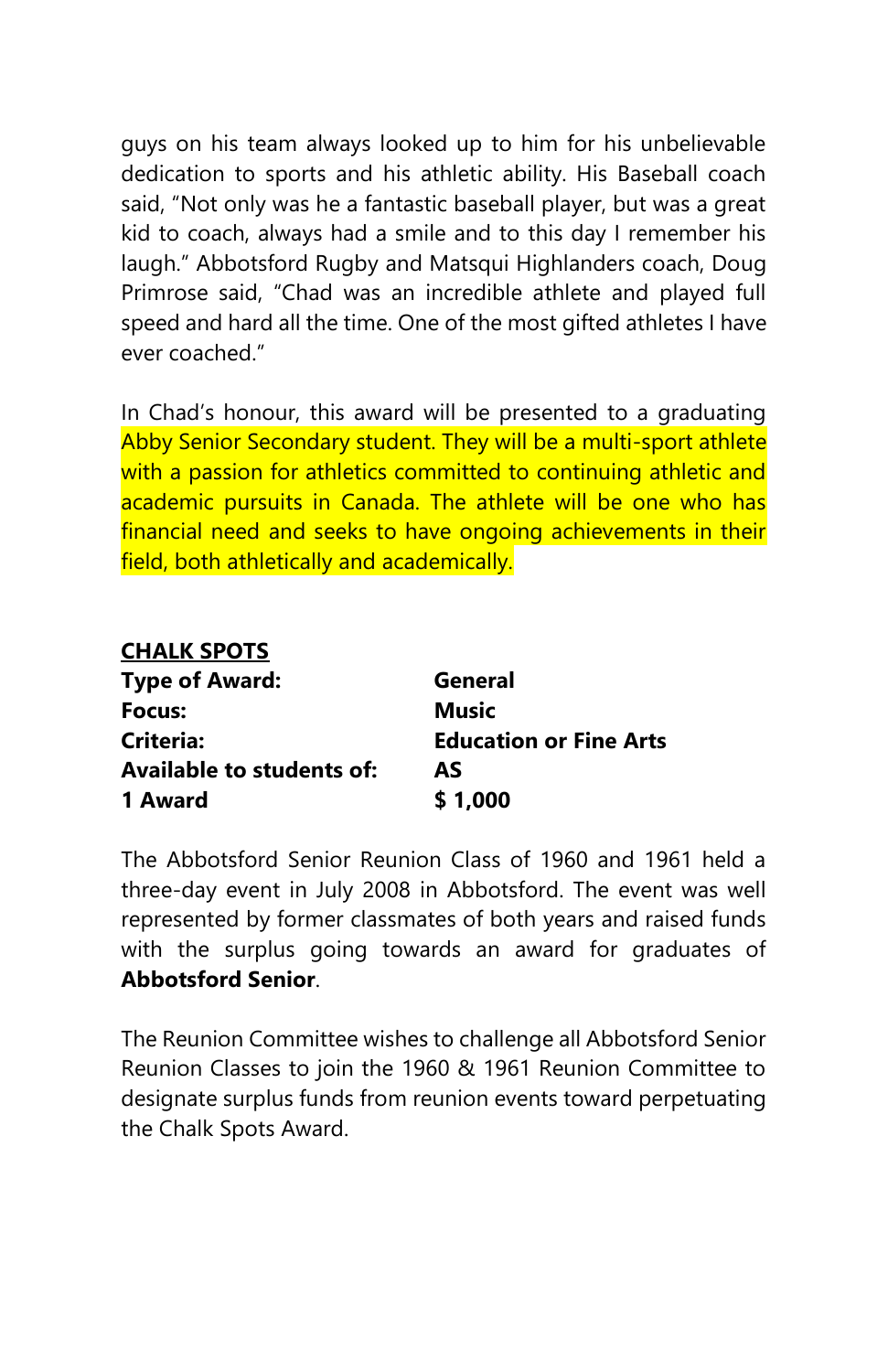The original Chalk Spots began as a male chorus, and after some time, the male chorus dwindled down to six teachers - John Wittenberg, Ed Laidley, Ron Sweeney, Henry Wiebe, Alan Dawe and Joe Poulten. Mr. Dawe and Mr. Poulten eventually left, and the remaining "Chalk Spots" were the ones who so wonderfully entertained us at the 2008 Reunion event banquet.

This award is to be presented to an Abbotsford Senior graduate pursuing a career in education or fine arts at a post-secondary institute. The award is in honour of those excellent teachers and entertainers who inspire graduates to similar heights.

**CHRIS DAHL MEMORIAL Type of Award: Scholarship / Bursary Focus: Athletics Criteria: Enthusiasm Available to students of: AS 1 Award \$ 1,000 (Bursary) 1 Award \$ 1,000 (Scholarship)**

This award has been established in Chris Dahl's memory by his parents, friends, and many people whose lives were touched by Chris' zest for life through his involvement in school and sport activities. Chris' entire schooling took place in the ASD. While in Grade 11 at Abbotsford Senior, Chris was tragically killed in a car accident.

These awards shall be presented to graduating students of **Abbotsford Senior** who has achieved excellent academic achievement and demonstrated enthusiasm for life through excellence in school or community athletics**.**

**\*\***For the Bursary, the academic requirement is replaced with the student demonstrating financial need.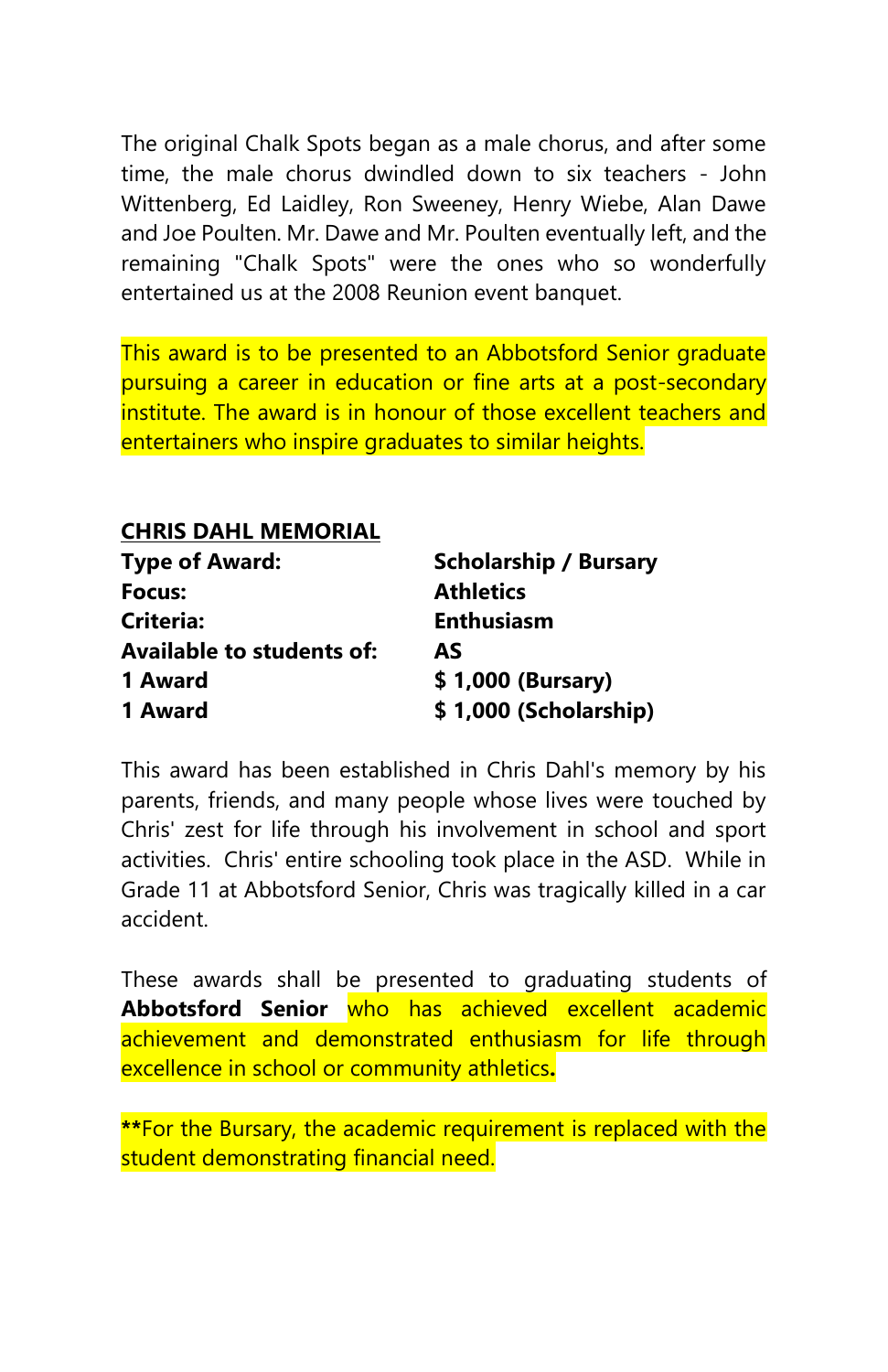# **CHRISTINE CALDWELL MEMORIAL FOR THE ARTS**

| <b>Type of Award:</b>            | <b>Scholarship</b>       |
|----------------------------------|--------------------------|
| Focus:                           | Arts                     |
| Criteria:                        | <b>Community Service</b> |
| <b>Available to students of:</b> | ASD & MEI                |
| 1 Award                          | \$500                    |

As a long-time supporter of the Abbotsford arts, Christine Caldwell was instrumental in raising the awareness in the community of the importance of art, culture, heritage and tourism in Abbotsford by her leadership and boundless energy.

Serving as President of the Abbotsford Arts Council, a member of the Watercolour Society, a member of the Abbotsford Chamber of Commerce tourism committee, a councilor for the City of Abbotsford, a Realtor serving on the Real Estate Board as well as being involved in interior design, staging real estate, assisting in local stage productions, she was always the advocate for the local arts.

As a tribute to Christine's support of the arts, the family is very grateful to the Abbotsford Community Foundation for their assistance in creating the "Christine Caldwell Memorial Scholarship for the Arts Fund". The Fund will award scholarships annually to high school art students with community service involving the arts who are pursuing post-secondary education in an arts program.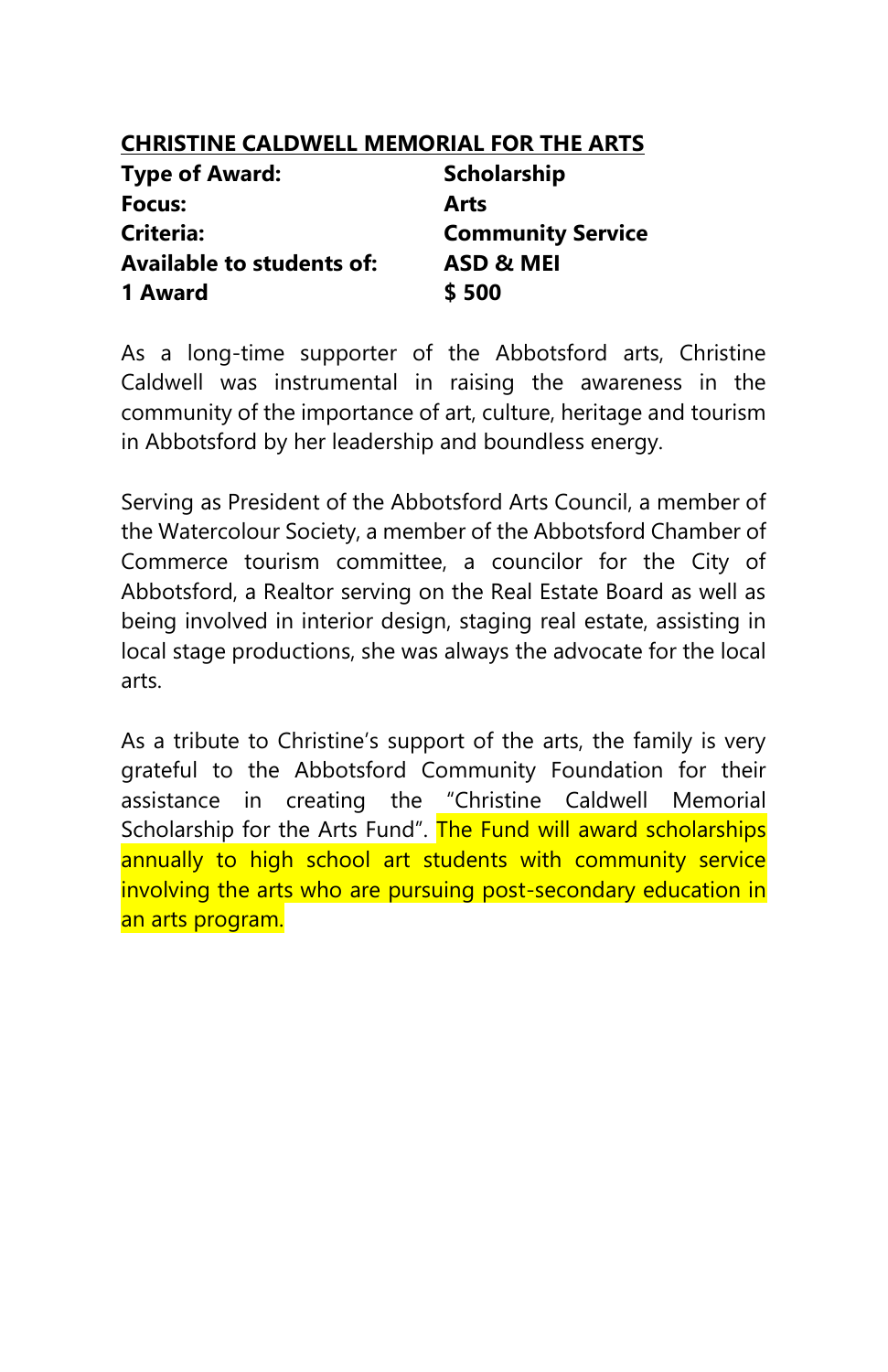# **CIBC WOOD GUNDY Type of Award:** Bursary **Focus: Financial need Criteria: Canadian University/College Available to students of: ASD 1 Award \$ 1,000**

CIBC Miracle Day™ is a proud tradition that has helped to improve the lives of millions of children since it began in 1984. Every year, on the first Wednesday in December, our CIBC Capital Markets team and CIBC Wood Gundy Investment Advisors donate their fees and commissions to help kids in need. Since its inception, CIBC Miracle Day has raised over \$100 million for children's charities across Canada and \$250 million globally.

Our CIBC Wood Gundy Abbotsford Branch is proud to invest in the life of an ambitious student who meets the criteria of this assistance.

# **CITADEL CLUB TED PERRY MEMORIAL SCHOLARSHIP**

| <b>Type of Award:</b>     | General          |
|---------------------------|------------------|
| Focus:                    | <b>Athletics</b> |
| Criteria:                 | Leadership       |
| Available to students of: | WJM              |
| 1 Award                   | \$2,500          |

The Citadel Club is a group of Abbotsford administrators and teachers. The majority of the members taught together at the old Clearbrook Junior School in the early 1980's. Some members are retired, and some are still employed in District 34. In 2019, the Citadel Club retitled its award to honour esteemed friend and colleague, Ted Perry, who was a founding Citadel Club member.

This award shall be presented on a rotating basis to a graduating student of one of the following large schools: Abbotsford Senior,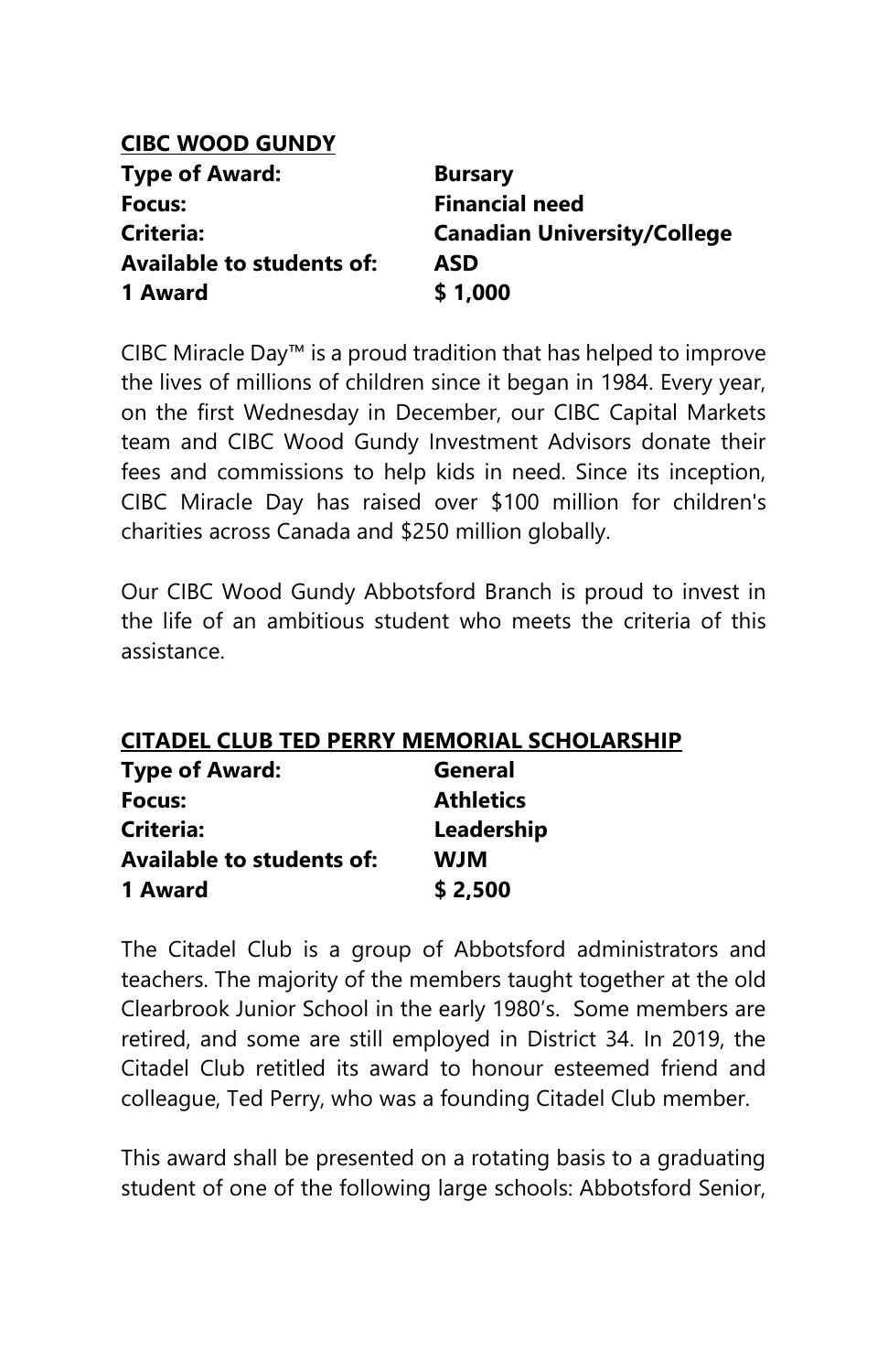Rick Hansen, Robert Bateman, W. J. Mouat, and Yale. The award will be rotated through the schools annually in alphabetical order. For 2021, this award shall be presented to a **WJ Mouat Secondary** graduate.

The award shall be presented to a **high performing student athlete** who is going on to university and has made a significant contribution to the school in a leadership capacity. Priority shall be to a student who will continue to pursue their athletic career at university or senior (USport or NCAA) level. If such a candidate does not apply, the award will go to a high performing student athlete who is pursuing post-secondary education.

# **CITY OF ABBOTSFORD FIRE RESCUE SERVICE BENEVOLENT SOCIETY**

| <b>Type of Award:</b>            | <b>Scholarship/Bursary</b> |
|----------------------------------|----------------------------|
| Focus:                           | Good work ethic            |
| Criteria:                        | *Child of Member or        |
|                                  | <b>Fire Academy</b>        |
| <b>Available to students of:</b> | ASD & MEI                  |
| 2 Awards                         | \$500 each                 |

The City of Abbotsford Fire Rescue Service Benevolent Society assists Auxiliary Fire Fighters, Administrative and Clerical Staff and their families in the event of a hardship.

**\*Preference may be given to Benevolent Society members' children who qualify or Fire Academy students who qualify.** The recipient must show good work ethic, acceptable grades and monetary need.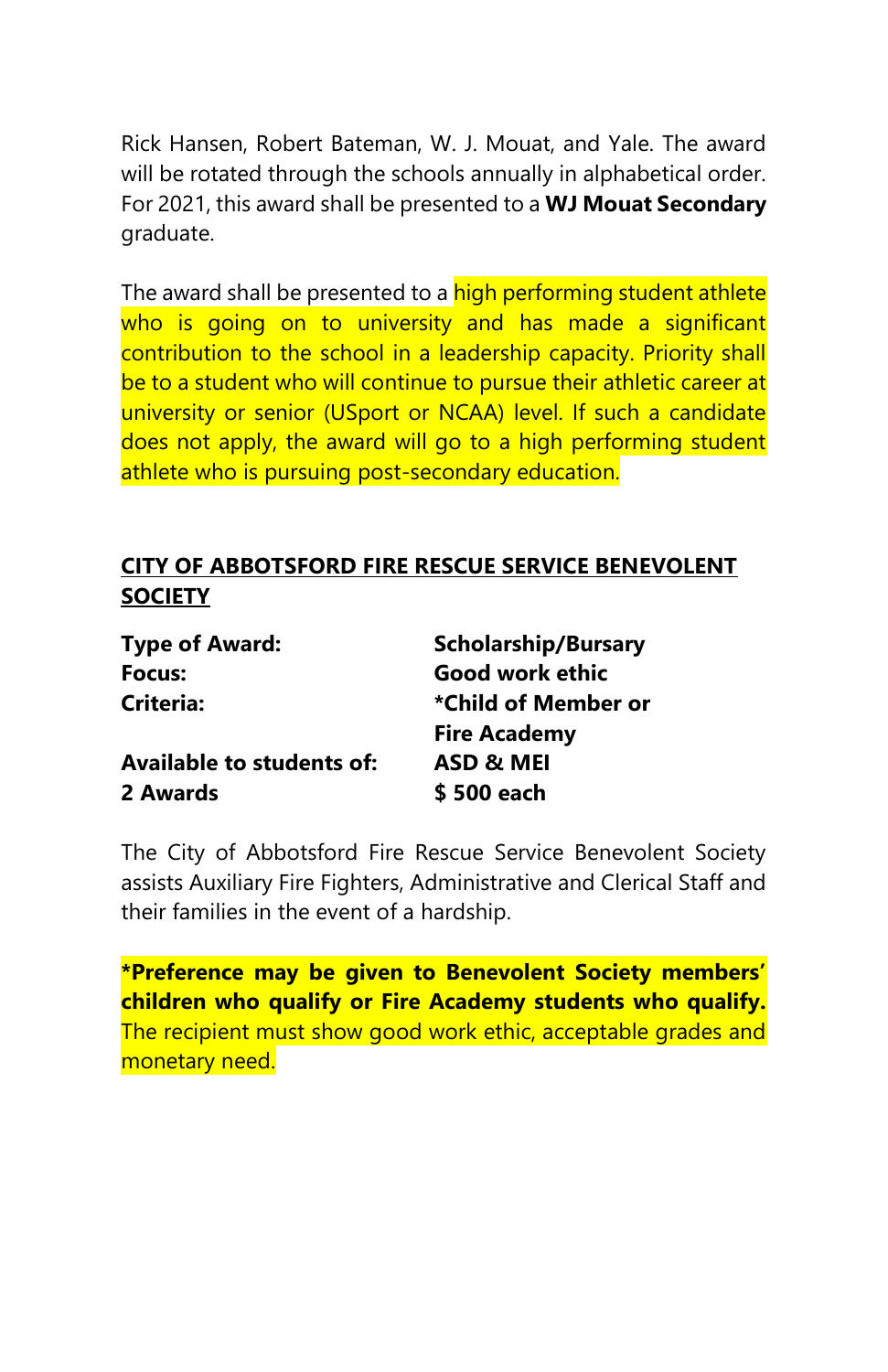## **CODY HALFPENNY MEMORIAL**

| <b>Bursary</b>                |
|-------------------------------|
|                               |
| Affected in some way by organ |
| donation                      |
| ASD                           |
| \$1,000                       |
|                               |

Cody Halfpenny was born July 29, 1999 in Langley. He attended Clearbrook Elementary in the French Immersion Program. He then moved on to Chief Dan George but had to leave in Grade 8 after suffering a massive stroke during cardiac surgery. In January of 2017, after years of therapies and hospital/homeschooling, Cody was able to return to school at W. J. Mouat to complete his Grade 11 and 12 years.

During his Grade 12 year, in 2018, Cody passed away after complications from a previous heart transplant. Cody was a huge advocate for organ donation, and you could often see him in the media, online and in print advocating for such. Cody was a volunteer for BC Transplant and attended various events throughout the lower mainland encouraging the public to sign their organ donor cards.

This award shall be presented to a graduating student of **Abbotsford School District** whose life has in some way been touched by organ donation. Applicants should discuss their experience.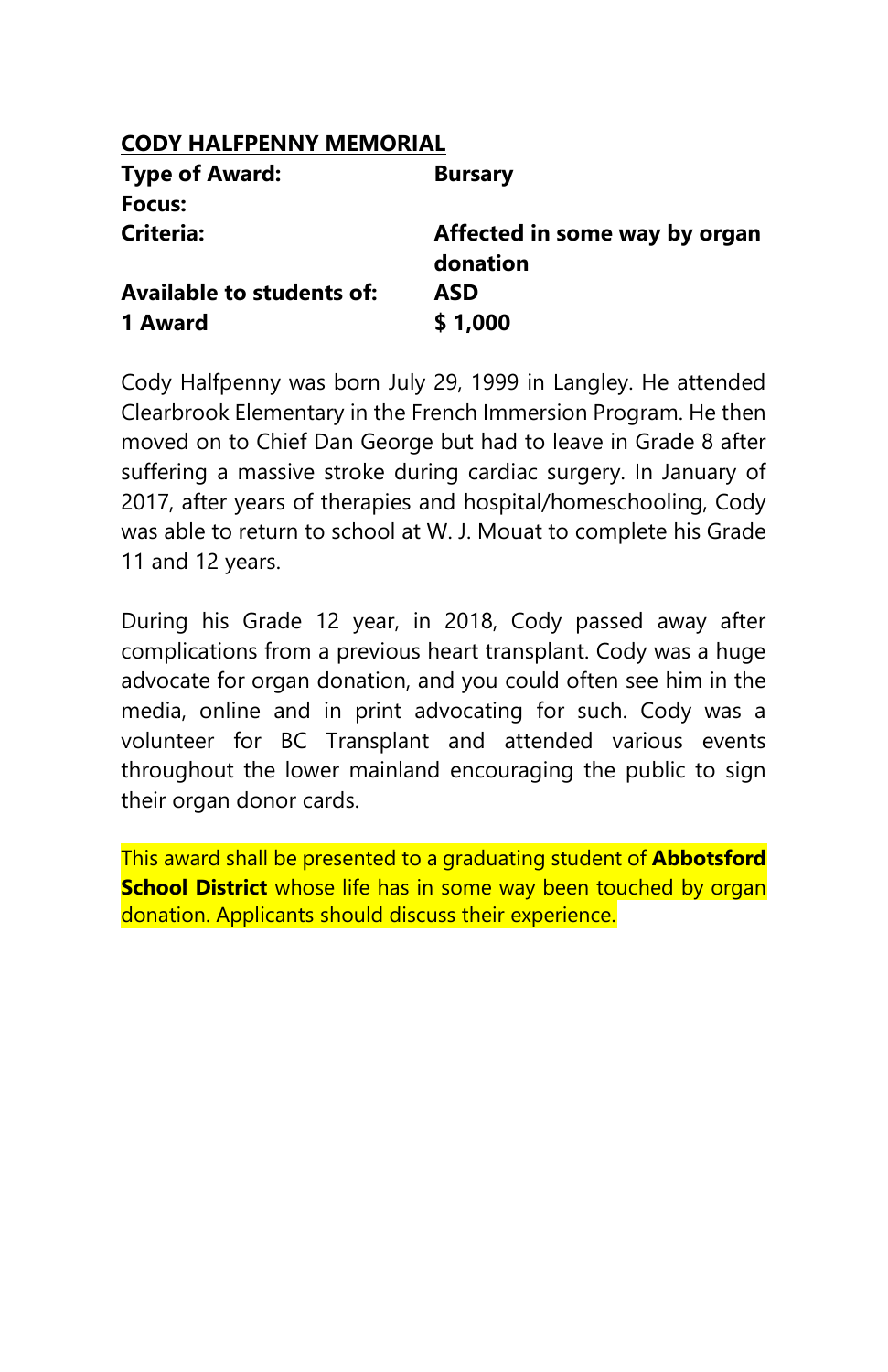# **COMPLETE EYECARE OPTOMETRY**

| <b>Type of Award:</b>            | <b>Scholarship</b>          |
|----------------------------------|-----------------------------|
| Focus:                           | <b>Sciences</b>             |
| Criteria:                        | <b>Academic proficiency</b> |
| <b>Available to students of:</b> | ASD & MEI                   |
| 1 Award                          | \$500                       |

**CST. JOHN DAVIDSON "SHINE ON" LEGACY**

The Doctors of the Complete EyeCare Optometry Centre are offering an award to a graduating student for academic proficiency in all three sciences: biology, chemistry and physics.

| CST. JOHN DAVIDSON "SHINE ON" LEGACY |                                                   |
|--------------------------------------|---------------------------------------------------|
| <b>Type of Award:</b>                | <b>General</b>                                    |
| Focus:                               | <b>Overcoming adversity</b>                       |
| Criteria:                            | Courage to persevere and make<br>positive choices |
| <b>Available to students of:</b>     | <b>WJM &amp; ASD</b>                              |
| <b>7 Awards</b>                      | $2 \times $1,000$ for WJM and                     |
|                                      | 5 x \$1,000 for ASD                               |

John Davidson was a 53-year-old acting APD member when on November  $6<sup>th</sup>$ , 2017 he was shot and killed protecting the citizens of Abbotsford. Part of his work as a police officer involved working as the school liaison for WJM and for this he earned honouree "Hawk" status of which he was extremely proud. He used humour where possible to connect with students and on one occasion, "mock arrested" someone unwittingly setting off the alarm leaving the school library. A former principle wrote, "He never talked down to students. Rather he provided no-nonsense advice and always extended a sincere and genuine respect and understanding of the challenges youth face. Youth would seek him out and felt "heard" and valued in his presence. It was truly amazing to watch."

John cared deeply about the youth of Abbotsford and was instrumental in creating the Operation X video about the reality of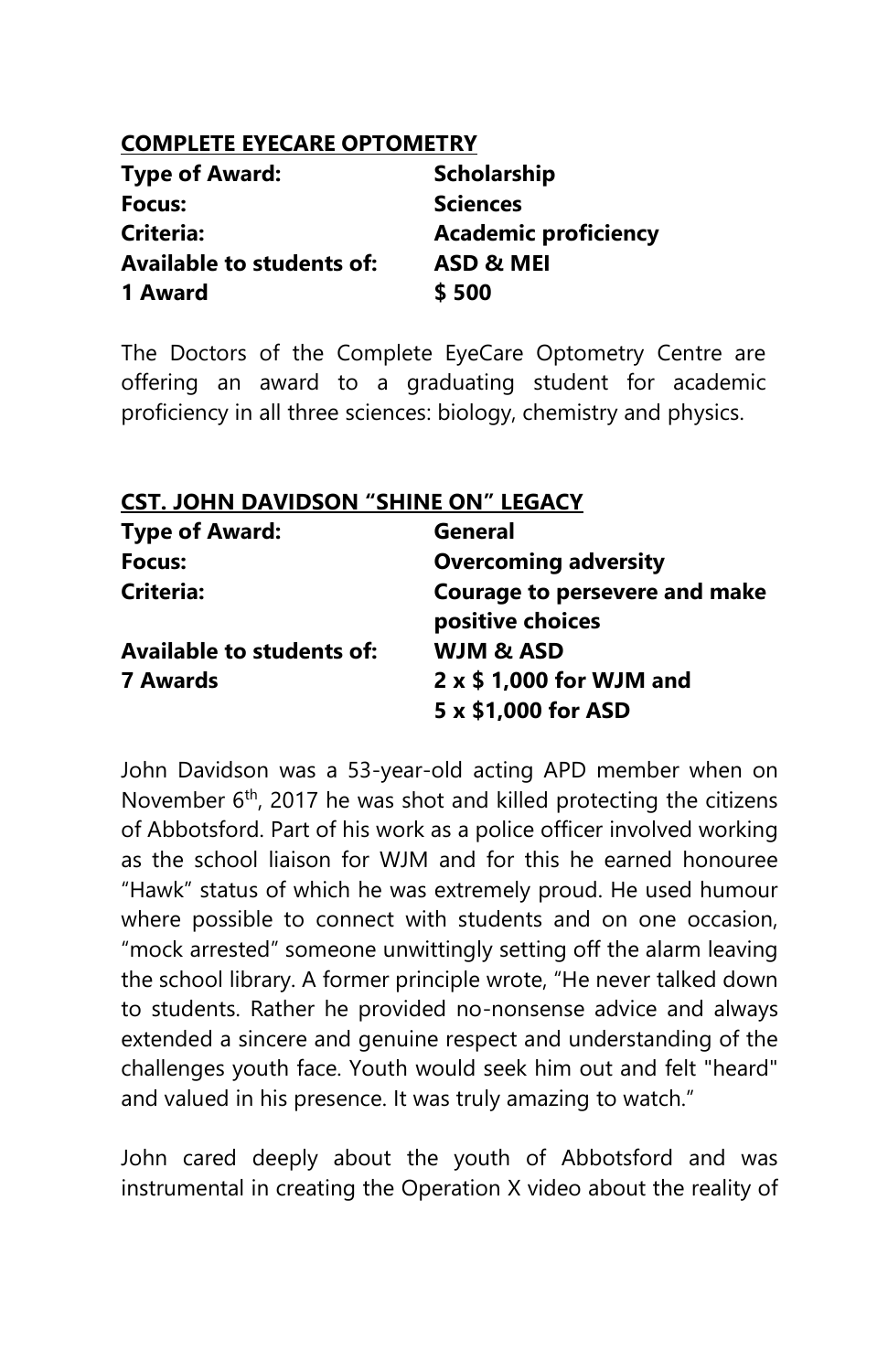drug use, and a drunk driving presentation which, with help from the community, reached out to high school students encouraging informed choices.

In John's memory, his family, colleagues at APD and friends would love to reward 4 graduating students who have shown courage to persevere despite the challenging circumstances many youths face. The student must show evidence of commitment to post-secondary academic or vocational training.

| <b>DALBIR &amp; PIRTVEER GILL AWARD</b> |                          |  |
|-----------------------------------------|--------------------------|--|
| <b>Type of Award:</b>                   | <b>Bursary</b>           |  |
| Focus:                                  | <b>Community Service</b> |  |
| <b>Criteria:</b>                        | <b>Volunteer</b>         |  |
| <b>Available to students of:</b>        | ASD                      |  |
| 1 Award                                 | \$1,000                  |  |

Dalbir and Pirtveer Gill were beloved members of GuardTeck's Highstreet Shopping Centre security team. Both brothers passed away within years of each other. The unexpected passing of these two young men in the prime of their lives has been a great loss to the community they served. They are greatly missed by their parents, extended family, friends and their Guardteck Security family who so fondly remember their dedication to service.

Guardteck Security's first core value is "Community First" and both Dalbir and Pirtveer Gill exemplified this with their approach to providing safety through service excellence in their roles on the security team at Highstreet Shopping Centre. With great big smiles and a shared sense of humor, Dalbir and Pirtveer served the Abbotsford community with such enthusiasm for the opportunity to be a positive experience in the lives of those they encountered.

In memory of Dalbir and Pirtveer Gill, Guardteck Security established the Dalbir and Pirtveer Gill Memorial Award.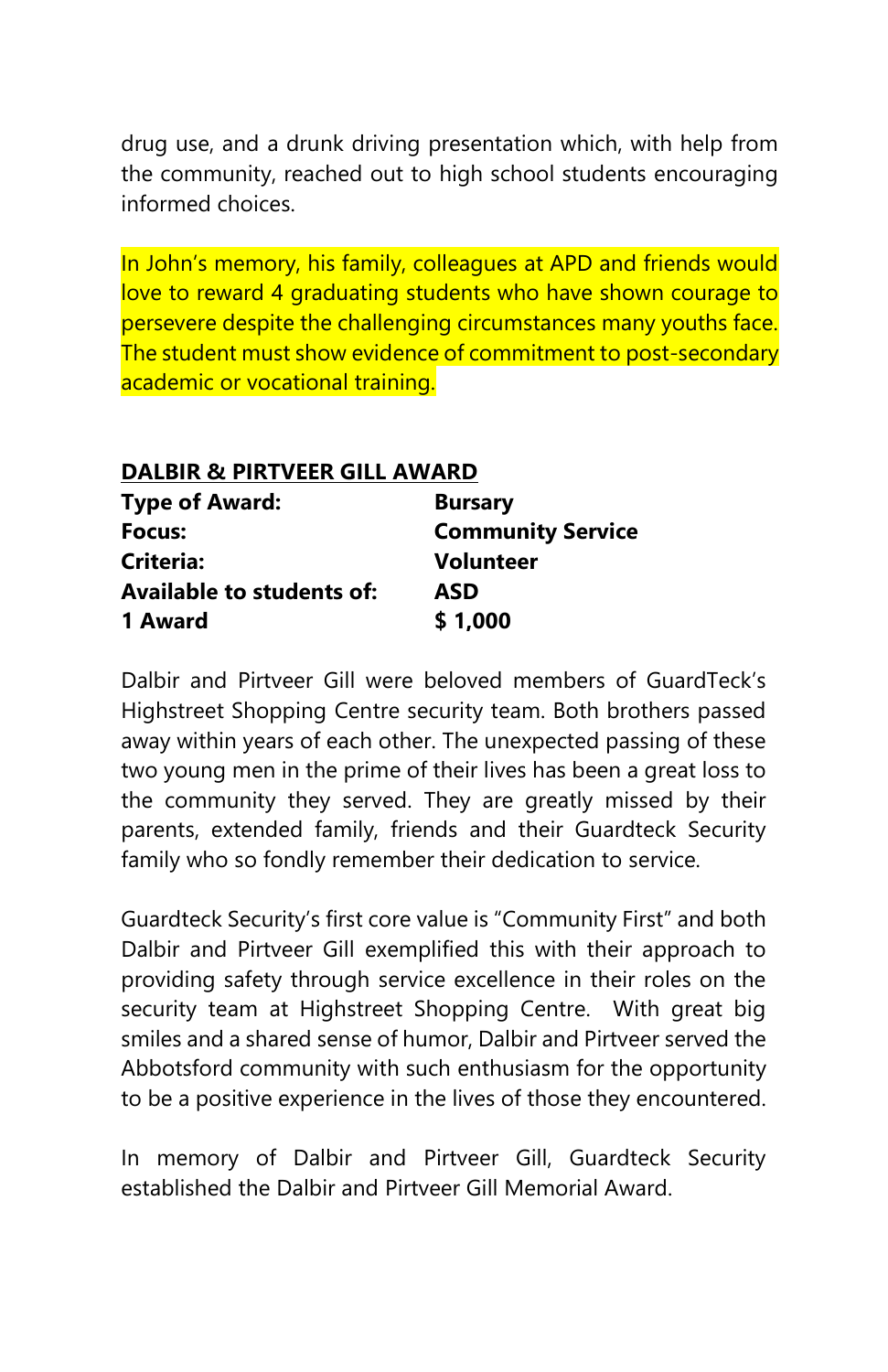The award will be given to students who best exemplify those characteristics that made Dalbir and Pirtveer Gill's service so exceptional: commitment to community; kind-hearted approach; and willingness to go above and beyond to make someone else's day better.

| <b>DALLAS SAUNDERS MEMORIAL</b>  |                    |  |
|----------------------------------|--------------------|--|
| <b>Type of Award:</b>            | <b>Scholarship</b> |  |
| Focus:                           | <b>Athletics</b>   |  |
| Criteria:                        | <b>Reference</b>   |  |
| <b>Available to students of:</b> | <b>RB</b>          |  |
| 1 Award                          | \$500              |  |

Dallas Saunders was born February 4, 1980 in Saskatoon, Sask. He attended school and lived in Lucky Lake, Sask. until he moved to Abbotsford at the completion of Grade 4. Dallas then attended Dr. T.A. Swift Elementary and Robert Bateman, where he was in Grade 10. Although doing well as an honor roll student, Dallas' real enjoyment came from playing the game of hockey. It was on the ice that Dallas' true nature was most visible. Dallas led by example and quietly got the job done on and off the ice. His sense for fair play, his focus and determination were and will remain an inspiration. Dallas tragically died playing the game he loved on January 21, 1996.

The recipient of this award must attend **Robert Bateman**, participate and be a dedicated member of an extra-curricular minor sport, maintain a B average and best display qualities that exemplify Dallas: focus, determination, and quiet leadership.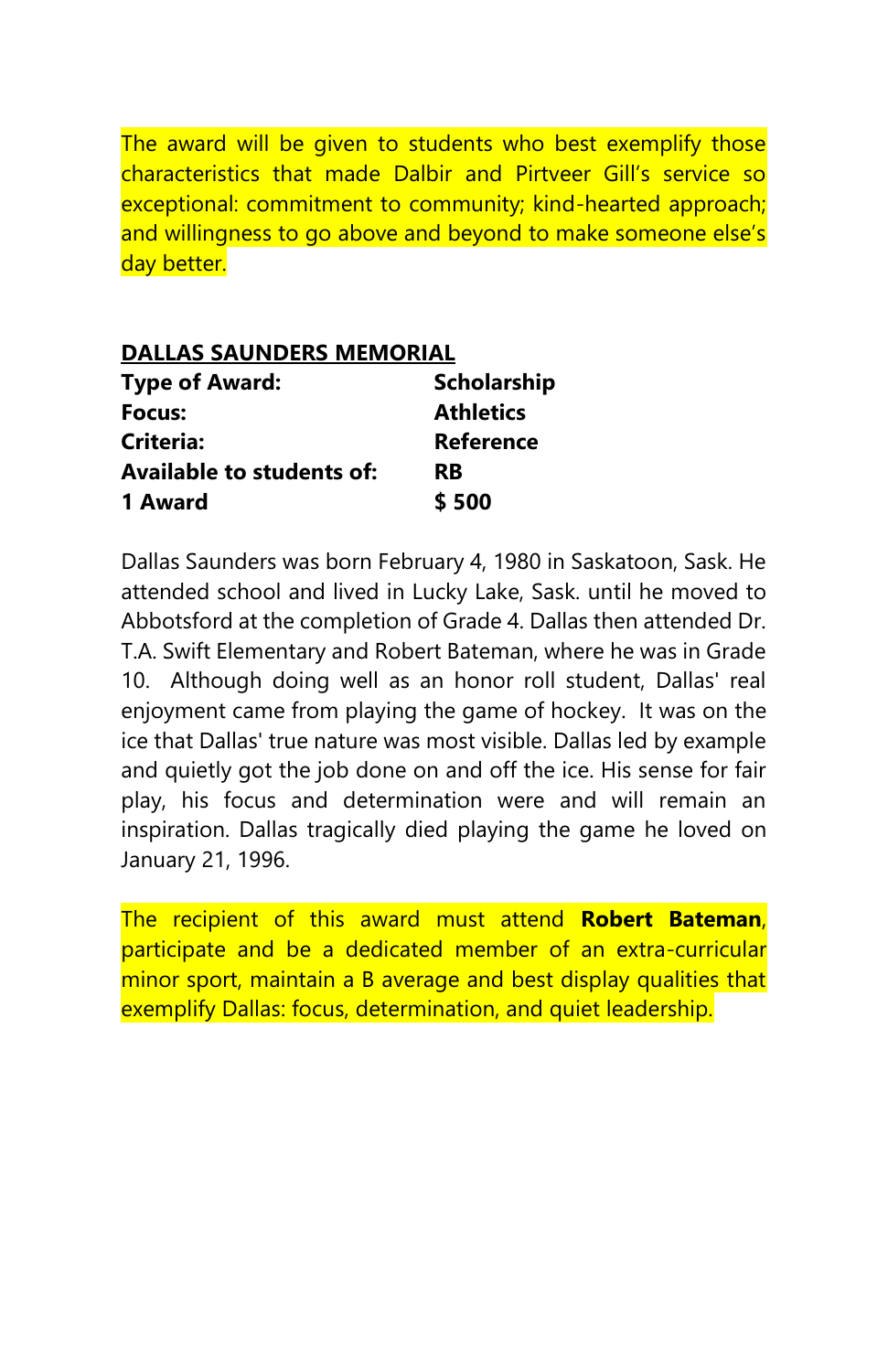|  | <b>DARLENE GOTTSCHALK MEMORIAL</b> |
|--|------------------------------------|
|  |                                    |

| <b>Type of Award:</b>            | General             |
|----------------------------------|---------------------|
| Focus:                           | <b>Teaching</b>     |
| Criteria:                        | <b>Volunteerism</b> |
| <b>Available to students of:</b> | <b>ASD</b>          |
| 1 Award                          | \$800               |

Darlene Gottschalk was an exceptional educator in the Abbotsford School District for 21 years. Darlene taught in many of the Elementary Schools and was an inspiration to students, colleagues and the Abbotsford community. Her hopes and dreams were to see students achieve their academic potential and with this in mind friends of the Gottschalk family established the memorial fund.

This scholarship shall be awarded to a graduating student expressing interest in a career in education. Applicants should demonstrate a desire to further their education and a concern for others' welfare through volunteer work at school or in the community.

| <b>Scholarship/Bursary</b> |
|----------------------------|
| <b>Teaching career</b>     |
|                            |
| ASD & MEI                  |
| \$500                      |
|                            |

David Shore was a passionate and committed educator. He was a principal at Abby Senior from 1980 – 1989. Dave brought the International Baccalaureate program to Abby Senior and he started a program for struggling learners now known as ISP. Dave passed away in 2018 and his family and friends have established this award in his honor.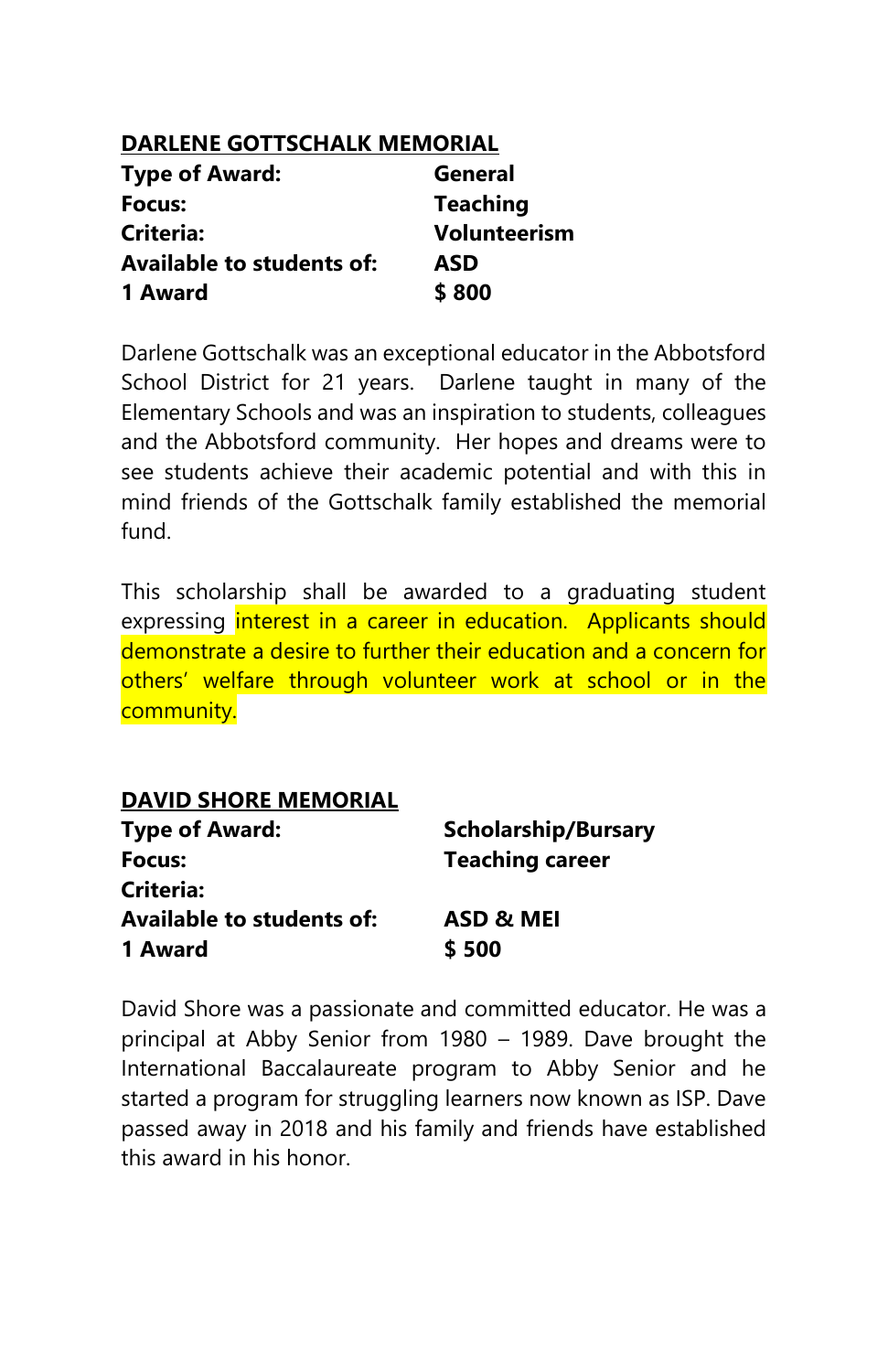This award is available to a student who wishes to further their post-secondary education in the field of education with the goal of becoming a teacher. The recipient will be in good academic standing and demonstrate a commitment to volunteering in the community. The student will also demonstrate financial need.

| DESIGN2WEB IT SCHOLARHSIP ** NEW** |                               |
|------------------------------------|-------------------------------|
| <b>Type of Award:</b>              | Scholarship                   |
| Focus:                             | <b>Computer Science /</b>     |
|                                    | <b>Information Technology</b> |
| Criteria:                          | See below for detail          |
| <b>Available to students of:</b>   | ASD & MEI                     |
| 1 Award                            | \$1,000                       |

Design2Web IT is an award-winning IT services and web development company located in Abbotsford. For nearly 16 years, our goal has been to provide cost-effective and reliable technology solutions to small and medium-sized businesses (SMBs) throughout the Fraser Valley and Metro Vancouver areas.

Design2Web IT is pleased to participate with the Abbotsford Community Foundation in helping a student in our local community make a difference in a world being reshaped by technological innovation.

This award will be given to a Grade 12 student who has **achieved** an A minus or better grade point average, excelled in Computer Science or Information Technology classes, and demonstrates an outstanding aptitude for a career in information technology or web development.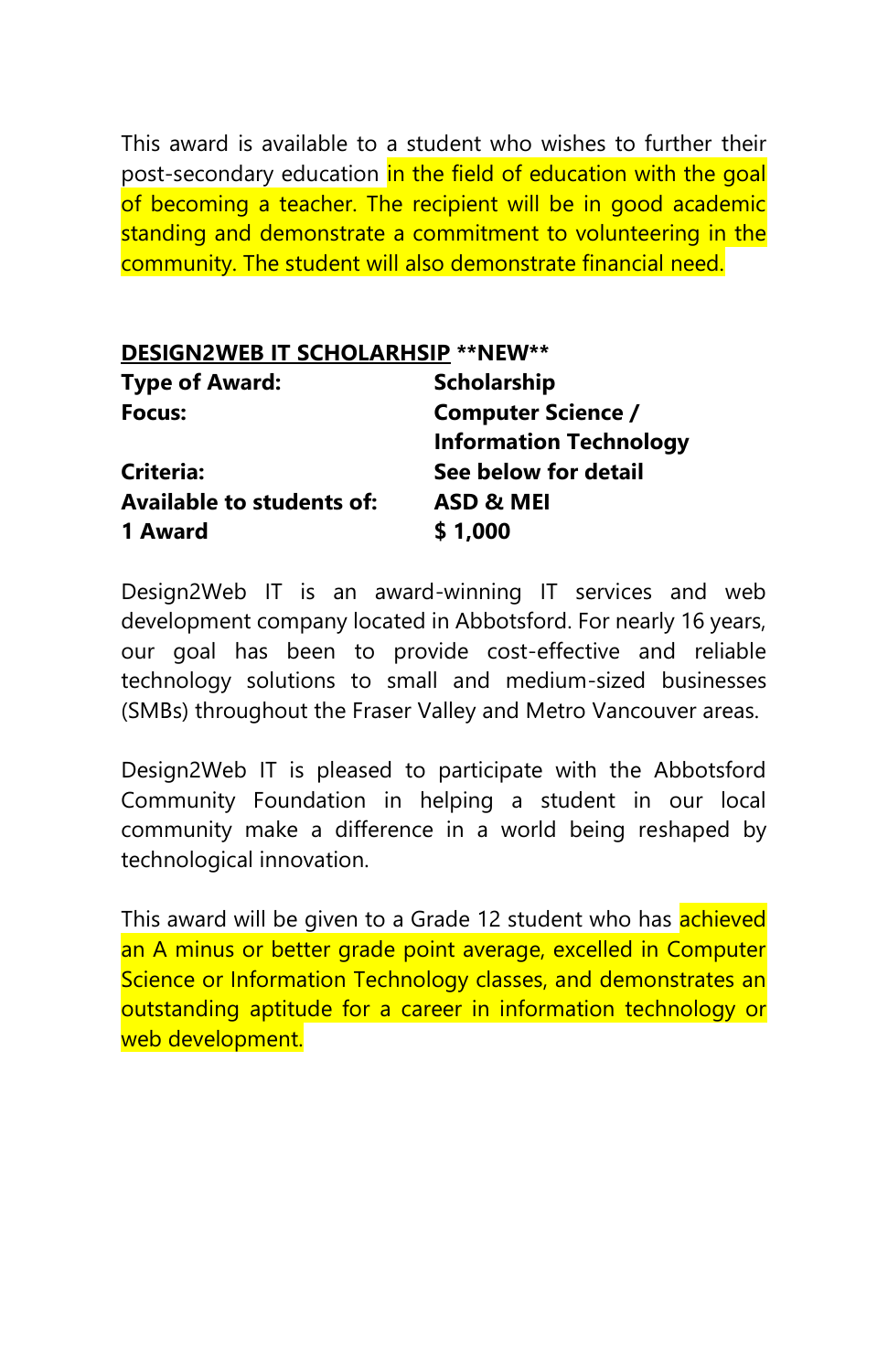# **DOUGLAS JACOB REXFORD GOSLING MEMORIAL**

| <b>Type of Award:</b>            | General        |
|----------------------------------|----------------|
| Focus:                           | Sportsmanship  |
| Criteria:                        | *Football team |
| <b>Available to students of:</b> | <b>WJM</b>     |
| 1 Award                          | \$500          |

Douglas Jacob Rexford Gosling was born March 6, 1988. He attended W. J. Mouat, was an honour roll student for 4 years and played football for 4 years. In his senior year the team was undefeated and won the AAA championship in 2005. Tragically, he passed away on March 29, 2009 just 23 days after his 21st birthday.

Doug always had a zest for life and excelled in many sports. More importantly, he enjoyed being part of a team. Doug always tried to get everyone 'into the game' and his enthusiasm always made playing with him fun. Doug's passion and competitiveness were also contagious, and it was this attitude that helped the team win games. Doug had great compassion for everyone and it showed in the many friends he had. Doug loved his family and friends and is best remembered by his million-dollar infectious smile, big bear hugs and charming presence.

Doug is greatly missed by his parents Darlene and Cliff, his sister Rosie, as well as extended family and friends. His memory will live in our hearts and thoughts forever.

The Gosling family would like to allocate this award to a graduating student who plays on the **\*WJM Hawks football team**. This player will demonstrate positive and caring support and spirit for the game. The recipient will be passionate and enthusiastic and support everyone's efforts and achievements. This team player will have a strong sportsmanlike attitude and help push the team to do their best. These qualities will make a person both successful at the game and at life.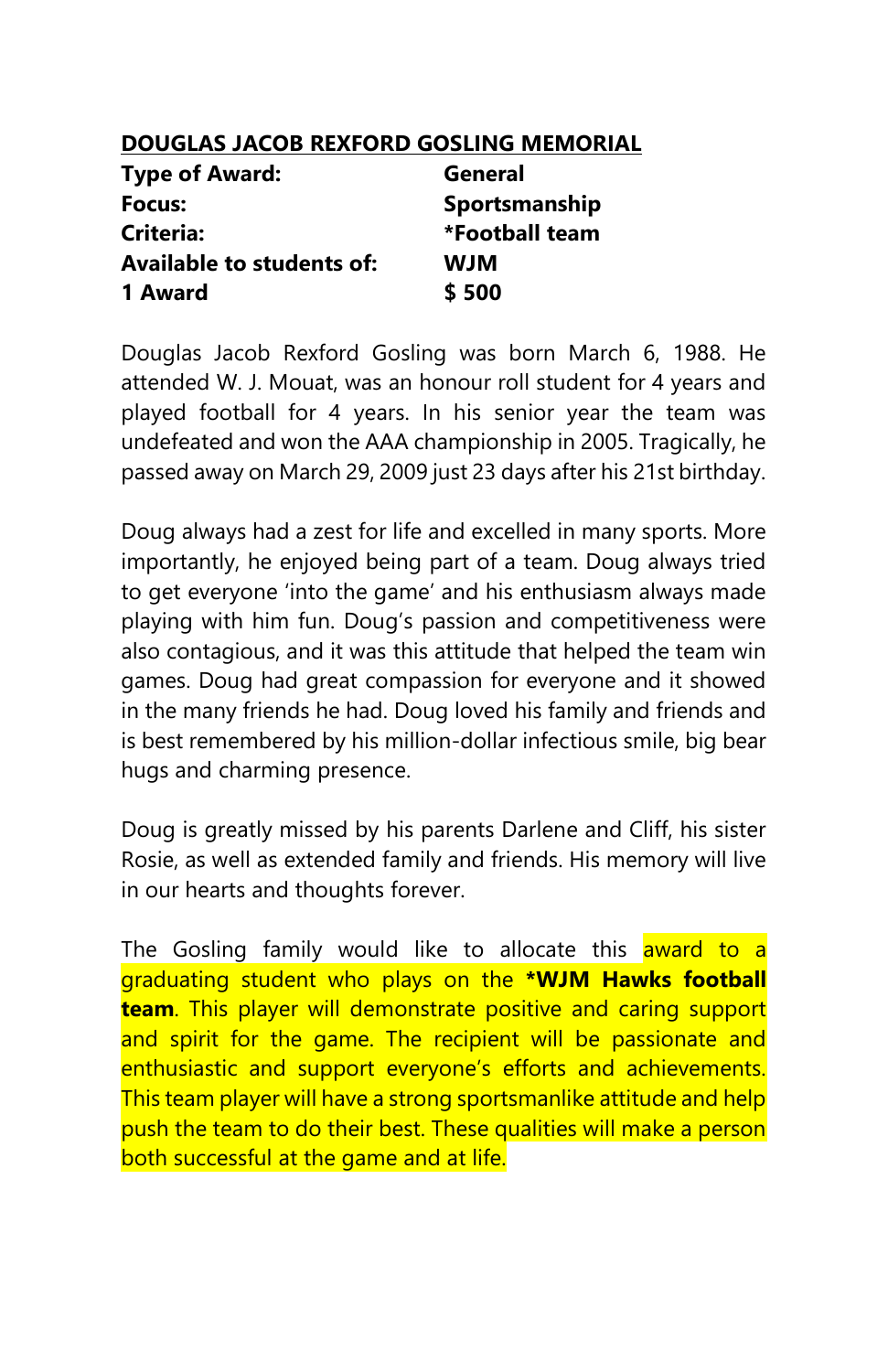These qualities made Doug stand out among others. This award will keep memories of Doug alive. As Doug used to say, "If a man thinks within himself, so he is".

# **DOUGLAS WARD McGIMPSEY MEMORIAL**

| <b>Type of Award:</b>            | <b>Bursary</b>                     |
|----------------------------------|------------------------------------|
| Focus:                           | <b>Golf, Hockey or Criminology</b> |
| Criteria:                        | <b>Athletics</b>                   |
| <b>Available to students of:</b> | ASD & MEI                          |
| 2 Award                          | \$750                              |

This award is in memory of Douglas, Robert & Audrey McGimpsey's son. This bursary shall be awarded to a graduating student of the participating high schools in the City of Abbotsford.

The recipient must be continuing their education at a college or university, with a goal towards a future in golf, hockey or criminology.

# **DR. JOHN MUIR MEMORIAL Type of Award:** Bursary **Focus: Criteria: Financial Need Available to students of: AS, WJM 1 Award \$ 1,000**

This bursary is provided through the generosity of friends and patients, in memory of John Muir who practiced as an Orthopedic Specialist in Abbotsford, Chilliwack and Mission from 1977 to 1986. Dr. Muir was tragically killed in a car accident December 1986.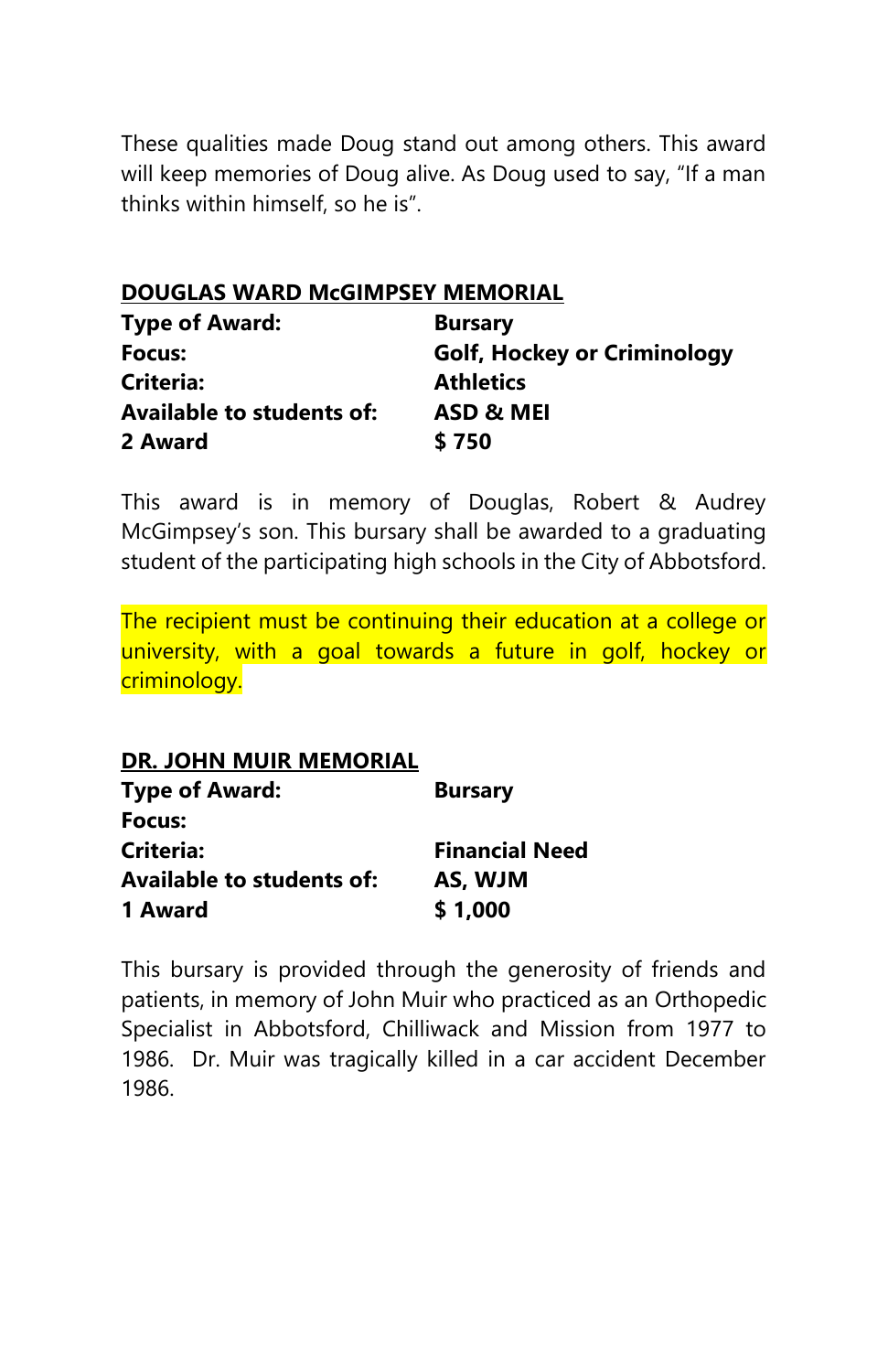### **EILEEN HARDBATTLE MEMORIAL**

| <b>Type of Award:</b>            | General              |
|----------------------------------|----------------------|
| Focus:                           |                      |
| Criteria:                        | *Physical Disability |
| <b>Available to students of:</b> | ASD & MEI            |
| 6 Awards                         | \$1,000 each         |

This fund has been established in memory of Eileen Hardbattle.

**\*This award shall be granted to students with a physical disability** who intend to further their education at a postsecondary institution.

### **ELIZABETH ANN (LIZ) LOUWERSHEIMER MEMORIAL**

| <b>Type of Award:</b>     | <b>Bursary</b>                                                                                                                            |
|---------------------------|-------------------------------------------------------------------------------------------------------------------------------------------|
| Focus:                    | <b>Helping Professions</b>                                                                                                                |
| <b>Criteria:</b>          | A graduating student who has<br>received mental health services,<br>or has received at least a part of<br>their education in an alternate |
|                           | program                                                                                                                                   |
| Available to students of: | ASD                                                                                                                                       |
| 2 Awards                  | Up to \$750 - 1,000 each                                                                                                                  |

Elizabeth Anne (Liz) Louwersheimer was a much-loved teacher in Abbotsford known for her faith, hope, and love in both her personal and her professional life. She had a tremendous spirit and was committed to bettering the lives and the education of alternate students and youth who struggled with mental health challenges. Liz taught in alternate education at ACE and later Bakerview Centre for Learning.

She obtained her master's degree in Counselling Psychology in 2006, worked for a period in Child and Youth Mental Health in Abbotsford and as a school counsellor at Bakerview.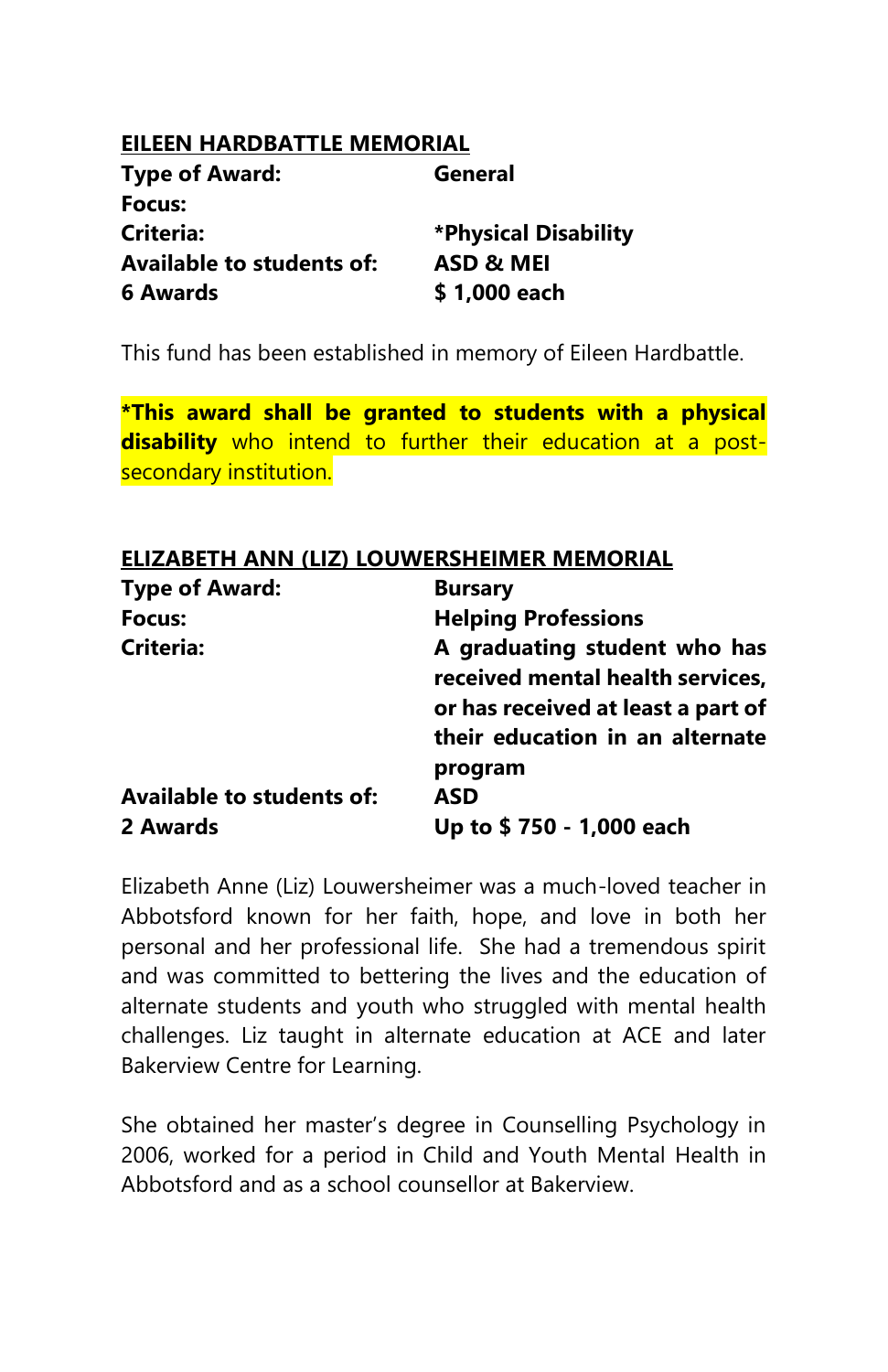Liz ended her career as the teacher at the Adolescent Day Treatment Program. Liz made a significant impact, helping many youths and their families to find hope once again, and bringing out the best in her students.

In memory of Liz's tremendous contribution, this award has been created by her family and colleagues.

The award is meant to help a grade 12 student who has received mental health and/or alternate education services, and who wishes to give back by pursuing post-secondary studies leading to a career in the helping professions (teaching, counselling, social work, nursing, medicine, etc.). This student should embody Liz's sense of faith, hope and love as well as a passion for helping others.

| <b>EMILY HAW MEMORIAL</b>        |                                       |
|----------------------------------|---------------------------------------|
| <b>Type of Award:</b>            | <b>Scholarship</b>                    |
| Focus:                           |                                       |
| Criteria:                        | <b>Similar qualities to Emily Haw</b> |
| <b>Available to students of:</b> | Yale                                  |
| 2 Award                          | \$1,000                               |

Emily Haw was an amazing young woman whose strength of character, incredible courage, deep compassion, and dedication to helping others has inspired all who knew her. She attended Yale Secondary and excelled in academics and sports including cross country, track and field, and competitive figure skating.

Emily had a contagious energy, a warm open heart, enthusiasm for life, and she was always up for an adventure. Her kindness and bravery radiated in her passion and enjoyment of her leadership class and the charitable activities that were so important to her.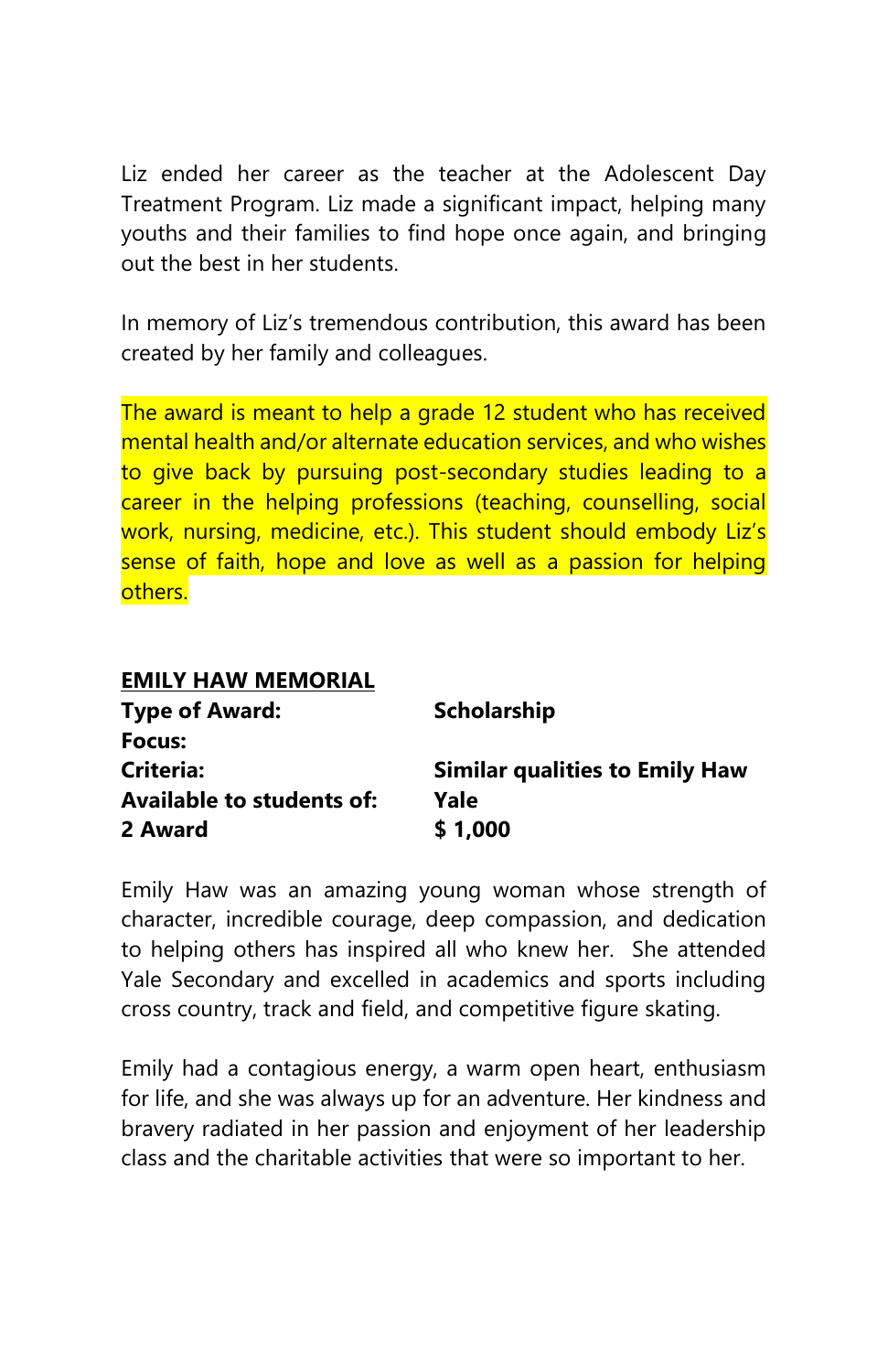This award has been established in memory of Emily Haw, who left us at age 17, by her parents, brother, her friends and classmates of Yale Secondary. Its purpose is to help and inspire deserving students from Yale Secondary who present qualities reminiscent of Emily's; kindness, community service, academic achievement, and the desire to attend a post-secondary institution.

### **ERIN BURGESS MEMORIAL**

| <b>Type of Award:</b>            | General               |     |           |
|----------------------------------|-----------------------|-----|-----------|
| Focus:                           | <b>Athletics</b>      |     |           |
| <b>Criteria:</b>                 | <b>Nursing</b><br>or. | WJM | Athletics |
|                                  | Program               |     |           |
| <b>Available to students of:</b> | <b>WIW</b>            |     |           |
| 2 Awards                         | \$500 each            |     |           |

Erin Burgess graduated from W. J. Mouat in 1995 and was continuing her education at UFV in the Nursing Program when she passed away. Erin was involved in the W.J.M. Athletic Program including basketball, and after graduating she coached the Senior Girls Basketball team.

This bursary shall be awarded to a W. J. Mouat graduating student who intends to further her/his post-secondary education in the field of Nursing, or a WJM graduating student who has been involved in the WJM Athletics Program during Grade 12 and intends to continue with post-secondary education.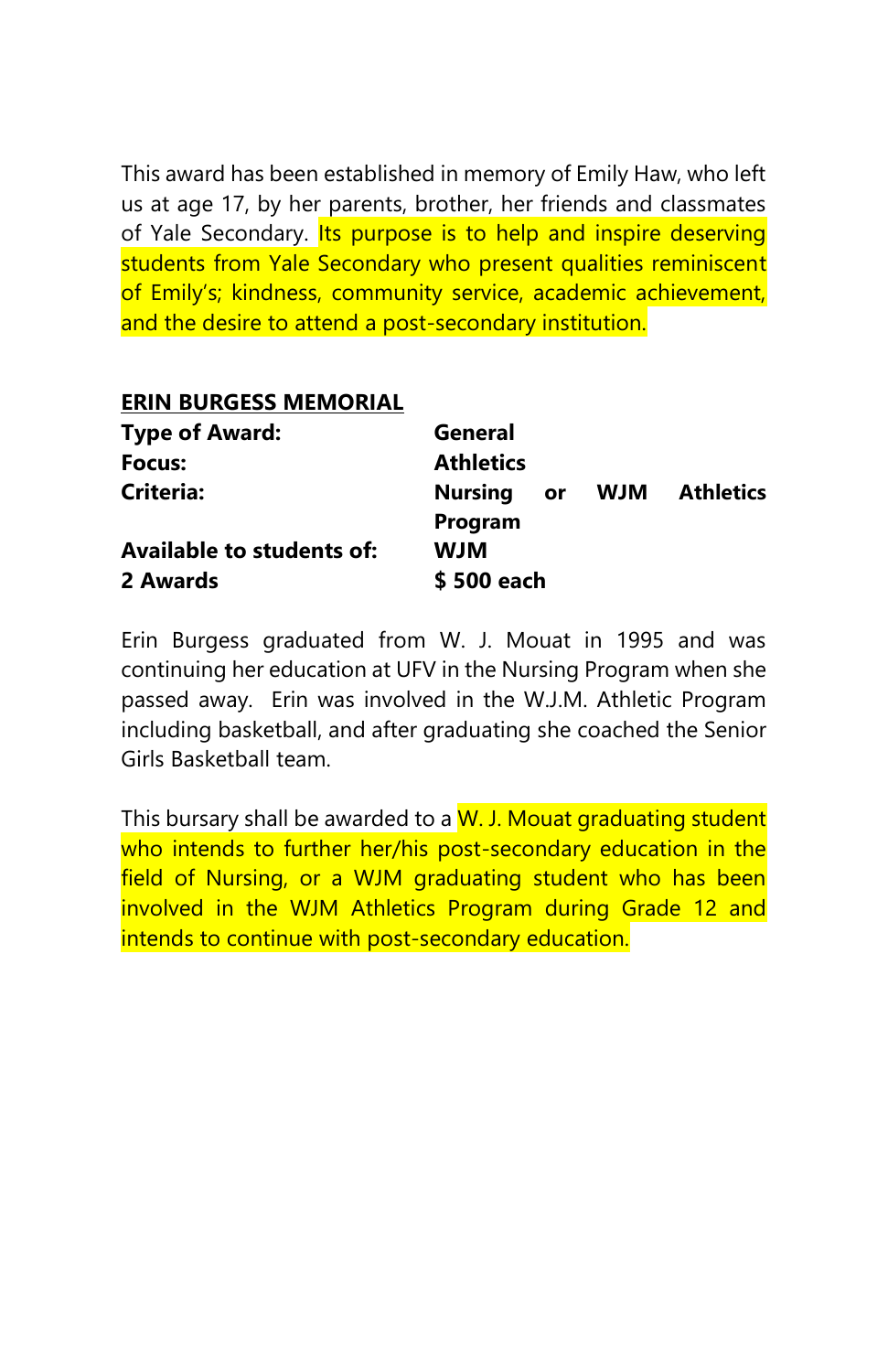### **EUGENE REIMER MEMORIAL**

| <b>Type of Award:</b>            | <b>Bursary</b>        |
|----------------------------------|-----------------------|
| Focus:                           | <b>Financial need</b> |
| Criteria:                        | *See below            |
| <b>Available to students of:</b> | ASD & MEI             |
| 2 Awards                         | \$1,000 each          |

The BC Disability Games Society, under Eugene Reimer's leadership, established a legacy fund to award bursaries to **\*physically disabled** Grade 12 graduating students from ASD and MEI continuing their post-secondary education, preferably in sports related fields.

Eugene Reimer dominated wheelchair sports in the '60s and '70s that laid a path for other Paralympians. He dedicated his life to making sports more accessible to those with disabilities. He excelled in weightlifting, archery, swimming, basketball, volleyball and track and field. From 1968 to his retirement in 1980, Reimer won over 50 national and nine international medals, nine of which were from the Paralympics. After winning gold in both discus and pentathlon in the Paralympics in Germany in 1972, Reimer was awarded the Order of Canada and named Canadian Outstanding Male Athlete of the Year. Reimer was an inspiration to another wheelchair athlete and hero, Rick Hansen.

\*Criteria: Preference will be given to an applicant with diverse physical abilities entering a career in a sports related field. Complete the "About Me" section on the application form outlining your future plans in this area, if applicable.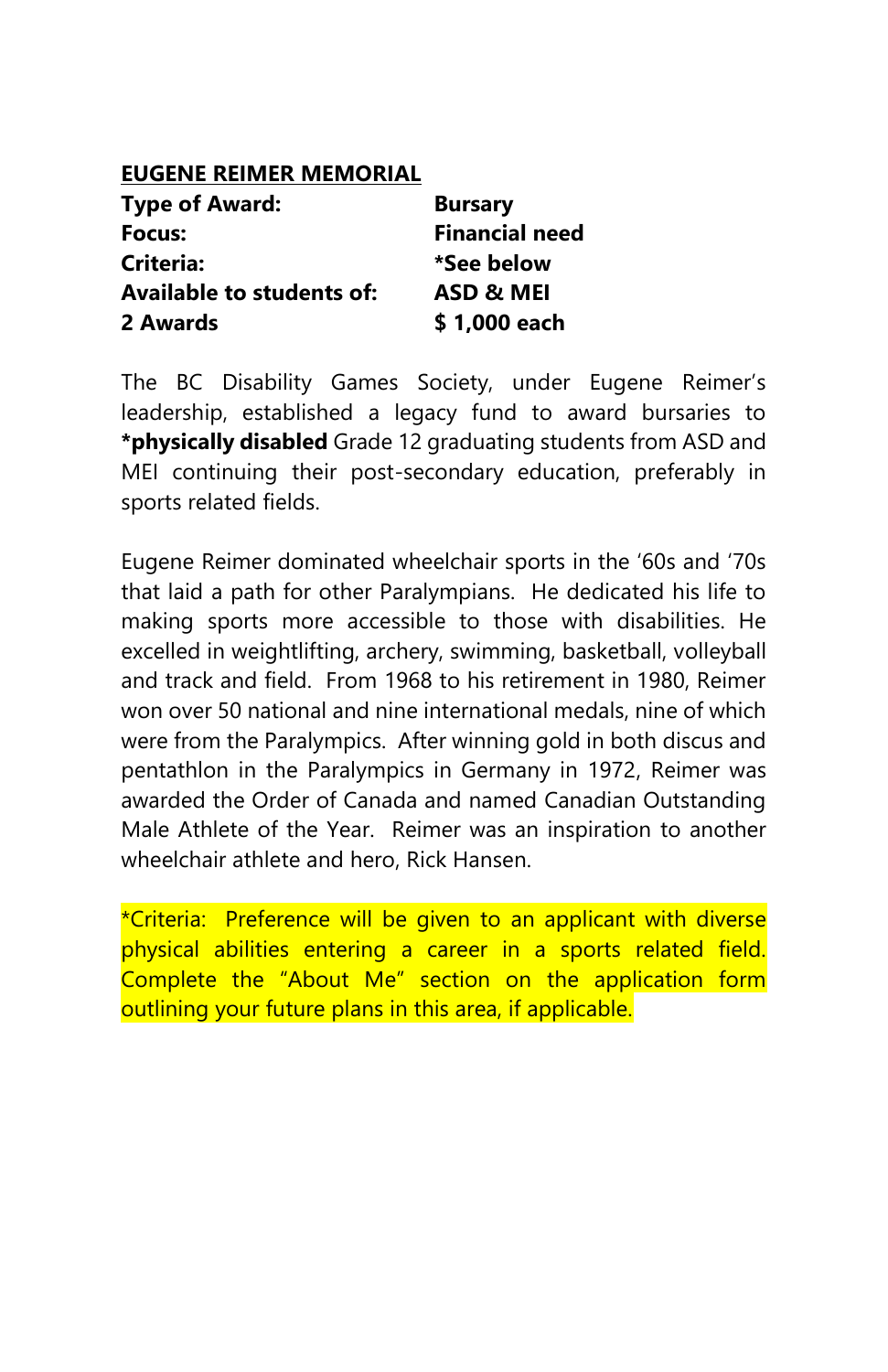# **EVELINE GRACE HARDY MEMORIAL**

| <b>Type of Award:</b>            | <b>Bursary</b>                   |
|----------------------------------|----------------------------------|
| Focus:                           | <b>Work Ethic</b>                |
| Criteria:                        | <b>Business or Admin Program</b> |
| <b>Available to students of:</b> | ASD & MEI                        |
| 1 Award                          | \$1,000                          |

Eveline lived her last years in Abbotsford. It was her wish to help students pay for the cost of post-secondary education. Her family decided that an Abbotsford Community Foundation award in Eveline's name was a fitting tribute for a generous and loving mother and grandmother. Eveline was interested in business and secretarial work.

This bursary is awarded to a student who plans to enroll in a business or administration program. The recipient will have an outstanding work ethic. This award is not dependent on scholastic achievement, but on a keen desire to do one's best. It will preferably go to a student in financial need.

# **FANDRICH CONE HARVESTERS Type of Award: General Focus: Criteria: \*See below**

| Available to students of: | ASD & MEI |
|---------------------------|-----------|
| 1 Award                   | \$3,000   |

Fandrich Cone Harvesters of Abbotsford invents, develops and leases aerial cone rakes that are used with helicopters to collect seed cones throughout Canada and the United States. The aerial rakes invented by the company have mechanized the conecollecting industry.

This scholarship is intended to support an entrepreneurial student who has the potential to invent machines or processes that will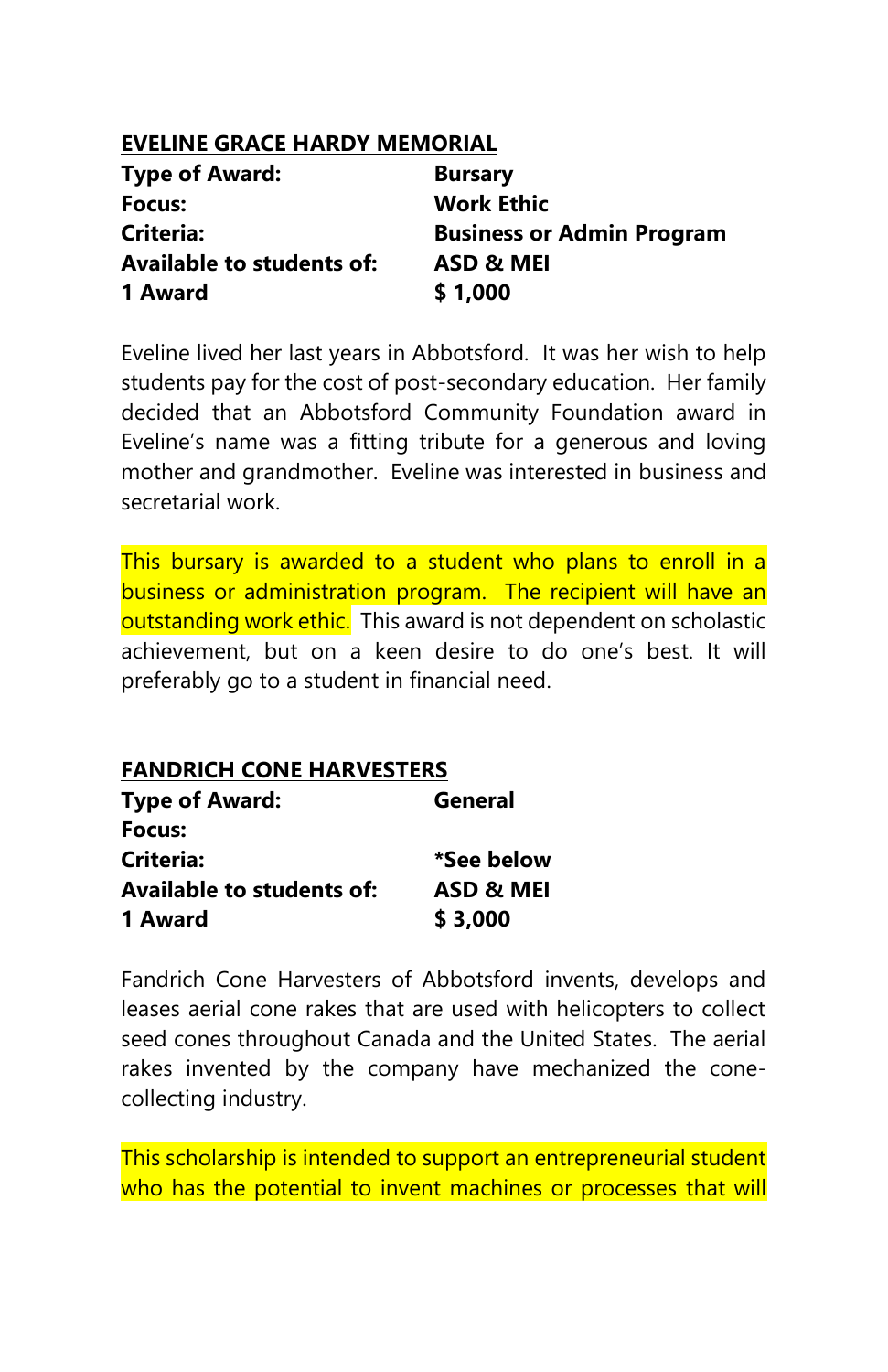convert the limited supply of natural resources more efficiently for the use and convenience of mankind.

**\*Criteria: Complete the "About Me" section on the application form with the following information typed in point form:**

- **Discuss three core values which motivate your studies.**
- **Discuss your future career goals being as specific as possible.**
- **List four characteristics of a successful entrepreneur that you think you have or will try to develop.**

### **FRANK HUSTON MEMORIAL**

| <b>Type of Award:</b>            | <b>Scholarship/Bursary</b> |
|----------------------------------|----------------------------|
| Focus:                           | <b>Pharmacy</b>            |
| <b>Criteria:</b>                 | <b>Sciences</b>            |
| <b>Available to students of:</b> | ASD & MEI                  |
| 2 Awards                         | \$1,000 each               |

Mrs. Pat Huston and family, Roy, Maureen, Ryan and Ron provide this award. Frank Huston was a pharmacist in Abbotsford from 1947 – 1990 at Huston Drugs in downtown Abbotsford until 1971 and then relocated to Medical Tower Drugs until Frank's retirement in 1990.

Pat and her son Roy, a pharmacist, owned and operated the Pharmacy, grandson Mike now runs the family business. Frank's Dad was a pharmacist at Ashcroft, and his brother was Dean of Pharmacy at the University of Alberta.

This award will be granted to a student continuing his/her postsecondary education in 1st year science continuing toward Pharmacy, showing academic achievement and financial need.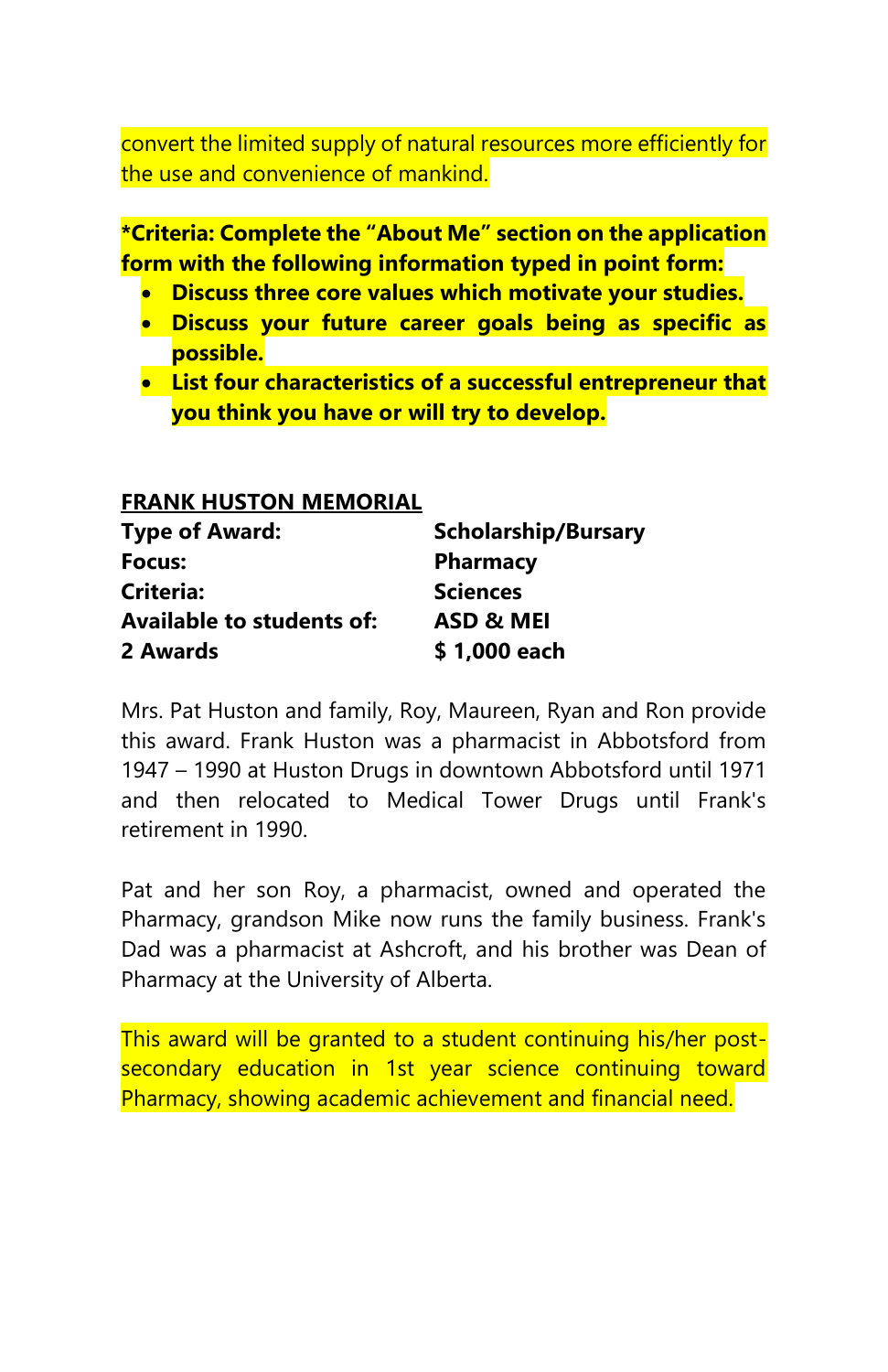# **FRASER VALLEY AUTO MALL**

| <b>Type of Award:</b>            | <b>Scholarship</b>                   |
|----------------------------------|--------------------------------------|
| Focus:                           | <b>Automotive Service Technician</b> |
| <b>Criteria:</b>                 | <b>Mechanics</b>                     |
| <b>Available to students of:</b> | ASD & MEI                            |
| 1 Award                          | \$1,000                              |

The Fraser Valley Auto Mall is comprised of ten automotive franchise dealerships doing business in the Fraser Valley for well over two decades. These dealerships operate state of the art service facilities for the repair and maintenance of all automotive products. The Auto Mall depends largely on its community to employ skilled technicians.

This award shall be granted to a graduating student with excellent marks in mechanics wishing to pursue his or her education at a post-secondary institution in the Automotive Service Technician Apprenticeship program.

# **FRASER VALLEY BRAIN INJURY ASSOCIATION – JOHN SIMPSON**

| <b>Type of Award:</b>            | <b>Bursary</b>                                      |
|----------------------------------|-----------------------------------------------------|
| Focus:                           | <b>Community Service</b>                            |
| Criteria:                        | Have been affected in some<br>way by a brain injury |
| <b>Available to students of:</b> | ASD & MEI                                           |
| 2 Awards                         | \$500 each                                          |

Fraser Valley Brain Injury Association is a charitable organization that has been offering support and services to people with acquired brain injuries and their families since 1997.

John Simpson has been the foremost leader in the development of services for people with acquired brain injury in the Province of British Columbia since 1982. His compassion for individuals and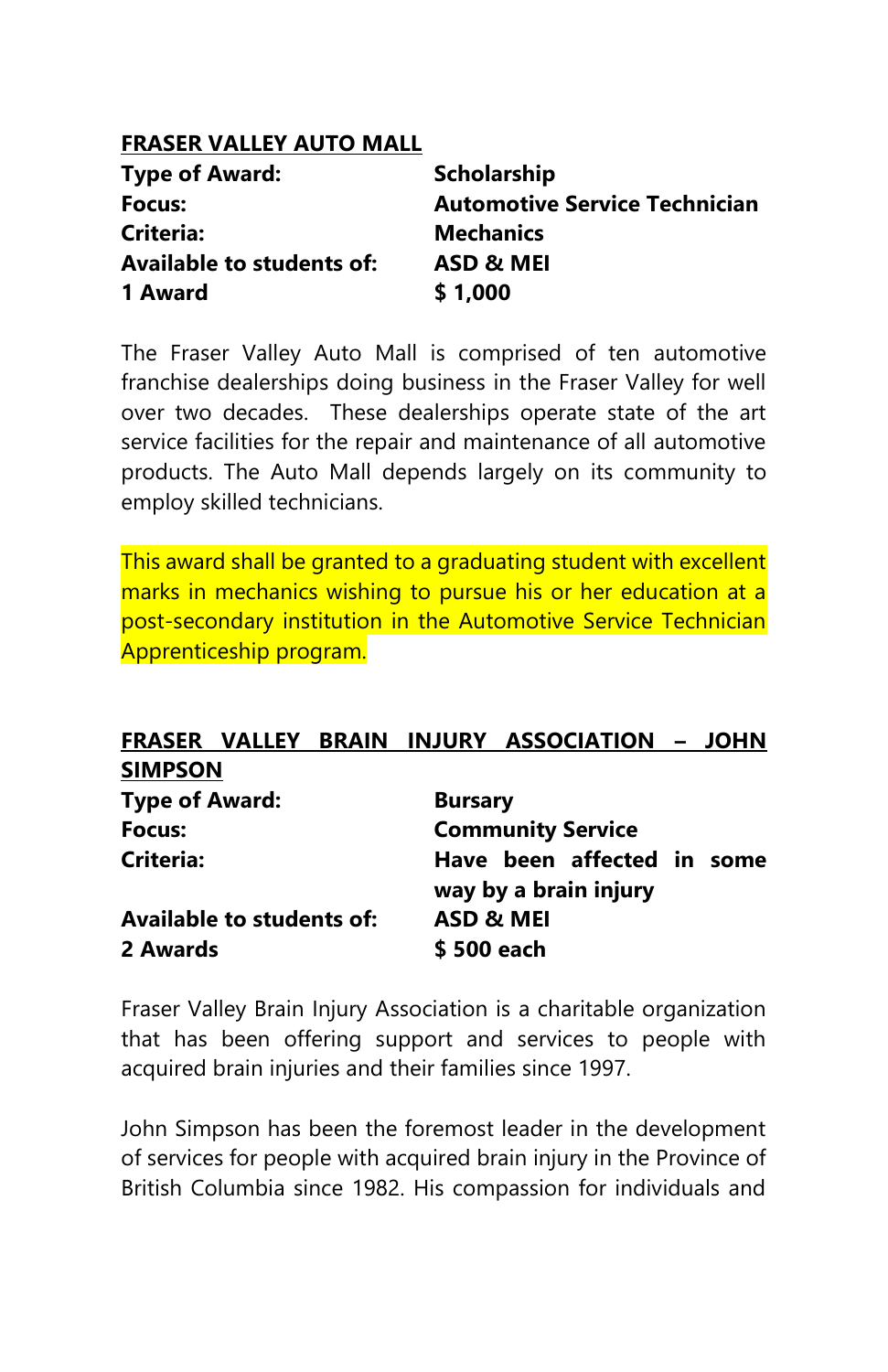families affected by acquired brain injury moved him to generously dedicate decades of voluntary service to improve the lives of thousands of Canadians affected by this invisible disease. He has mentored countless professionals and supported the development and growth of at least a dozen agencies.

This award will be granted to a student continuing their studies at an accredited post-secondary education and should meet one of the following criteria:

- Someone who has sustained an acquired brain injury
- Someone who wants to work with individuals with acquired brain injuries; or
- Someone who has a family member who has sustained an acquired brain injury

# **FRASER VALLEY STAGE MEMORIAL**

| <b>Type of Award:</b>            | General                       |
|----------------------------------|-------------------------------|
| Focus:                           | <b>Good Academic Standing</b> |
| Criteria:                        | <b>Theatre Related</b>        |
| <b>Available to students of:</b> | ASD & MEI                     |
| 1 Award                          | \$1,000                       |

Fraser Valley Stage offers an award to an Abbotsford graduating student who has demonstrated talent, interest, and ability in at least one of the theatre-related arts of **acting, singing, dancing or production skills** (including construction, technical design, set design, lighting, sound, or stage management) and who plans to continue post-secondary education in a related field.

The preferred recipient will have a good academic standing and have participated in high school or community theatre in some area.

This award honours our many members whose contributions over the years have made Fraser Valley Stage a cultural asset to the Abbotsford community*.*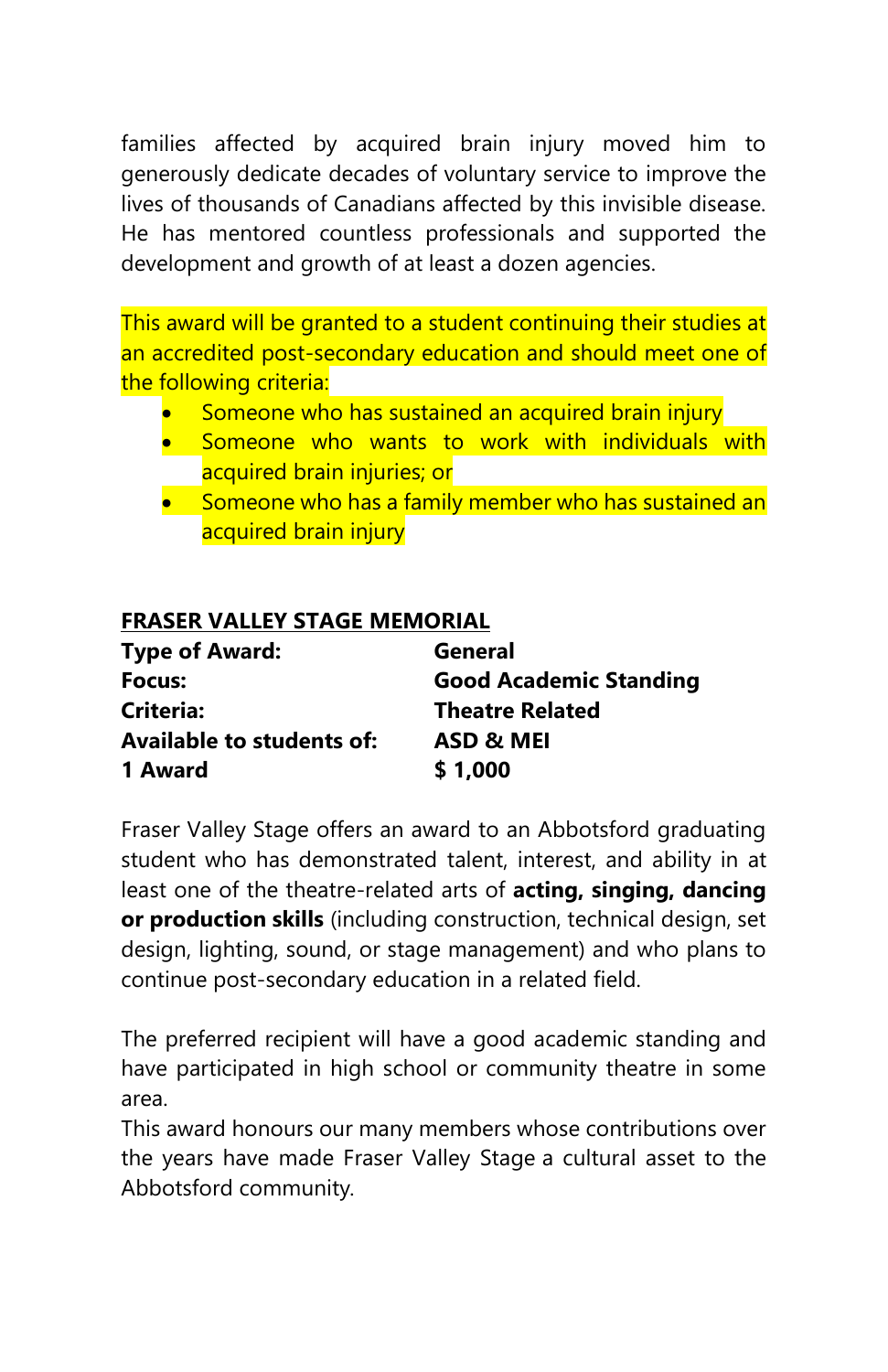# **FRASERWAY RV LP**

| <b>Type of Award:</b>            | General                       |
|----------------------------------|-------------------------------|
| Focus:                           | <b>Technical or Marketing</b> |
| Criteria:                        | <b>Positive Attitude</b>      |
| <b>Available to students of:</b> | ASD & MEI                     |
| 2 Awards                         | \$1,000 each                  |

Fraserway RV LP is the place where we make vacation dreams a reality. We're Canada's only national RV dealer with 13 locations coast to coast. For nearly 50 years, our goal has been to go beyond being just another RV company; indeed, we strive to be a remarkable one.

Fraserway RV LP is pleased to participate with the Abbotsford Community Foundation by helping students in our local communities to shape their tomorrow. The intent of these awards is to encourage the next generation of Canadians to take a bold step forward; to defy convention, go beyond the status quo and become the builders of a better Canada for all Canadians to enjoy. These awards are also part of our continued efforts to sowing good seed towards that harvest.

These awards shall be granted to graduating students with a **C+ average, or higher**, with plans toward a technical or marketing post-secondary education, and who have given his/her best effort while demonstrating a positive attitude towards their school program, teachers and fellow students.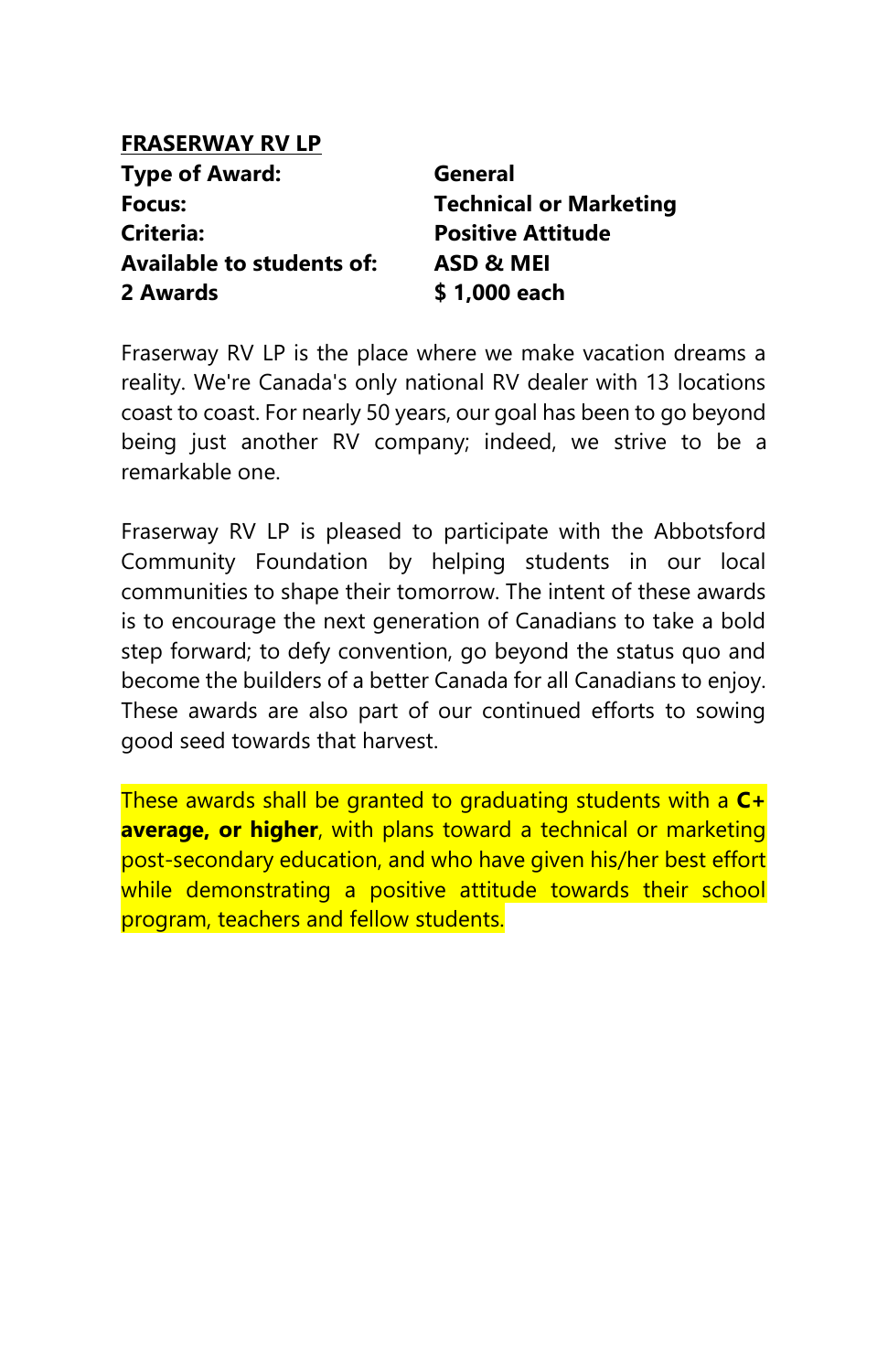| <b>FRIEDA T. WIENS MEMORIAL</b> |
|---------------------------------|
| <b>Bursary</b>                  |
| <b>Education</b>                |
| <b>Bible School / College</b>   |
| ASD & MEI                       |
| \$1,000                         |
|                                 |

As a family, we have established an award in memory of our mother, Frieda T. Wiens, who throughout her life had a strong faith in the Lord and a vital interest in young people and education. She was actively involved in education for over 50 years and for several years taught elementary school in the ASD. Her bible school experience was a high point for her, and she wished the same for others. Even though it was a struggle financially to go to bible school, her family endeavored to make this possible. It is our desire to have this memorial award assist others to attend a bible school or bible college of their choice.

This award shall be granted to a student graduating from a participating school, planning to attend Bible School or Bible College of their choice and priority will be given to those in financial need.

| <b>Type of Award:</b>            | <b>Scholarship</b>       |
|----------------------------------|--------------------------|
| Focus:                           | <b>Athletics</b>         |
| Criteria:                        | <b>Community Service</b> |
| <b>Available to students of:</b> | AS                       |
| 1 Awards                         | \$500 each               |

This award was established in 1980 with the initial fund coming from a dinner/roast in honor of Ron Sweeney, long time Mathematics teacher. In 1991 another dinner/roast in honor of Gerry Swan, long time accounting teacher added to this fund. In addition, in 1975 a school team reached the semi-finals of a game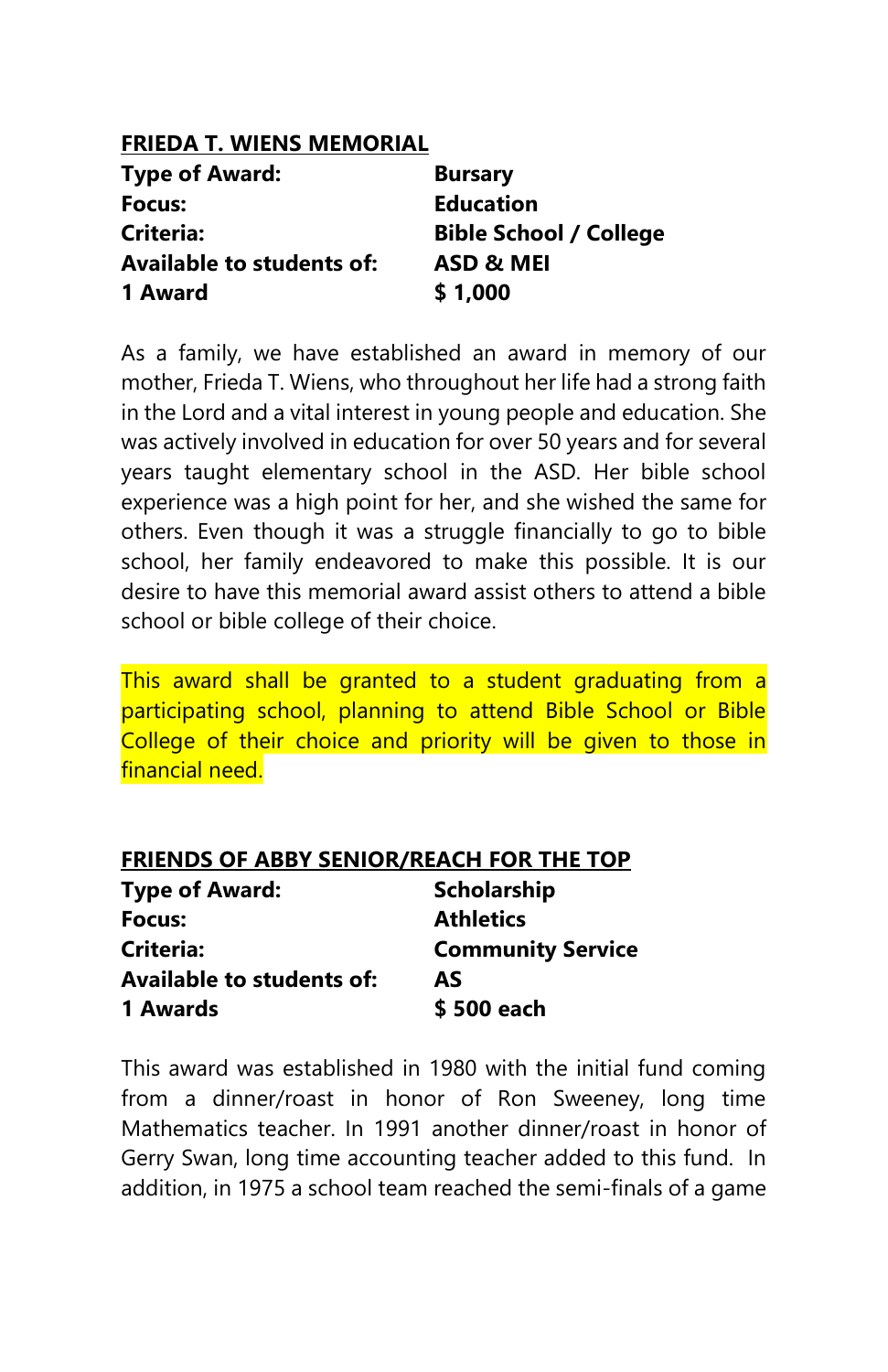show "Reach for the Top". In 1976, the school team became provincial champions. Prize money from these two tournaments is part of this award legacy.

This award shall be granted to a graduating **Abbotsford Senior** student who has good academic ability, and who has participated in athletics or who has provided service to school or community.

|                           | <b>G&amp;F FINANCIAL GROUP</b> (formerly the Aldergrove Credit Union) |
|---------------------------|-----------------------------------------------------------------------|
| <b>Type of Award:</b>     | <b>Scholarship/Bursary</b>                                            |
| Focus:                    | <b>Academics &amp; Financial need</b>                                 |
| Criteria:                 | <b>G&amp;F Financial Group or</b>                                     |
|                           | <b>Aldergrove Financial member</b>                                    |
| Available to students of: | ASD & MEI                                                             |
| 4 Awards                  | \$1,000 each                                                          |
| 1 Award                   | \$1,000 for a student who                                             |
|                           | identifies as an individual with                                      |
|                           | Indigenous ancestry*                                                  |

Young adults are the face of our future and at Aldergrove Financial, a division of the Gulf and Fraser Fishermen's Credit Union, we have made a commitment to support their quest for higher education. Annually, we award several scholarships and bursaries to students in our communities. In Abbotsford, we have five awards available for deserving students.

The awards shall be presented to students who are members, and/or parent or grandparent is a member at any branch of G&F Financial Group or Aldergrove Financial**,** in good academic standing, and demonstrate financial need.

\*One award is for a qualified candidate who identifies as an individual of Indigenous ancestry. Shall we NOT have a qualified candidate that fits the above criteria, the award will be extended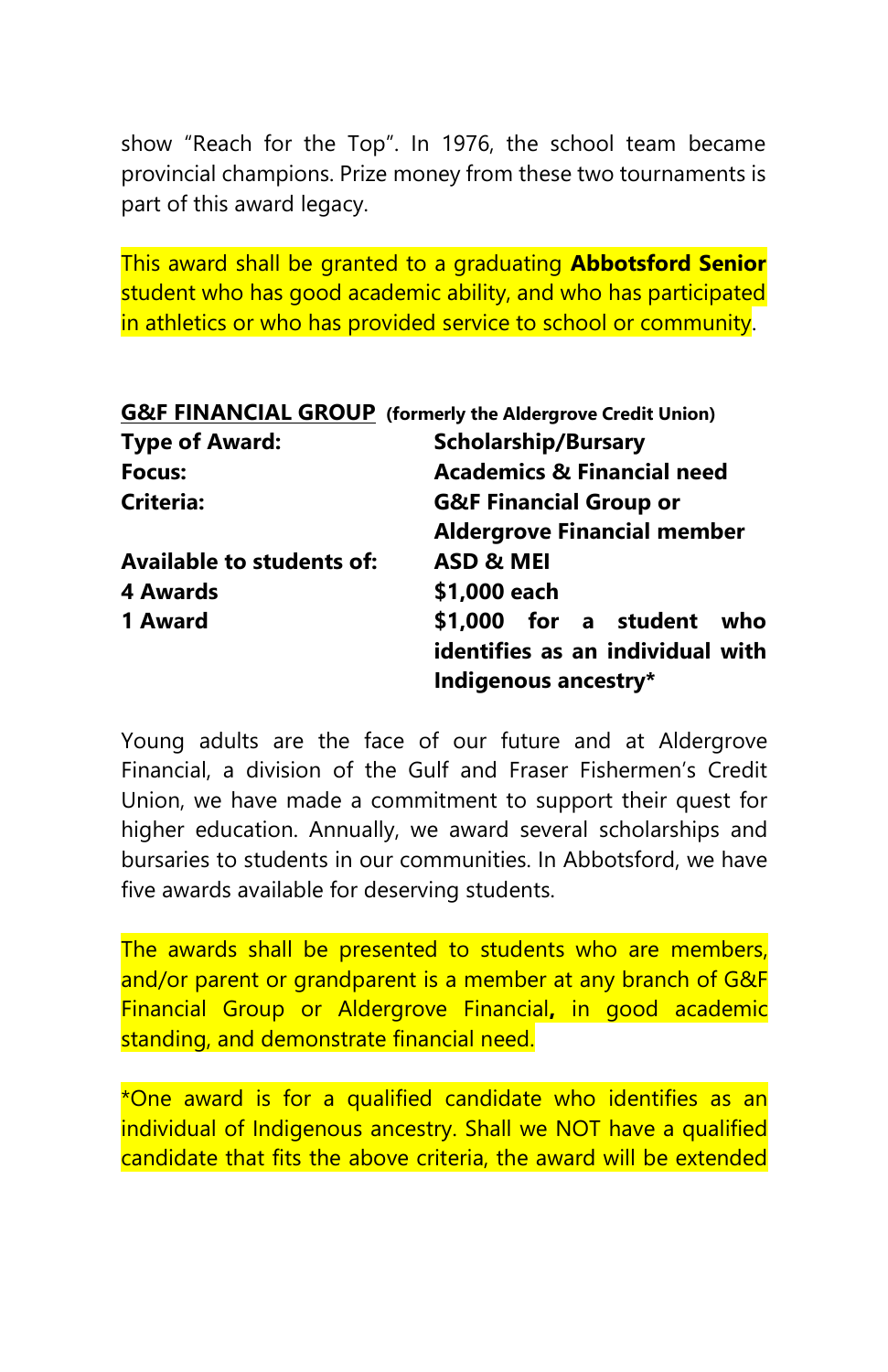to all students who fulfill the requirements but who are not of Indigenous ancestry.

With over 57,000 members, 27 branches and \$4.79 billion in total assets under administration, G&F Financial Group proudly provides a full range of personal and business banking, investment and insurance solutions to our credit union members. With a passion for educating and empowering others to achieve their financial goals, we focus on providing advice tailored uniquely for each member and have supported members and invested in our local communities for over 80 years.

|                                  | <b>GEOFF BROWN MEMORIAL MUSIC SCHOLARSHIP ** NEW**</b>                                  |
|----------------------------------|-----------------------------------------------------------------------------------------|
| <b>Type of Award:</b>            | <b>Scholarship / Bursary</b>                                                            |
| Focus:                           | <b>Music/Fine Arts</b>                                                                  |
| Criteria:                        | Demonstrated aptitude for Jazz<br>music, volunteerism<br>See below for further details. |
|                                  |                                                                                         |
| <b>Available to students of:</b> | WJM, AS, MEI                                                                            |
| 1 Award of:                      | \$500                                                                                   |

Geoff Brown discovered his love of the piano and jazz quite by chance when he was twelve years of age. In that moment, an inspirational candle, a life-long passion was lit, and forever after, although Geoff had few opportunities for formal instruction, he studied and practiced constantly in a pursuit of musical perfection, always fueled by his great love of music.

Although it was ultimately the piano that became his musical focus (playing both jazz and classical styles), he also played the organ, the snare drum, vibraphones, tambourines and castanets, of course, electronic keyboards. He played professionally in bands and small groups wherever he was--Montreal, Toronto, Kamloops, and locally, with the Abbotsford Moonlighters Big Band and the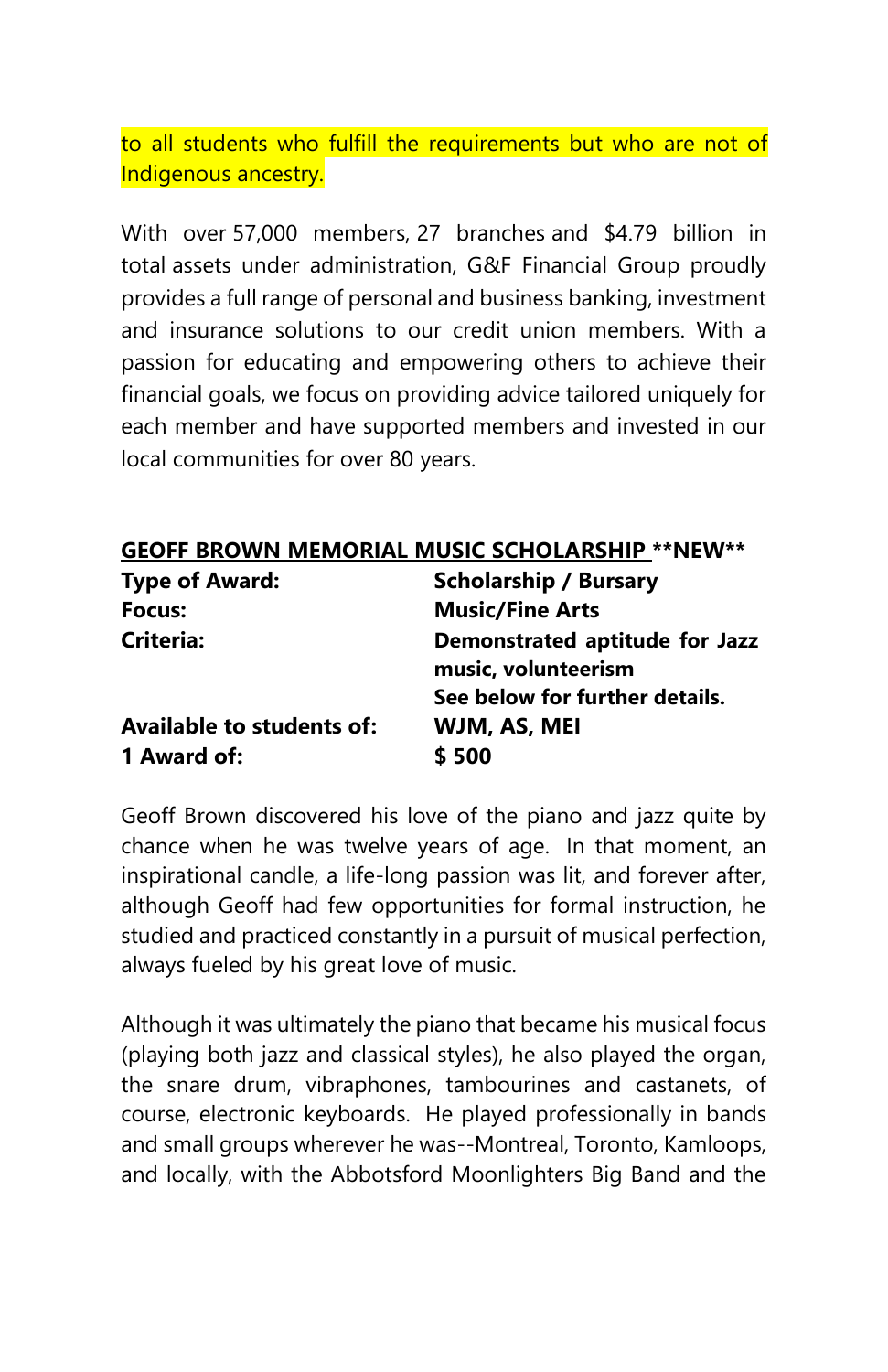Clearbrook Connection, Ivana's Tea House, and as church organist and pianist in Belgium, Kamloops and Abbotsford.

Even with all that musical involvement, he remained devoted first to his family and community, always helping others and building or doing repairs at home. He was indeed a multi-talented man. In later years, he happily volunteered to share his love of music at Holmberg House Hospice, Abbotsford Regional and Hospital and Cancer Center, and in Maplewood and MSA Manors.

Geoff was a man sensitive to others, and always sought to adapt his style and choice of music to the venue and audience; it was *never* all about Geoff. Seeking to have comfort brought to others in their time of stress, he initiated a campaign to have a piano donated and placed in the ARHCC atrium. He saw to it that any donations to the tip jar would go to having the piano tuned regularly.

Geoff would be delighted and gratified that a student who is similarly inspired and committed to music and community, might have an opportunity for formal study that could otherwise be missed.

This award shall be granted to a graduating student that has similar qualities as Geoff, with a B plus average or higher and a demonstrated financial need. Preference will be given to a student continuing in a music, particularly Jazz, or another fine arts program. Student is requested to submit an About Me letter outlining their musical abilities and interests and their volunteer time helping local organizations serving the community.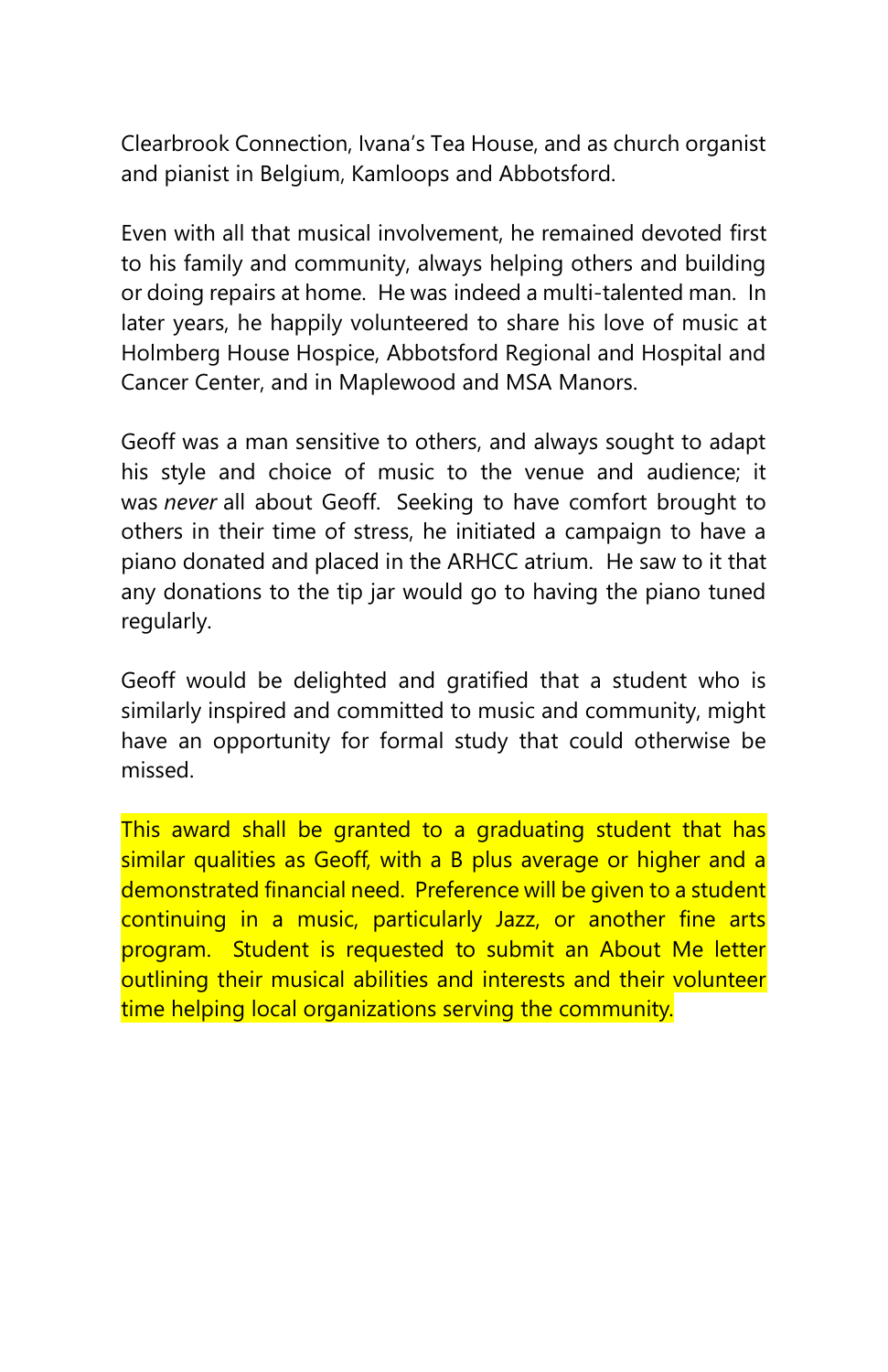# **GEOFF COWELL MEMORIAL**

| <b>Type of Award:</b>            | <b>Scholarship</b>              |
|----------------------------------|---------------------------------|
| Focus:                           | Science / Math                  |
| Criteria:                        | <b>Top Math/Science Student</b> |
| <b>Available to students of:</b> | <b>WJM</b>                      |
| 2 Awards                         | \$1,000 each                    |

Geoff Cowell was one of W. J. Mouat's original teachers when the school first opened in September 1973. At W.J.M., Geoff taught science and math for 24 years, retiring in 1998.

Geoff Cowell inspired his students to think "outside the box". Geoff's unique innovative approach to teaching infused physics content into practical real life and interesting activities, often with accompanying stories. He developed a "hands on" science approach with inventive lab activities where physics just made sense. He ignited student imagination with stories, poetry and demonstrations that made physics teaching three-dimensional, more than just sterile calculations. Students, whether or not they like physics, loved his course!

A mentor to physics teachers throughout BC, Geoff's passion created an exciting atmosphere in his physics classroom where learning was fun, stimulating and, yet, demanding. Students loved him for his empathetic nature and pleasant demeanor. His real legacy lies with the thousands of students that he inspired to achieve their potential by stirring each student's love of learning.

These scholarships shall be awarded to the **top graduating W. J. Mouat Math/Science students**.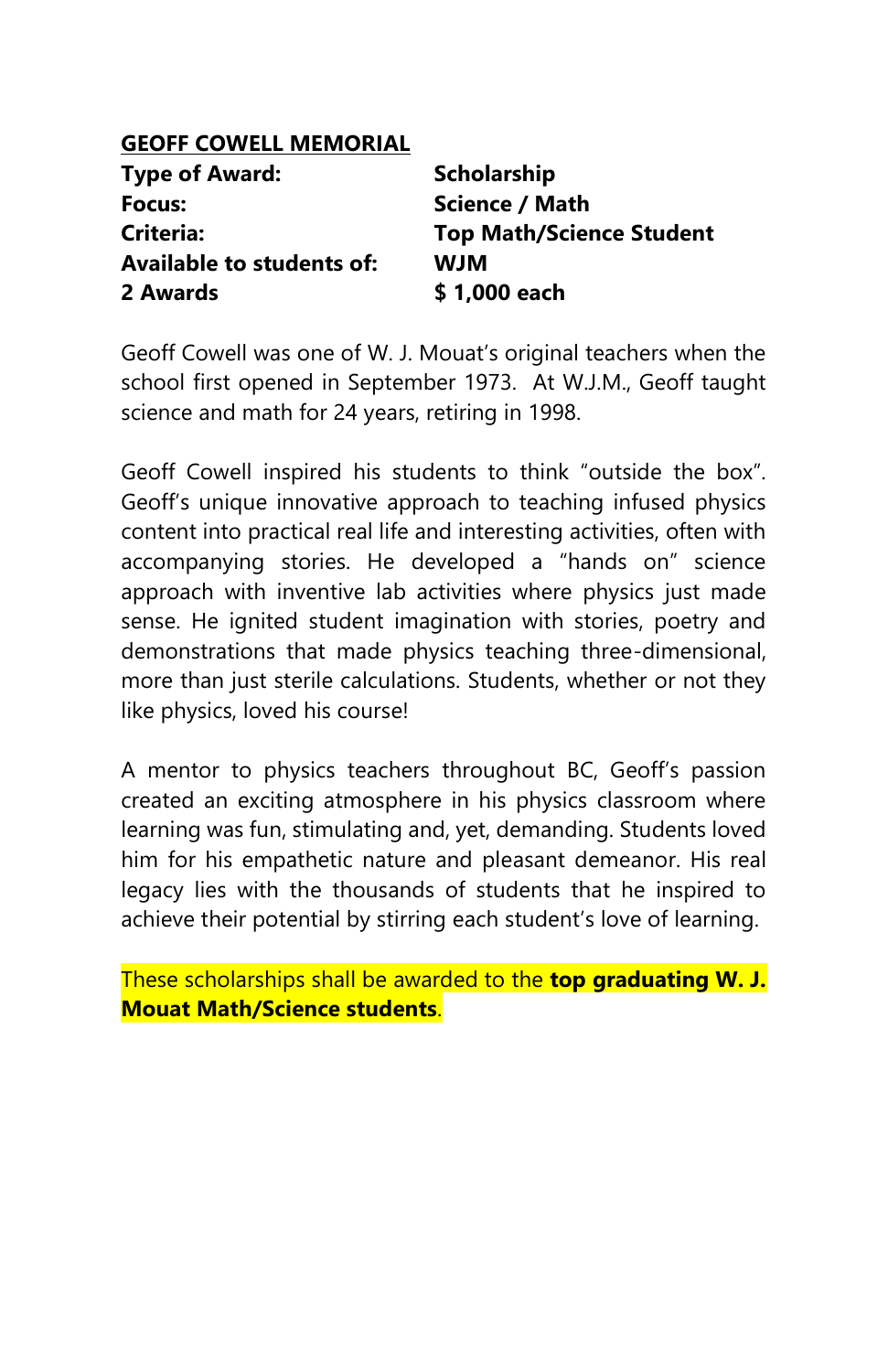# **GEOFF HORNER MEMORIAL Type of Award: Scholarship Focus: Math Criteria: Available to students at: AS 2 Awards \$ 1,250 each**

Geoff Horner was best known as a teacher in Abbotsford for 35 years, and 25 of those years were spent teaching Math, Chemistry and Physics at Abbotsford Senior Secondary. Noted for his height, Geoff was a passionate teacher and an innovative educator, and his former students fondly remember his energetic lessons and commitment to teaching. (Remember: "YCSFNYDH: You Can't Study From Notes You Don't Have!")

For Geoff teaching wasn't just a job or an occupation – it was a vocation. He loved to learn, and he was an inspiration to his many students and colleagues. Any student who was struggling but genuinely trying to master the lesson would have endless and creative teaching help from Geoff. In addition, he had a wonderful sense of humour, so his classes were filled with fun and unexpected surprises, as long as everyone's homework was done on time.

These awards shall be given to a graduating student of **Abbotsford Senior** who shows high aptitude and strong work habits in Math. The recipient must be planning to attend an accredited post-secondary institution. **One of the awards is offered in honour of Sam Vandermeulen.** Sam and Geoff taught Math together at Abbotsford Senior Secondary and were great friends. The also shared a passion for philately (stamp collecting). After Geoff's death, Sam spent countless hours sorting, cataloguing and auctioning Geoff's collection in order to fund this scholarship. The Horner family wishes to thank Sam by offering an award in his honour.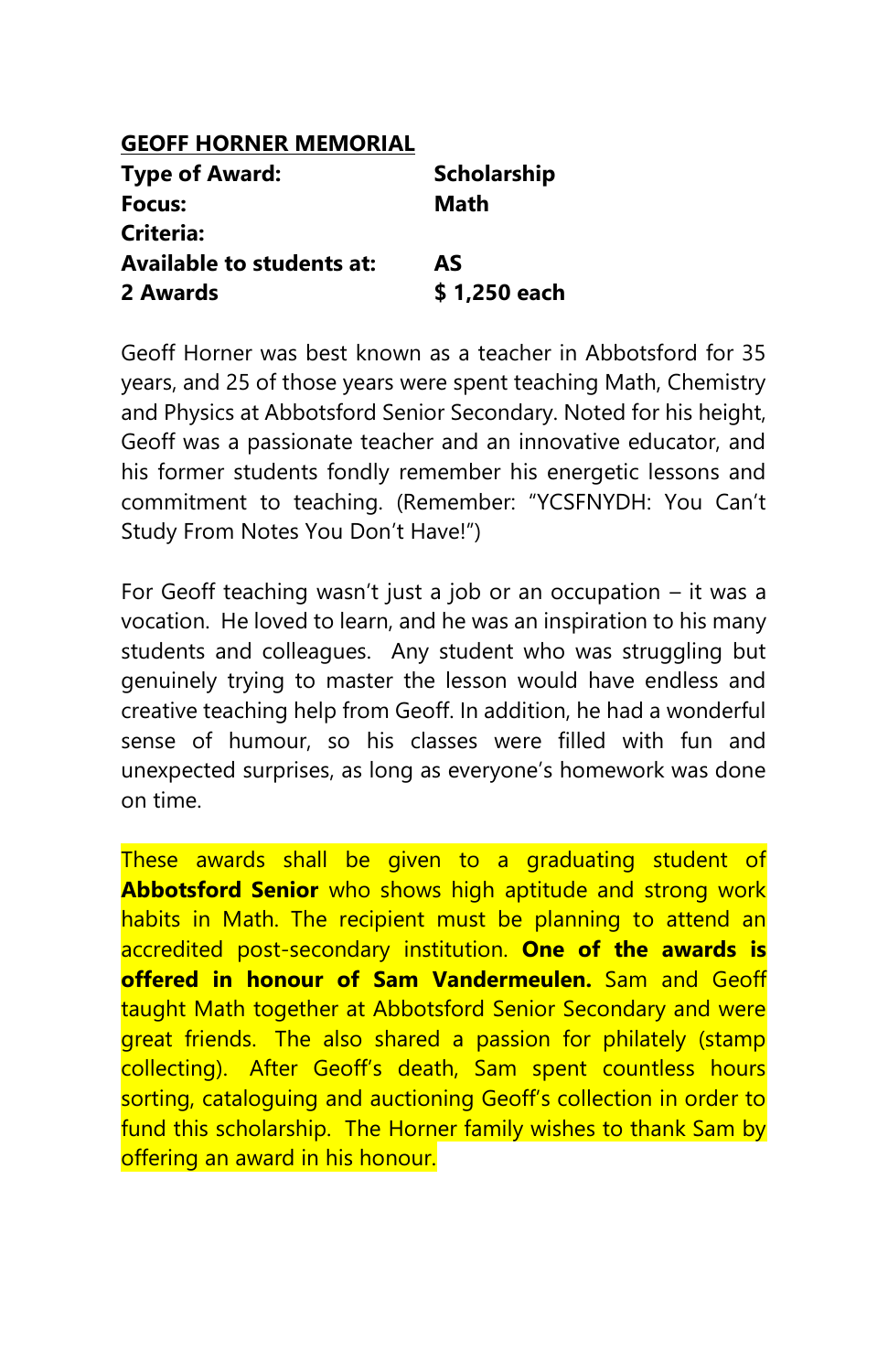# **GirlKIND FOUNDATION**

| <b>Type of Award:</b>            | <b>Scholarship/Bursary</b>  |
|----------------------------------|-----------------------------|
| Focus:                           | <b>Scholastic ability</b>   |
| <b>Criteria:</b>                 | <b>Community leadership</b> |
| <b>Available to students at:</b> | ASD & MEI                   |
| 1 Award                          | \$1,000                     |

GirlKIND is an organization that was founded to help fight Gendercide, combat gender discrimination, and raise awareness on this issue through different avenues. GirlKIND's aim is to help empower girls and women to change cultural values, one girl at a time.

GirlKIND was created in 2012 and has been involved in various community projects to help bring awareness to this issue. GirlKIND began the "Every Girl Matters," photo & video campaigns; held various high school projects & community forums and film screenings. In addition, the BC government has declared Oct 11<sup>th</sup> as "Every Girl Matters Day," in conjunction with The UN's "Day of the Girl," to help increase more consciousness amongst our communities. GirlKIND has been marking this day for the past four years with various community partners.

One award will be given to one student who can demonstrate good academic achievement; community leadership & involvement and that they have volunteered more than 40 hours working with one or more local community organizations (not for school credit). Financial need will also be considered.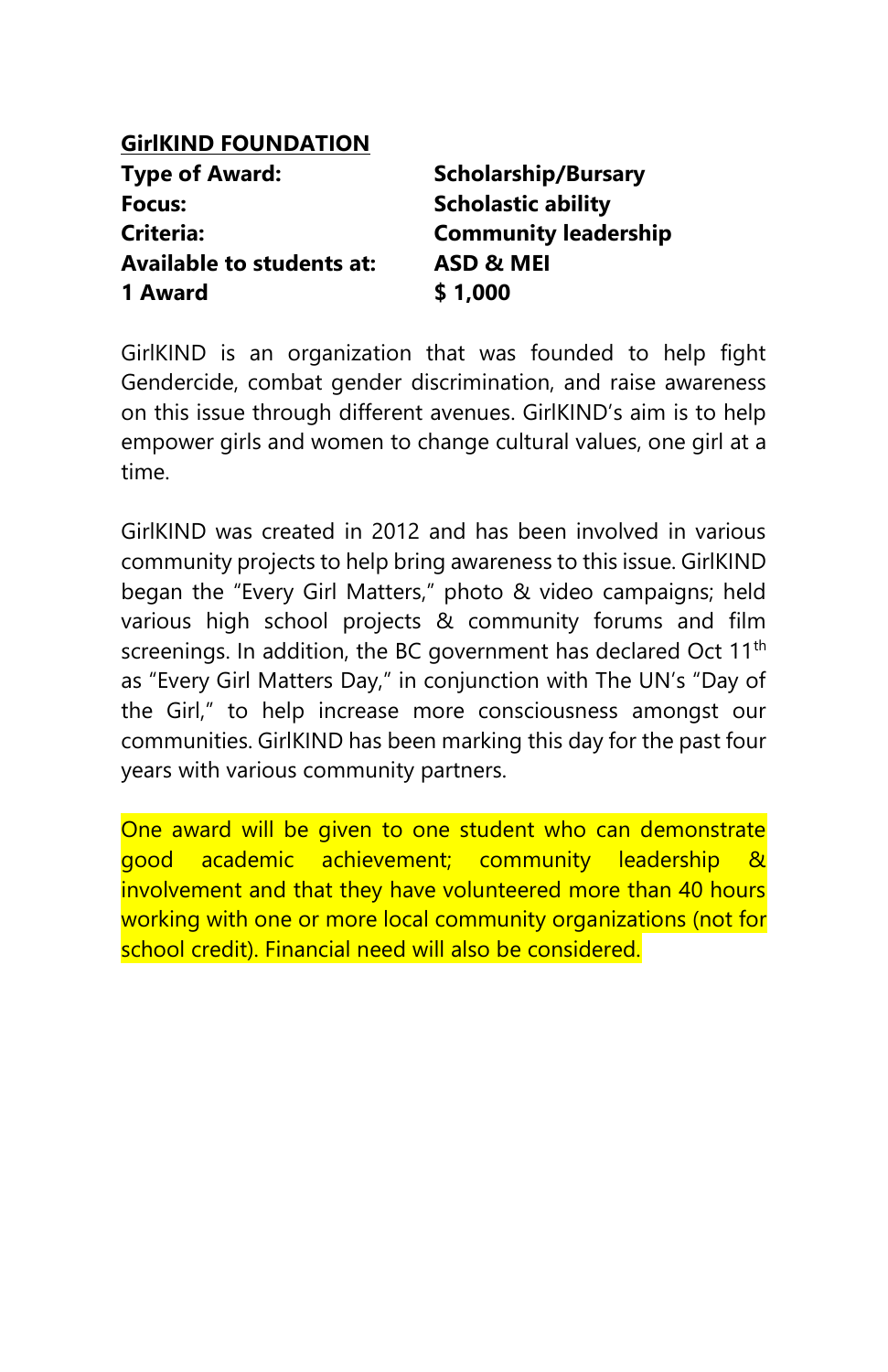### **GOETZ FAMILY CONSTRUCTION & TRADES \*\*NEW\*\***

| <b>Type of Award:</b>     | General                      |
|---------------------------|------------------------------|
| Focus:                    | <b>Trades/STEM/Carpentry</b> |
| Criteria:                 | Demonstrates an              |
|                           | interest/aptitude into       |
|                           | carpentry                    |
| Available to students of: | ASD & MEI                    |
| 2 Awards                  | \$500 each                   |

Both Brandon and Sara Goetz are graduates of Robert Bateman Secondary and are passionate about seeing others grow in their skills within the trades sector. Brandon now runs his own carpentry company and believes there is tremendous opportunity that can be found within many different trades.

This award will be granted to a recipient looking to enter a trades program. The recipient must show they have completed volunteer hours within their community/school.

**Please include a letter** as to why you intend to pursue a career into carpentry or other trades program, as well as a **supporting reference letter** from a shop/trades teacher. Preference for a Robert Bateman graduate but open to all.

#### **GREGORY POTOCKY MEMORIAL**

| <b>Type of Award:</b>            | General    |
|----------------------------------|------------|
| Focus:                           | Film       |
| Criteria:                        | *See below |
| <b>Available to students of:</b> | AS         |
| 1 award                          | \$500      |

This award is in memory of Gregory Potocky who passed away in July 2014. He was passionate about film, wrestling and lacrosse and his parents would like to offer this bursary to a student at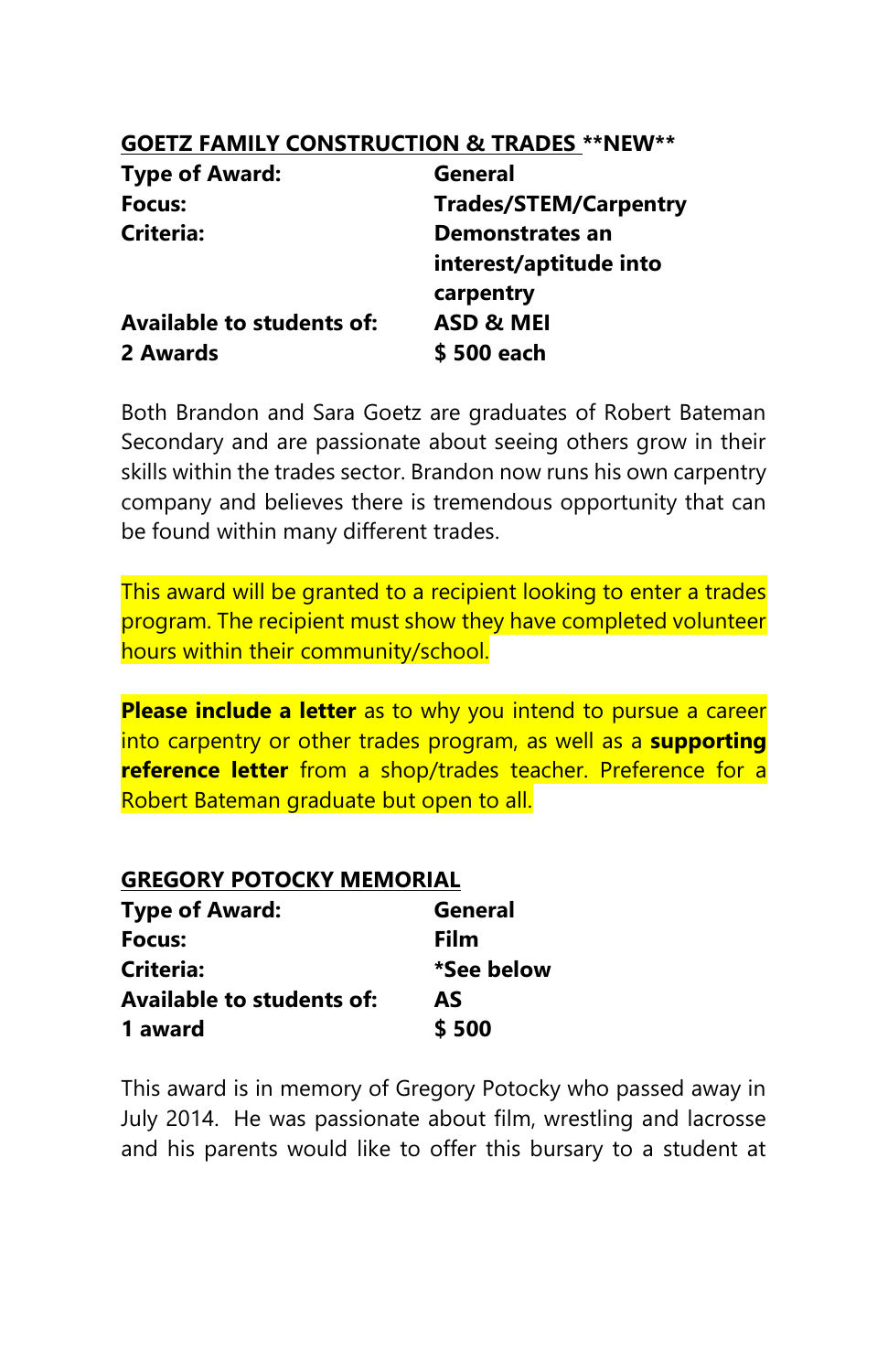**Abbotsford Senior** interested in continuing their education at a post-secondary institution and pursuing a career in film.

The selected recipient must also show that they volunteered within the school and community.

**\*Complete the "About Me" section on the application form with the following; Applicants must write a 500-word essay on what motivates you. What you see yourself studying at a post-secondary institution and where you see yourself 5 years from now. The applicants must also post a linked video on YouTube showing their talents.**

#### **HARRY SAYERS MEMORIAL Type of Award: Scholarship**

| Type of Award:                   | Scholarship          |
|----------------------------------|----------------------|
| Focus:                           | Academic achievement |
| Criteria:                        | Leadership           |
| <b>Available to students of:</b> | ASD & MEI            |
| 1 Award                          | \$1,000              |

This scholarship is presented in memory of Harry Sayers, Superintendent of Schools, ASD, Abbotsford, from 1978 until his retirement in 1988.

Mr. Sayers was a very active community member and served on many committees until his death in March 1996. He was a past President of the Abbotsford Rotary Club and a Paul Harris Fellow. He devoted most of his life to children, to ensure that all children were given the best education possible and the opportunity to maximize their potential. Mr. Sayers' integrity and the high esteem in which he was held are evidenced by the naming of a school in his honor in 1992. He will be remembered for his contribution to our community and to education.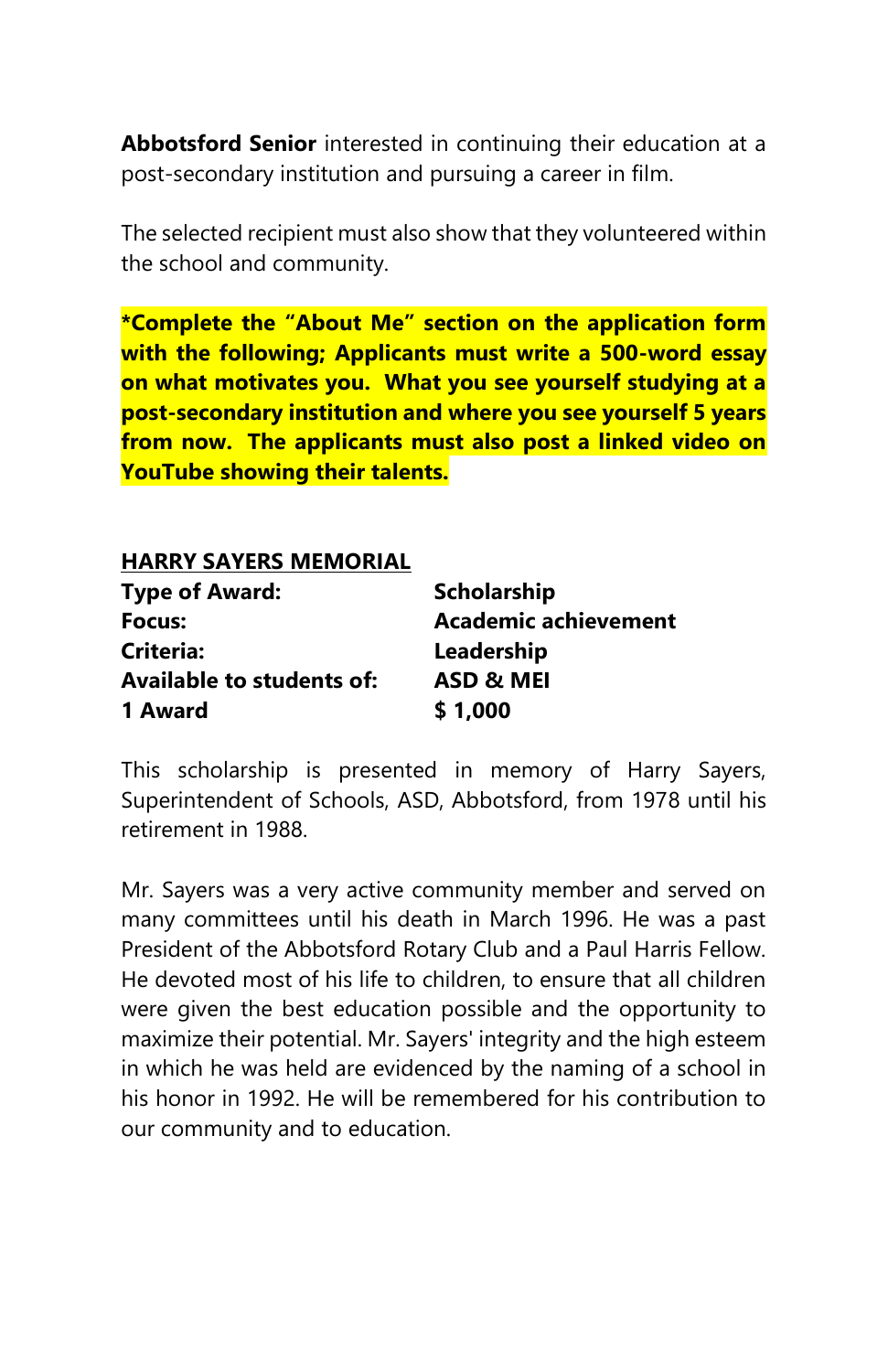This scholarship will be awarded to a graduating student of the ASD, or MEI and shall be awarded to a **student with high scholastic** achievement, and who can demonstrate significant involvement and leadership in school activities, as well as a significant contribution of volunteer time helping local organizations serving the community.

|  |  |  | <b>HARTLEY &amp; ROSLIN LOVICK MEMORIAL</b> |
|--|--|--|---------------------------------------------|
|--|--|--|---------------------------------------------|

| <b>Scholarship</b>       |
|--------------------------|
| Leadership               |
| <b>Community service</b> |
| <b>ASD &amp; MEI</b>     |
| \$3,000 each             |
| \$1,500 each             |
| \$1,000 each             |
|                          |

Mr. & Mrs. Lovick, through their estate, have established the Hartley & Roslin Lovick Memorial Endowment Fund, which now provides for three annual awards. The Lovick's legacy will benefit and support local students for generations.

Mr. Lovick was a gentle person who avoided recognition for his community generosity. Without a family, it was his wish and trusted relationship with his legal advisor that lead to establishing an endowment fund with the Abbotsford Community Foundation. Mr. Lovick's contribution speaks volumes about his character – like many people in his generation, he lived a simple life.

These awards are available to graduates who can demonstrate excellent academic achievement, leadership, and participation in school extra-curricular activity. In addition, they must have over 100 verifiable volunteer hours in a non-school accredited activity and be planning to attend a post-secondary institution on a fulltime basis.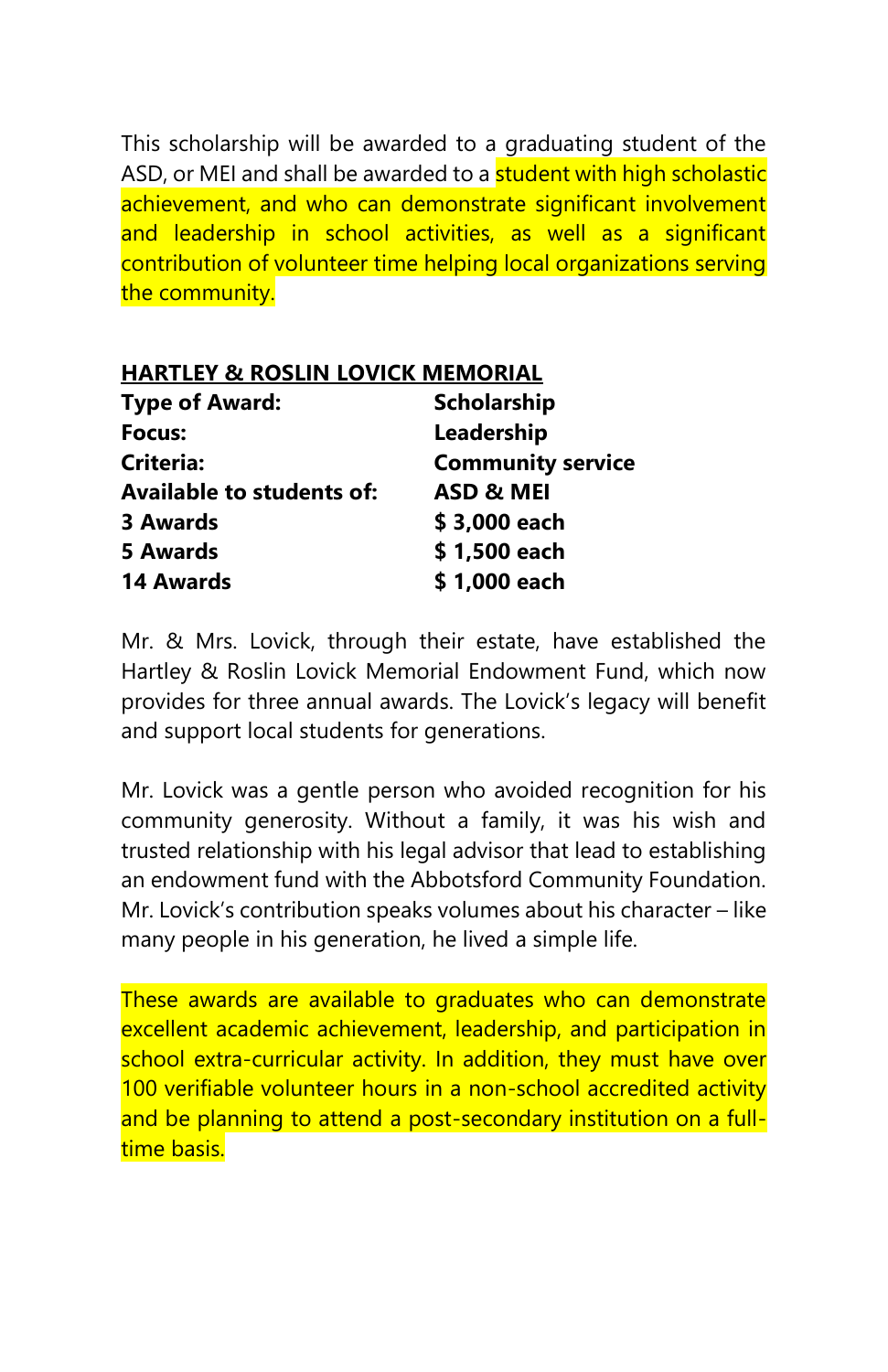### **HURRICANES VAISAKHI EDUCATIONAL AWARD**

| <b>Type of Award:</b>            | <b>Bursary</b>             |
|----------------------------------|----------------------------|
| Focus:                           | <b>Service / Athletics</b> |
| Criteria:                        | <b>RH</b> student          |
| <b>Available to students of:</b> | <b>RH</b>                  |
| 1 Award                          | \$500                      |

The Rhythm & Roots Club was established in 2019. Rhythm & Roots promotes caring, culture, service and good citizenship.

The recipient of this award must be a Grade 12 student attending Rick Hansen Secondary. The recipient must have achieved an academic standard of 73% average or higher in all courses from grade 11 & 12. **They must also provide two reference letters who support the student's application. A letter of intent is also required from the student demonstrating their future goals, their community service up until grade 12.**

| JACOB WILSON MEMORIAL ** NEW** |
|--------------------------------|
| <b>Bursary</b>                 |
| <b>Music Appreciation</b>      |
| <b>Music participation,</b>    |
| <b>Community Service</b>       |
| <b>WJM</b>                     |
| \$500                          |
|                                |

Jacob was a young man with a passion for music. He played concert and jazz band at WJM, and at CDGMS, including a willingness to learn and play any instrument presented to him to try. He mastered piano, guitar and percussion, and learned eight instruments over time. He was always willing to try something new. His passion for music extended beyond graduation and was evident everywhere in his short life. One of his favourite memories was the middle school band trip to the Great Wall of China.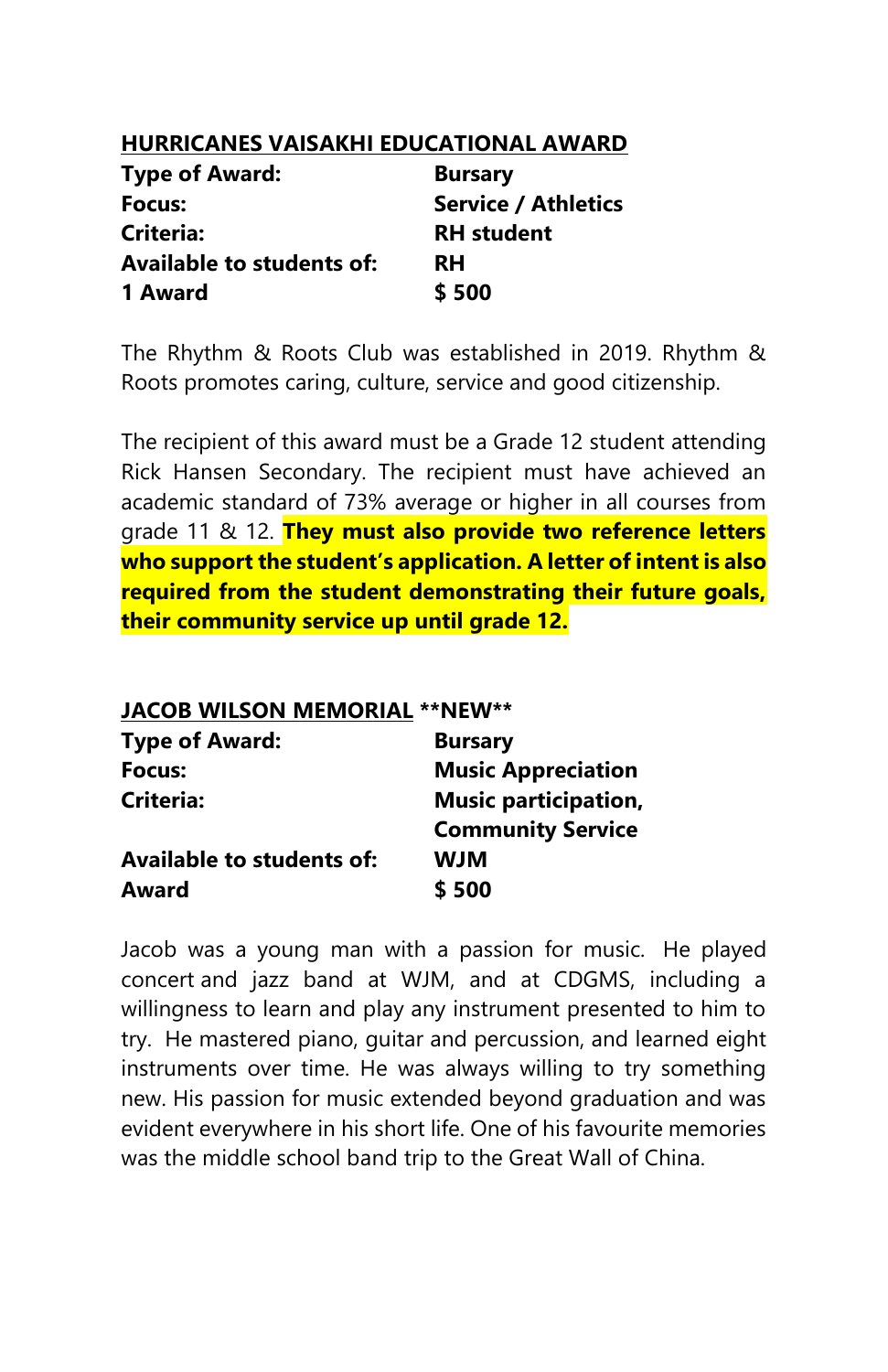Jacob was a volunteer in the community. He never missed a chance to give his time beyond that required for graduation. He was quiet but loved being in the midst of creating opportunities for others.

Jacob died in 2021, but his legacy will carry on.

This award shall be granted to a graduating student with a  $C_{\pm}$ average, or higher, who has been actively involved in the school music program. The student must demonstrate exceptional volunteer activity and commitment, above and beyond portfolio requirements. Financial need will be demonstrated. A letter illustrating their passion for community must be provided.

| <b>JAMES FISHER MEMORIAL</b>     |                          |
|----------------------------------|--------------------------|
| <b>Type of Award:</b>            | General                  |
| Focus:                           | <b>Community service</b> |
| Criteria:                        |                          |
| <b>Available to students of:</b> | AS                       |
| 1 Award                          | \$500                    |

James' parents, John and Linda Fisher, provide this award in the memory of their son. James was an enthusiastic, adventurous, young man who was killed in a motorcycle accident on June 25th, 1988. James played a key role in the establishment of Impact (a day program for the youth of Abbotsford).

This award shall be granted to a graduate of **Abbotsford Senior** who has shown service to their school and the community.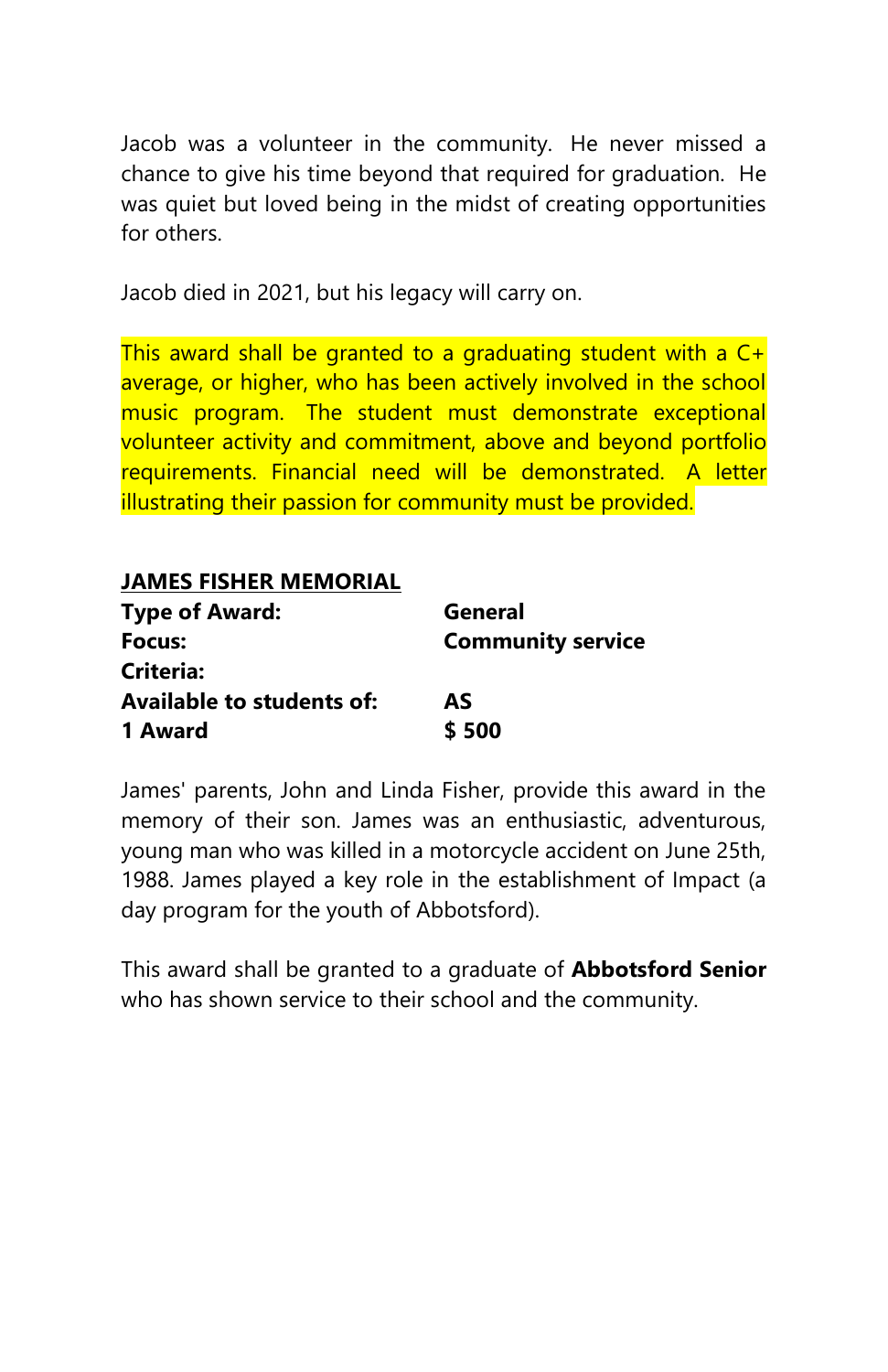# **JERRY ALAMWALA MEMORIAL - AGRICULTURE**

| <b>Type of Award:</b>            | <b>Scholarship</b>               |
|----------------------------------|----------------------------------|
| Focus:                           | <b>Agriculture</b>               |
| <b>Criteria:</b>                 | <b>Agriculture related field</b> |
| <b>Available to students of:</b> | ASD & MEI                        |
| 2 Awards                         | \$1,000 each                     |

Jerry Alamwala had a passion for Agriculture and Education. Through his hard work, dedication, and entrepreneurial spirit, he developed one of North America's largest Berry and Brussels Sprout Operations. His progressive thinking and intelligence helped shape the agricultural industry to what it is today. In 2012, Jerry Alamwala tragically lost his life in his fields doing what he loved, and his legacy will remain forever.

These awards shall be granted to Grade 12 students that share Jerry's passion to pursue an education in Agriculture. The prospective recipients must be intending to continue their education at a post-secondary institution in agriculture or an agriculture-related field and has demonstrated academic achievements and community and/or school service.

#### **JERRY SEIKHON MEMORIAL**

| <b>Type of Award:</b>            | <b>Scholarship</b>                                          |
|----------------------------------|-------------------------------------------------------------|
| Focus:                           | <b>Academics B plus average</b>                             |
| <b>Criteria:</b>                 | <b>Entering field of Business or</b><br><b>Agricultural</b> |
|                                  | Please provide a letter of<br>recommendation                |
| <b>Available to students of:</b> | ASD & MEI                                                   |
| 1 Award                          | \$1000                                                      |

Jerry Seikhon was a kind and generous entrepreneur and farmer with many skill sets. Jerry constantly left the community in awe by the way he overcame his challenges in his own creative ways,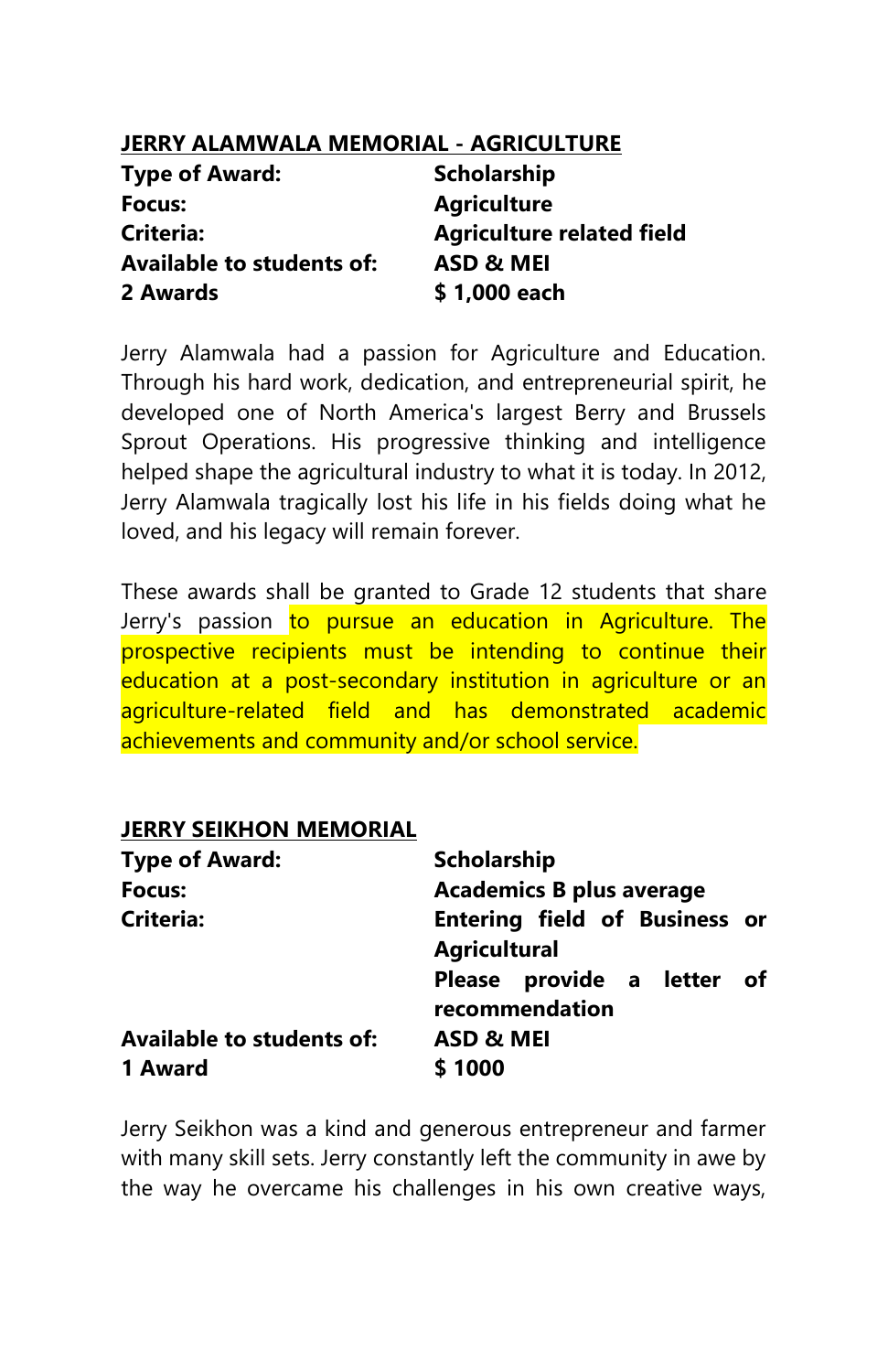inspiring those around him to use every ounce of their potential. He spent many hours helping others find and seek out their passions, often encouraging them to educate themselves, to grasp the never-ending pool of knowledge which the world has to offer. He often told people, young and old "If you have an education, the sky is the limit."

This fund has been established by Jerry's wife and two daughters, for an Abbotsford high school student, who has worked towards a B+ average, and will be entering the field of business or agricultural studies. Jerry had a very special place in his heart for helping young adults achieve their dreams and goals or "reach for the stars" as he would say. **Please provide a letter of recommendation from one of your teachers.**

### **JILL NELSON MEMORIAL**

| <b>Type of Award:</b>            | General                               |
|----------------------------------|---------------------------------------|
| Focus:                           | <b>Athletics</b>                      |
| Criteria:                        | <b>Outstanding Athletic Qualities</b> |
| <b>Available to students of:</b> | <b>WJM</b>                            |
| 1 Award                          | \$500                                 |

Jill Nelson attended W. J. Mouat for Grades 8, 9 and 10. She participated in many athletic activities at the school. Part-way through Grade 11, Jill tragically lost her life.

This award shall be granted to a Grade 12 student of **W. J. Mouat** that displays outstanding athletic qualities. The prospective recipient must be continuing education at the college or university level.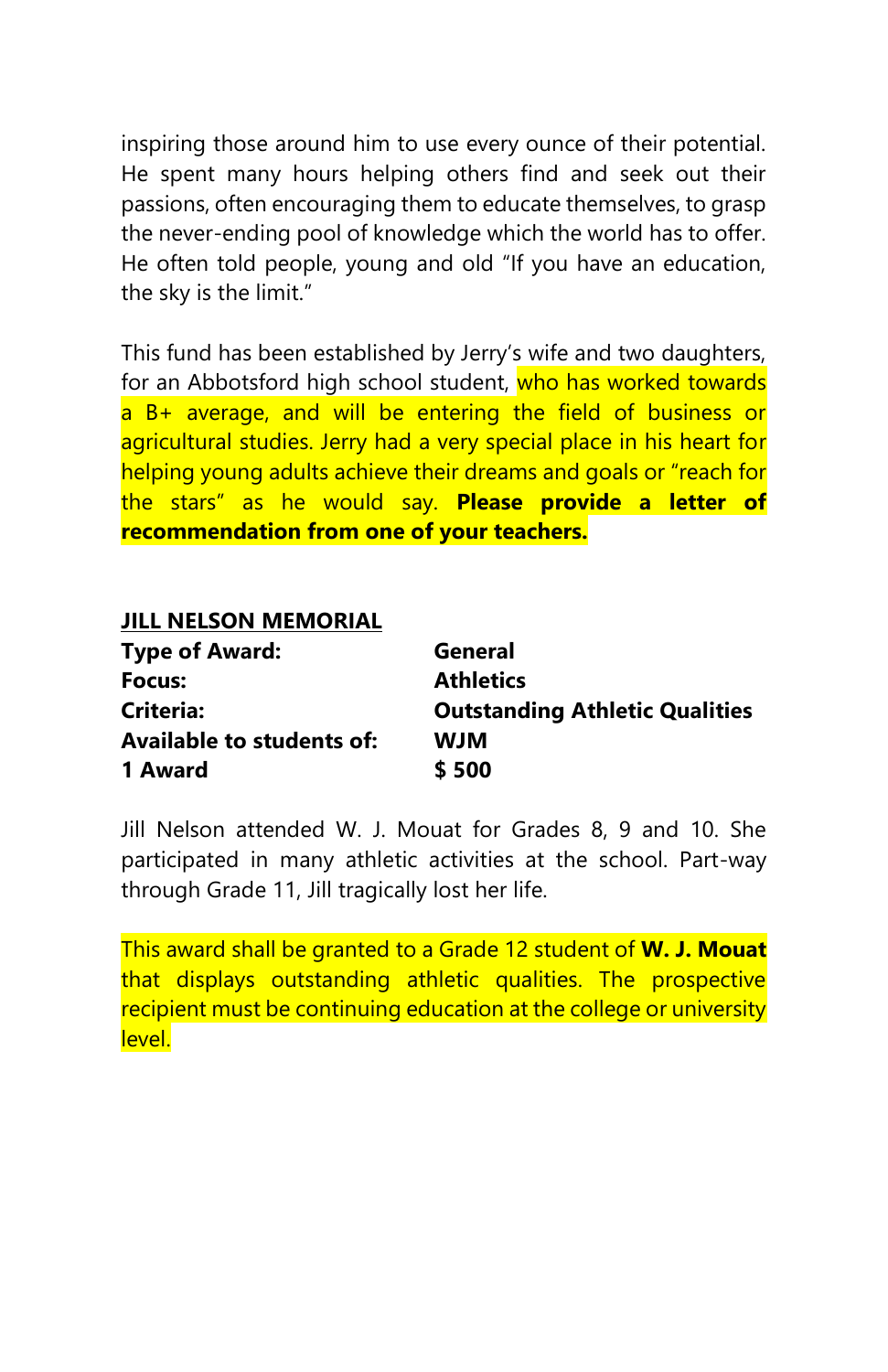### **JIM ANDERSON MEMORIAL**

| <b>Type of Award:</b>     | <b>Scholarship</b>       |
|---------------------------|--------------------------|
| Focus:                    | <b>Positive attitude</b> |
| Criteria:                 | <b>Honor roll</b>        |
| Available to students of: | <b>RH</b>                |
| 1 Award                   | \$500                    |

Jim Anderson was a devoted teacher and administrator in ASD for a period of 31 years until his sudden death in August of 2001. His passion for learning and teaching touched all those fortunate enough to cross his path and it also inspired countless young people. He encouraged intellectual curiosity, physical fitness, joy of life, and most of all the ability to rise to the many challenges and obstacles which often threaten to thwart the spirit and bury self-confidence and ambition. He believed in second chances.

This memorial will be awarded to a graduating student of **Rick Hansen** whose grades qualify for entrance into an accredited post-secondary institution. The recipient of this award will exemplify Jim's philosophy of life by displaying a positive attitude and a marked substantial improvement in work ethic, resulting in honour roll status.

| <b>JOHN A. &amp; MURIEL MURPHY MEMORIAL</b> |                                    |
|---------------------------------------------|------------------------------------|
| <b>Type of Award:</b>                       | General                            |
| Focus:                                      |                                    |
| Criteria:                                   | <b>Aviation/Trades/Agriculture</b> |
| <b>Available to students of:</b>            | ASD & MEI                          |
| 5 Awards                                    | \$750 each                         |

John A. (Spud) and Muriel Murphy, lifelong residents of Abbotsford both attended local schools and graduated from Philip Sheffield High School. They had a long involvement with Abbotsford community through business (Murphy & Wakefield Ltd.), politics (Alderman, Reeve and Mayor of Matsqui), sports and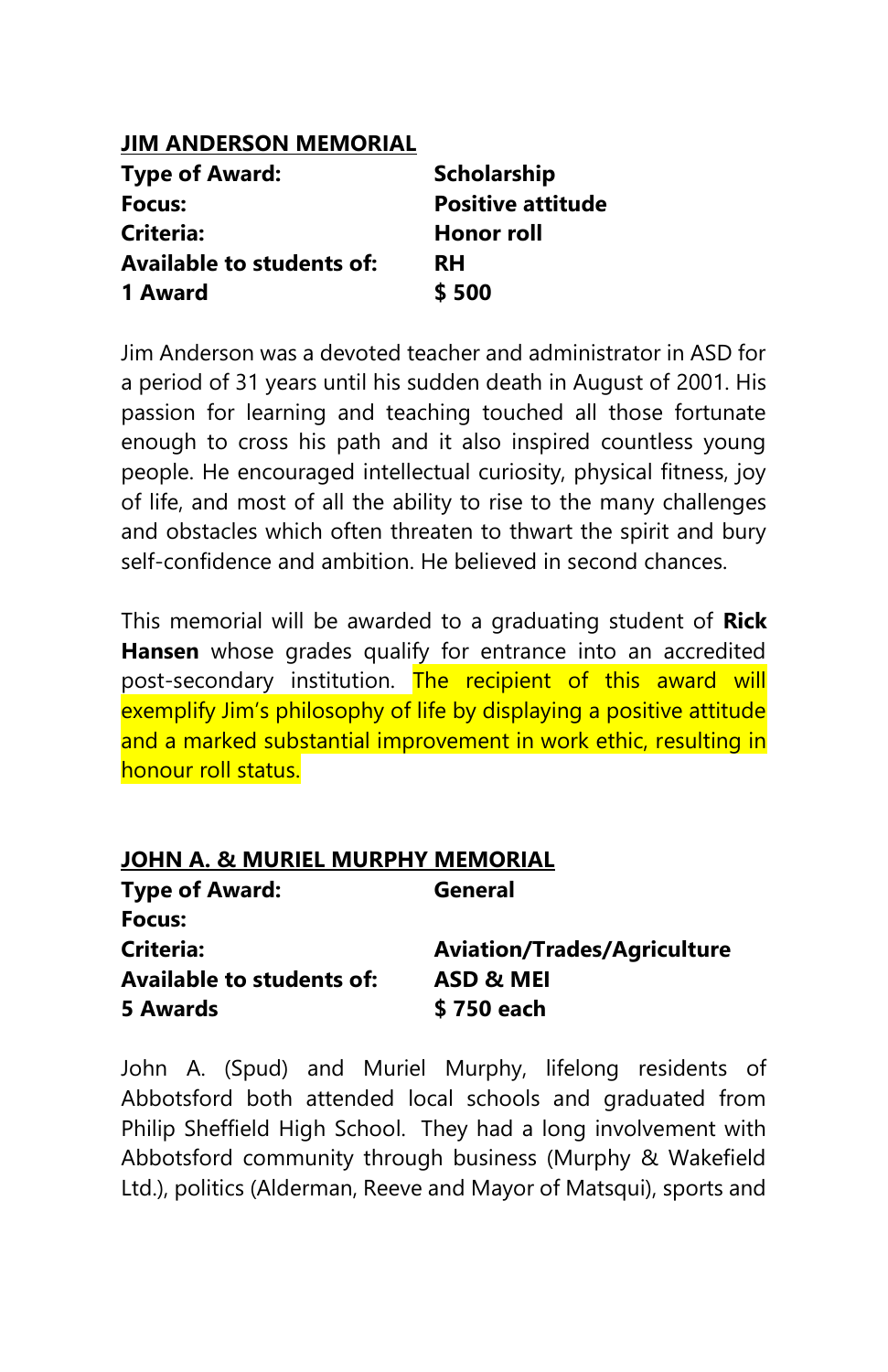service clubs. These awards will continue their support of the students of Abbotsford.

The awards shall be granted to graduating students of ASD and MEI and must be Abbotsford residents. The award recipients must be pursuing post-secondary education in the field of Aviation, with priority to an 861 Silver Fox Squadron Air Cadet, or Mechanical Trades, with a priority to plumbing and gas fitting and then Agriculture.

| JOSHUA JENSEN MEMORIAL |
|------------------------|
| General                |
| Hockey                 |
| *See below             |
| Yale                   |
| \$1,000                |
|                        |

Joshua, a young man with an outgoing genuine personality, who greeted each day as an adventure, and surrounded himself with many wonderful friends, lived his life to the fullest.

Josh loved hockey. He attended Yale Hockey Academy and he played for Abbotsford Minor Hockey Association for several years where he proudly wore #16. Joshua had a strong work ethic which came through in many ways in his commitment to his team and with his sense of fair play. These attributes combined with his easy knowledge of the game made him an influence as a player who led quietly by his own example. Josh will always be remembered for his love of life, hockey, sense of adventure and winning smile.

In honour of Josh, family, friends, teachers, and the Yale Hockey Academy have established the Joshua Jensen Memorial Award Fund. This award is to be granted to a graduating **Yale** student who attended the Yale Hockey Academy for at least one year and has demonstrated the qualities portrayed in Joshua's life: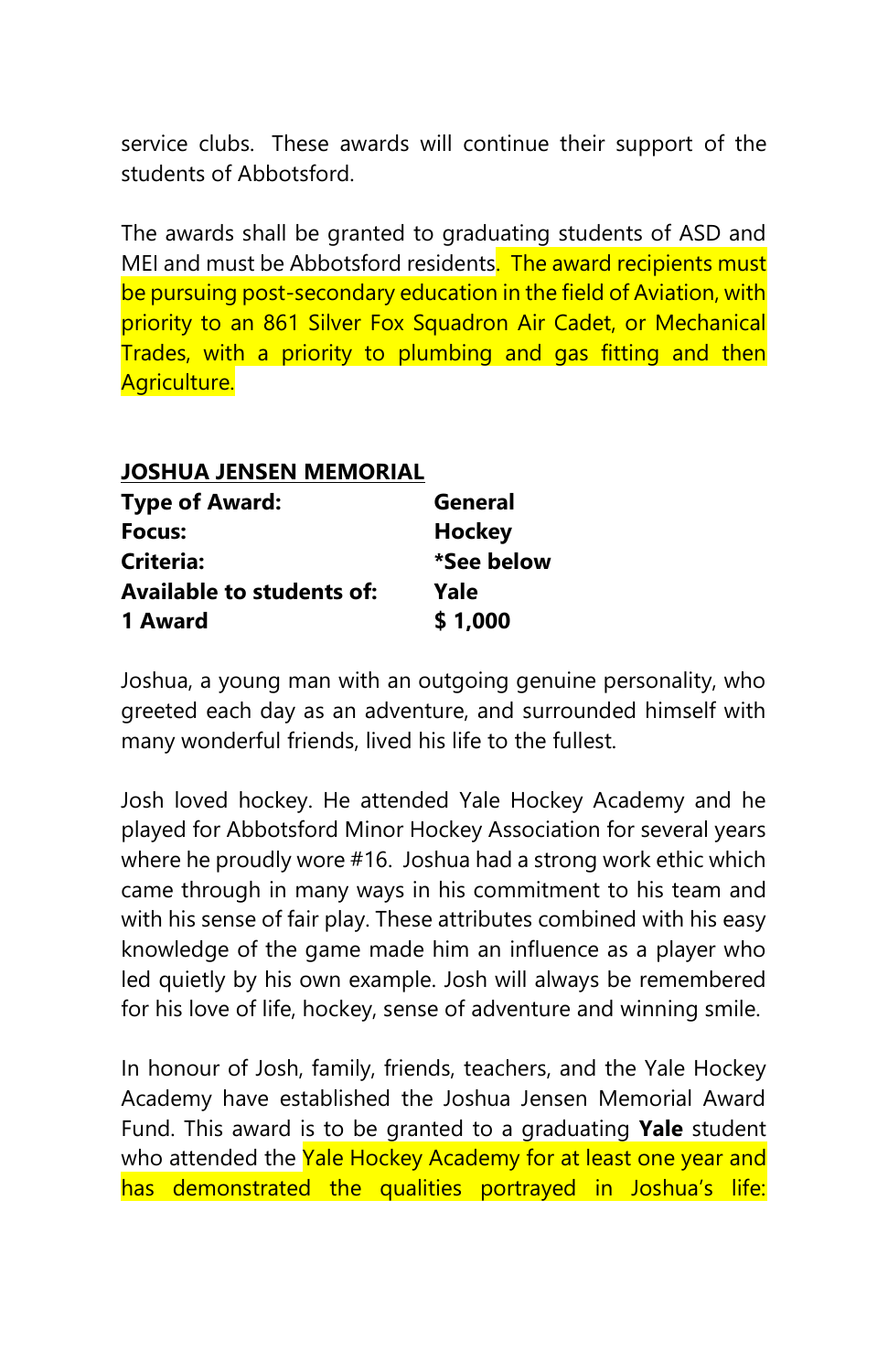leadership, team commitment, a true passion for hockey and his sense of fair play. If there are no applications from the Yale Hockey Academy students, an athletic sportsmanship award may be considered.

# **Criteria: \*A reference from past or present hockey/athletic coaches is required.**

#### **JOYCE PRIMROSE MEMORIAL**

| <b>Type of Award:</b>            | <b>Bursary</b>                 |
|----------------------------------|--------------------------------|
| Focus:                           | <b>Education</b>               |
| Criteria:                        | <b>Attended Yale Secondary</b> |
| <b>Available to students of:</b> | Yale                           |
| 1 Award                          | \$1,000                        |

Joyce Primrose was a beloved wife, Mom and Nana who passed away in 2019 after her second battle with cancer. Joyce was an active volunteer with Yale Secondary School for 40 years as her 4 children and 3 grandchildren all attended Yale, and one of her sons teaches at Yale. As recently as one month before her passing, she baked 140 cupcakes for a Yale event.

To honour Joyce's support of Yale, applicants must have provided significant service to Yale Secondary School and demonstrate a financial need.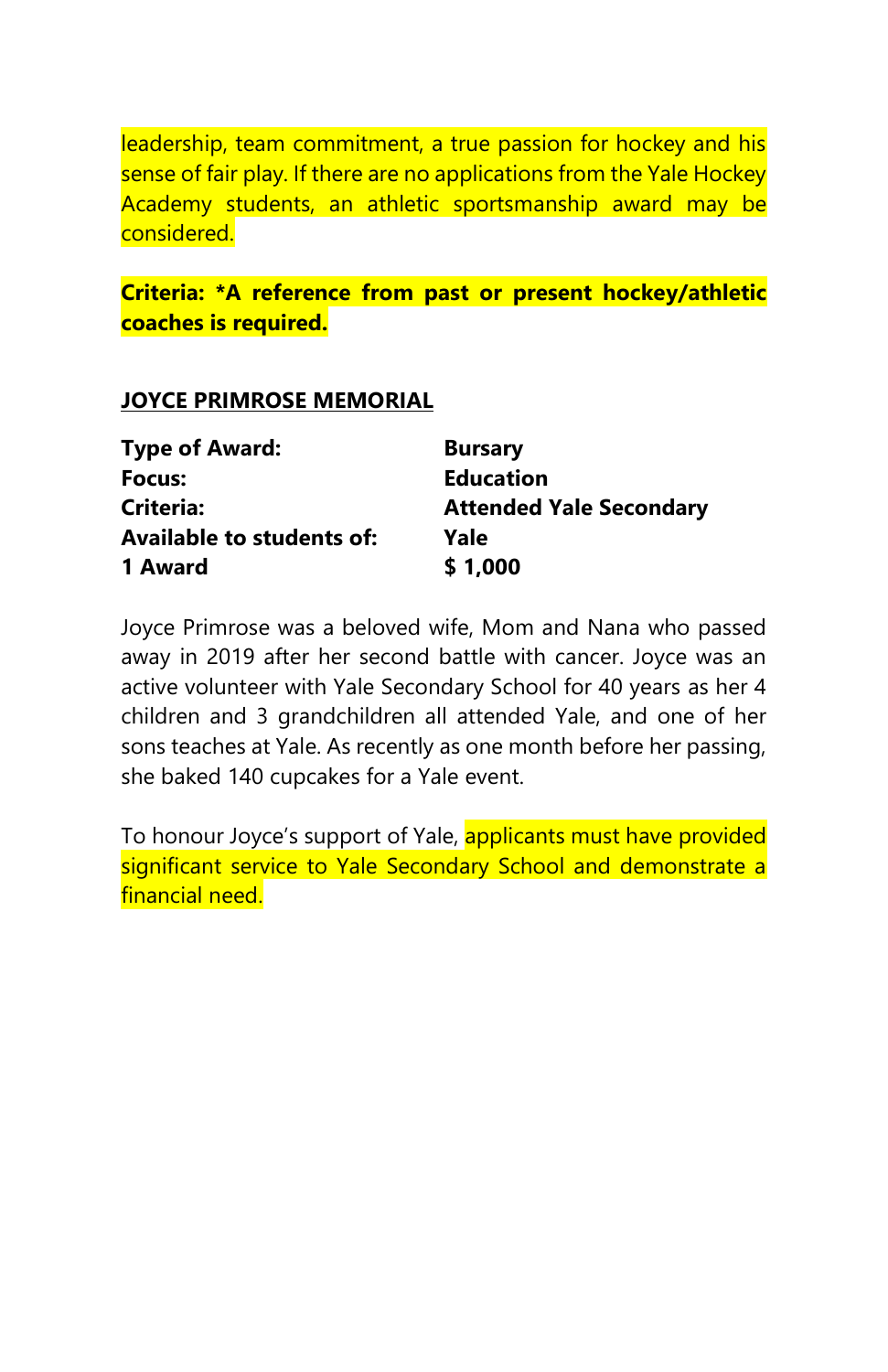# **JUDITH RATZLAFF MEMORIAL**

| <b>Type of Award:</b>            | <b>Scholarship</b>                  |
|----------------------------------|-------------------------------------|
| Focus:                           | <b>Education</b>                    |
| Criteria:                        | <b>Attended Chief Dan George or</b> |
|                                  | <b>Roberta Bondar Elementary</b>    |
| <b>Available to students of:</b> | ASD & MEI                           |
| 2 Awards                         | \$1,000 each                        |

Judi was a Grade 3/4 school teacher par excellence at Chief Dan George and Dr. Roberta Bondar elementary schools. She loved children and was seen by all who knew her as one who had patience and a caring attitude for children, their parents, and her professional colleagues. They experienced her as a totally altruistic person, with a child-centered philosophy of education, numerous innovative teaching ideas and hand-crafted instructional material, and a continuous focus on integrity and excellence. Sadly missed, she passed away on September 21, 1999.

Her extended family, and many close friends and colleagues established this scholarship to be awarded to a deserving student who is enrolled in child-nurturance education at a recognized post-secondary university or college. Applicants must demonstrate excellence in personal and in academic achievement, with a stated goal to become a teacher or professional person in child education or child development and have attended either Chief Dan George or Roberta Bondar elementary schools.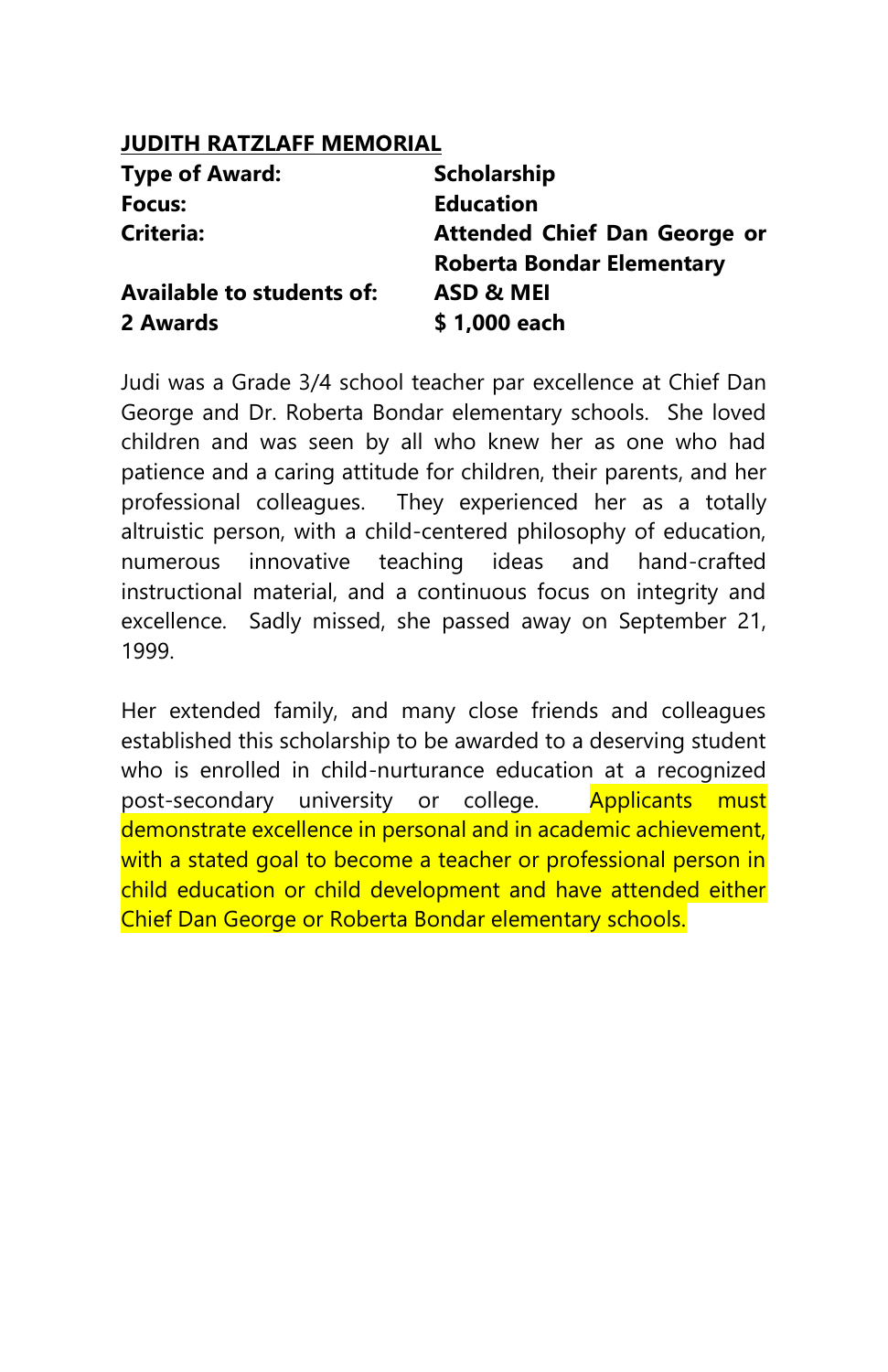| <b>KARI BELL MEMORIAL</b>        |            |
|----------------------------------|------------|
| <b>Type of Award:</b>            | General    |
| Focus:                           | Leadership |
| Criteria:                        | *See below |
| <b>Available to students of:</b> | Yale       |
| 1 Award                          | \$2,500    |

Kari Bell graduated from Yale in 1993 and following in the footsteps of her dad, Don, returned to Yale as a physical education and science teacher from 1998 – 2007. Kari was a beloved member of the Yale family who battled cancer for several years, a fight she took on with the same focus and determination with which she approached every challenge in her life. Kari never complained about her situation and lived life to its fullest while being a devoted and loving mother to her two children and as a best friend to her husband, currently a Yale teacher, Brian Bell. Kari passed away on January 5, 2011.

Through the Abbotsford Community Foundation, we hope to pass along Kari's Legacy by encouraging our students to live a life full of hope and commitment. Kari's spirit of determination and her positive attitude continue to live on in the life of the school.

Preference is given to a **female Yale** student who has demonstrated commitment and leadership in school and/or community athletics. The deserving student should be on the Honour Roll in grades 11 and 12 and display a positive attitude and a spirit of determination.

**\*Criteria: A reference letter from a coach specifically addressing your leadership qualities MUST be included for your application to be considered.**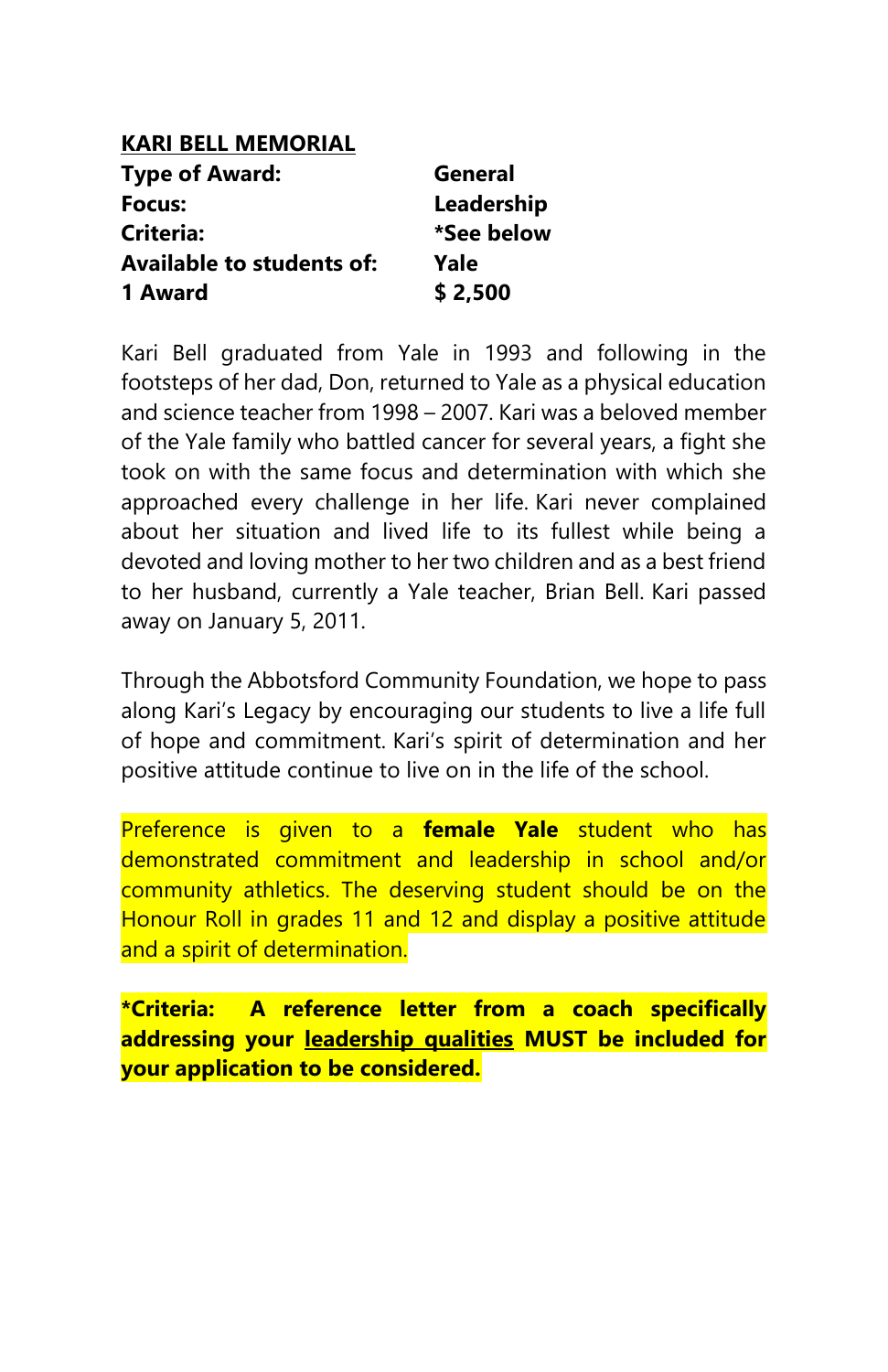### **KATIE MCKENZIE MEMORIAL**

| <b>Type of Award:</b>            | General            |
|----------------------------------|--------------------|
| Focus:                           | <b>Sociability</b> |
| Criteria:                        | <b>Hard worker</b> |
| <b>Available to students of:</b> | <b>RH</b>          |
| <b>3 Awards</b>                  | \$500 each         |

Katie was a senior at Rick Hansen when a motor vehicle accident ended her life on January 6, 2008.

Katie was known for her dedication and perseverance, particularly in the fields of math and geography. Katie was a loving sister and daughter, and a best friend to many. In spite of a very busy social calendar, she always found time to fulfill her schoolwork responsibilities. This award will go to a **Rick Hansen** student that has similar qualities to Katie and who is going on to postsecondary education.

Many awards, in all fairness, are given to those with the highest marks. This award, however, will not be granted on the basis of grades. Work ethic will be taken into account, as well as such traits as friendliness, sociability, and a sense of humour. These awards will be granted to a Grad that is a hard worker in all that they do, and who has always demonstrated the characteristics of a caring friend. Preference will be given to Grads from the Bradner area or that attended one of the rural elementary schools of Bradner, Matsqui, Mt. Lehman or Aberdeen.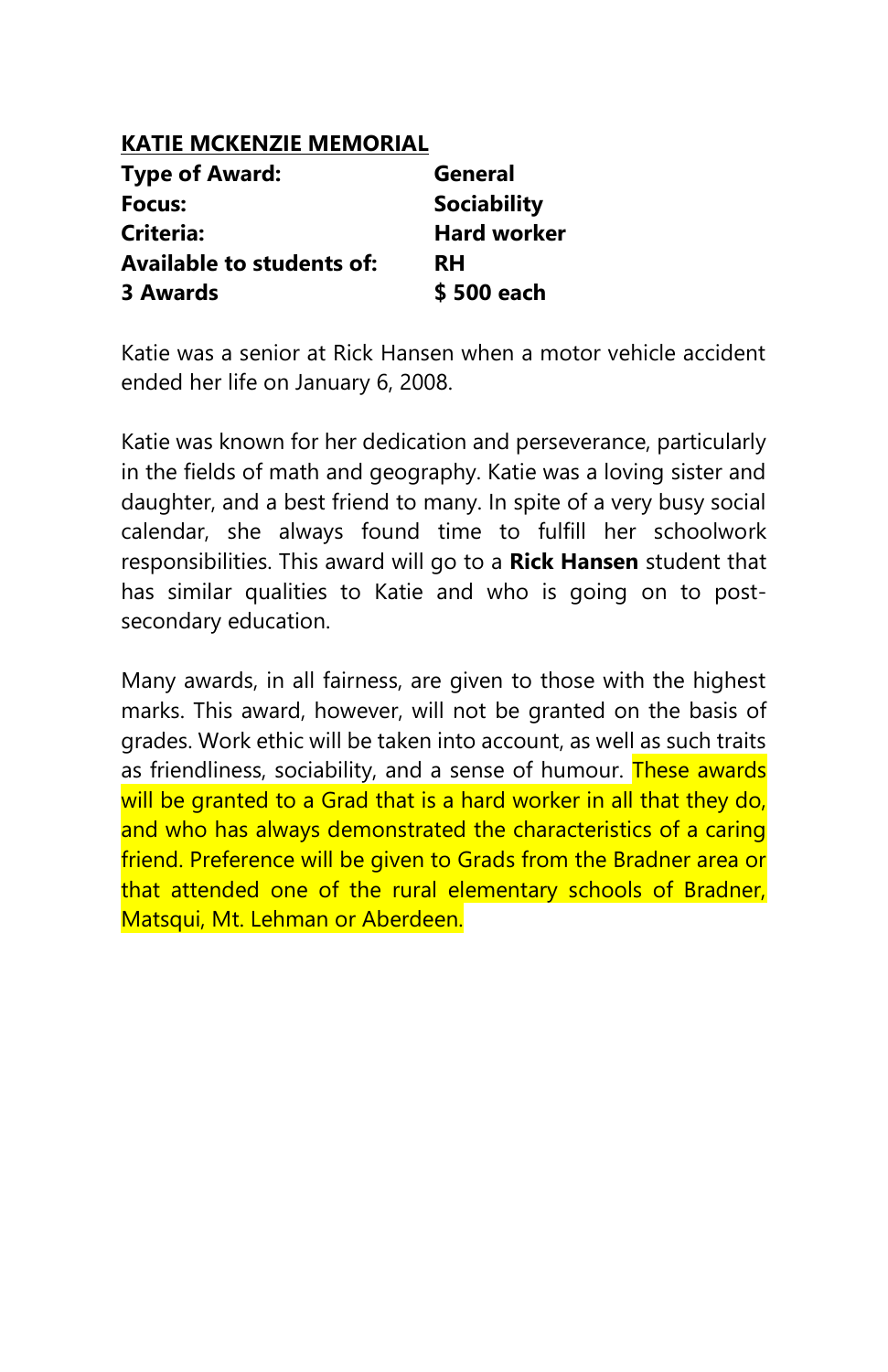### **KERKHOFF TECHNOLOGIES SCHOLARSHIP**

| <b>Type of Award:</b>         | <b>Scholarship</b>            |
|-------------------------------|-------------------------------|
| Focus:                        | <b>Computer Science /</b>     |
|                               | <b>Information Technology</b> |
| <b>Criteria:</b>              | <b>Career in IT</b>           |
| <b>Available to Students:</b> | ASD                           |
| 1 Award:                      | \$1,000                       |

Kerkhoff Technologies and Crafty Penguins is a growing IT company situated in Chilliwack that provides advanced Linux, DevOps and site reliability engineering (SRE) consulting services to tech companies around the world, and Windows Managed Services to small and medium-sized businesses (SMBs) in the Fraser Valley area.

This award will be presented to a Grade 12 student who has a B plus average, has excelled in Computer Science and who has the determination and enthusiasm for a career in Information Technology.

| <b>KEVIN LLOYD MEMORIAL</b> |                   |
|-----------------------------|-------------------|
| <b>Type of Award:</b>       | <b>Bursary</b>    |
| Focus:                      |                   |
| Criteria:                   | <b>Technology</b> |
| Available to students of:   | <b>RB</b>         |
| 1 Award:                    | \$500             |

For 20 years, Kevin Lloyd was the automotive teacher at Robert Bateman. His wit and charm made him a popular teacher amongst the staff and students. Kevin started his career as a heavy-duty mechanic at the CPR. Desiring a change, he transitioned to teaching so he could allow his true calling to flourish. Kevin was genuinely interested in every student he worked with. While cars were the curriculum focus, people were the spotlight in Kevin's shop. His care and concern for students was genuine and he would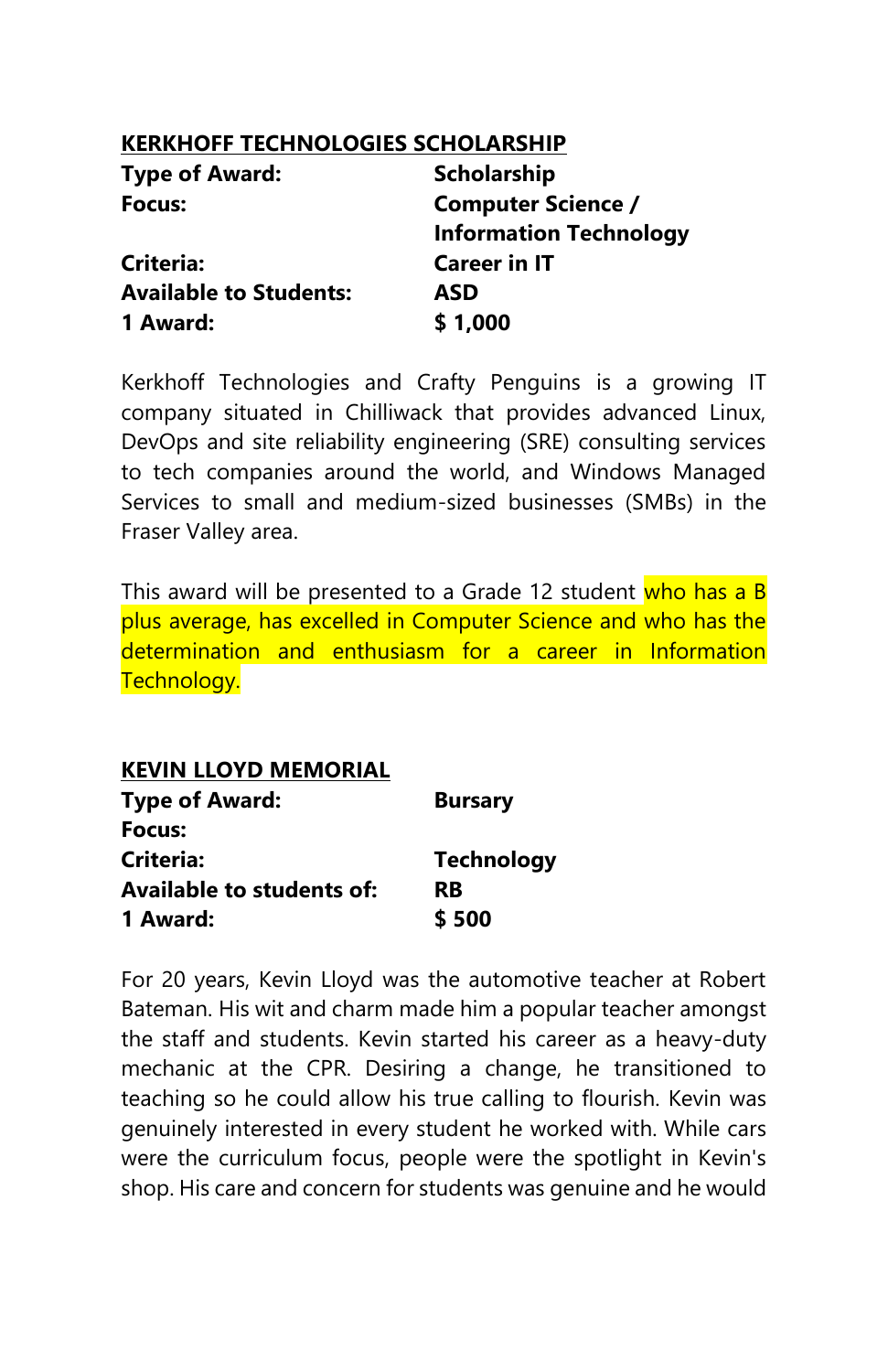always give a student that needed guiding an extra hand or lend an ear to listen.

This award will be presented to a **Robert Bateman Technology** student who demonstrates financial need and who also exemplifies Kevin's selfless and giving nature. The current automotive teacher, technology staff and family members will select the recipient.

| <b>KODY RAMSAY "INSPIRATIONAL"</b> |                     |
|------------------------------------|---------------------|
| <b>Type of Award:</b>              | Scholarship         |
| Focus:                             | <b>Athletics</b>    |
| Criteria:                          | <b>Rugby player</b> |
| <b>Available to students of:</b>   | Yale                |
| 1 Award                            | \$500               |

Kody Ramsay, a well-respected student and friend, passed away on October 8, 2011 after a yearlong battle with cancer. He was known for his inspiring words of encouragement and ear for a friend to borrow. He was passionate about rugby and teaching others, spending his free time to help coach those younger than him at rugby or practice his skills in the kitchen. He was a diligent worker who believed that practicing made you a better student and teacher.

This scholarship shall be awarded to a graduating high school rugby player who is attending **Yale** and plans to pursue postsecondary studies.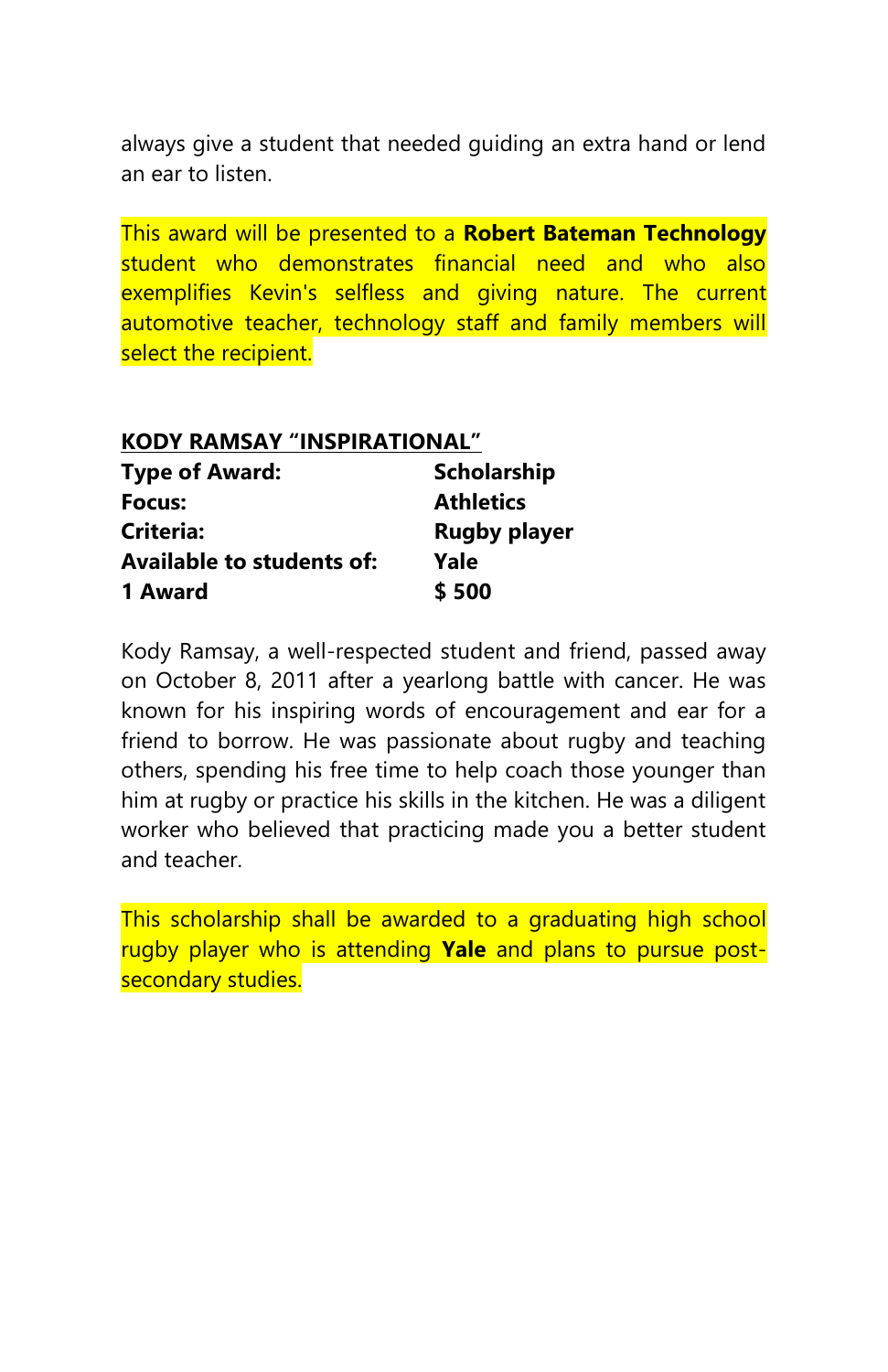### **LEDGEVIEW LEGACY**

| <b>Type of Award:</b>            | <b>Scholarship/Bursary</b> |
|----------------------------------|----------------------------|
| Focus:                           | <b>Academic</b>            |
| Criteria:                        | Golf                       |
| <b>Available to students of:</b> | ASD & MEI                  |
| 2 Awards                         | \$1,000 each               |

This fund is in memory of Dick Inman, past President of Ledgeview Golf Course 1977-1978. The bursary shall be awarded to a graduating junior golfer who exemplifies good sportsmanship, citizenship and has helped introduce others to the sport. Selection of this bursary recipient will also be based on academic achievement, financial need, and the intention of furthering their education at a post-secondary institution.

| <b>LEGACY PRODUCTIONS</b> |                        |
|---------------------------|------------------------|
| <b>Type of Award:</b>     | <b>Bursary</b>         |
| Focus:                    | <b>Performing Arts</b> |
| Criteria:                 |                        |
| Available to students of: | ASD & MEI              |
| 1 Award                   | \$500                  |

Groove Force Productions is a performing arts company dedicated to promoting local talent while entertaining audiences in Abbotsford. Groove Force is offering an award to a graduating student who is developing their craft in the **performing arts** including theatre, acting, dance, voice, and music.

The student must be planning to continue post-secondary education in one of these related fields. The preferred recipient will have school-based or community performing arts experience and must provide documentation to support their application.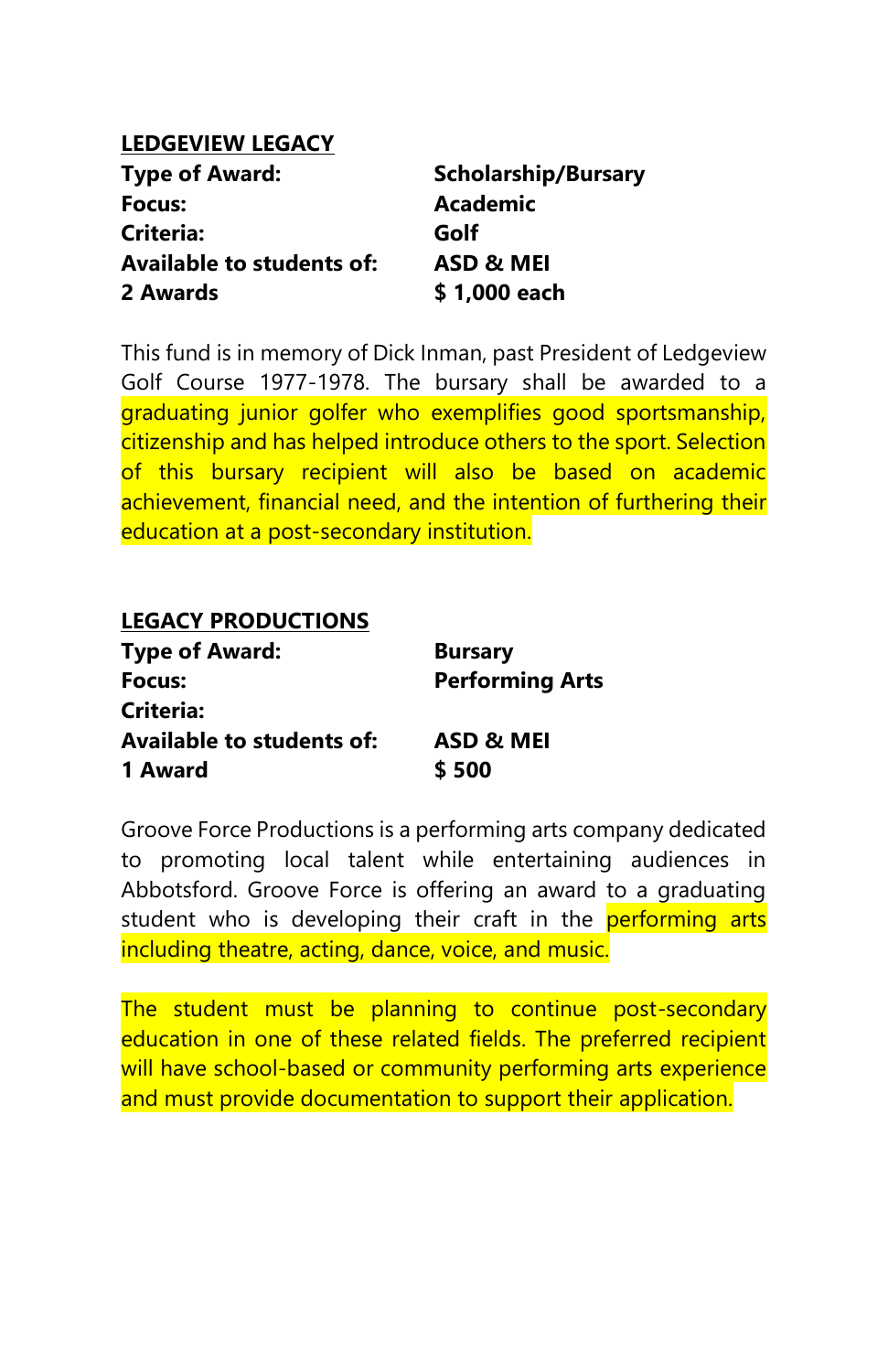# **LESLIE FORMAN - REGISTERED NURSES MEMORIAL**

| <b>Type of Award:</b>            | General        |
|----------------------------------|----------------|
| Focus:                           |                |
| <b>Criteria:</b>                 | <b>Nursing</b> |
| <b>Available to students of:</b> | ASD & MEI      |
| 2 Awards                         | \$500 each     |

The Registered Nurses Association of B.C. has been in existence for 77 years. The Fraser Valley Chapter, having approximately 600 members, represents nurses residing within the Abbotsford District.

This award shall be granted to a secondary student who may be entering a recognized school of nursing.

# **LET'S KEEP THE DREAM ALIVE**

| <b>Bursary</b>          |
|-------------------------|
| All around excellence   |
| Academic / Leadership / |
| <b>Extracurricular</b>  |
| <b>RH</b>               |
| \$1,000 each            |
| \$750                   |
|                         |

The Let's Keep the Dream Alive Scholarship reflects the dream, the values, and the person of Rick Hansen.

This scholarship was funded by the Man in Motion Foundation, the community, and the staff and students of Rick Hansen Secondary School. The student selected for this award is an inspiration as he/she continually strives to live up to the school's motto of "Be the best you can be".

This award is available only to a graduating student at **Rick Hansen**.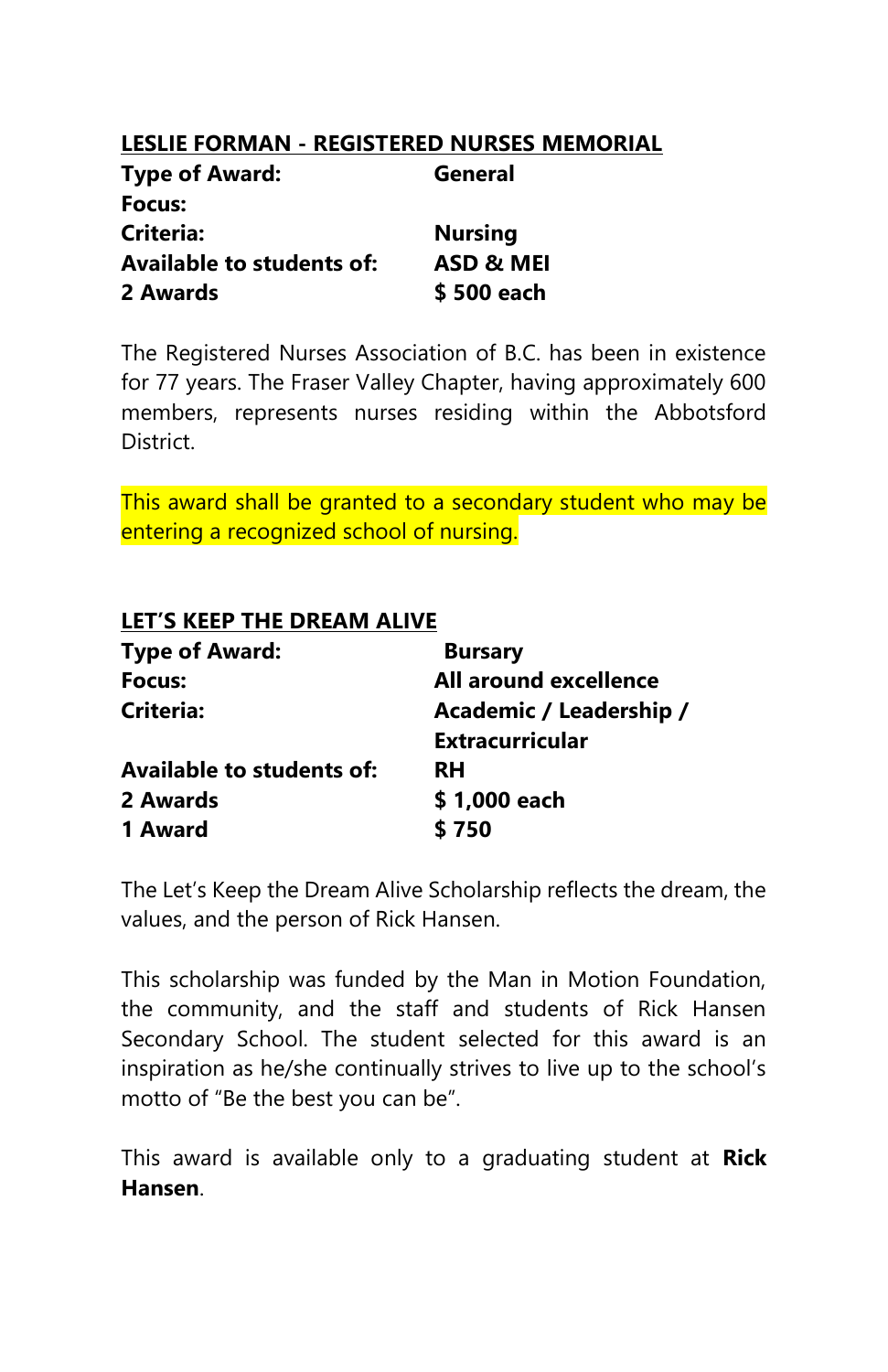# **LINDA MARIE (BUSCH) JACOBSEN MEMORIAL**

| <b>Type of Award:</b>     | <b>Scholarship / Bursary</b>             |
|---------------------------|------------------------------------------|
| Focus:                    | <b>Trades/STEM/Culinary</b>              |
| Criteria:                 | <b>Entering into a career within the</b> |
|                           | <b>Trades, STEM fields or Culinary</b>   |
|                           | training, as well as involved            |
|                           | with their community.                    |
| Available to students of: | ASD                                      |
| 2 Awards                  | \$500                                    |
|                           | $$500 - in honour of the Busch$          |
|                           | Cousins                                  |

Linda Jacobsen (nee Busch) was born in Port Coquitlam to a large family and was the oldest of 9 children. She overcame cultural biases against women working outside the home, poverty, witnessed the emergence of space travel, commercial air travel, the desktop and laptop computers, the internet, and so many other advances. Linda's love of learning was evident in everything she did, and her determination to learn and push past barriers was only outmatched by her large and caring heart.

Outside Linda's love of anything to do with science – her earliest dream was to become a physicist or a heavy-duty mechanic – Linda loved to cook. She had a chance to train in France but was unable to afford the tuition. Like in other aspects of her life, Linda decided to teach herself, and became known amongst her friends and family as a culinary artist. Her children grew up learning how to bake and cook at an early age and now share her love of food and the science behind it.

Linda passed away suddenly in 2020 from lung cancer, and her daughter Tricia started this memorial award in the hopes to help students reach their dreams and to celebrate Linda's love of learning.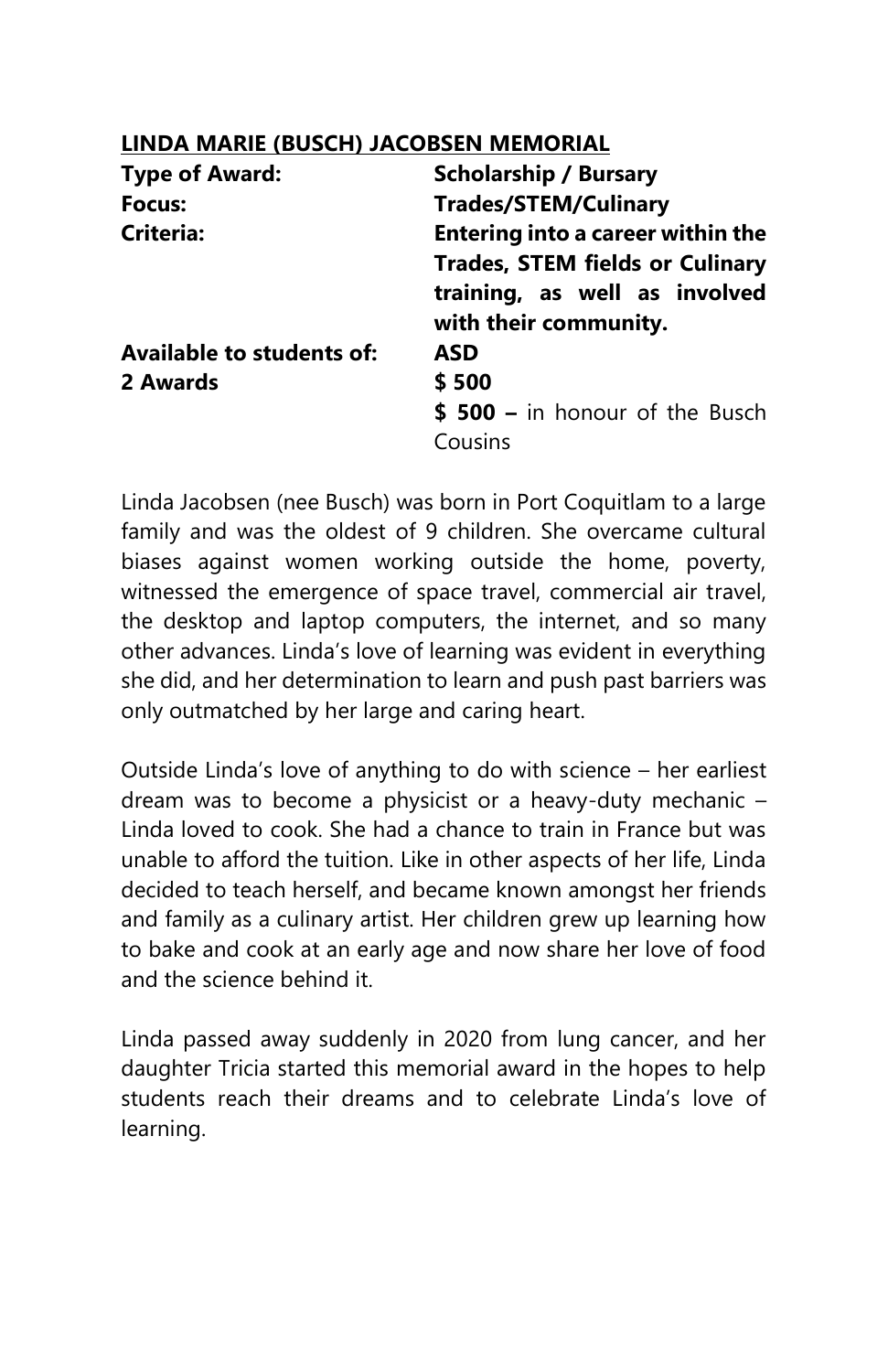The awards will be given to recipients who are entering training for a Trades, STEM-focused or culinary career. Please include a statement outlining any community involvement, in addition to a reference letter.

The second award is offered in honour of Linda's Busch cousins, who provided the funding for the award and who were quite influential on Linda's outlook on life and dedication to her family.

#### **MAIN CHANCE**

| <b>Type of Award:</b>     | <b>Scholarship/Bursary</b>      |
|---------------------------|---------------------------------|
| Focus:                    |                                 |
| Criteria:                 | <b>Computer Science /</b>       |
|                           | <b>Engineering or Fine Arts</b> |
|                           | Program                         |
| Available to students of: | <b>ASD &amp; MEI</b>            |
| 4 Awards                  | \$2,000 each                    |

An anonymous local donor who made his fortune in the high-tech industry established the Main Chance award. It is hoped that these awards will enable the recipients to enrich their own lives and to contribute to their communities through continuing education. The American Heritage and Webster's Dictionaries define "main chance" as "one's most advantageous opportunity".

These awards shall be granted to graduating students who are continuing their education at a post-secondary college or university in Computer Science, Computer Engineering or in a Fine Arts Program.

Applicants must show evidence of scholastic achievement, financial need, and a sincere interest in the subject area.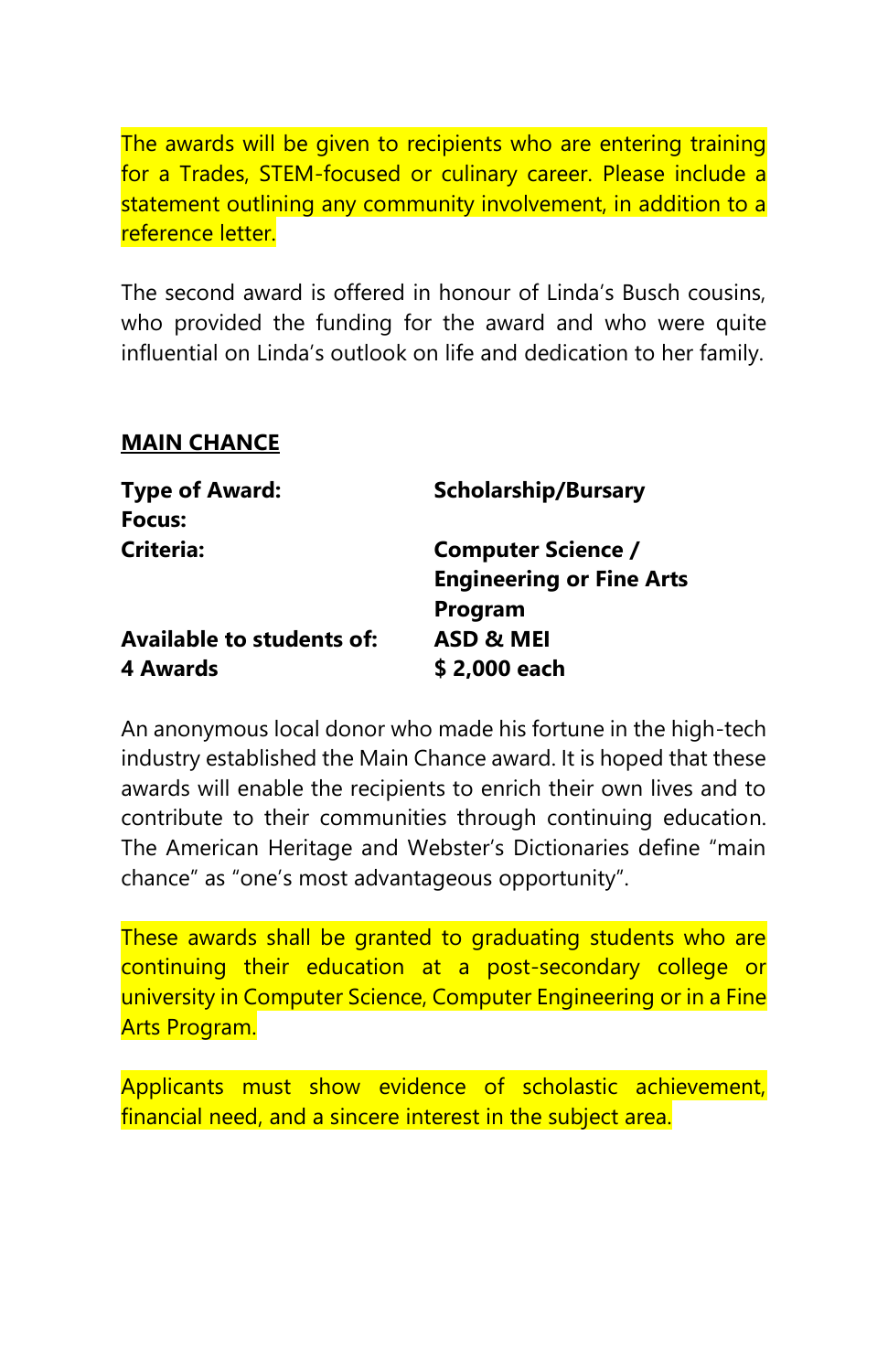## **MARCUS ORTNER – PERSONAL REAL ESTATE CORP.**

| <b>Type of Award:</b>            | General                          |
|----------------------------------|----------------------------------|
| Focus:                           | <b>Business</b>                  |
| Criteria:                        | <b>High level of achievement</b> |
| <b>Available to students of:</b> | <b>RB</b>                        |
| 2 Awards                         | \$500 each                       |

Marcus has been a Realtor® since early 2007, serving the Fraser Valley and resides locally in the Bateman catchment.

This award shall be granted to a **Robert Bateman** student. This award is intended for a graduating student who has demonstrated a high level of achievement. Preference may be given to students wanting to pursue their passion in business.

## **MARION de WIT MEMORIAL**

| <b>Type of Award:</b>            | General                    |
|----------------------------------|----------------------------|
| Focus:                           | <b>Education</b>           |
| Criteria:                        | <b>Learning disability</b> |
| <b>Available to students of:</b> | AS                         |
| 1 Award                          | \$1,000                    |

Marion de Wit, an inspirational educator and a visionary leader who actively supported learners especially those with learning difficulties will be sadly missed. Her colleagues and students will always remember with fondness her caring, love, courage, tenacity, creativity and commitment.

In her memory, Marion's family, professional colleagues and friends have established the Marion de Wit Memorial Endowment Fund to assist graduating students planning to pursue further studies in the field of teacher education. The recipient must be going into teaching and must have a **learning disability,** be attending **W.J Mouat Secondary** and show perseverance, attitude, and commitment.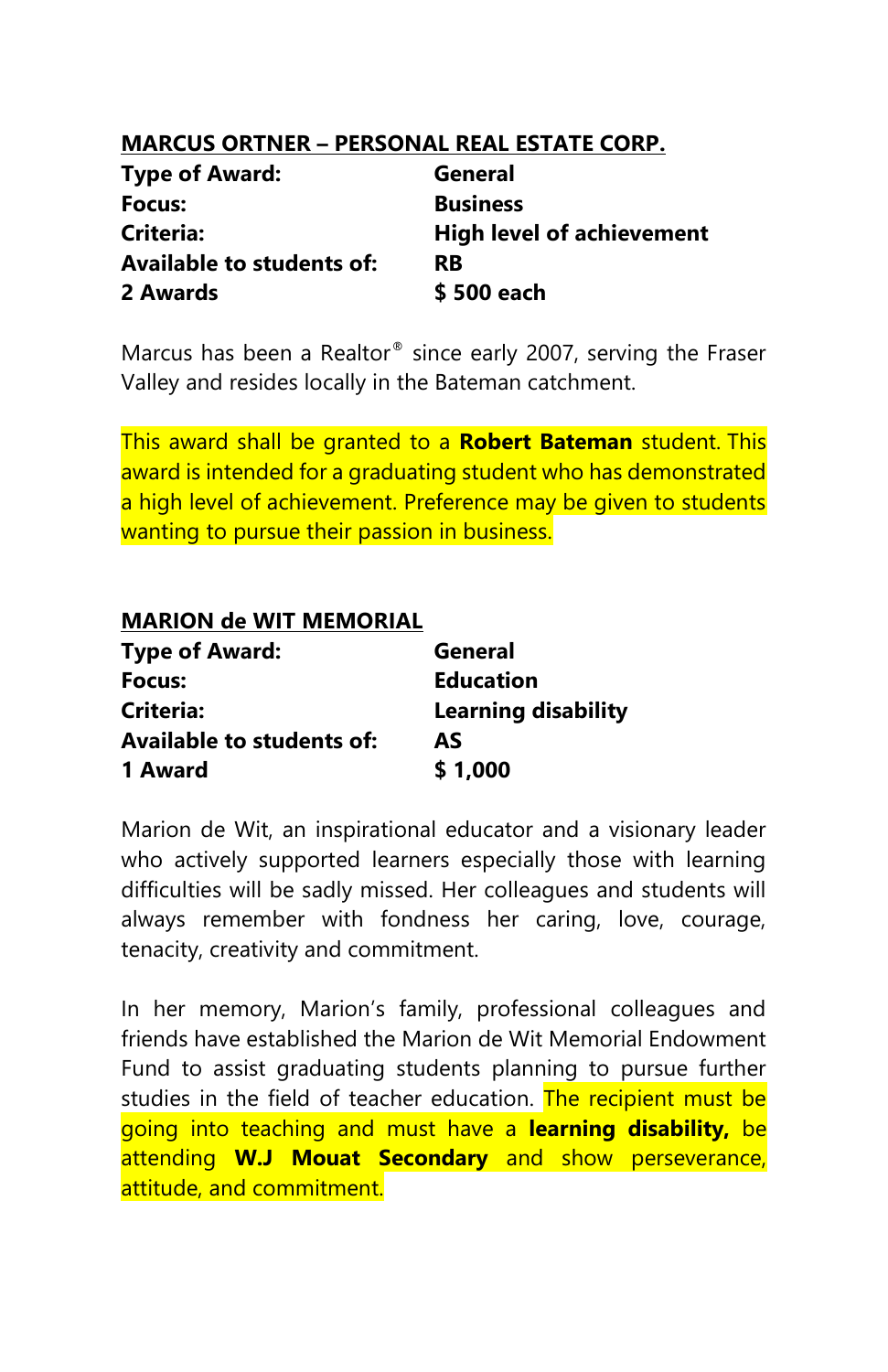## **MARK REDEKOP MEMORIAL**

| <b>Type of Award:</b>            | General          |
|----------------------------------|------------------|
| Focus:                           | <b>Athletics</b> |
| Criteria:                        | Leadership       |
| <b>Available to students of:</b> | MEI              |
| 1 Award                          | \$5,000          |

Mark Redekop was born in Abbotsford on January 13, 1979. Mark passed away on July 6, 2000 from a heart problem. He attended MEI from Grade 8 – 12 and participated in the basketball program and missions.

During his Grade 12 year, Mark had an opportunity to go to Haiti on a mission's trip, which impacted his life. Basketball was Mark's passion and he played to win.

This award shall be granted to a **MEI** graduating student that demonstrates athletic and leadership gifts, as well as being a wellrounded individual with a minimum 2.5 GPA.

**MARY SELBY MEMORIAL MUSIC Type of Award: Bursary Focus: Music Criteria: Available to students of: ASD & MEI 2 Awards \$ 500**

Family and friends established the Mary Selby Memorial Music Award Fund. This bursary shall be awarded to a student who has shown dedication and commitment in the field of music and wishes to pursue a career in music.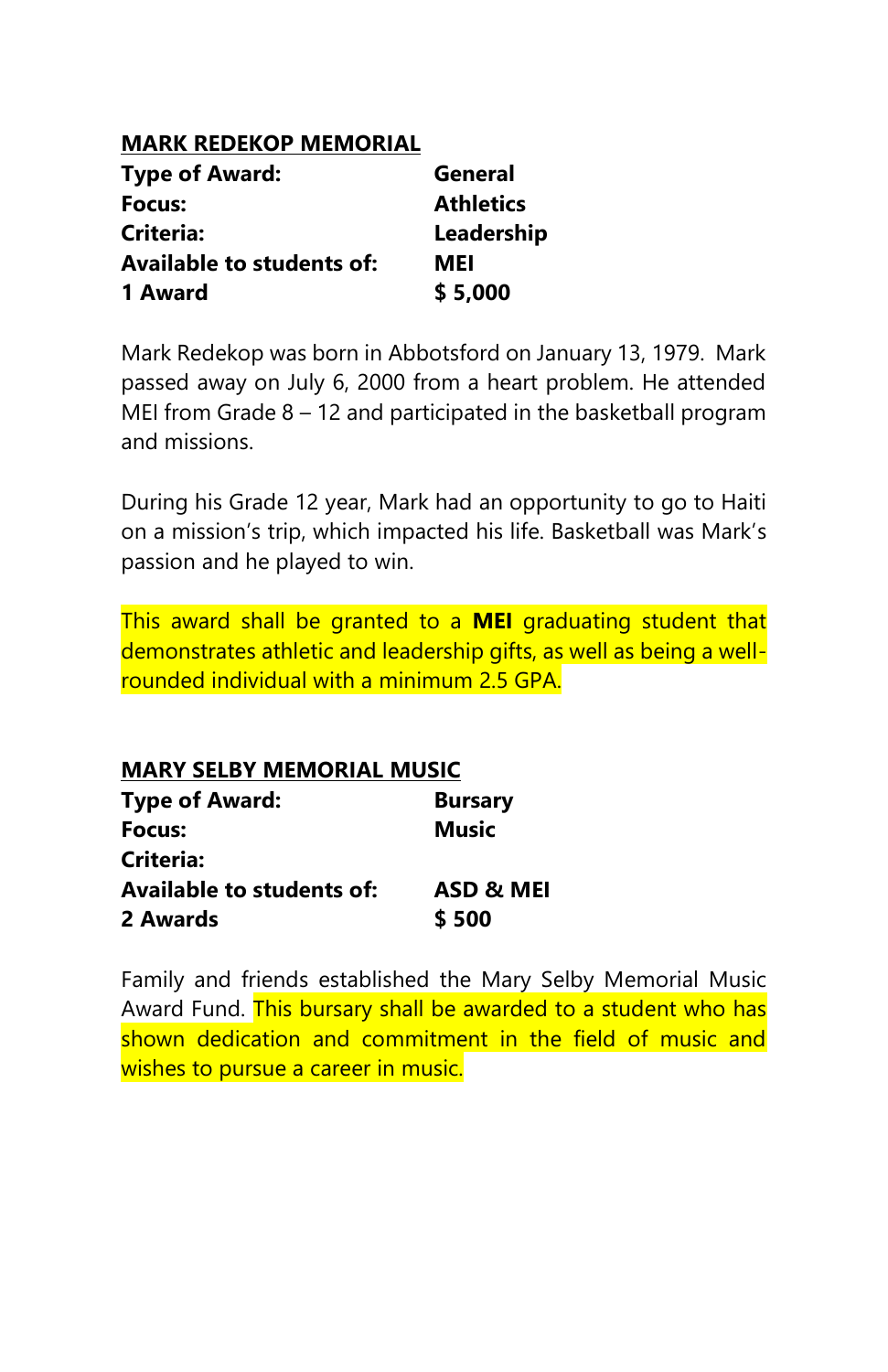## **MEDICAL TOWER DRUGS**

| <b>Type of Award:</b>            | General              |
|----------------------------------|----------------------|
| Focus:                           | <b>Science</b>       |
| Criteria:                        | Pharmacy             |
| <b>Available to students of:</b> | <b>ASD &amp; MEI</b> |
| 1 Award                          | \$500                |

Medical Tower Drugs opened in 1970 when a group of doctors headed by Dr. Cannon asked Frank Huston, owner/operator of Huston Drugs (a local pharmacy established in 1949) to open a pharmacy in the new McCallum Towers medical building. Medical Tower Drugs is still locally owned and operated by the Huston family.

This award shall be granted to a graduating student furthering their post-secondary education in first year science and intending to pursue a career in pharmacy.

## **MIERAU CONTRACTORS LTD.**

| <b>Scholarship/Bursary</b>      |
|---------------------------------|
| <b>Construction Industry</b>    |
| <b>Pursuing Construction or</b> |
| <b>Carpentry</b>                |
| ASD & MEI                       |
| \$1,000                         |
|                                 |

Mierau Contractors Ltd. has been in business in the Lower Mainland since 1975. The success of Mierau Contractors Ltd. can largely be attributed to the qualified journeyman carpenters and apprentices they employ. Kevin Mierau is a strong believer and promoter of the Industry Training and Apprenticeship program and is dedicated to contributing to our community.

Mierau Contractors Ltd. will award one award to a student graduating from a participating school. Only students choosing to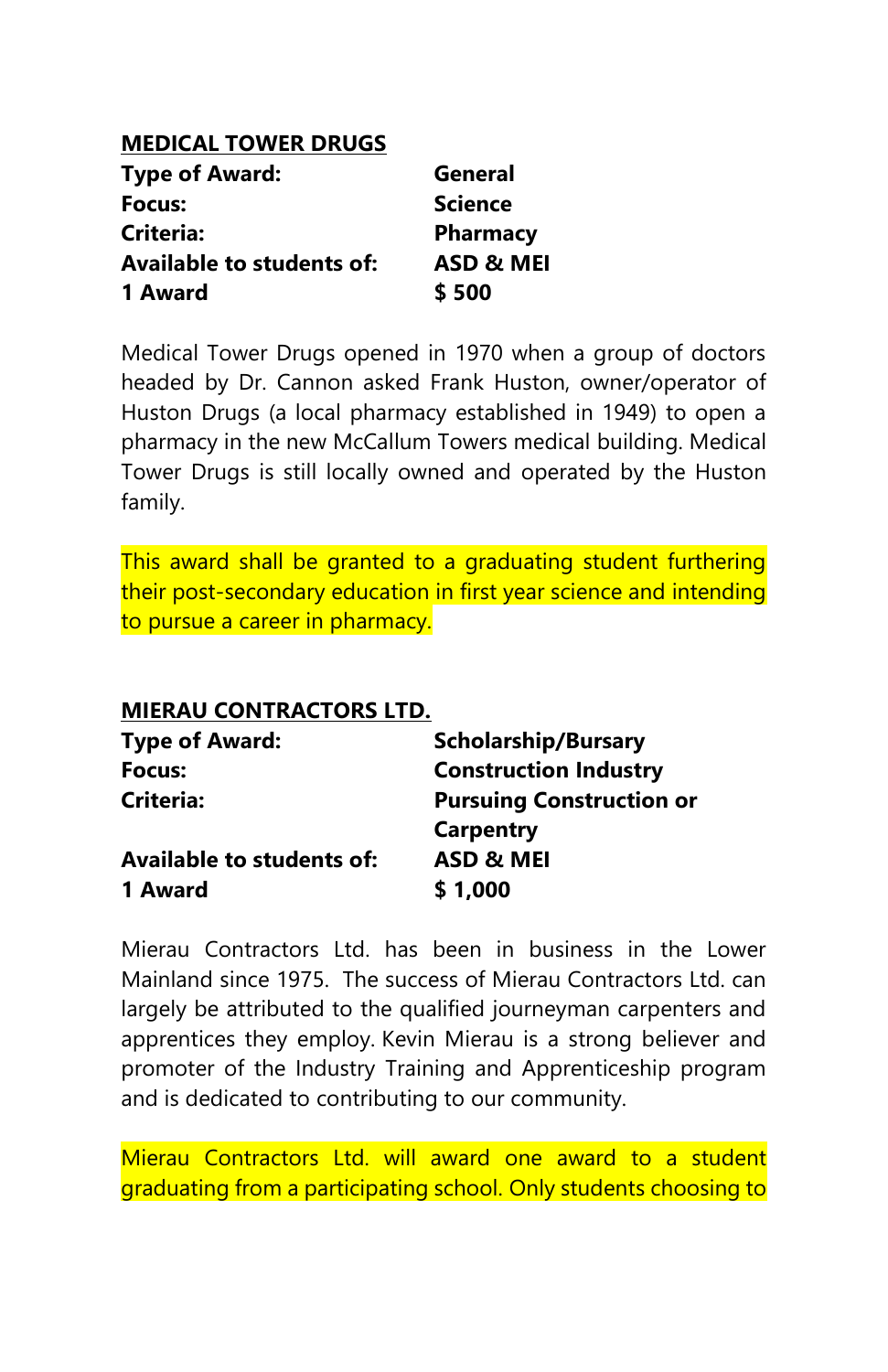pursue a career at a post-secondary institution, relating to the construction industry / carpentry apprenticeship program will be considered. Applicants must show a good academic standing and financial needs will be considered.

## **MT. LEHMAN COMMUNITY ASSOCIATION / LYLE LEHMAN**

| <b>Type of Award:</b>            | General                     |
|----------------------------------|-----------------------------|
| Focus:                           | <b>Community service in</b> |
|                                  | Mt. Lehman                  |
| Criteria:                        | *See below                  |
| <b>Available to students of:</b> | ASD & MEI                   |
| 2 Awards                         | \$500 each                  |

The community of Mt. Lehman has been in existence since 1874. This community takes great pride in its rich history. The Mt. Lehman Community Association plans activities that include fund raising so they can hold events that celebrate Mt. Lehman's past and promote community spirit.

**\*Criteria: To be eligible to apply for the Mt. Lehman Community Association Award, applicants must meet the following:**

- **1. Have either attended Mt. Lehman Elementary or currently live in the Mt. Lehman Elementary school catchment area: http://www.ASD.bc.ca/sites/default/files/Grades%20 K-5.pdf**
- **2. Have demonstrated involvement and long-term volunteer service in the Mt. Lehman community.**
- **3. Have demonstrated volunteer services outside of the Mt. Lehman Community and/or is involved in other extracurricular activities.**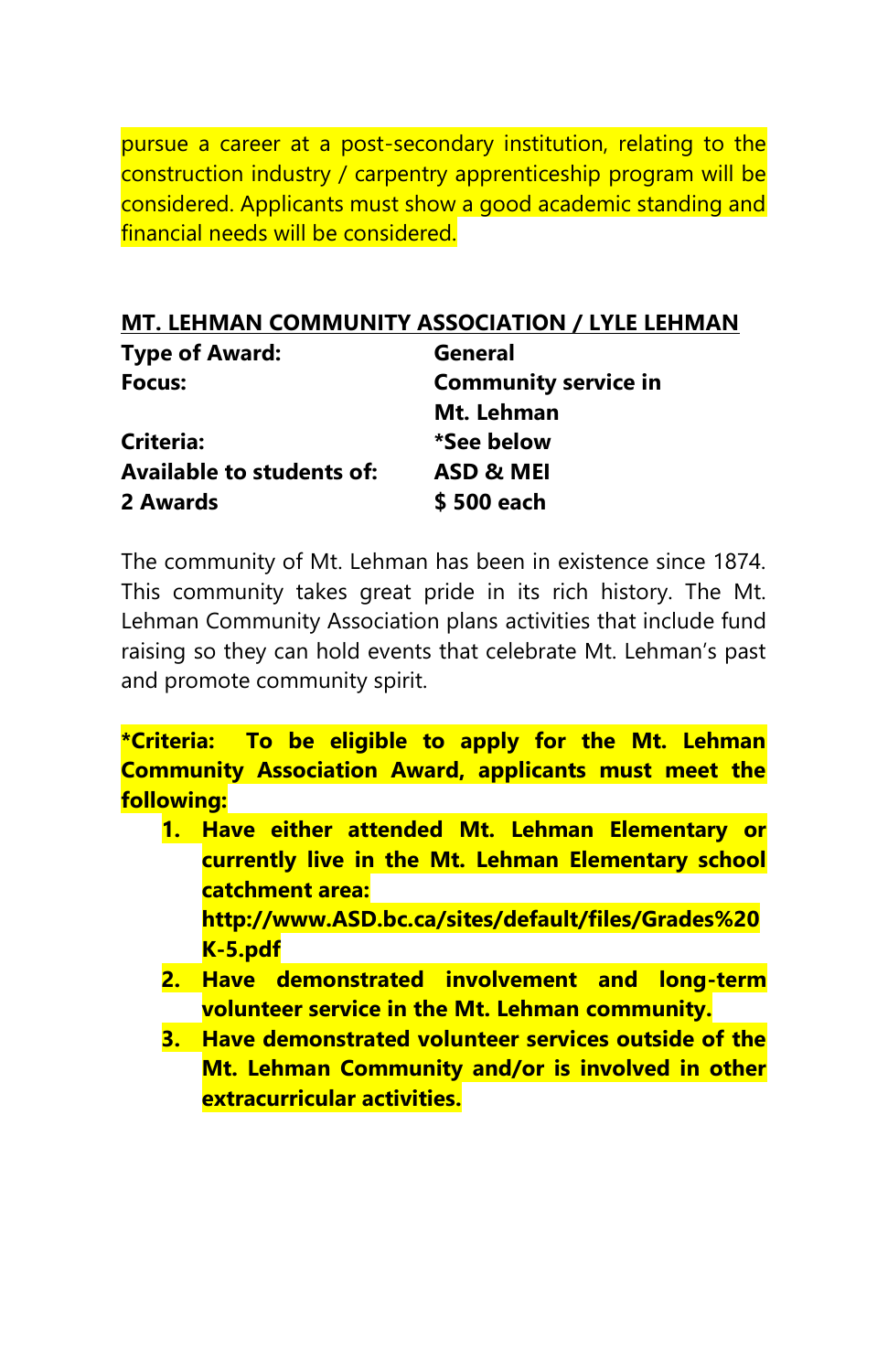## **MULTICULTURAL DIVERSITY**

| <b>Type of Award:</b>            | General           |
|----------------------------------|-------------------|
| Focus:                           | Leadership        |
| Criteria:                        | <b>Initiative</b> |
| <b>Available to students of:</b> | <b>WIW</b>        |
| 2 Awards                         | \$500 each        |

The W. J. Mouat Administration and Staff established the Multicultural Diversity Fund in December 2003 through the Community Care Foundations' donation.

These awards shall be granted to two **W. J. Mouat** graduating students who is accepted and commended by peers, who demonstrates leadership and positive influence on peers, who takes initiative in volunteering in the school and community and who excels in achievement, self-improvement, and perseverance.

#### **NATASHA BUTTAR MEMORIAL**

| <b>Type of Award:</b>            | <b>Scholarship</b>  |
|----------------------------------|---------------------|
| Focus:                           | Academic excellence |
| Criteria:                        | Leadership          |
| <b>Available to students of:</b> | RH                  |
| 1 Award                          | \$2,500             |

Natasha was a kind, caring and bright Grade 1 student attending Blue Jay Elementary when her family tragically lost her in a fire. In memory, her family has established the Natasha Buttar Memorial Endowment Fund.

These awards shall be granted to a graduating student of **Rick Hansen** who models Natasha's kind and caring character and must show evidence of scholastic achievement and leadership.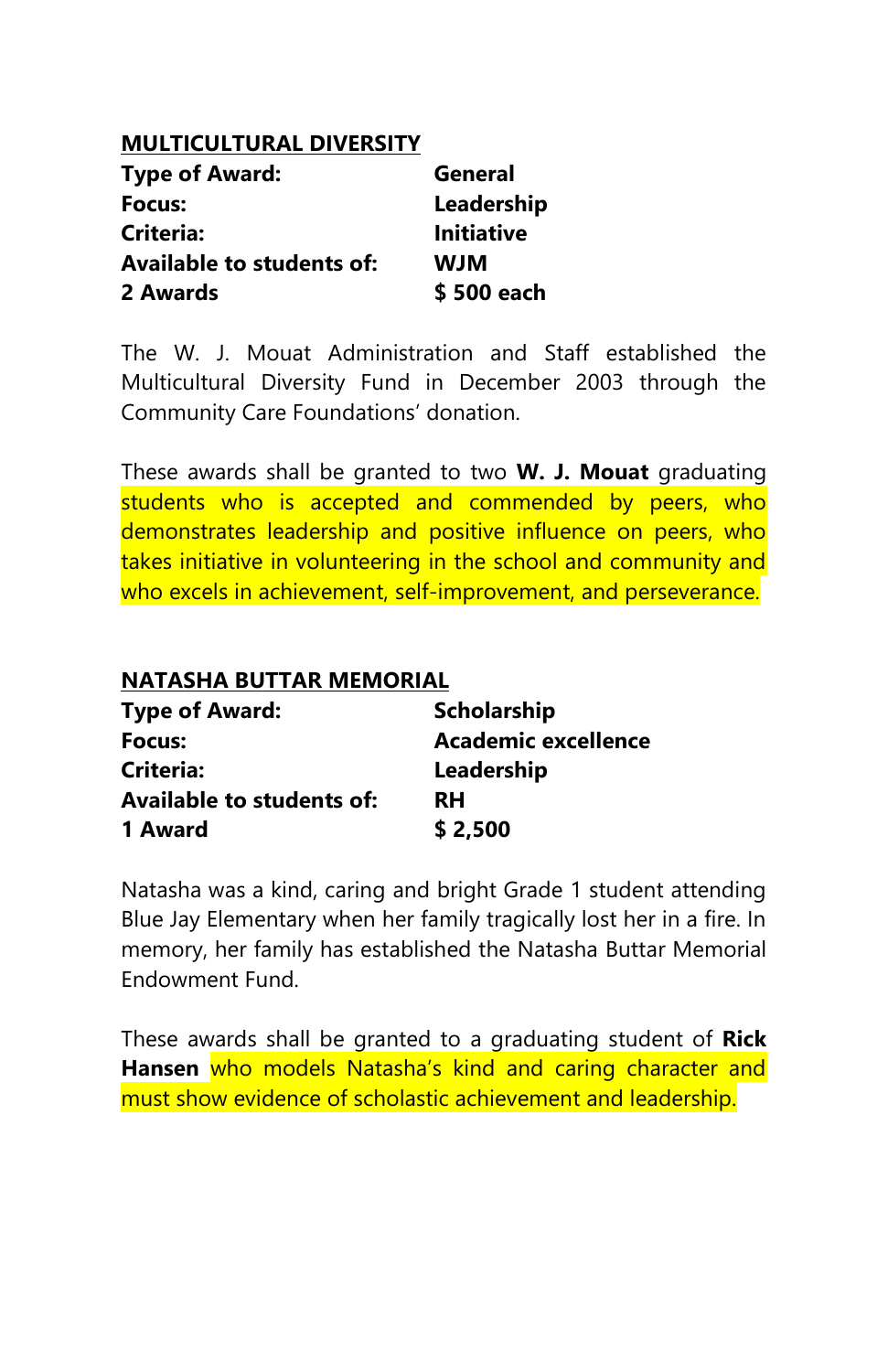## **NATIONAL HIGH SCHOOL THEATRE FESTIVAL**

| <b>Type of Award:</b>     | General                  |
|---------------------------|--------------------------|
| Focus:                    | <b>Community Service</b> |
| <b>Criteria:</b>          | <b>Theatre</b>           |
| Available to students of: | ASD                      |
| 2 Award                   | \$1,000                  |

In 1991 the ASD Drama Educators hosted the National High School Drama Festival. Schools from across Canada participated in this weeklong event which featured one act plays, workshops and social events for all participants. Through their love of theatre, the young actors and their directors created powerful and moving performances for full houses each night.

An award has been set up for Abbotsford Public School graduates who plan on entering post-secondary studies with a minor or major in Theatre.

### **OVERLANDERS MANUFACTURING**

| <b>Type of Award:</b>            | <b>Scholarship</b> |
|----------------------------------|--------------------|
| Focus:                           | <b>Trades</b>      |
| Criteria:                        | General            |
| <b>Available to students of:</b> | ASD & MEI          |
| 1 Award                          | \$1,000            |

Overlanders Manufacturing LP has been providing custom sheet metal fabrication in Abbotsford for 30+ years. Although Overlanders invests in the most technologically advanced equipment, they believe it is the people they employ that makes the company so successful. Overlanders Manufacturing believes strongly in the Industry Training and Apprenticeship program and it dedicated to contributing to our community.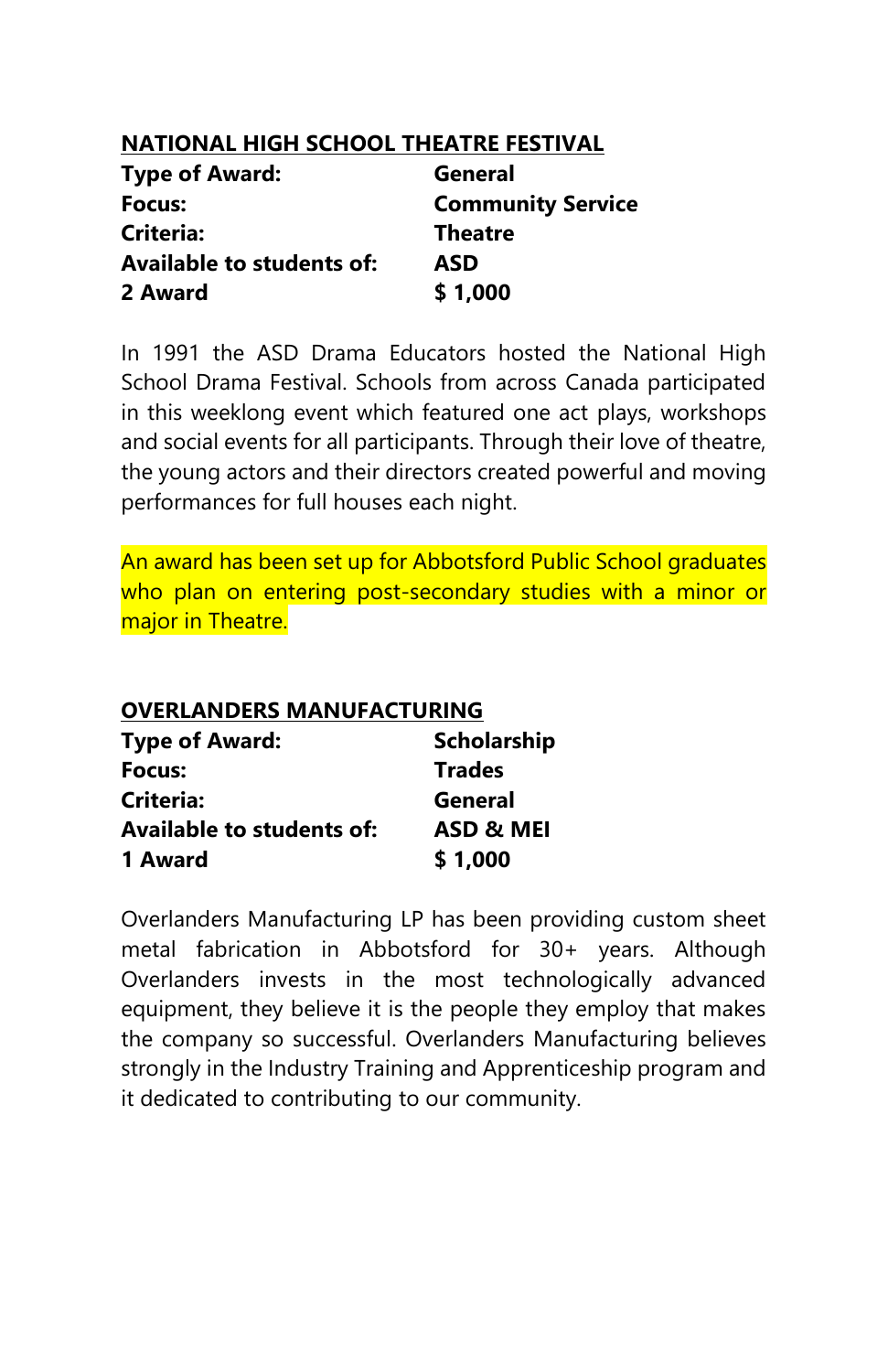Overlanders Manufacturing will provide one award to a student graduating in the Abbotsford School District. Only students choosing to pursue a career at a post-secondary institution relating to a trades program will be considered.

**PAT & DENNIS HEALEY - SCIENCE Type of Award: Scholarship Focus: Sciences Criteria: Academics Available to students of: AS 2 Awards \$ 500 each**

Pat and Dennis Healey graduated from Abbotsford Senior School in 1960 and 1959 respectively and both furthered their education in the sciences at British Columbia universities. Both were honored to receive scholarships to assist in the defrayment of costs of their post-secondary education, and in 1985 their father, Mr. Fred R. Healey, established "The Pat and Dennis Healey Award in Science" to assist a deserving student each year.

The recipient must be a grade 12 graduate from **Abbotsford Senior**, planning a career in the sciences and having an "A" average in science subjects.

| PATRICIA HUSTON MEMORIAL         |                    |
|----------------------------------|--------------------|
| <b>Type of Award:</b>            | <b>Scholarship</b> |
| Focus:                           | <b>Education</b>   |
| <b>Criteria:</b>                 | <b>Teaching</b>    |
| <b>Available to students of:</b> | ASD & MEI          |
| 2 Awards                         | \$1,000            |

As a family, Roy, Maureen, Ryan and Ron have established this award in memory of their mother. Pat was born and lived her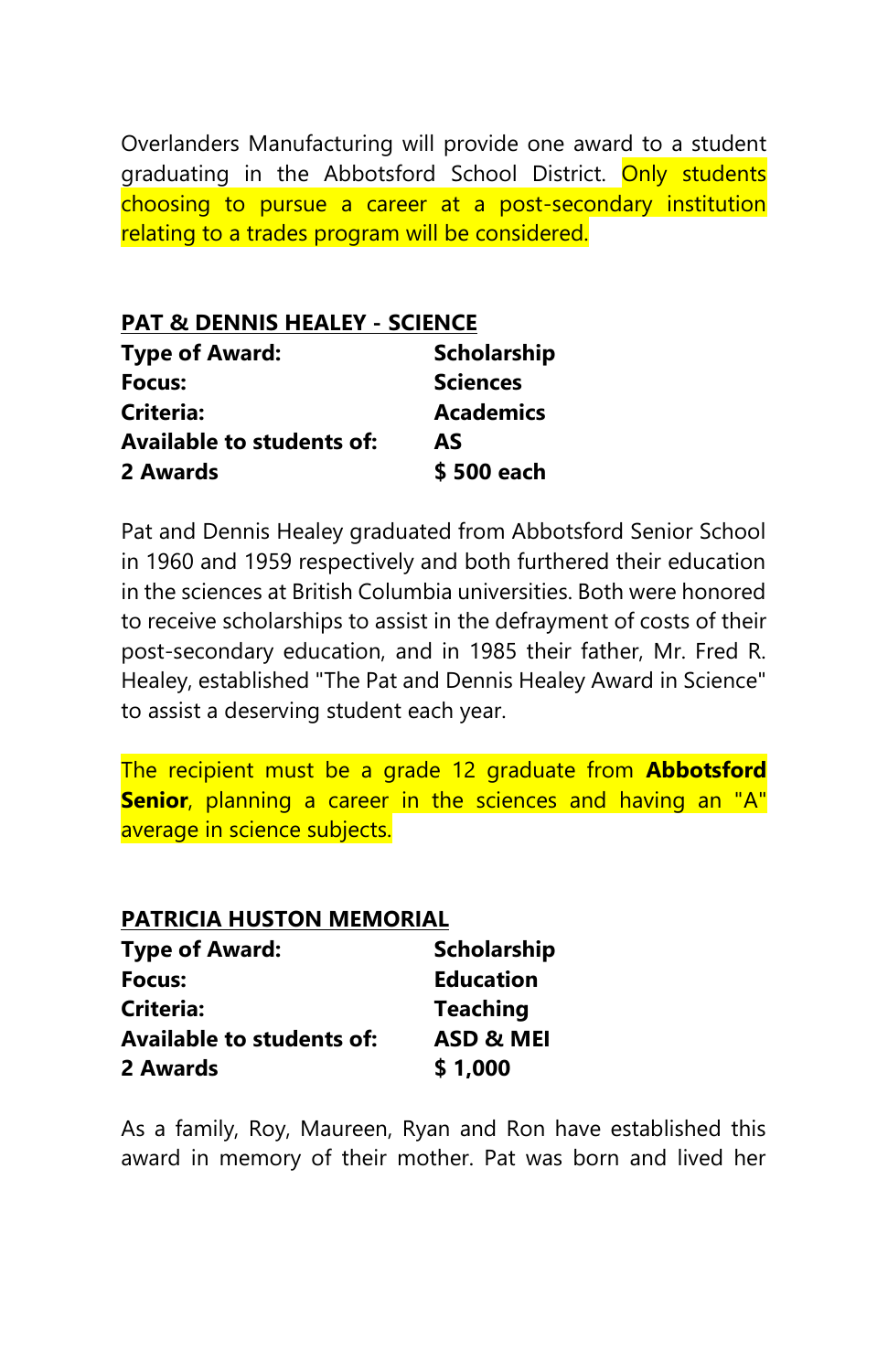entire life in Abbotsford, daughter of Winford and Kathleen Fadden, a Sumas Prairie pioneer family.

Education was very important as Pat, her mother, daughters-inlaw and granddaughters have all taught locally. This award will be granted to a student continuing post-secondary education, pursing a degree in teaching.

| PERCY DARLING MEMORIAL           |            |
|----------------------------------|------------|
| <b>Type of Award:</b>            | General    |
| Focus:                           | Literature |
| Criteria:                        |            |
| <b>Available to students of:</b> | ASD        |
| 5 Awards                         | \$500 each |

Mr. Darling was born in Trehearne, Manitoba on August 29, 1907 and moved to B.C. at an early age where he was raised on a farm in Chilliwack. Following the death of his parents, he sold the farm and started his life's occupation of buying and selling small farms in various areas of the Fraser Valley. Mr. Darling was a very shy person who made many lasting friendships. He never married and was happy in his interest of reading poetry and good literature. He was generous in his support of charities, both local and outside the area, and left his estate to local organizations.

This award shall be granted to graduating students who intend to further their education at a post-secondary institution and have been enrolled in any public school within the boundaries of the ASD who exhibit excellence in the field of literature. The recipients may be students who are not among the highest academic achievers, but who have demonstrated through perseverance, a particularly strong desire to achieve a high academic standard.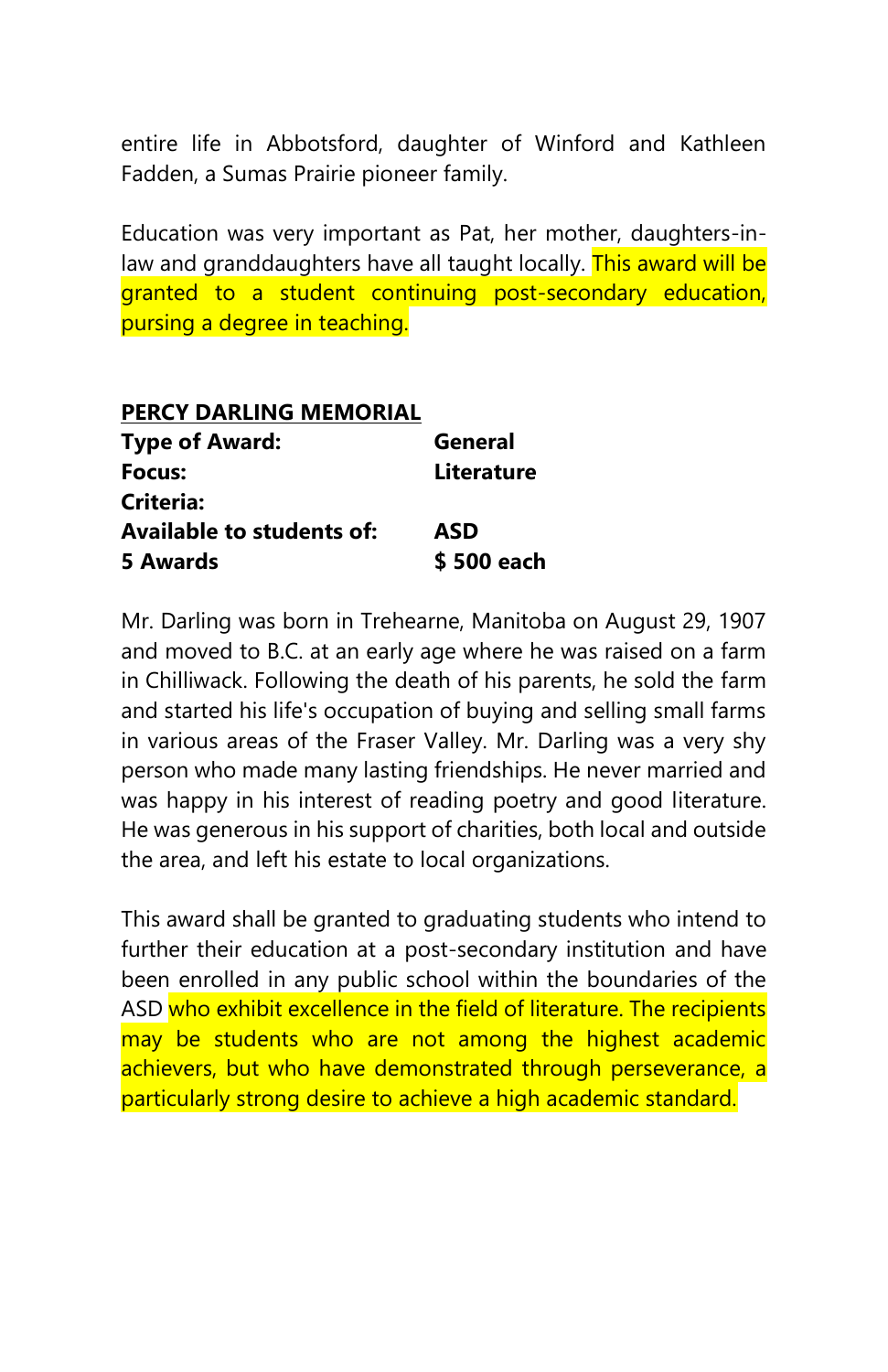## **PETER DOBSON MEMORIAL GOLF**

| <b>Type of Award:</b>            | <b>Bursary</b> |
|----------------------------------|----------------|
| Focus:                           | Golf           |
| Criteria:                        | *Life Skills   |
| <b>Available to students of:</b> | ASD & MEI      |
| 1 Award                          | \$500          |

The award is in memory of Peter Dobson, former BC Golf Zone 3 Chair and long-time contributor to the *Game of Golf.* He received the Sports BC Award of Community Sports Hero for his decades as community advisor and leader: mentoring youth in the Restorative Justice program, training young golfers, Chairing British Columbia Golf Zone 3, volunteering for the Western Canada Summer Games and serving as Director of the BC Amateur Boxing Association.

The bursary shall be awarded to a graduating student of any high school in **Abbotsford who has played and/or volunteered in** support of the game of golf. The recipient must also have plans for entrepreneurial endeavors *or* community building activities, with an intention to make golf part of a life well lived, by integrating a positive attitude, service to others/community, enjoying work and physical wellbeing.

**Criteria: Complete the "About Me" section of the application form with the following information:**

- **Discuss plans for optimizing wellbeing in your life by integrating a positive attitude, service to others / community, enjoying work and physical wellbeing.**
- **List 3 ways golf has helped you better understand yourself, manage your emotions and appreciate other people.**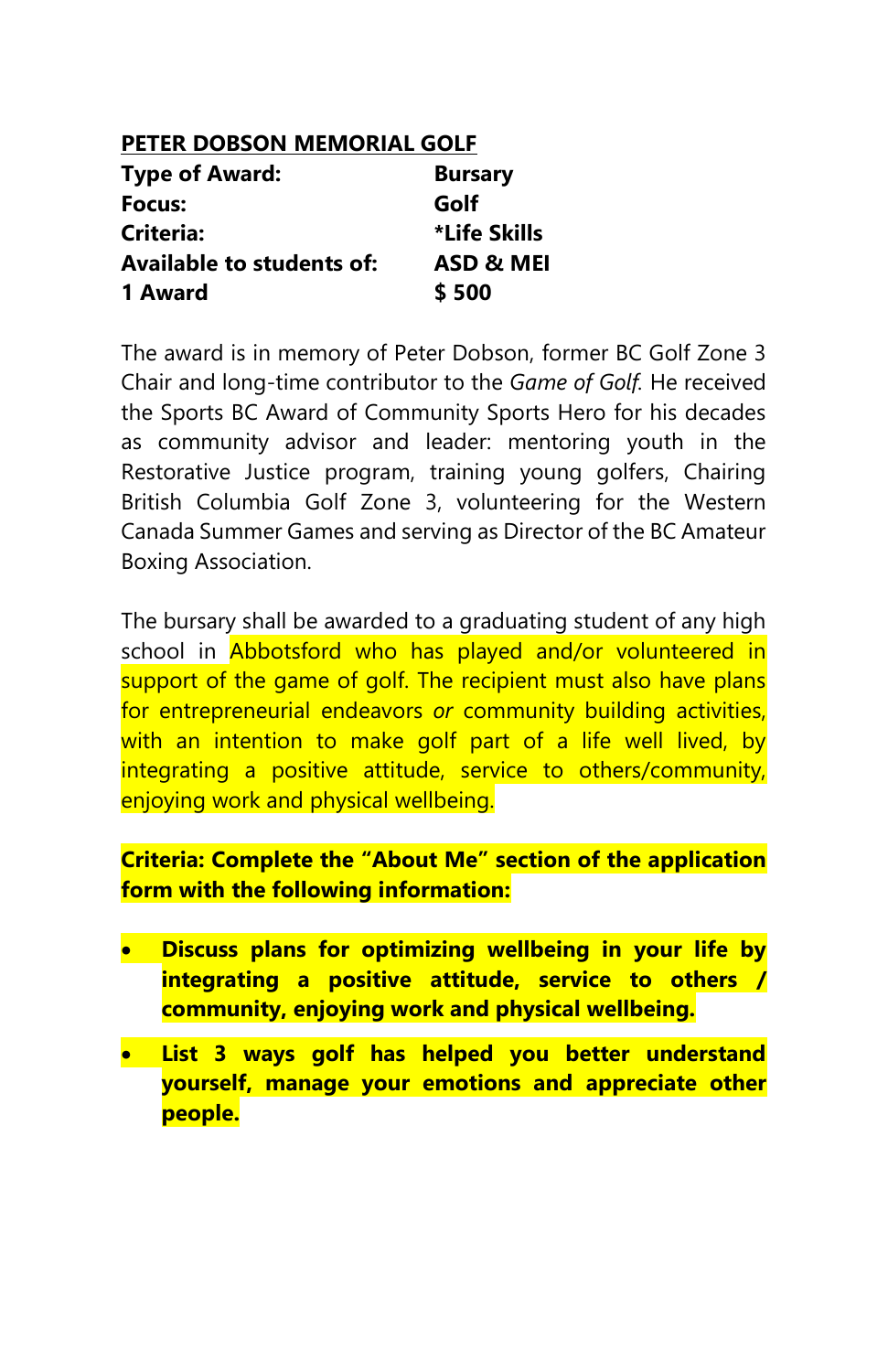## **RACHEL THIESSEN MEMORIAL**

| <b>Type of Award:</b>            | General           |
|----------------------------------|-------------------|
| Focus:                           | <b>Creativity</b> |
| Criteria:                        |                   |
| <b>Available to students of:</b> | MEI               |
| 1 Award                          | \$5,000           |

Rachel Thiessen was born in Abbotsford on February 17, 1981. She was a Grade 12 student at MEI when she died in a car accident on June 5, 1998. Rachel was active in the music program at MEI, participating in the concert and chamber choirs. As well she took part and enjoyed performing in the school drama productions of 'Annie' and 'Fiddler on the Roof'. Music was a big part of Rachel's life. She was able to express her love for God through singing, writing and composing her own songs.

This award shall be granted to a **MEI** graduating student who wishes to further their post-secondary education. The recipient will share Rachel's love for God, her creativity and zest for life.

| <b>RAGHBIR RIARH MEMORIAL ** NEW**</b> |                  |
|----------------------------------------|------------------|
| <b>Type of Award:</b>                  | <b>Bursary</b>   |
| Focus:                                 | <b>Business</b>  |
| Criteria:                              | <b>See Below</b> |
| <b>Available to students of:</b>       | ASD              |
| 3 Awards                               | \$1,000 each     |

Raghbir Riarh was a past graduate from WJ Moaut Secondary School. He was a self-made highly successful businessman who started his journey as a young entrepreneur selling phone cases at the Abbotsford Flee Market. From 2001 onwards, he expanded his business owning up to 30 Fido and Rogers stores across British Columbia and Alberta, along with a chain of Indian Restaurants. Through his business, he was a strong believer in supporting students and inspiring them to achieve their full potential. He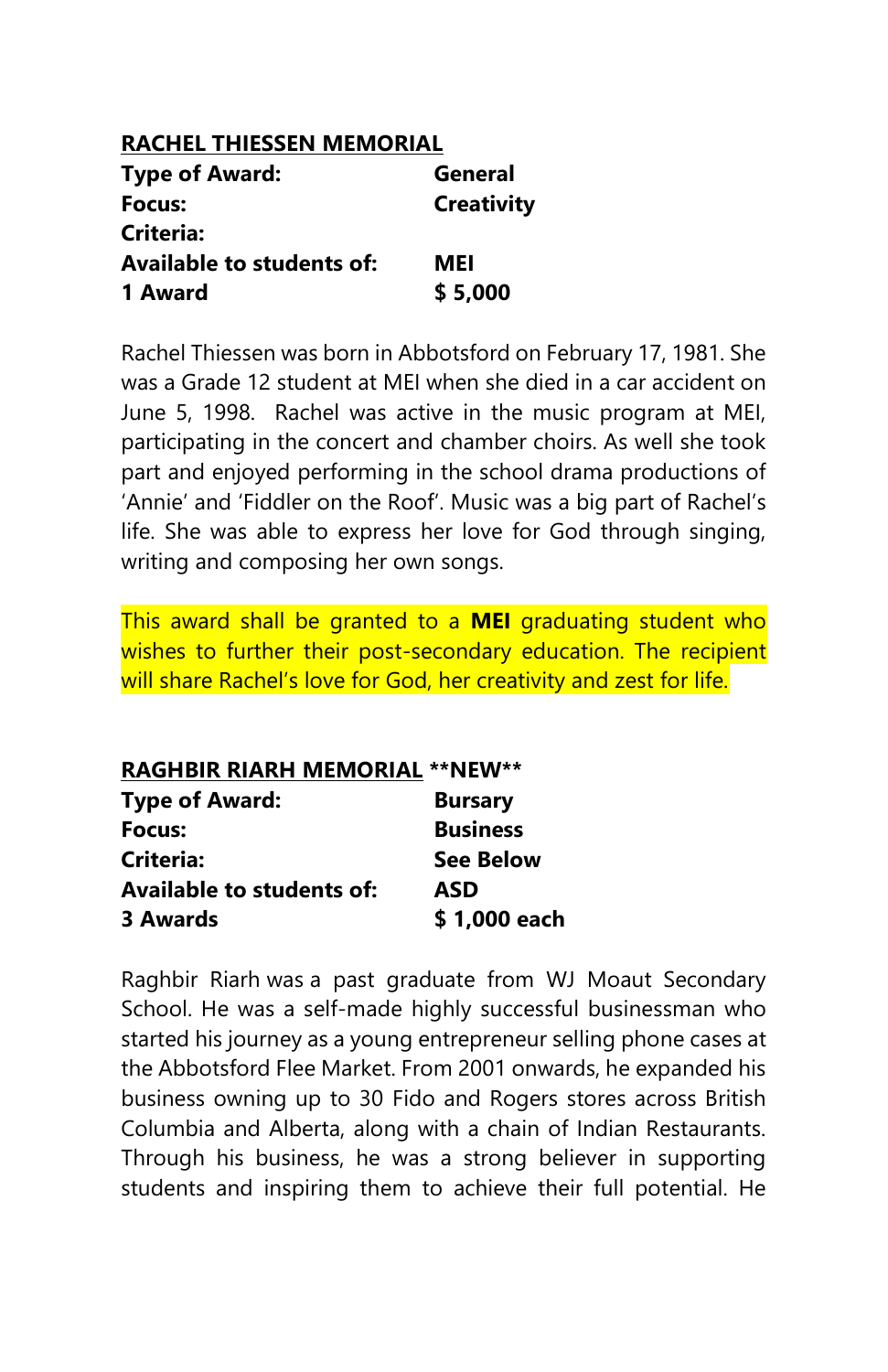supported several immigrant and refugee families in employing them and providing them opportunities to work and make Canada their new home. Raghbir was regarded as a very kind, generous, compassionate man who valued human connection and building meaningful relationships through business and social gatherings.

The Raghbir Riarh Legacy Foundation would like to reward 3 students with a \$1000 bursary each. The chosen candidates are students overcoming adversity, hardships in their life and in need of financial support. This bursary is for students who exhibit a commitment to pursue their educational goals at an accredited post-secondary institution in the area of business and entrepreneurship. The candidate will display their creativity, attention to detail, and a genuine passion to create change within their business venture.

## CRITERIA:

- Applicants must submit a short summary in 500 words or less of their business idea.
- Applicants must submit a short summary in 500 words or less explaining their financial need.
- Applicants must be enrolled in full-time studies.
- Applicants must be enrolled in a trades program or business diploma/degree.
- Applicants must demonstrate genuine financial need.
- Applicants are not required but are encouraged to present one letter of reference from an educator or volunteer leader.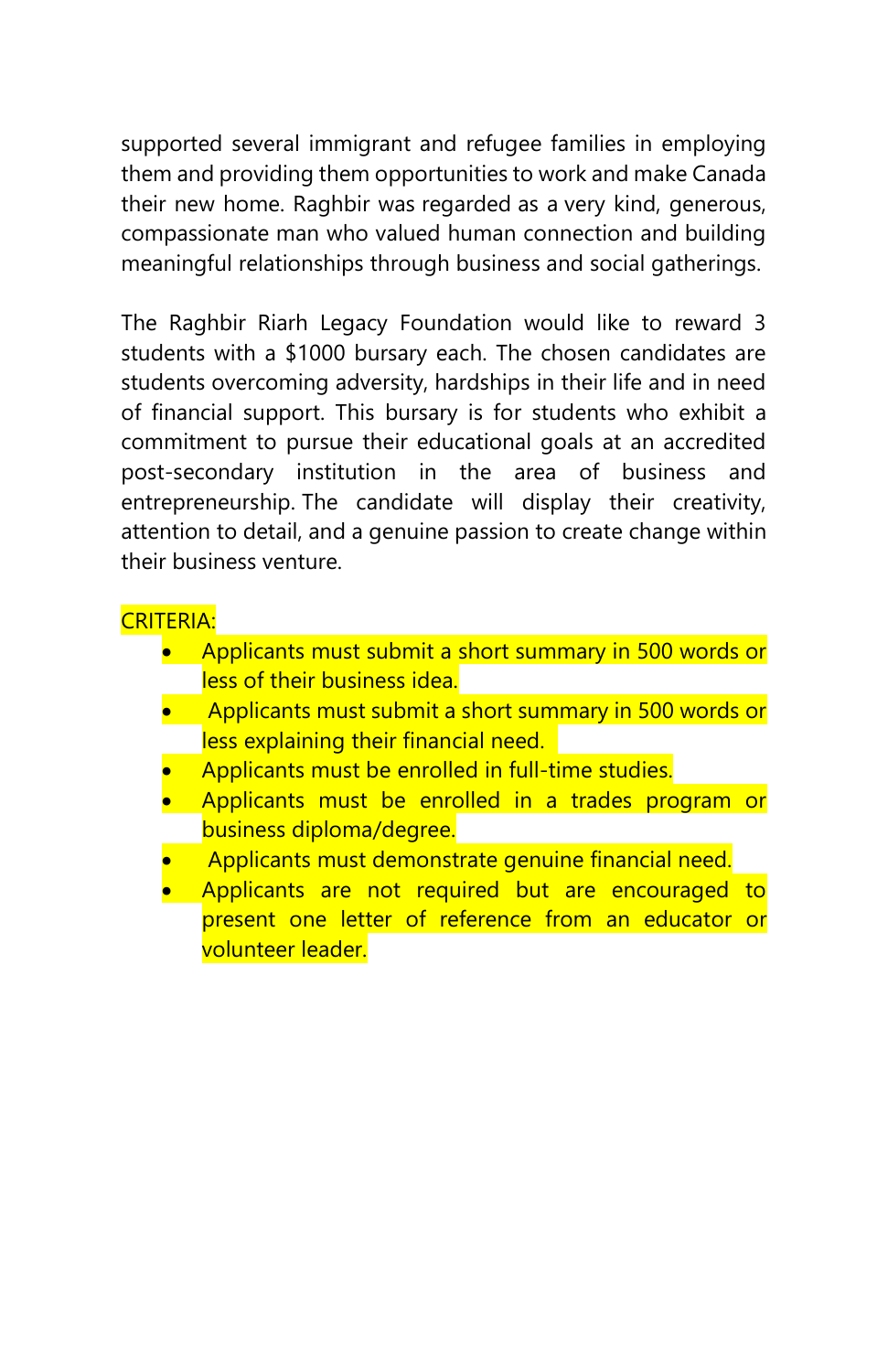## **RDM LAWYERS LLP**

| Type of Award:            | <b>Scholarship</b>           |
|---------------------------|------------------------------|
| Focus:                    | Leadership                   |
| Criteria:                 | <b>Community involvement</b> |
| Available to students of: | ASD & MEI                    |
| 2 Awards                  | \$1,000 each                 |

RDM Lawyers LLP is an Abbotsford law firm established in 1971. The firm provides a full range of legal services to families and businesses in our community.

RDM Lawyers LLP firmly believes businesses in our community should be involved in the community, and members of the firm are actively involved in many community organizations.

The firm recognizes the importance of education and in particular, post-secondary education in allowing students to reach their full potential. The firm is pleased to provide two scholarships to the students graduating from public and private senior secondary schools in the City of Abbotsford.

Applicants must show evidence of scholastic achievement, leadership, community involvement and plan to become a lawyer.

| <b>RHSS SOCIAL INNOVATION AWARD</b> |                             |
|-------------------------------------|-----------------------------|
| <b>Type of Award:</b>               | <b>Bursary</b>              |
| Focus:                              | <b>Community leadership</b> |
| Criteria:                           | <b>Community volunteer</b>  |
|                                     | experience                  |
| <b>Available to students of:</b>    | <b>RH</b>                   |
| 1 Award                             | \$500                       |

This student has made a positive impact on the school, the community, and/or the world at large. The work that this student is doing demonstrates his/her ability to affect change on an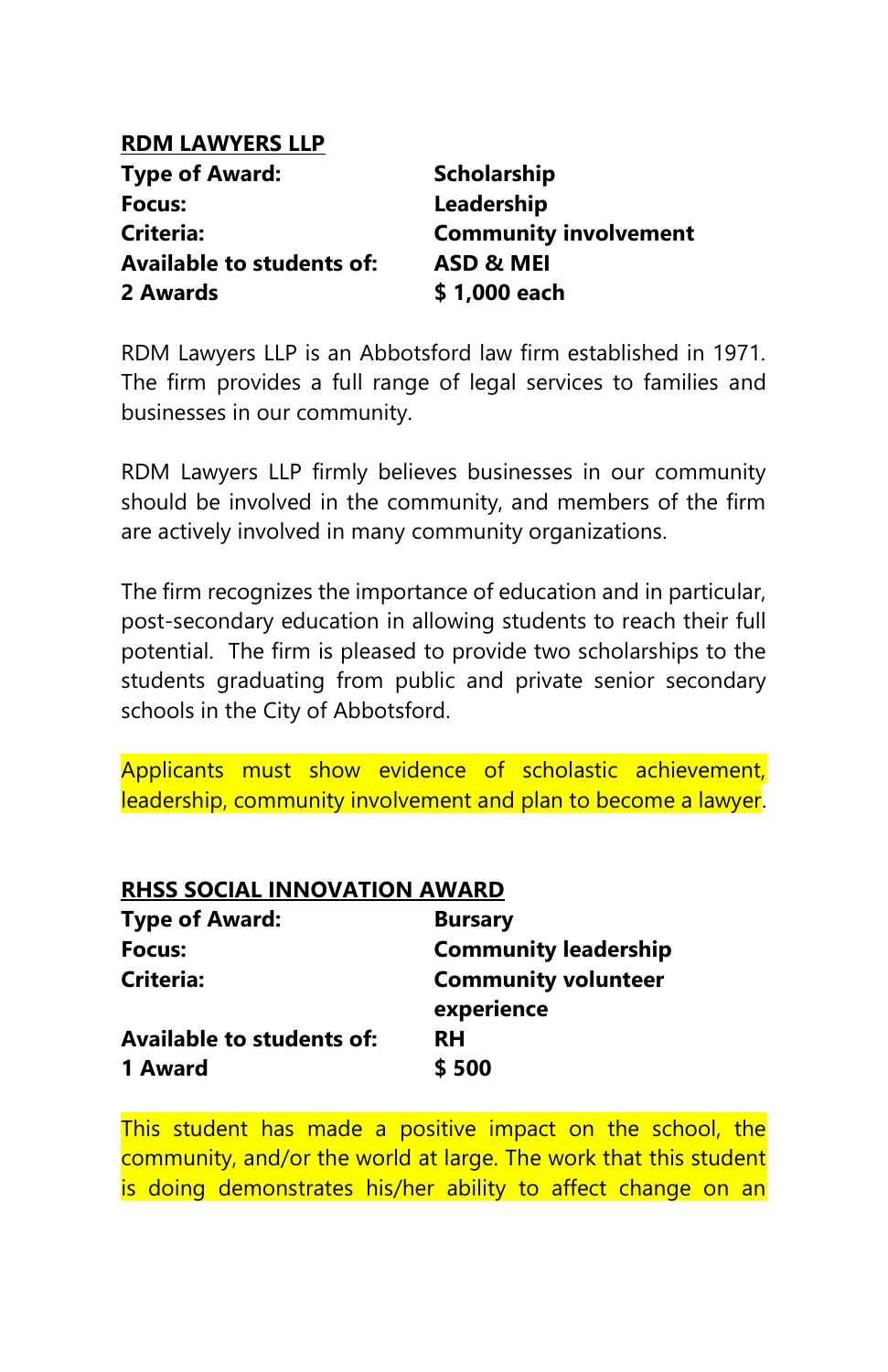identified social need. This individual is creative in his/her approach to solving a problem and is intrinsically motivated to help others. This award is available only to a graduating student at **Rick Hansen.**

| <b>RICOH CANADA</b>              |                                                 |
|----------------------------------|-------------------------------------------------|
| <b>Type of Award:</b>            | <b>Scholarship</b>                              |
| Focus:                           | <b>Sales &amp; Marketing or IT</b>              |
| <b>Criteria:</b>                 | Kwantlen, BCIT or Capilano<br><b>University</b> |
| <b>Available to students of:</b> | <b>ASD &amp; MEI</b>                            |
| 1 Award                          | \$1,000                                         |

RICOH Canada integrates hardware, software and services to deliver tailored, high-value solutions, implemented and supported by our team of service professionals. RICOH Canada is a strong partner with K-12 and post-secondary education throughout BC. The scholarships and support provided assist many students in furthering their academic endeavors.

This award may be granted to a student with high academic standing who is intending to enroll in either a Sales/Marketing or IT diploma/degree program at any of the following institutions: Kwantlen Polytechnic University, BCIT or Capilano University. This award is for a student of Indigenous ancestry. Shall we NOT have a qualified candidate that fits the above criteria, the award will be extended to all students who fulfill the requirements but who are not of Indigenous ancestry.

Please include a bio or a paragraph about yourself and why you would be an appropriate candidate with your application.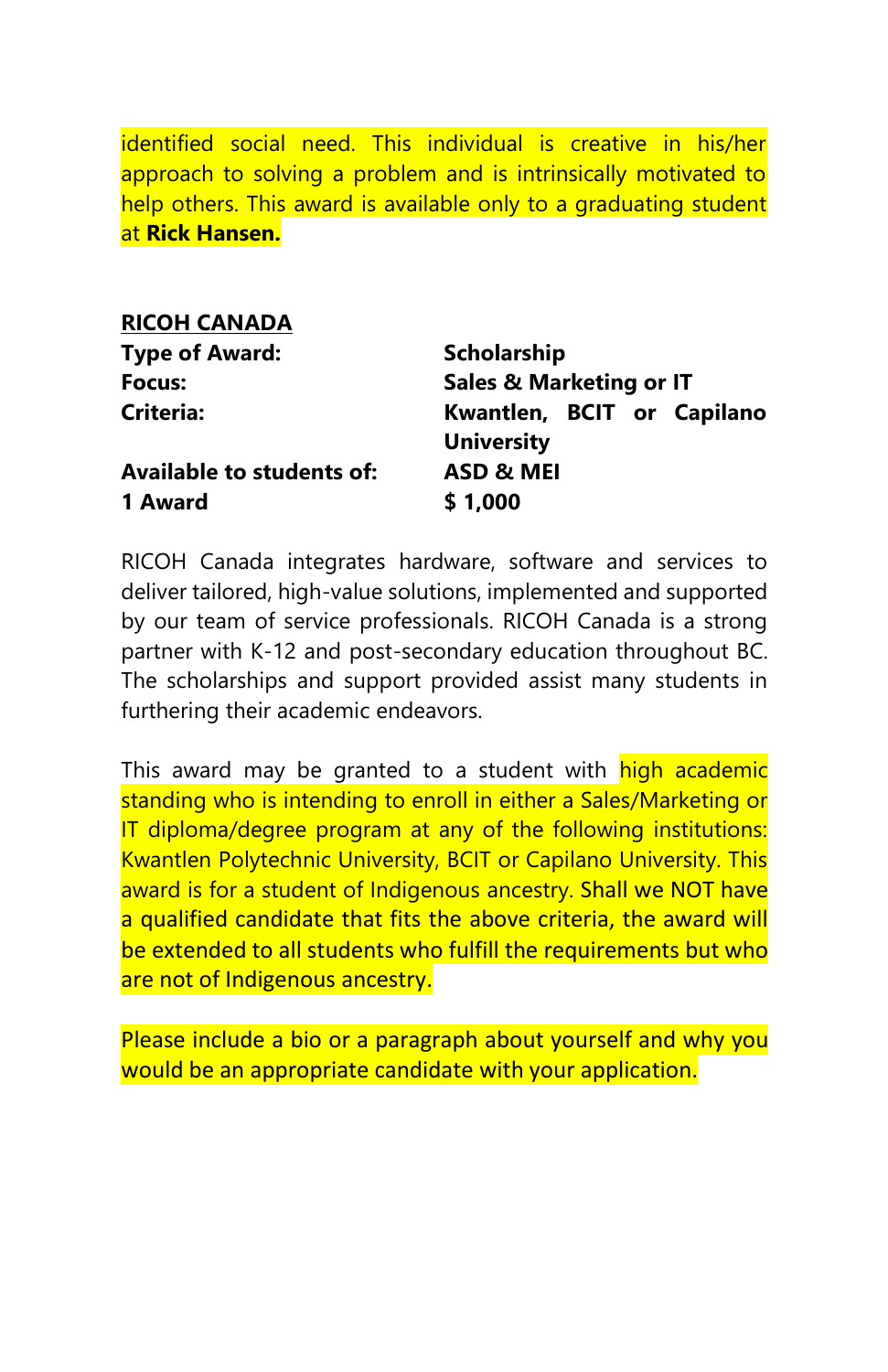## **RISE ANNUAL STUDENT AWARD**

| <b>Type of Award:</b>            | <b>Scholarship</b>                 |
|----------------------------------|------------------------------------|
| Focus:                           | <b>Entrepreneurship, Community</b> |
|                                  | <b>Service</b>                     |
| Criteria:                        | "see below for details"            |
| <b>Available to students of:</b> | ASD                                |
| 1 Award                          | \$2,500                            |

The "Rise Annual Student Award" is offered by Ragnarok Ventures Ltd. and will be awarded to one student per year within the Abbotsford School District that demonstrates leadership, empathy, and a strong desire to continue education within a field they are passionate to pursue.

Successful recipients will be expected to demonstrate their postsecondary action plan, and specific consideration will be given to those who communicate desire to pursue entrepreneurship upon graduation.

## **ROBERT & BIRGIT BATEMAN**

| <b>Type of Award:</b>     | General             |
|---------------------------|---------------------|
| Focus:                    | <b>Volunteerism</b> |
| Criteria:                 | <b>Conservation</b> |
| Available to students of: | <b>RB</b>           |
| 2 Awards                  | \$500 each          |

The Robert & Birgit Bateman Scholarship will be awarded to a graduating **Robert Bateman** student who has demonstrated outstanding achievement in the field of nature studies and/or conservation by participating in volunteer activities in the school or in the community.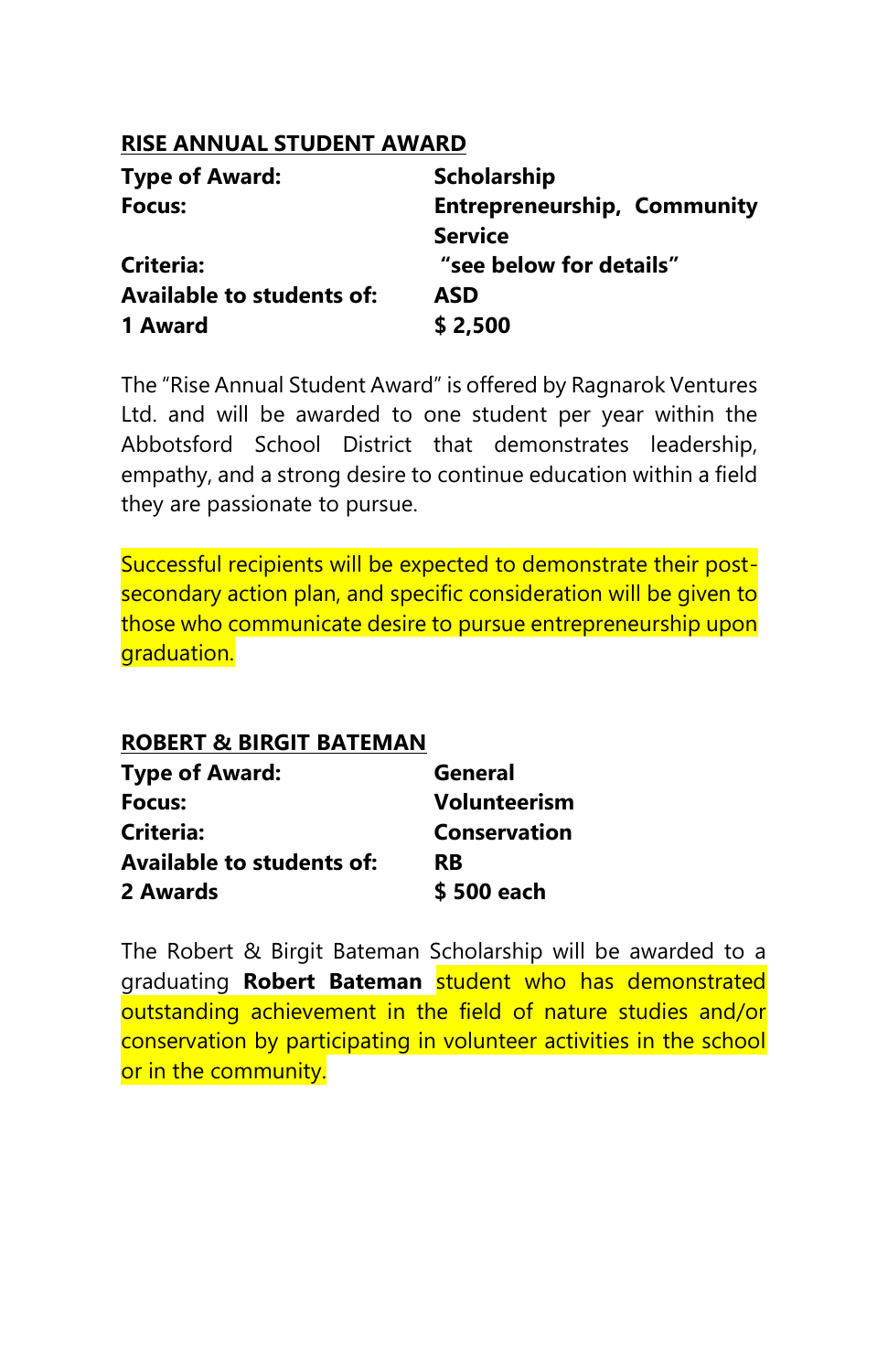## **ROBERT BATEMAN SECONDARY – TECHNOLOGY**

| <b>Type of Award:</b>            | <b>Bursary</b>    |
|----------------------------------|-------------------|
| Focus:                           |                   |
| Criteria:                        | <b>Technology</b> |
| <b>Available to students at:</b> | <b>RB</b>         |
| 1 Award                          | \$500             |

In 1997, Bill Henderson (Technology Education teacher at Robert Bateman Secondary) received the Prime Minister's Award for Excellence in Teaching. Monies received from that have been used to create this award.

The award shall be granted to a student of Robert Bateman Secondary who excels in technology, demonstrates a passion for his or her interests, and is interested in pursuing education or a career in this area of study.

| <b>ROBERT BATEMAN - PAC</b>      |                                     |
|----------------------------------|-------------------------------------|
| <b>Type of Award:</b>            | General                             |
| Focus:                           | <b>Commitment to learning</b>       |
| Criteria:                        | <b>School Community Participant</b> |
| <b>Available to students of:</b> | <b>RB</b>                           |
| 2 Awards                         | \$500 each                          |

The Parent Advisory Council (PAC) at Robert Bateman recognizes the importance of student commitment to learning and participation in school and community activities.

These awards will be for graduating students of **Robert Bateman** who have demonstrated a commitment to learning and participation in activities which reflect and enhance the goals and ideals of the Robert Bateman community.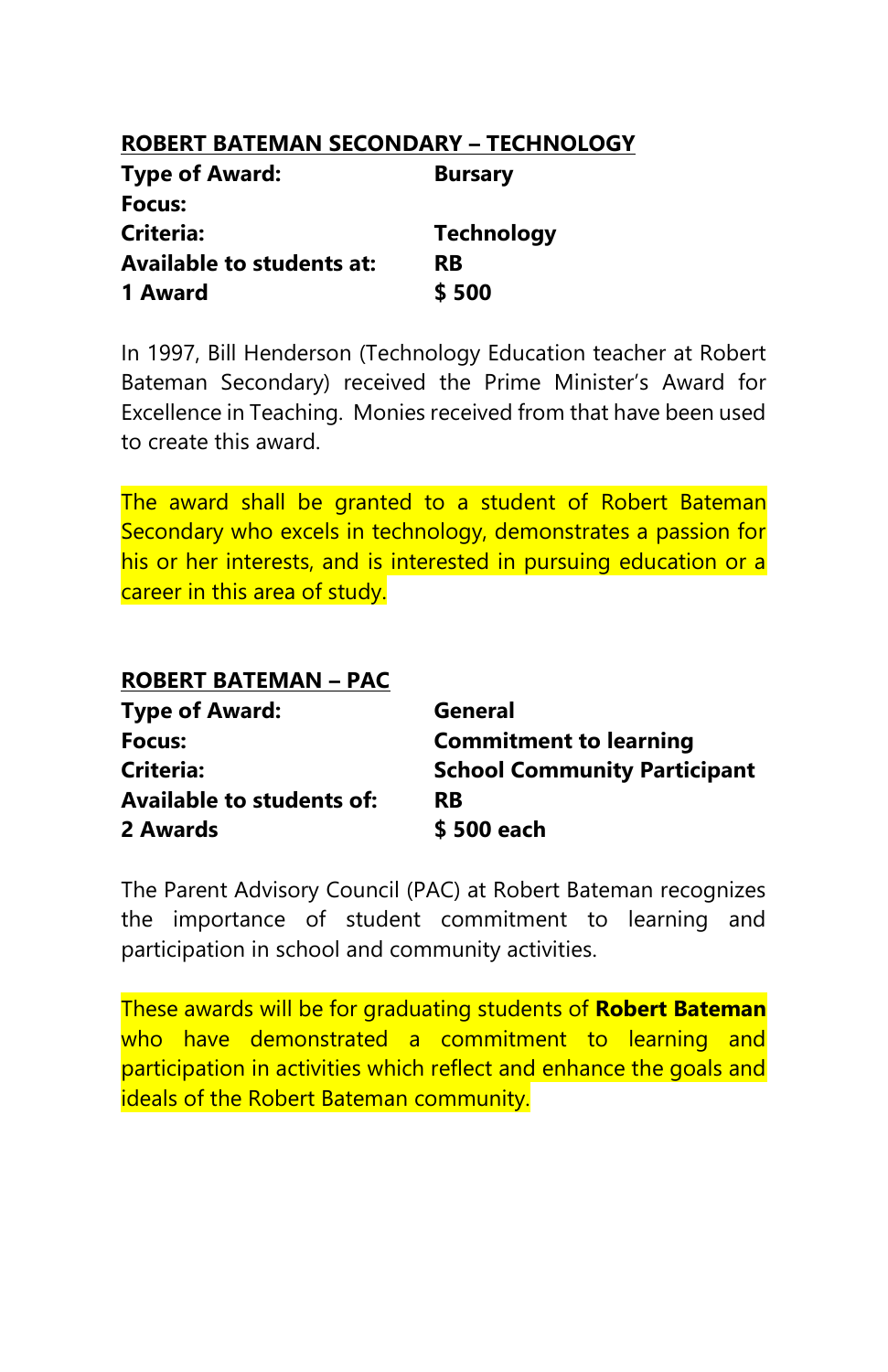| ROTARY CLUB OF ABBOTSFORD - MATSQUI |                                     |
|-------------------------------------|-------------------------------------|
| <b>Type of Award:</b>               | <b>Scholarship</b>                  |
| Focus:                              | <b>Community service</b>            |
| Criteria:                           | <b>Academics &amp; Volunteerism</b> |
| <b>Available to students of:</b>    | AS, RB, RH, WJM, Y                  |
| 2 Awards                            | \$870 each                          |

Rotary is an international service organization of business and professional leaders to provide humanitarian services, encourage high ethical standards in all vocations, and to advance goodwill and peace around the world. It is a secular organization open to all people regardless of race, color, creed, religion, gender, or political preference. There are over 34,000 member clubs worldwide with 1.2 million individuals called Rotarians. The Rotary Club of Abbotsford-Matsqui was charted in 1985 and is one of three Rotary Clubs in Abbotsford.

The Club has carried out many community and international projects over the years. An early project was selling reusable shopping bags and raising funds for a cardboard compactor used at the Abbotsford-Mission Community Recycling Depot. More recently the Club has hosted an Environmental Leadership Awards to increase awareness of some of the good works in our community and encourage environmental sustainability.

Awards shall be granted to students who have achieved high academic standing and can demonstrate financial need and a significant contribution of volunteer time helping local organizations serving the community. Preference will be given to students who are or have been a member of an Interact Club or volunteered with a Rotary Club.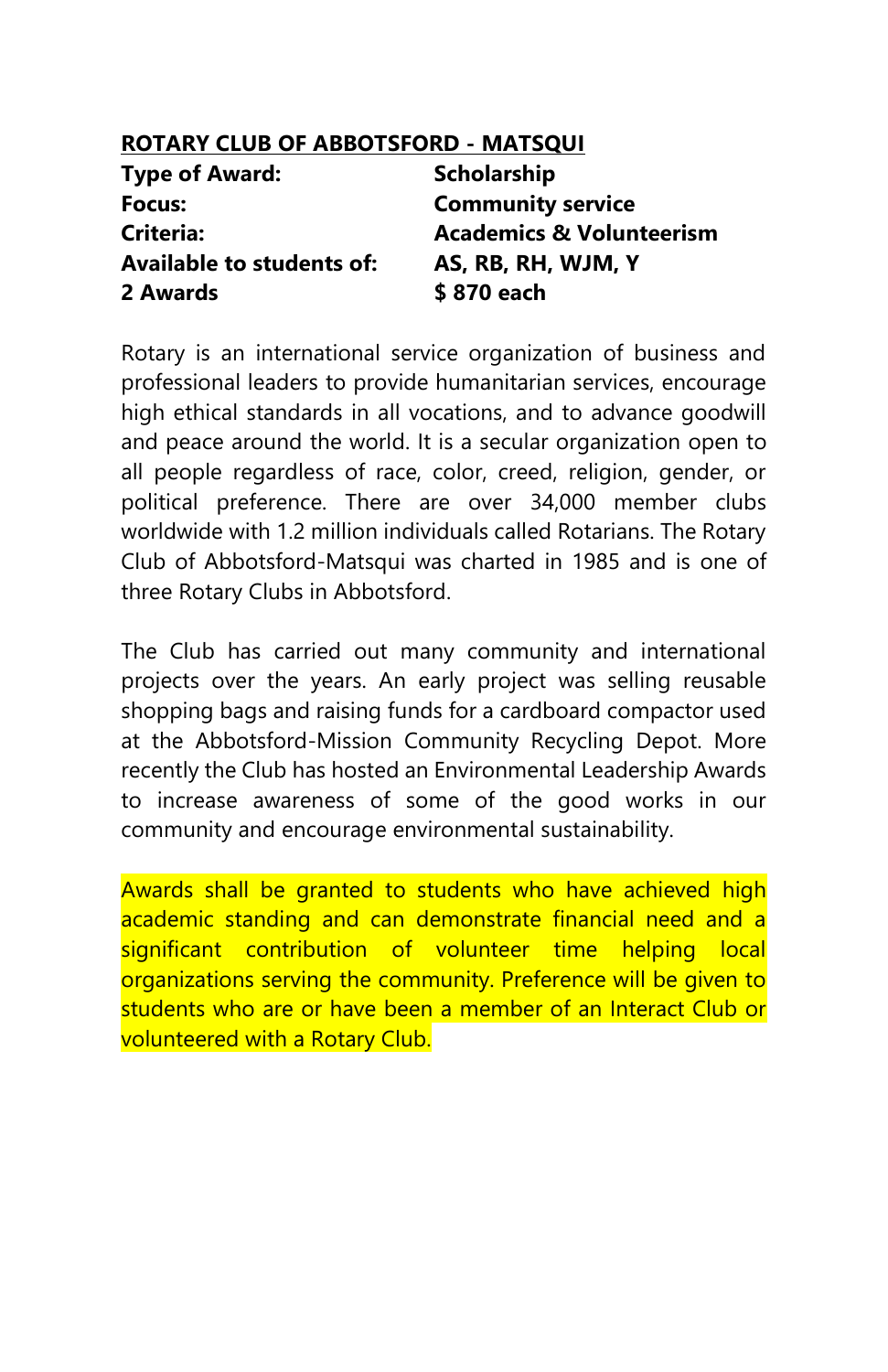#### **ROTARY CLUB OF ABBOTSFORD – SUMAS: "SERVICE ABOVE SELF"**

| General                  |
|--------------------------|
| <b>Community Service</b> |
| Leadership/Volunteer     |
| ASD & MEI                |
| \$1,000                  |
|                          |

The Abbotsford-Sumas Rotary Club was sponsored by both the Abbotsford and Abbotsford-Matsqui Clubs. The Godfathers (Sponsoring Rotarians) were Don Funk of the Abbotsford Rotary Club and Moe Gill of the Abbotsford-Matsqui Rotary Club. We received the club charter on May 17, 1996 with our founding president, Bill Fowle.

Rotary is a worldwide organization of business leaders who provide humanitarian service, encourage high ethical standards in all vocations, and help to build goodwill. There are 1.2 million Rotarians belonging to more than 34,000 clubs in more than 200 countries around the world.

Qualified applicants will be students who can demonstrate leadership in activities at school or in the community and have over 50 hours of verifiable non-school accredited volunteer service in the community. **Preference will be given to sons or daughters of Rotarians** but others who meet the criteria are encouraged to apply.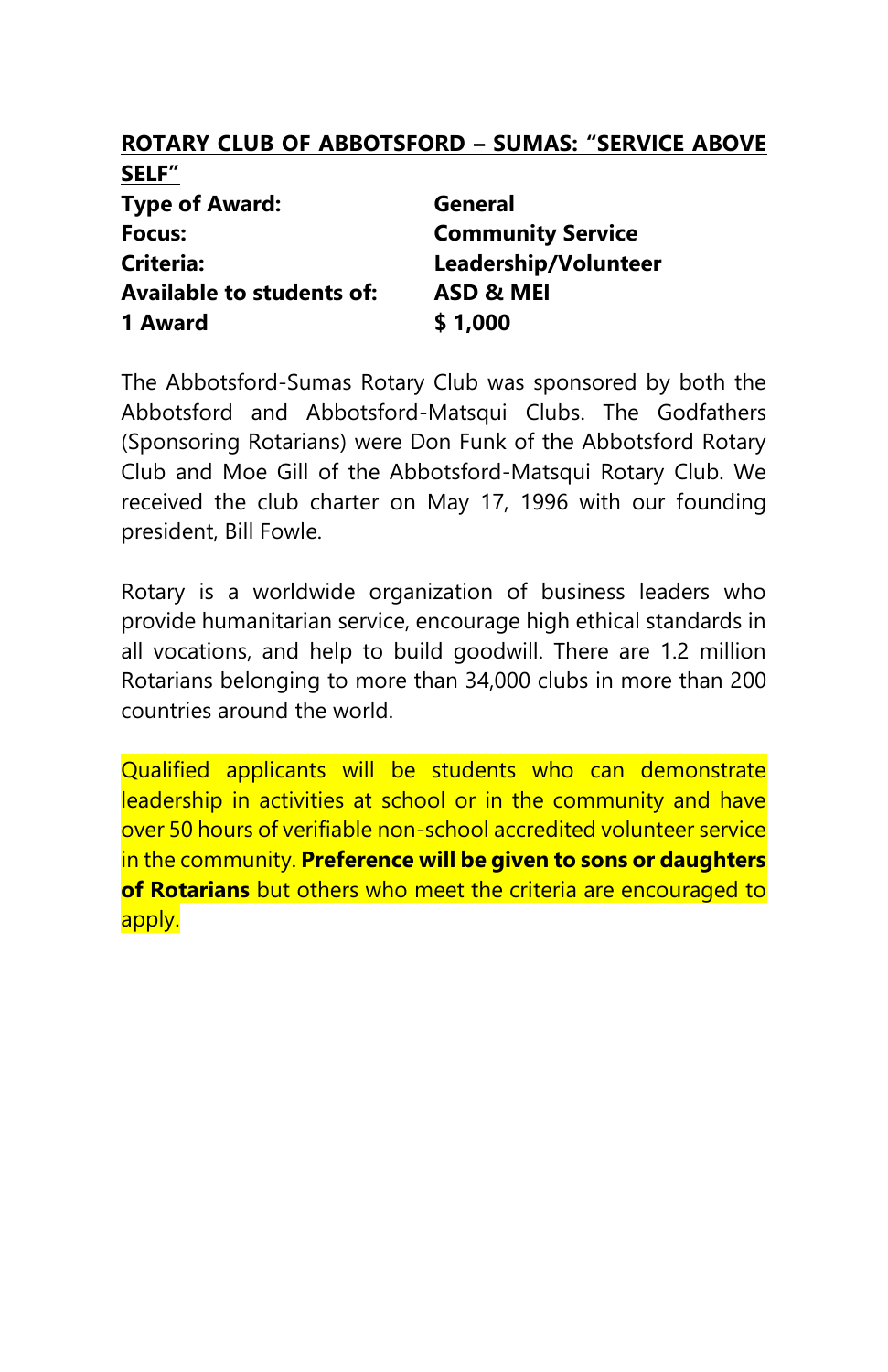### **ROTARY CLUB OF ABBOTSFORD – SUMAS: "TRIUMPH OVER ADVERSITY"**

| <b>Type of Award:</b>            | <b>Bursary</b>        |
|----------------------------------|-----------------------|
| Focus:                           | <b>Financial Need</b> |
| Criteria:                        | *See below            |
| <b>Available to students of:</b> | ASD & MEI             |
| 2 Awards                         | \$1,000 each          |

The Abbotsford-Sumas Rotary Club was sponsored by both the Abbotsford and Abbotsford-Matsqui Clubs. The Godfathers (Sponsoring Rotarians) were Don Funk of the Abbotsford Rotary Club and Moe Gill of the Abbotsford-Matsqui Rotary Club. We received the club charter on May 17, 1996 with our founding president, Bill Fowle.

Rotary is a worldwide organization of business leaders who provide humanitarian service, encourage high ethical standards in all vocations, and help to build goodwill. There are 1.2 million Rotarians belonging to more than 34,000 clubs in more than 200 countries around the world.

**\*Criteria: Complete the "About Me" section on the application form with the following; The applicant needs to demonstrate the ability to overcome personal adversity by writing a 200 word essay describing how they have faced the "challenges" and what impact it has had on their life. The essay should include how the applicant plans to "pay it forward".**

**\*Preference will be given to a member of a Rotaract or Rotary club – or an immediate member of a Rotarian.**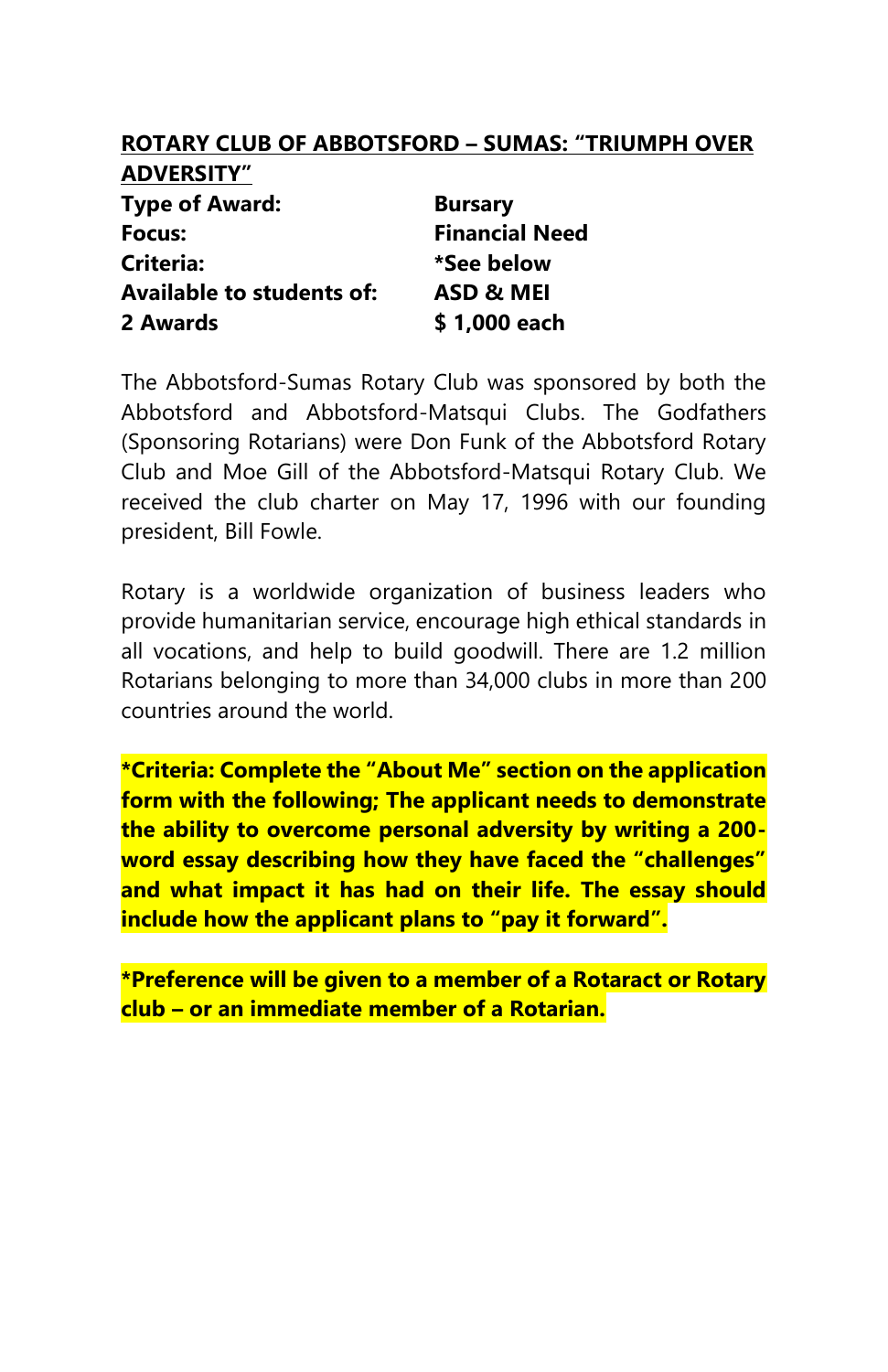## **RUN FOR WATER GLOBAL DEVELOPMENT SCHOLARSHIP**

| <b>Scholarship</b>             |
|--------------------------------|
| Global/local development       |
| *2 reference letters plus 1 or |
| 2-page letter, See below       |
| ASD & MEI                      |
| \$1,400                        |
|                                |

The Run for Water Global Development Scholarship is presented to a student who intends to enter the Global Development Program at UFV and who has demonstrated academic proficiency, as well as involvement in activities or service that clearly indicate a commitment to the betterment of the local and/or international community.

**Criteria:** In addition, \***two reference letters** (education, employment and/or community-focused) are to be included in the submission package. These reference letters must confirm the recipient's commitment to their studies, their academic and/or career goals and their focus on giving back to others. These aspects must also be addressed by the recipient through the submission of a **\*letter addressed to the selection committee** (approximately 1-2 pages in length), where they also indicate how this scholarship will enable them to succeed in their studies.

The successful applicant will have a B+ grade average or higher for their graduating year and be able to demonstrate a continuing interest in community and/or international service, through employment and/or volunteer activities.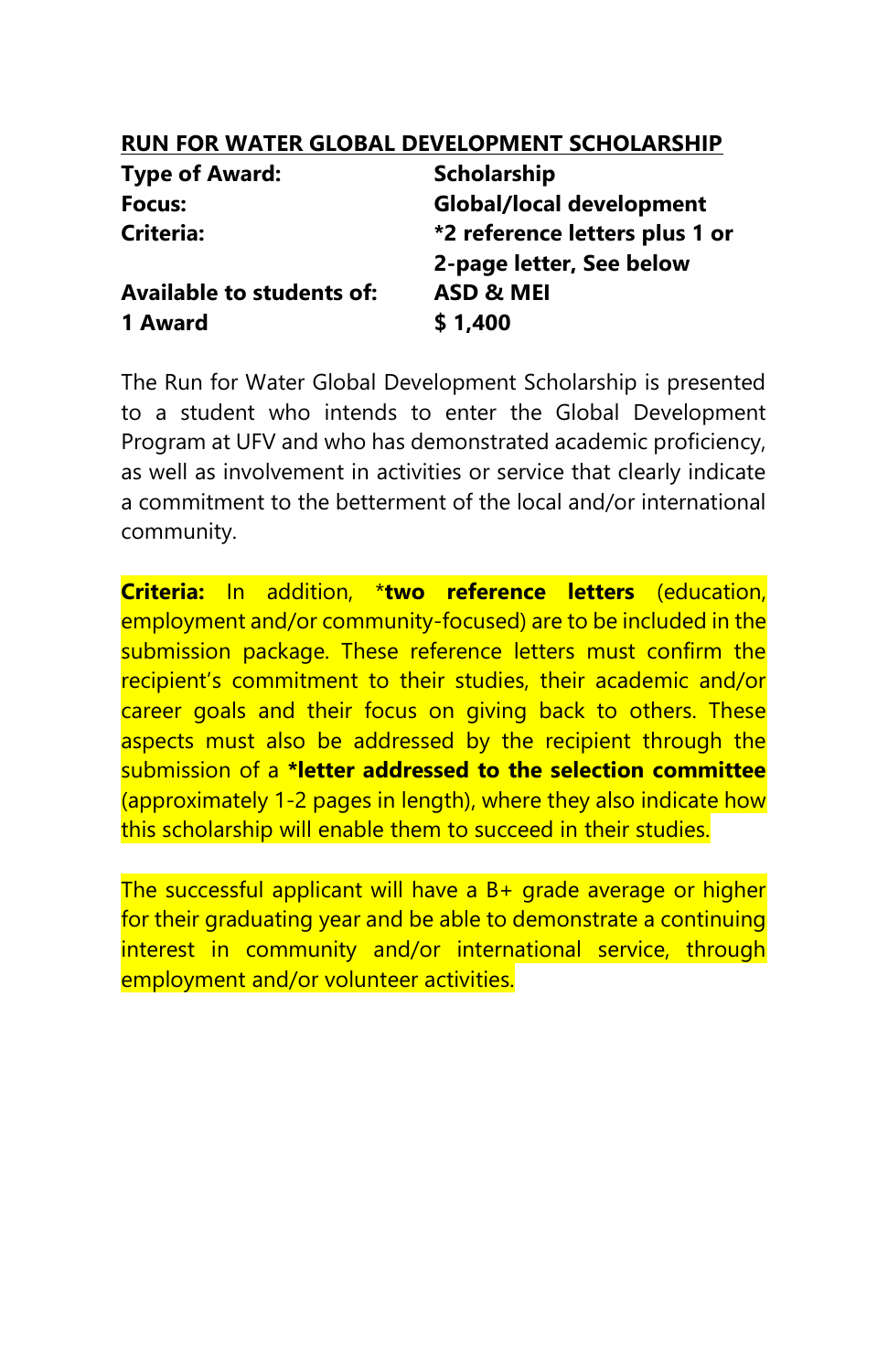### **SAM POSTHUMUS MEMORIAL**

| <b>Type of Award:</b>     | General                      |
|---------------------------|------------------------------|
| Focus:                    | <b>Trades</b>                |
| <b>Criteria:</b>          | <b>Career Trades Program</b> |
| Available to students of: | ASD                          |
| 3 Awards                  | \$1,000                      |

Sam Posthumus, a Grade 10 student at Rick Hansen in Abbotsford, passed away suddenly on January 26, 2006 during a rugby practice, a few weeks shy of his 16<sup>th</sup> birthday. His parents, family and friends will forever miss Sam. In memory of Sam, family, friends, teachers and the Rick Hansen community established the Sam Posthumus Memorial Endowment Fund.

Sam was committed to educate himself, had goals and dreams and worked hard to reach them. He was very adventurous, loved challenges, animals and his family and had a passion for diving. He stood out from the crowd, always had a smile on his face and was a positive influence on his peers. He excelled in woodworking and metal/arts.

This award shall be granted to a graduate **continuing their education at a vocational institution in the trades, such as woodworking or welding** and/or who exemplifies Sam's characteristics of determination and setting goals.

| <b>SAMUEL &amp; ISABELLA GARDNER MEMORIAL</b> |                                   |
|-----------------------------------------------|-----------------------------------|
| <b>Type of Award:</b>                         | General                           |
| Focus:                                        | <b>Music/Visual Arts/Business</b> |
| Criteria:                                     |                                   |
| <b>Available to students of:</b>              | ASD & MEI                         |
| 5 Awards                                      | \$1,000 each                      |

Samuel & Isabella Gardner moved to Abbotsford in 1947. Isabella was a teacher in the North and educated many of our local citizens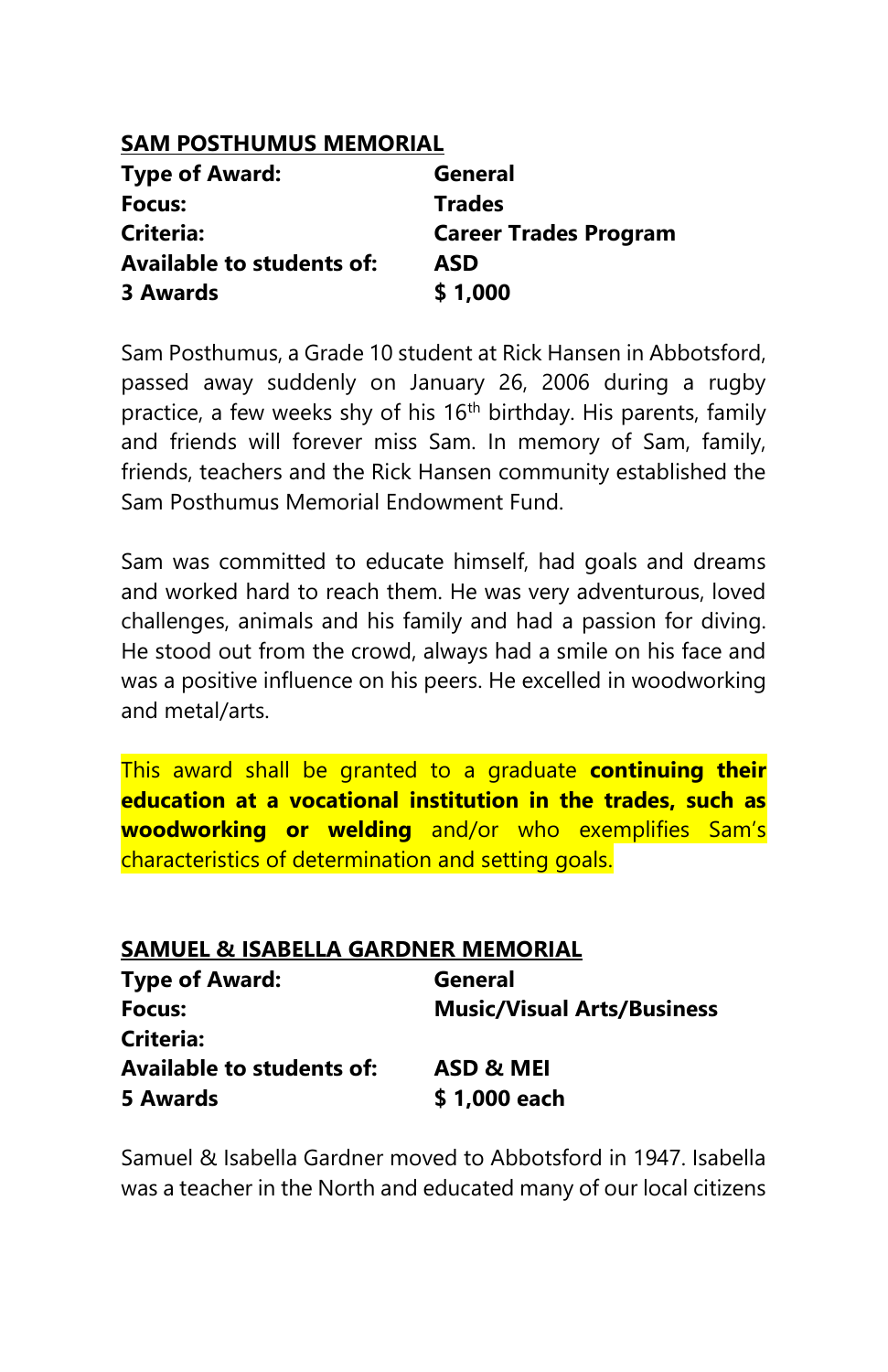who remember her with love and respect. Samuel established the first Shell Oil Distribution Plant in Abbotsford in the 1950's. The Gardner's traveled the world and made many friends.

Isabella was a talented artist, writer of prose and historian to the families. Sam played the trumpet and sax in local bands, and he was a lover of big band dance music. Sam was an active member of the Abbotsford Masonic Lodge #70 and the Abbotsford Rotary Club. During his 43 years of perfect attendance, he received a Paul Harris Fellow Award.

These awards shall be granted to graduating students attending a participating school. The recipients must be planning to pursue post-secondary education in the field of music, visual arts or business.

The prospective recipient must have been involved in Minor Hockey in some capacity and must plan to further his/her education beyond high school including either vocational programs or university level study. Preference will be given to candidates who show evidence of good sportsmanship, scholastic achievement and goals, leadership and volunteer work.

### **SEAN PHILLIPS MEMORIAL**

| <b>Type of Award:</b>     | General          |
|---------------------------|------------------|
| Focus:                    | <b>Athletics</b> |
| Criteria:                 | Leadership       |
| Available to students of: | RB               |
| 1 Award                   | \$1,000          |

Sean Phillips, a Grade 12 student at Robert Bateman, passed away suddenly on sunny but chilly Tuesday morning in November of 2007 while driving to a doctor's appointment before school. Sean was a very popular student athlete and his tragic death shocked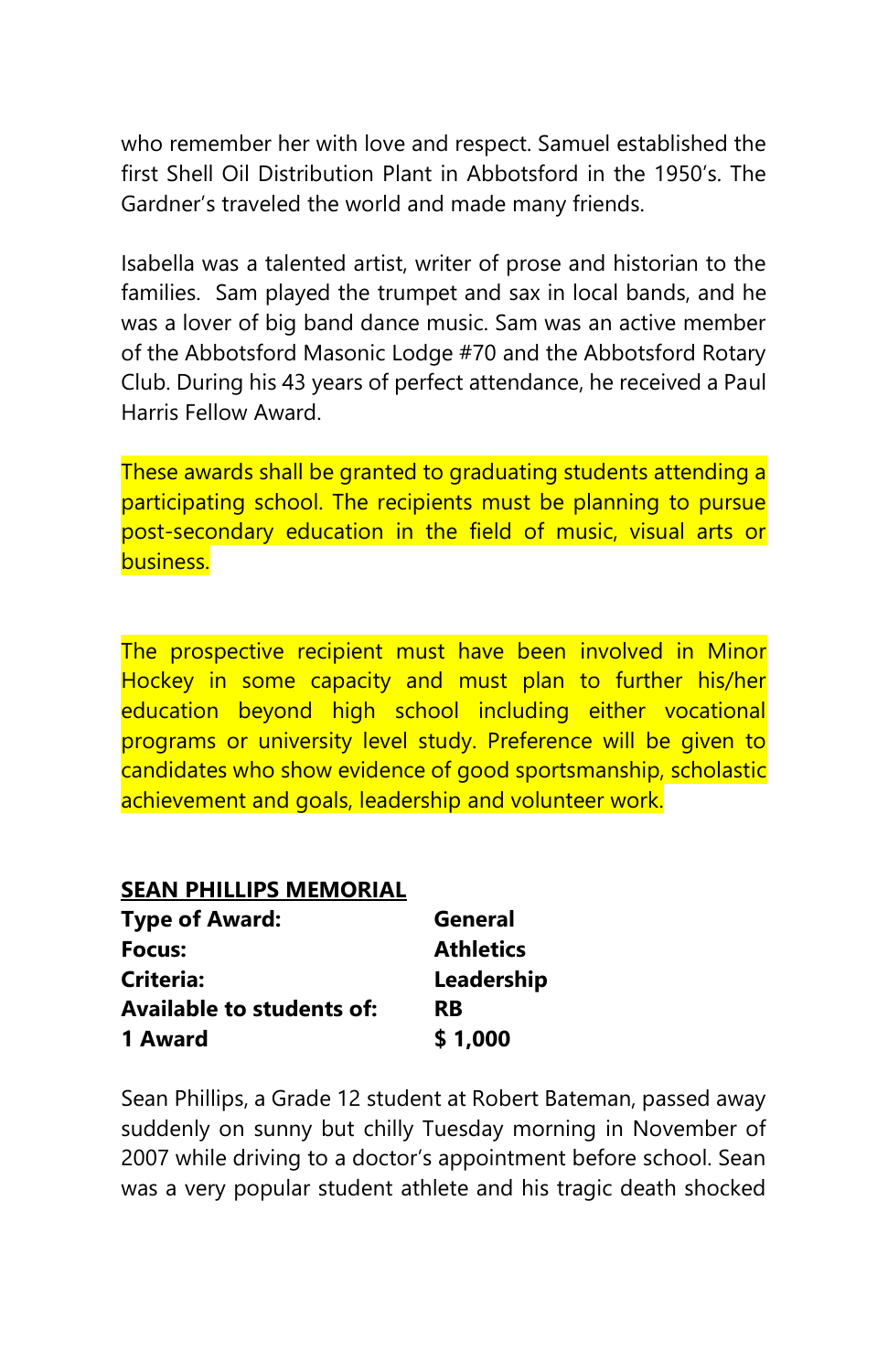his family, his grad class and the baseball community in Abbotsford. Sean is greatly missed by his friends and relatives and his parents Dave and Adele and his two brothers Richard and Mark.

Sean was a very socially minded young man who was appreciated by both his friendship groups and his teachers and coaches. He had a remarkably generous spirit and a winsome smile that was instantly infectious. Sean also loved sports, especially baseball. Although not always the most naturally gifted athlete for the teams for which he played, Sean's strength was his determination, strong work ethic, and a spirit of perseverance to overcome any and all challenges. As well, Sean was a natural leader on the field, always pushing himself and his teammates to perform to the best of their abilities.

In memory of Sean, his family and friends are establishing the Sean Phillips Memorial Award which will be given to a **Robert Bateman** graduating athlete who exemplifies these qualities of determination, perseverance and leadership. We are proud to remember Sean's wonderful generosity in this way, keeping his life spirit alive and well in Abbotsford.

### **SHANE TRAVIS MEMORIAL**

| <b>Type of Award:</b>            | General                   |
|----------------------------------|---------------------------|
| Focus:                           | <b>Dedicated to study</b> |
| Criteria:                        | <b>Rugby</b>              |
| <b>Available to students of:</b> | Yale                      |
| 1 Award                          | \$1,000                   |

This award has been established in Shane's memory by his parents, brothers, sisters, family, friends, and many people whose lives were touched by Shane's zest for life. Shane attended Yale Grade 8 to Grad '97. He was such a bright light with his positive attitude, joy, and love of life, and he was a good student and an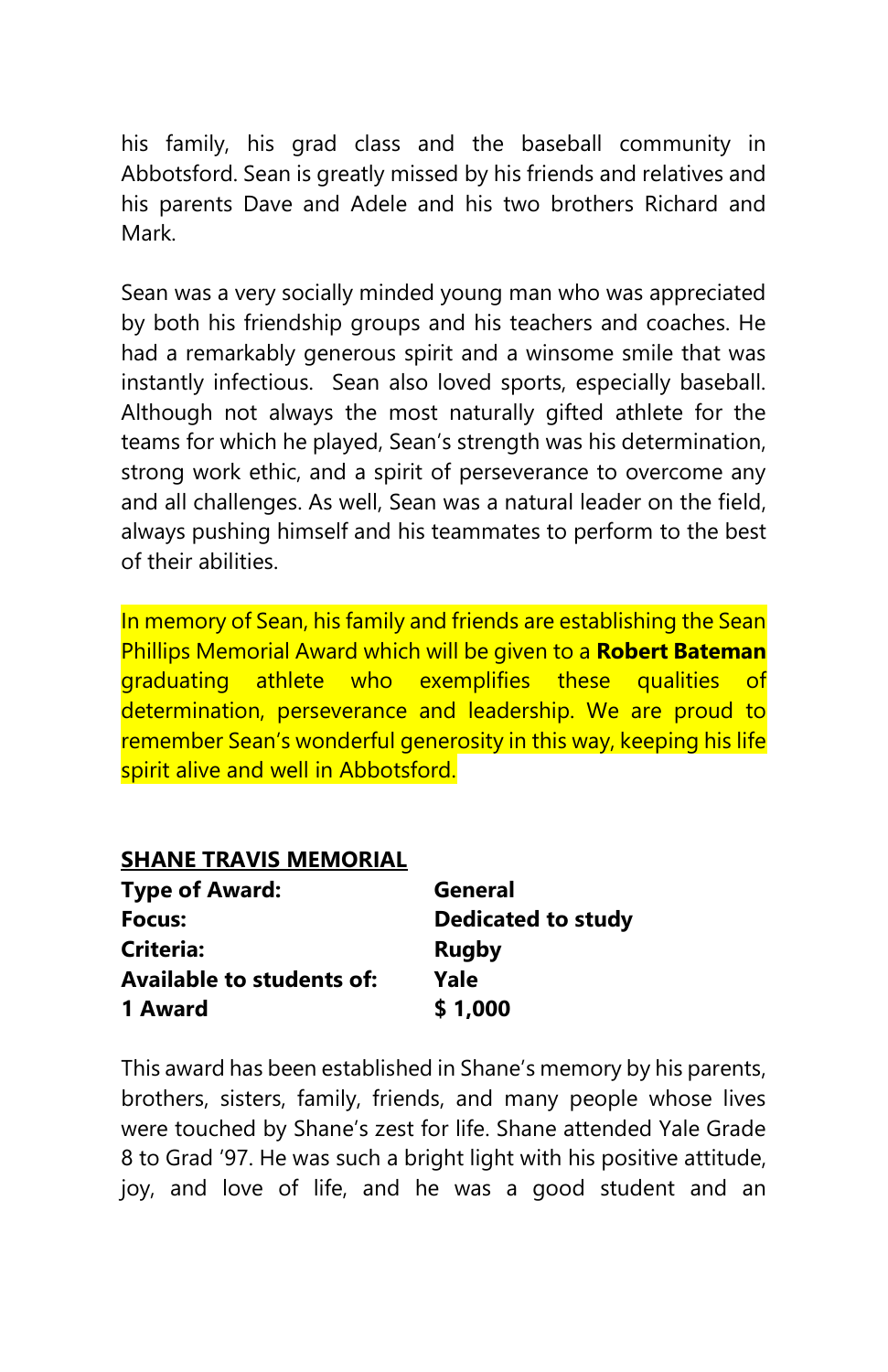accomplished athlete. Shane was tragically taken in a car accident in September 1997. It is the family's wish that through these bursaries, the memory of Shane will live forever.

This award shall be granted to a graduating student of **Yale**. Students who are eligible to apply for this award are rugby players or deserving students who have shown a dedication to their studies and continuing to post-secondary education.

### **SPENCER LIGHTBURN MEMORIAL**

| <b>Type of Award:</b>            | General                |
|----------------------------------|------------------------|
| Focus:                           | <b>Athletics</b>       |
| Criteria:                        | <b>Business or Law</b> |
| <b>Available to students of:</b> | Yale                   |
| 1 Award                          | \$2,500                |

Spencer Lightburn, treasured son, brother, nephew, grandson, cousin and friend was taken from his family on October 16, 2008. Spencer had a tremendous spirit for life, showing each of us how to live in the moment and embrace the magic in everyday life. He was loved by many for his kind and generous spirit, his quick wit, and a personality that was larger than life.

Spencer graduated from Yale in June 2008, and other than family and friends, Spencer's great love was athletics. Whether it was golf, tennis, baseball, even ping-pong, Spencer made sports look effortless. In honour of his passion for sports, Spencer's family wishes to offer a scholarship to a **Yale** student with a continued commitment and love for sports, along with a desire to continue with post-secondary education; especially those students with an interest in business or law.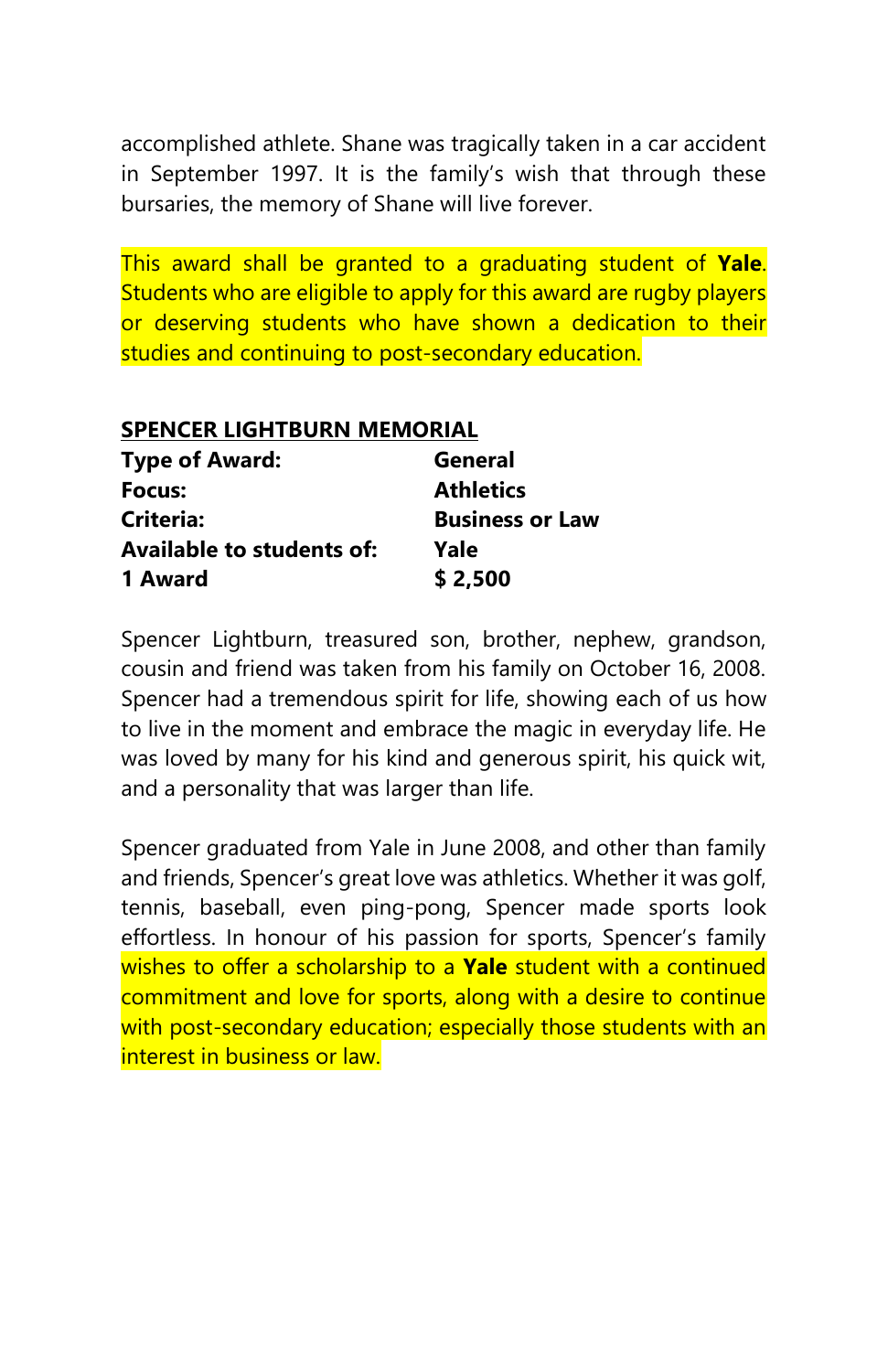Spencer was destined to do great things, and since he will no longer be able to fulfill his vast and innumerable dreams, Spencer's family hopes to assist others who share similar characteristics and desires for their future.

|  |  | TENA VENEMA MEMORIAL ENDOWMENT IN EDUCATION |
|--|--|---------------------------------------------|
|  |  |                                             |

| <b>Bursary</b>                  |
|---------------------------------|
|                                 |
| Arts / Teaching / Mental Health |
| <b>Professions</b>              |
| ASD & MEI                       |
| \$500                           |
|                                 |

The Tena Venema Memorial Endowment in Education annually recognizes a student graduating from an Abbotsford high school. This student is interested in pursuing studies in the Arts and/or wishes to become a teacher or a mental health professional in the Fraser Valley community.

Tena Venema was an educator at Abbotsford Christian School for many years as well as in Vancouver, Bolivia and Sach's Harbour in the Inuvik region of the Northwest Territories. She was a compassionate community volunteer who believed strongly in caring for people in marginalized and underserved populations.

Applicants must be (1) graduating from an Abbotsford high school, (2) accepted to a Canadian post-secondary institution and planning to study the Arts and/or wish to become a teacher or mental health professional, (3) able to demonstrate local community volunteerism.

Preference will be given to applicants studying in BC who can demonstrate financial need or are the first in their family to attend post-secondary.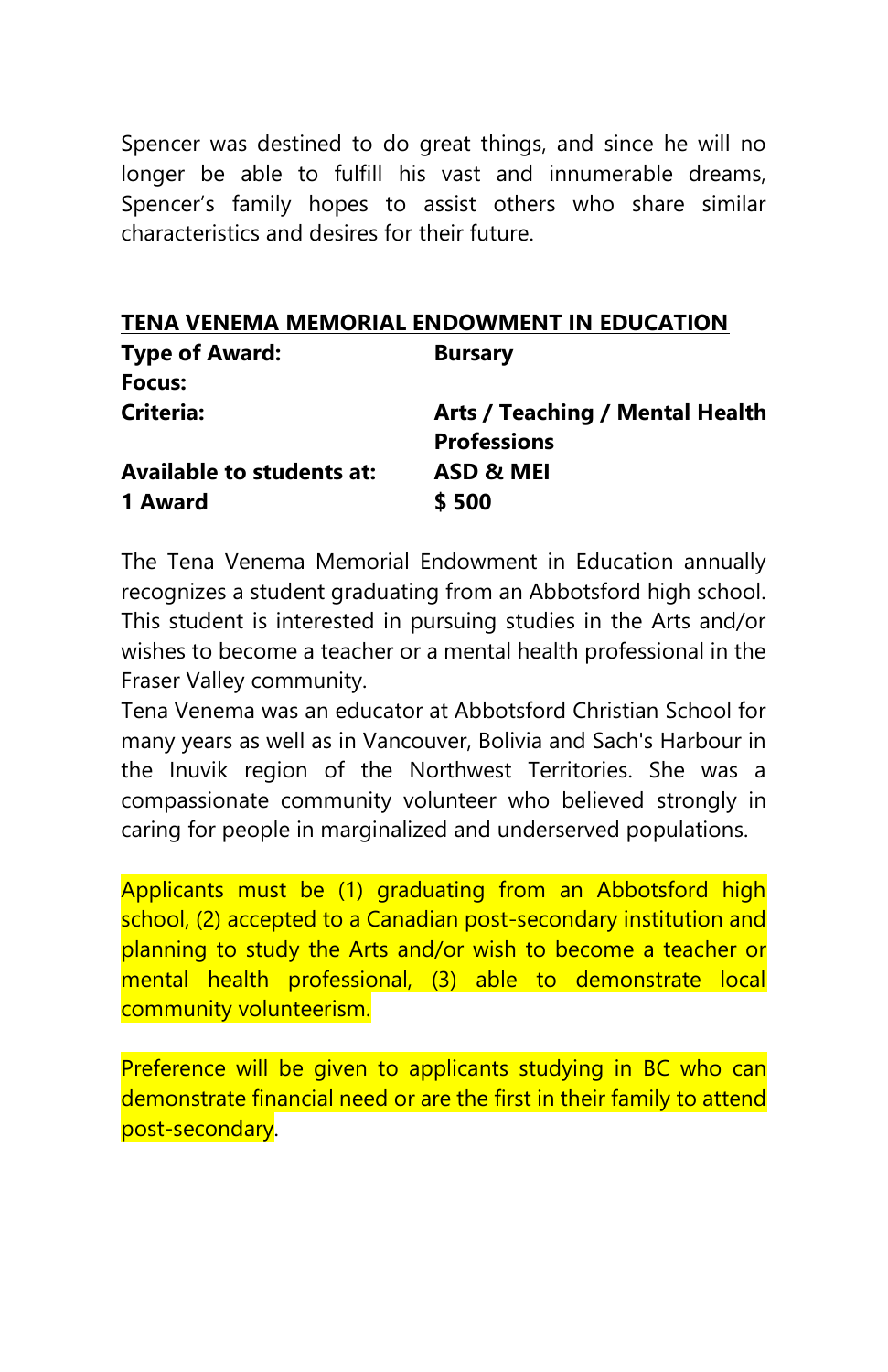### **THE HONDA WAY STUDENT AWARDS**

| <b>Type of Award:</b>         | <b>Scholarship/Bursary</b>     |
|-------------------------------|--------------------------------|
| Focus:                        | <b>All-Around Excellence</b>   |
| <b>Criteria:</b>              | <b>Academic Ability,</b>       |
|                               | extracurricular activities and |
|                               | leadership                     |
| <b>Available to Students:</b> | RB, RH, WJM, Yale, MEI         |
| 5 Awards:                     | \$500 each                     |

The Honda Way was established in 1986. Our passion is the direct result of assuring every customer receives the best experience. Selection, quality and value. We strongly believe this can be applied to students working towards getting a quality education whilst having the best experience university or college could offer. Our dealership recognizes the importance of education and postsecondary education in allowing students to reach their full potential and abilities. Many of our employees have worked at the store while pursuing further education and end up working in the careers of their dreams whether it be automotive related or other. All are welcome to apply.

These awards will be given to graduating students who can show evidence of academic ability through grades, extracurricular activities and leadership in the community or school.

## **TONY ANNING MEMORIAL**

| <b>Type of Award:</b>            | <b>Bursary</b>            |
|----------------------------------|---------------------------|
| Focus:                           | Love for sports and music |
| Criteria:                        | <b>Trades</b>             |
| <b>Available to students of:</b> | ASD & MEI                 |
| 1 Award                          | \$1,000                   |

Tony, a caring, sensitive, outgoing, fun loving, try anything at least once, want to be cowboy, live life to the fullest, young man known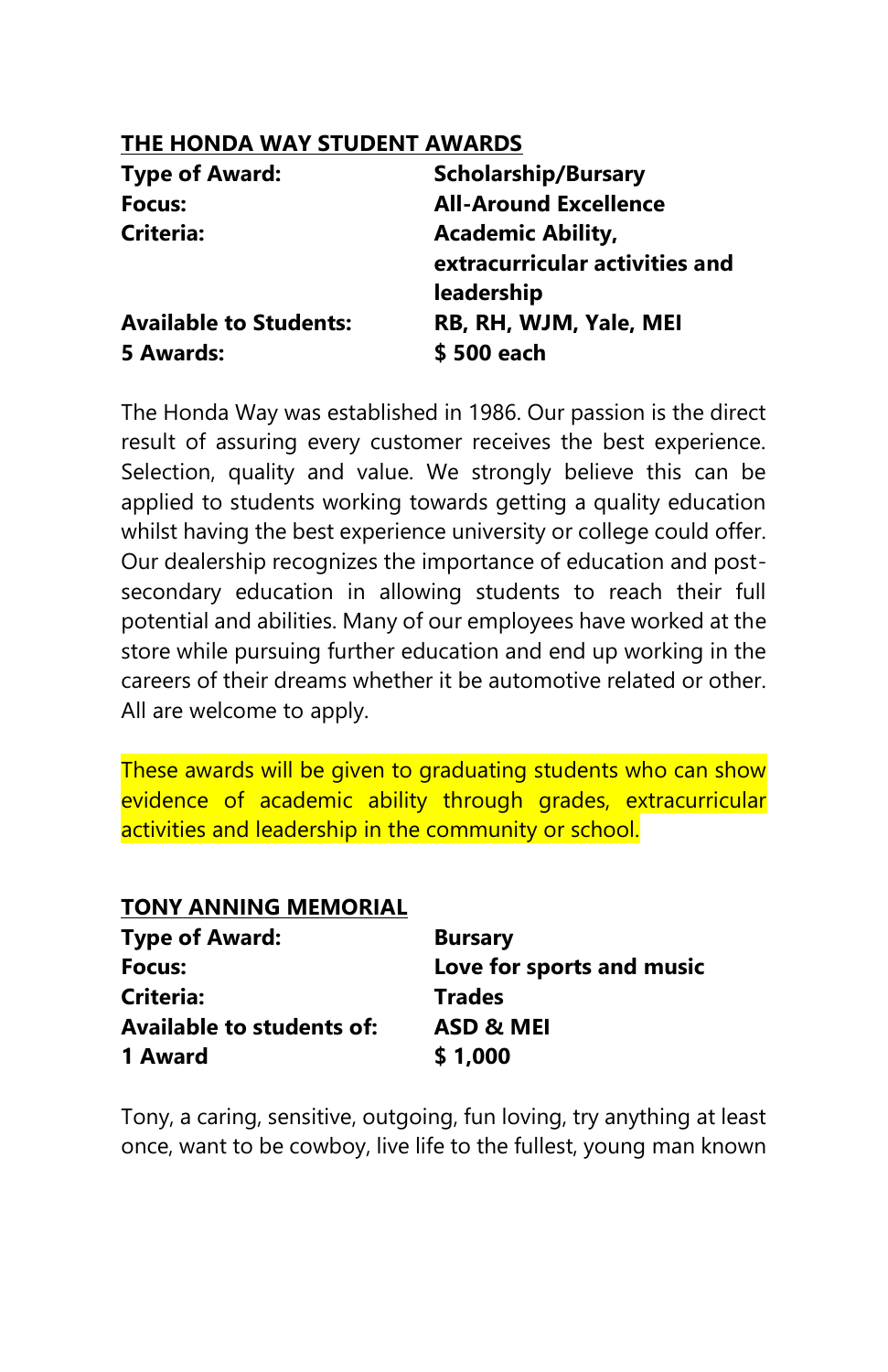for his giggle and his smile, was killed in a car accident three days before his 21<sup>st</sup> birthday.

Tony attended Matsqui elementary and Robert Bateman and graduated in 2003. He had a lifelong love of sports and played baseball, lacrosse and soccer. He loved a variety of music and played sax, alto sax, trumpet and attempted the piano. Tony also enjoyed his Chevy 4x4 pickups, mechanics, metal work and woodworking. Many of his projects are still enjoyed in his parent's home.

At the time of his death, Tony worked at Amix Salvage and Sales where he had just been promoted to crane operator.

Tony's parents, brother Steven, sister Katie, his extended family, along with his many friends, co-workers and employers have established this award to assist a **Robert Bateman** graduating student. The recipient will be a well-rounded, outgoing student who has demonstrated a love for sports and music and wishes to pursue a career in the trades. This award will be given regardless of scholastic achievement and priority will be given to those in financial need.

### **TREVOR PAUL DUECK MEMORIAL**

| <b>Type of Award:</b>            | General                                 |
|----------------------------------|-----------------------------------------|
| Focus:                           | <b>Trades</b>                           |
| Criteria:                        | <b>Exhibit Trevor's Characteristics</b> |
| <b>Available to students of:</b> | AS                                      |
| 1 Award                          | \$1,000                                 |

Trevor Dueck, a 2007 graduate of Abbotsford Collegiate, passed away suddenly on February 24, 2008 at the age of 18. He is greatly missed by his parents Arwit and Stephanie, his brother Caleb, and his sisters Naomi and Makaela.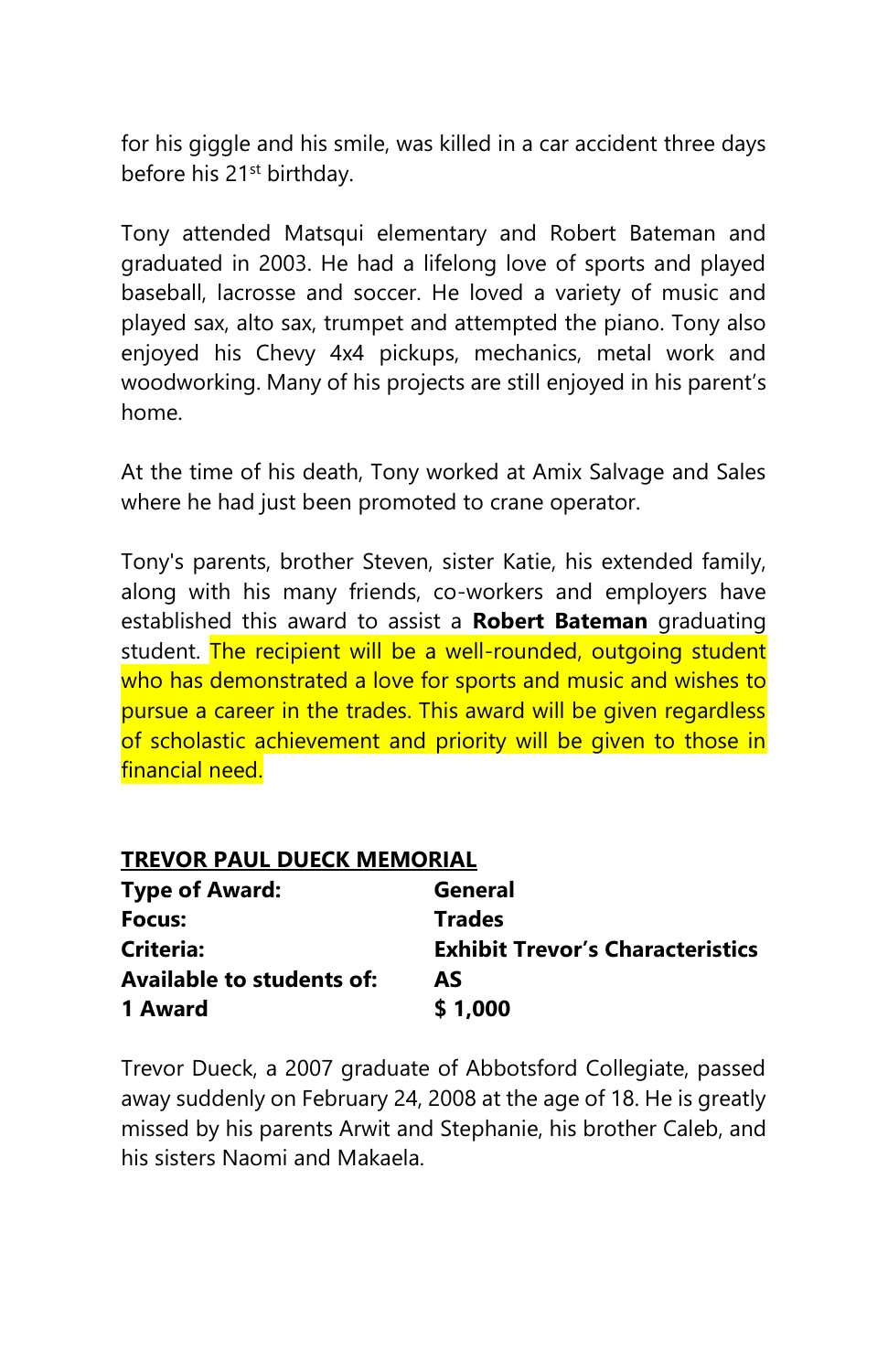Trevor was an energetic, sociable young man who embraced life and lived every moment to the fullest. He was a good friend to many, generous, kind-hearted, and always quick with a big smile. His passion for life and adventure has made a deep and lasting impact on the AC community.

In memory of Trevor, family, friends and the AC community are establishing the Trevor P. Dueck Memorial Award. The Abbotsford Community Foundation, under the direction of the Dueck family, will administer the Memorial Fund to graduating students at **Abbotsford Senior** who wish to pursue a post-secondary education in the vocational trades. The award will be given to students who best exemplify those characteristics that made Trevor so beloved to his family and friends: his warmth and generosity; his free spirit; his sociability and sense of humour; his deep love of the outdoors; and his natural abilities in the vocational trades.

### **TRI-LINK SYSTEMS INC.**

| <b>Type of Award:</b>            | <b>Bursary</b>                    |
|----------------------------------|-----------------------------------|
| Focus:                           | <b>Academic Achievement &amp;</b> |
|                                  | Leadership                        |
| Criteria:                        | *See below                        |
| <b>Available to students of:</b> | AT                                |
| 1 Award                          | \$2,000                           |

Tri-Link Systems Inc. is an Abbotsford based transportation service provider that operates throughout Canada and Western USA and would like to offer this bursary to a student from **Abbotsford Traditional.** 

**\*Criteria: The successful applicant must include in "About me" on their application form, a description of their family and personal life with regards to their family's employment or economic situation.**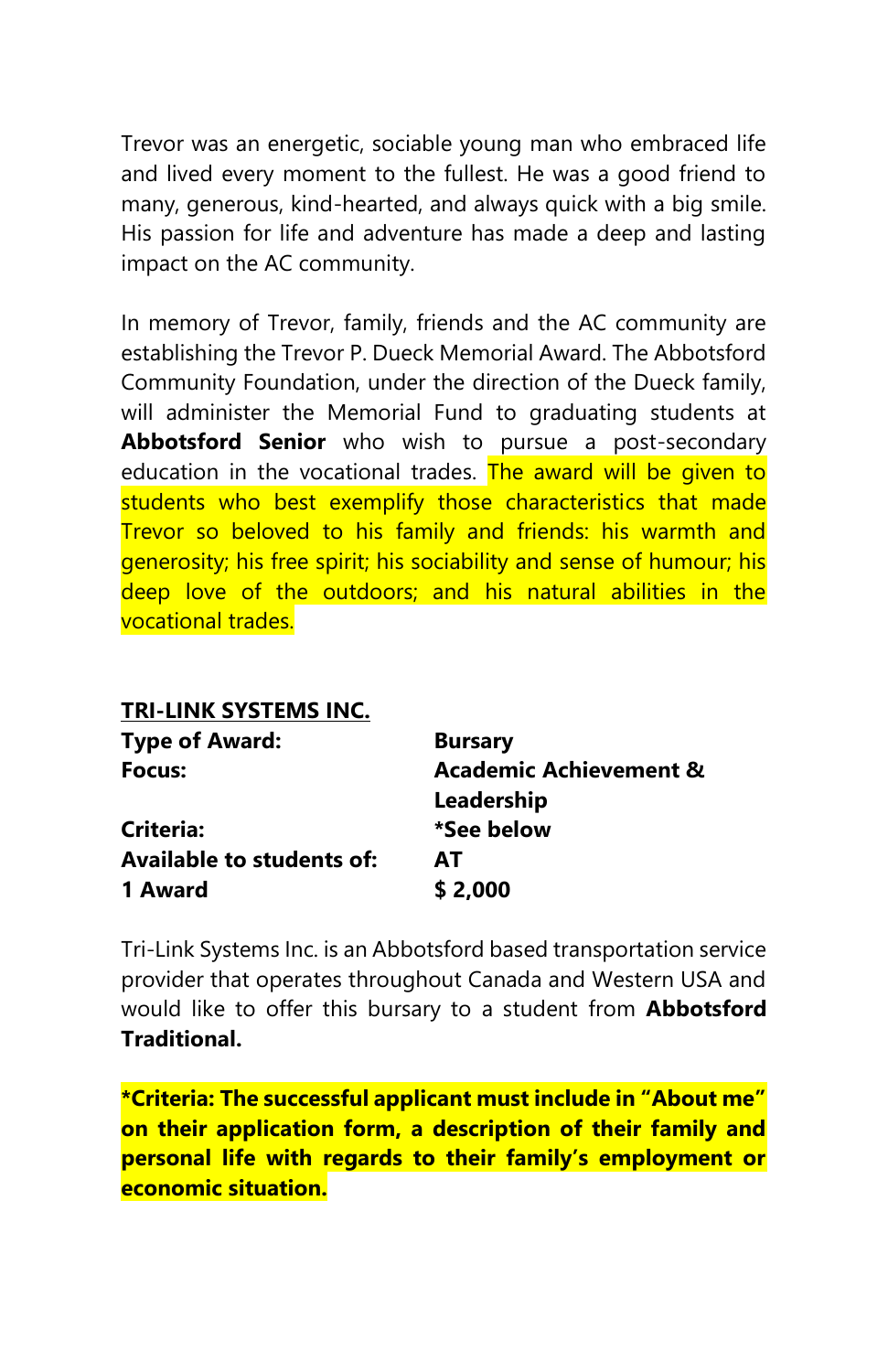**They must also show dedication to academic achievement and leadership within their school and community.**

#### **VANDELL STUDENT AWARD**

| <b>Type of Award:</b>            | <b>Scholarship</b>                     |
|----------------------------------|----------------------------------------|
| Focus:                           | <b>Education</b>                       |
| <b>Criteria:</b>                 | <b>Special Ed/Speech Path Interest</b> |
| <b>Available to students of:</b> | ASD                                    |
| 2 Awards                         | \$2,500 each                           |

The Vandell Student Awards are in memory of Rodger Waddell, a former employee of the Abbotsford School District. The award will be provided to a student graduating from an Abbotsford secondary institution who intends to pursue a career in the areas of speech/language sciences and or special education, on a fulltime basis.

The successful applicants will be in good academic standing, engaged in community activities and demonstrate financial need. Preference will also be given to students planning to enroll in post-secondary school the same year as they graduate.

#### **VARING MARKETING GROUP**

| <b>Type of Award:</b>            | <b>Scholarship</b>            |
|----------------------------------|-------------------------------|
| Focus:                           | Leadership                    |
| Criteria:                        | <b>Entrepreneurial Duties</b> |
| <b>Available to students of:</b> | <b>WJM</b>                    |
| 1 Award                          | \$2,500                       |

The recipient of this scholarship will be a graduating student from **W.J. Mouat** and should be planning to study business at a Canadian post-secondary institution. The recipient must demonstrate that they have engaged in entrepreneurial activities and demonstrate leadership skills.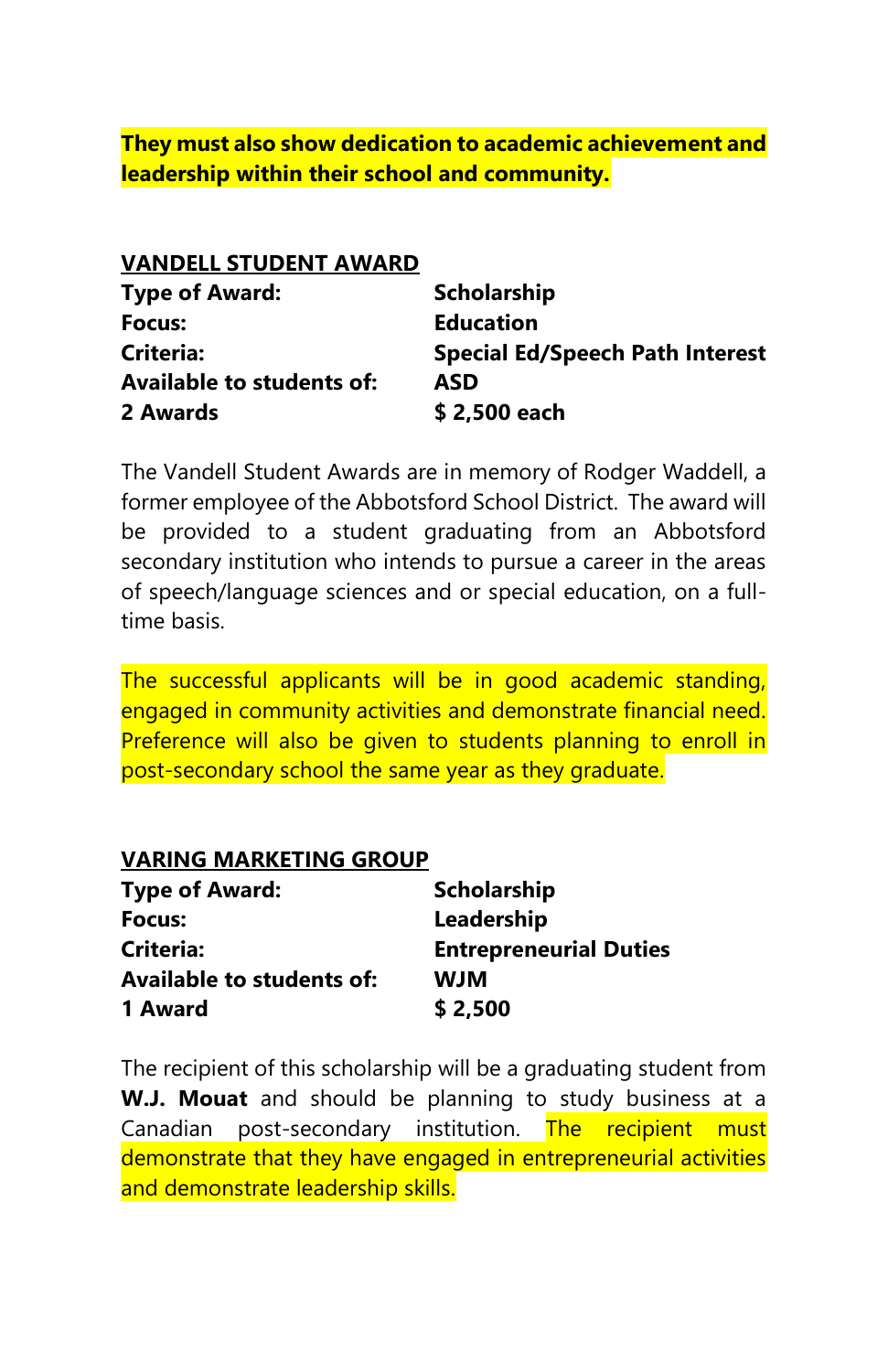| <b>VICKY BACH MEMORIAL NURSING AWARD</b> |                                   |
|------------------------------------------|-----------------------------------|
| <b>Type of Award:</b>                    | <b>Scholarship</b>                |
| Focus:                                   | <b>Nursing</b>                    |
| Criteria:                                | <b>Creativity &amp; Academics</b> |
| <b>Available to students of:</b>         | ASD & MEI                         |
| 2 awards                                 | \$1,500 each                      |

Vicky Bach embarked on a career in healthcare after the birth of her first child, beginning as certified prenatal teacher and then earning her Bachelor of Science degree in Nursing from McMaster University in 1993. She then moved into the field of gerontology where she worked at a senior's facility in Hamilton for 13 years, holding several positions including Acting Director of Care. At age 55 she earned her Master of Science degree from McMaster.

A year later she and husband Josh moved to Abbotsford where she joined Fraser Health as a Clinical Nurse Specialist with expertise in gerontology, medicine, and palliative care. Vicky's work included creating policies and practices that were patient friendly, from something as simple as having larger lettering on staff nametags to developing care pathways for patients. At the request of the World Health Organization, Vicky's research on an Acute Ischemic Stroke Care Path has been included in the WHO library.

Also, while working full-time, Vicky co-wrote several biographies (with her sister) as a side project for the DCB - Dictionary of Canadian Biography, and also wrote several movie reviews, which are published in *Movies in American History: An Encyclopedia*  (ABC-CLIO).

This award is for a student pursuing a university degree in Nursing, who has demonstrated academic excellence. This award is meant to recognize a student who shares Vicky's talent for being creative. Specifically, the student must be able to demonstrate how they have improved something by being innovative.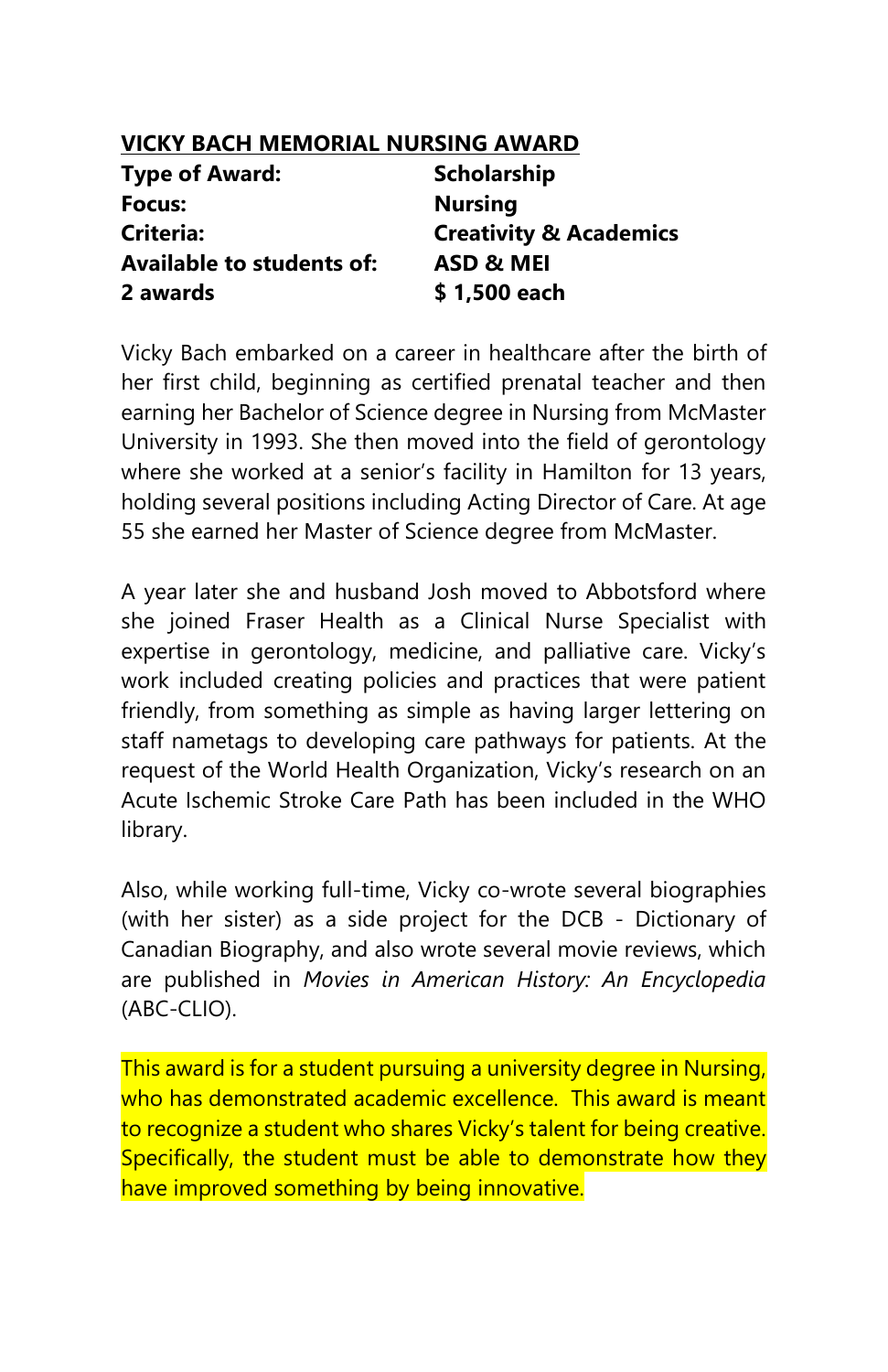In addition, the applicant should have a passion for some other endeavor, outside of nursing, such as (but not limited to) sports, arts, or community work.

### **WILLIAM A. & VIOLET MERCER MEMORIAL – VETERINARY**

| <b>Type of Award:</b>            | <b>Scholarship</b>               |
|----------------------------------|----------------------------------|
| Focus:                           | <b>Veterinary Studies</b>        |
| Criteria:                        | <b>High Academics, Volunteer</b> |
|                                  | <b>Service</b>                   |
| <b>Available to students of:</b> | ASD & MEI                        |
| 1 Award                          | \$1,000                          |

William (Bill) Mercer was born and raised in Newfoundland and was a teacher and administrator with the Salvation Army College for 25 Years in St. John's before moving to BC and meeting Violet (Vi) Knowles. Vi was a BC Telephone pioneer and during their time together they travelled extensively across Canada in their VW Van always with at least one dog. Bill passed away in Bay Roberts Newfoundland in 1981 at the age of 82. Vi passed away in 2016 in Abbotsford at the age of 92. Vi and Bill's love of animals and passion for continuous learning will forever be a lasting memory for their surviving family, and the idea behind offering this award for a deserving veterinary science student.

The successful applicant will be enrolling in a **veterinary science or related program** in a post-secondary course of study that is a qualified donee, according to the Canada Revenue Agency, and has demonstrated academic achievements, community service and school service.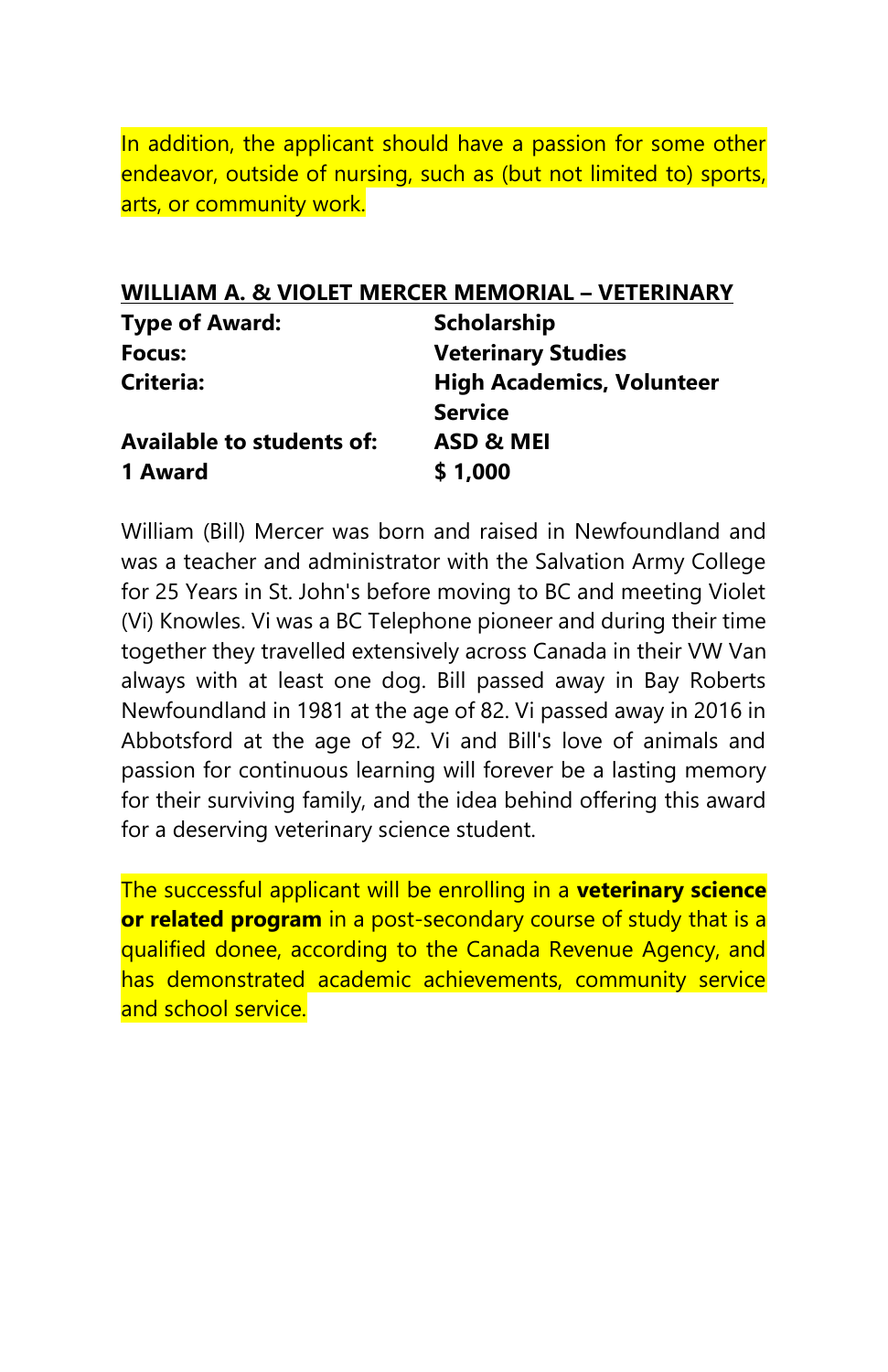## **W. J. MOUAT GRAD**

| <b>Type of Award:</b>            | General                      |
|----------------------------------|------------------------------|
| Focus:                           | <b>Community Involvement</b> |
| Criteria:                        |                              |
| <b>Available to students of:</b> | <b>WJM</b>                   |
| 6 Awards                         | \$500 each                   |

The 1991-1992 Grad Council initiated this award. These W. J. Mouat Grad awards shall be granted to worthy **W. J. Mouat** Grade 12 students who will be attending a post-secondary institution.

| WILLIAM J. MOUAT MEMORIAL |                                    |
|---------------------------|------------------------------------|
| <b>Type of Award:</b>     | <b>Scholarship</b>                 |
| Focus:                    | <b>Academics/Service/Athletics</b> |
| Criteria:                 | <b>High Achiever</b>               |
| Available to students of: | <b>WJM</b>                         |
| 1 Award                   | \$900                              |

This fund and award was established in 2004 in recognition of Mr. Mouat for whom the school is named.

Mr. Mouat was a very sincere person. He was very humbled by the recognition he received for his outstanding career as an educator. During his career he taught in numerous locations throughout BC. He is best known as Abbotsford's District Superintendent of schools. It was here in Abbotsford that he ended his career and was honoured by having a new high school named after him in September 1973.

He was very proud of this new school. The school's performance was always dear to him. Even after he retired, he was always checking the newspapers, phoning the school or dropping by to see how things were going. He always mentioned how proud he was of the school that was named after him.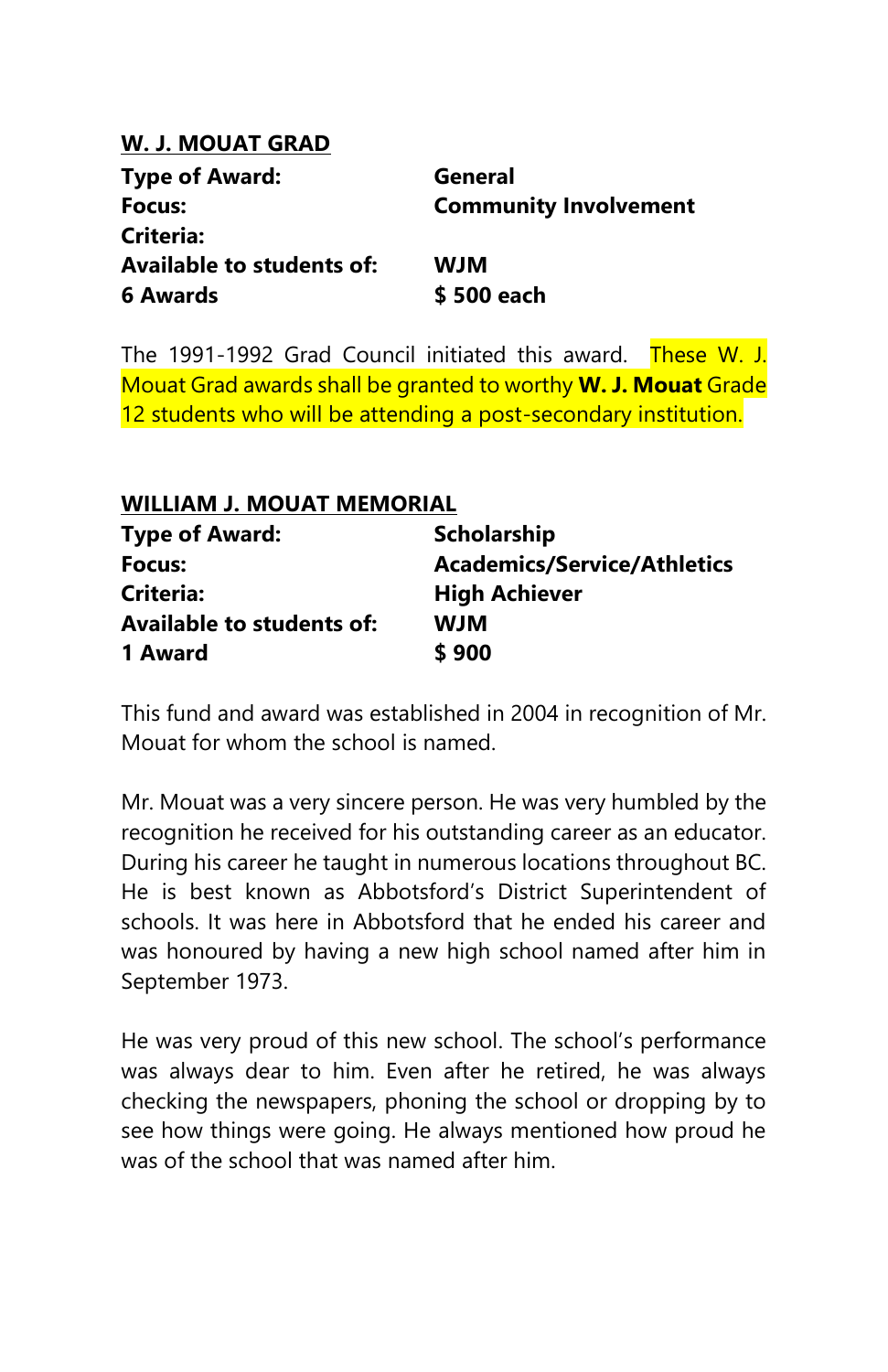This award shall be granted to a **W. J. Mouat** graduating student who has displayed major achievement and participation in the areas of: academics, service and athletics.

## **YALE LIONS EXCELLENCE AWARD**

| <b>Type of Award:</b>     | <b>Scholarship</b>                   |
|---------------------------|--------------------------------------|
| Focus:                    | <b>School Service</b>                |
| <b>Criteria:</b>          | <b>Positive impact in the school</b> |
| Available to students of: | Yale                                 |
| 2 Awards                  | \$1,000 each                         |

Yale is pleased to be able to grant this award to Yale graduating students who have made a positive impact in the school.

The ideal **Yale** candidate will have shown academic excellence in their studies; as well they must also have made significant contributions to school life. These contributions could be in one or more of the following fields: leadership, school service, athletics or fine arts.

### **YVONNE POTTER MEMORIAL**

| <b>Type of Award:</b>            | General                    |
|----------------------------------|----------------------------|
| Focus:                           | <b>Education</b>           |
| Criteria:                        | <b>Attended Mt. Lehman</b> |
|                                  | <b>Elementary</b>          |
| <b>Available to students of:</b> | ASD & MEI                  |
| 1 Award                          | \$500                      |

The Yvonne Potter Memorial Trust Fund was established in 1992 in the memory of Mrs. Potter, a long-time staff member of Mt. Lehman Elementary School. Mrs. Potter will always be remembered for her wonderful sense of humor and dedication she showed to her job of educating young people. This fund was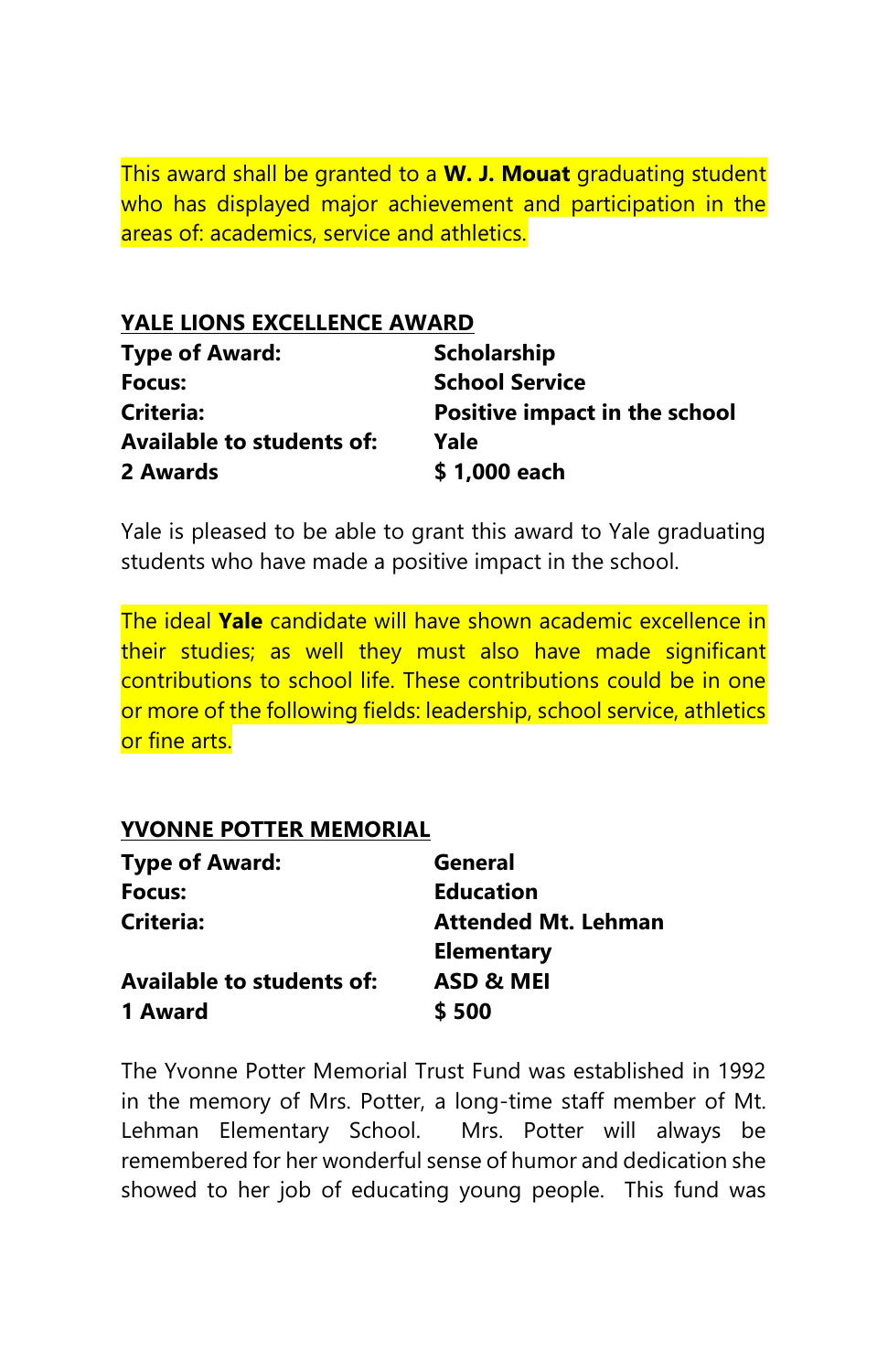established to keep her memory alive and provide opportunities for young people to pursue their dreams of furthering their education.

The successful applicant must have attended Mt. Lehman Elementary School at some point in their elementary school years. The graduating student must plan to attend a post-graduate institution.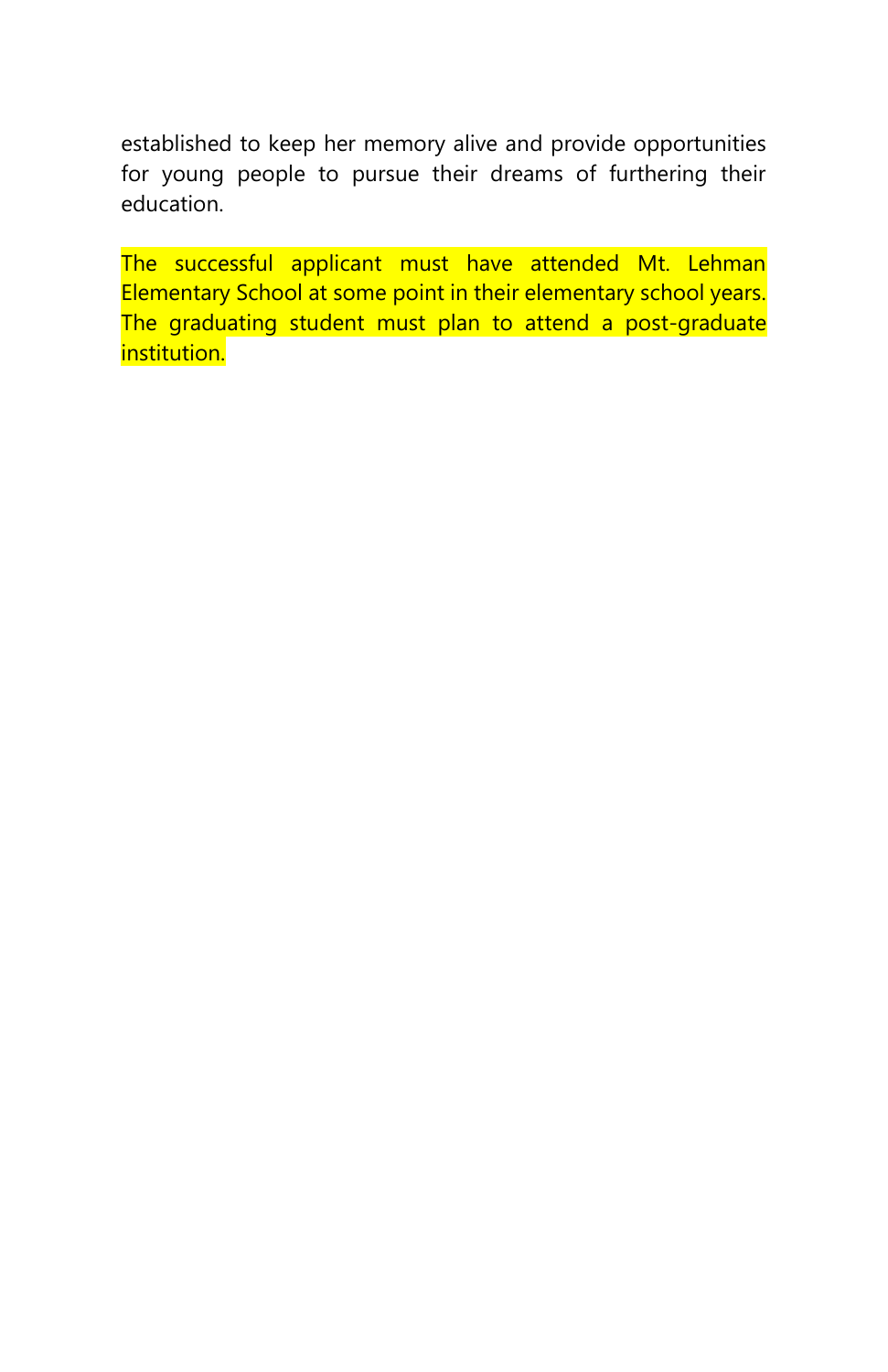## **2022 Abbotsford Student Award Index**

Abbotsford Career Fire Fighters IAFF Local 2864 Ledgeview Legacy Abbotsford Chamber of Commerce Let's Keep the Dream Alive Abbotsford Minor Hockey Association Mark Redekop Memorial Abbotsford Music Educators Association Mierau Contractors Ltd Abbotsford Principals' & Vice-Principals' Association Natasha Buttar Memorial ASIA Sumas Mountain **Percy Darling Memorial** Badesha & Associates Shane Travis Memorial Board of Education Brent Wilson Memorial **ACADEMICS - GPA 3.0 +** Chad Driedgier Memorial Scholarship Abbotsford Community Foundation<br>Scholarship City of Abbotsford Fire Rescue Service Benevolent Society David Shore Memorial **Abbotsford Masonic Lodge #70** Emily Haw Memorial **Abbotsford Rotary Club** Friends of Abby Senior / Reach for the Top G&F Financial Group (formerly Aldergrove Credit Union) Bass Family Scholarship Hurricanes Vaisakhi Educational Award Beant Singh Dhaliwal Memorial Jacob Wilson Memorial **\*\*NEW\*\*** Beatrice Marchant Memorial Ledgeview Legacy **Calder-Giacchini Memorial** Let's Keep the Dream Alive Carole Anne Rempel Memorial

## **ACADEMICS - GENERAL ACADEMICS - GENERAL (cont'd)**

Abbotsford Female Hockey Association

Frank Huston Memorial Abbotsford Senior Student Memorial Aldergrove Royal Canadian Legion Branch #265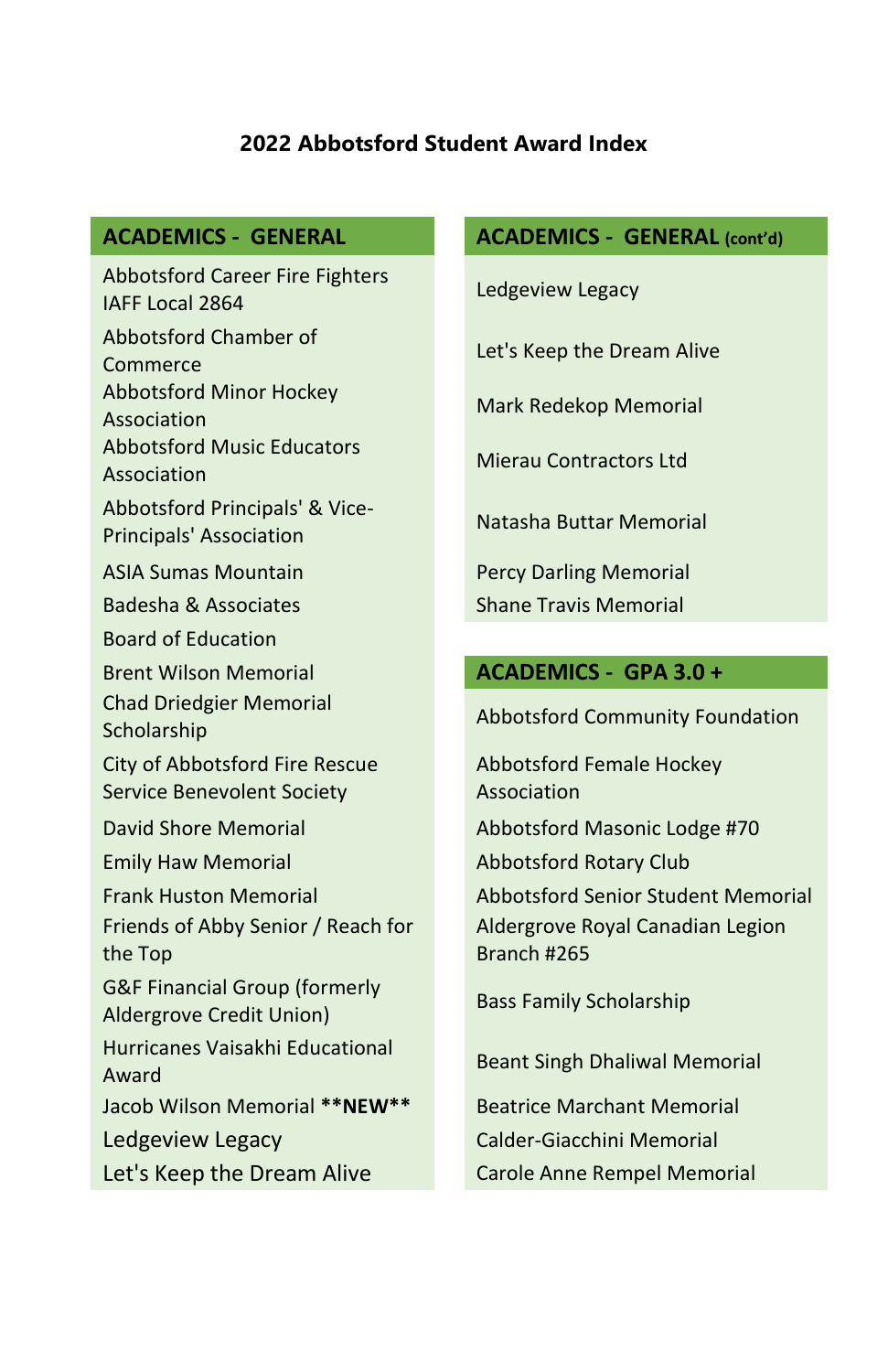# **ACADEMICS - GPA 3.0 + (cont'd) ACADEMICS - GPA 3.0 + (cont'd)**

Complete Eyecare Optometry Tri-Link Systems Inc

Design2Web IT Scholarship **\*\*NEW\*\*** William J Mouat Memorial

Geoff Brown Memorial Music Scholarship **\*\*NEW\*\***

Hartley & Roslin Lovick Memorial Jerry Seikhon Memorial Jerry Alamwalla Memorial - Agriculture Jerry Seikhon Memorial **ARTS - GENERAL**

John A. & Muriel Murphy Memorial Music Mulphy ASIA Sumas Mountain Judith Ratzlaff Memorial Chalk Spots Kari Bell Memorial Chris Dahl Memorial

Main Chance **Fraser Valley Stage Memorial** Marcus Ortner - Personal Real Estate Corp Natasha Buttar Memorial Gregory Potocky Memorial

Run For Water Global Development Scholarship

Chris Dahl Memorial The Honda Way Student Awards Dallas Saunders Memorial William A & Violet Mercer Memorial - Veterinary

### Geoff Cowell Memorial **AGRICULTURE - GENERAL**

Geoff Horner Memorial **Fandrich Cone Harvesters** Harry Sayers Memorial Jerry Alamwalla Memorial - Agriculture

Jim Anderson Memorial Abbotsford Senior Student Memorial

Kevin Lloyd Memorial Christine Caldwell Memorial for the Arts Geoff Brown Memorial Music Scholarship **\*\*NEW\*\*** Pat & Dennis Healey - Science Hurricanes Vaisakhi Educational Award

RDM Lawyers LLP **Legacy Productions** 

Main Chance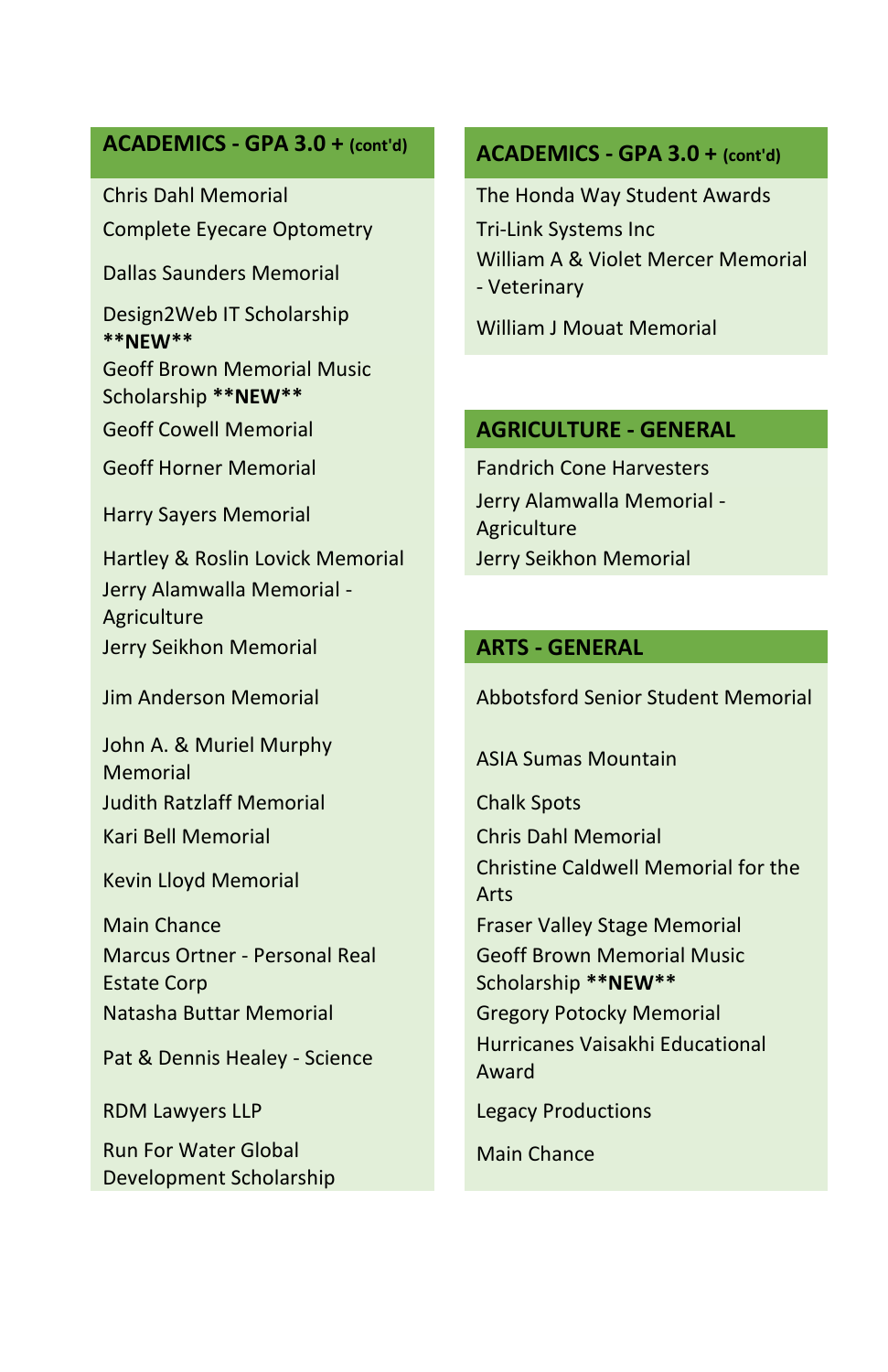## **ARTS – GENERAL (cont'd) ARTS – MUSIC (cont'd)**

National High School Theatre Festival Vicky Bach Memorial Nursing Award

Sam Posthumus Memorial Samuel & Isabella Gardner Memorial **BUSINESS - GENERAL** Vicky Bach Memorial Nursing Abbotsford Chamber of Commerce<br>Award

### **ARTS - MUSIC Example 20 Fraserway RV LP**

Abbotsford Music Educators Abbotsion a wasic Educators **Figure 1.1 September 1.1 September 2.1 September 2.1 September 2.1 September 2.1 September 2.1 September 2.1 September 2.1 September 2.1 September 2.1 September 2.1 September 2.1 September 2.1** Abbotsford Senior Student Main Chance Memorial Abbys Music Society Student Award Christine Caldwell Memorial for the Arts Fraser Valley Stage Memorial RISE Annual Student Award Geoff Brown Memorial Music Scholarship **\*\*NEW\*\*** Samuel & Isabella Gardner Memorial Hurricanes Vaisakhi Educational Award Varing Marketing Group

Jacob Wilson Memorial **\*\*NEW\*\***

National High School Theatre Festival Raghbir Riarh Memorial **\*\*NEW\*\*** Samuel & Isabella Gardner Memorial Raghbir Riarh Memorial **\*\*NEW\*\*** Tony Anning Memorial Spencer Lightburn Memorial

Percy Darling Memorial New Yale Lions Excellence Award

Yale Lions Excellence Award Eveline Grace Hardy Memorial

Fandrich Cone Harvesters

Marcus Ortner - Personal Real Estate Corp

Chris Dahl Memorial Raghbir Riarh Memorial **\*\*NEW\*\***

# Legacy Productions **BUSINESS - FINANCE / ACCOUNTING**

Mary Selby Memorial Music Eveline Grace Hardy Memorial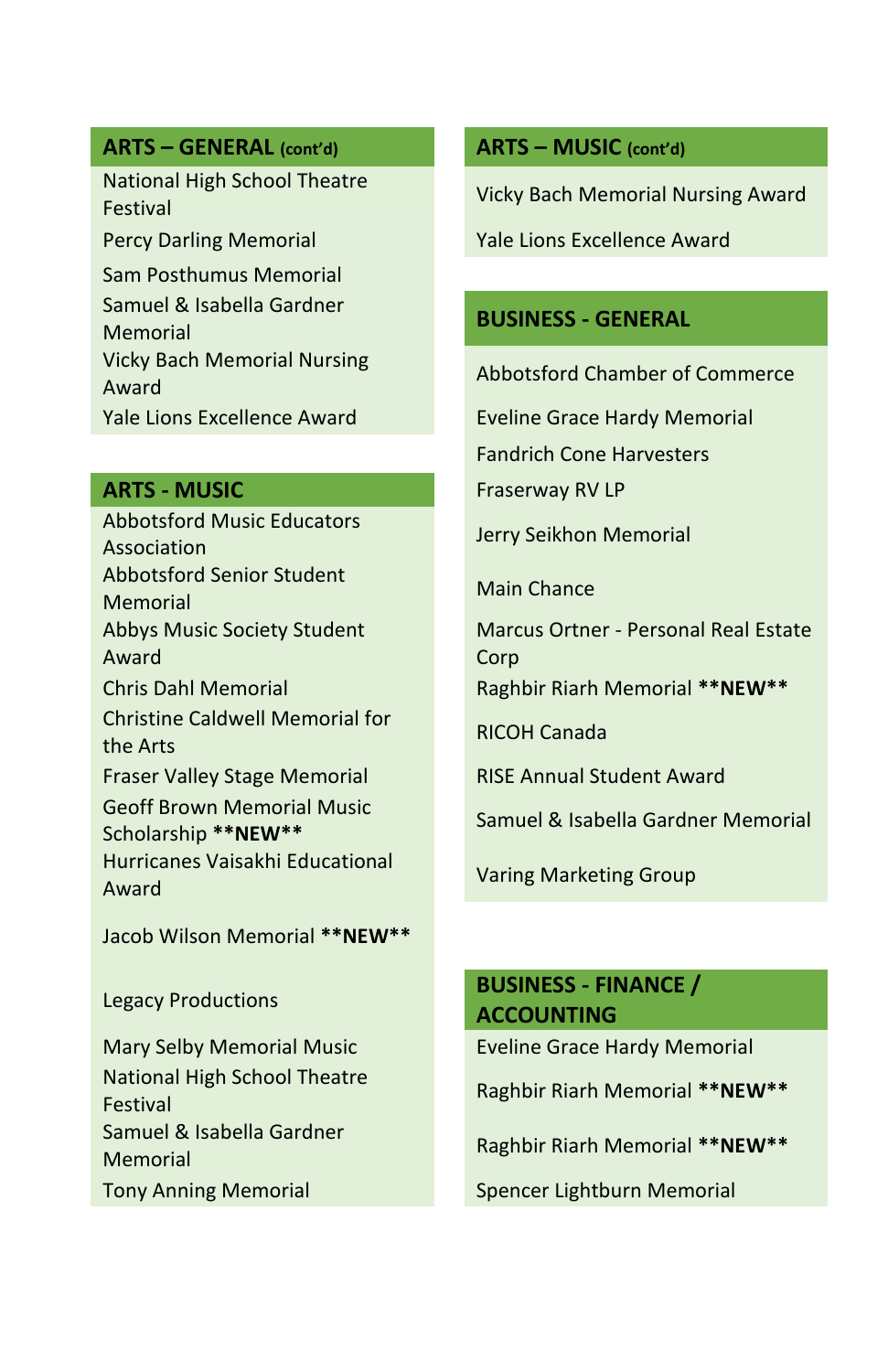#### **BUSINESS - FINANCE / ACCOUNTING (cont'd)**

Varing Marketing Group David Shore Memorial

### **COMMUNITY SERVICE - GENERAL**

Abbotsford Community Foundation Abbotsford Female Hockey Association Geoff Horner Memorial Abbotsford Masonic Lodge #70 GirlKIND Foundation Abbotsford Minor Hockey Association Abbotsford Music Educators Association Harry Sayers Memorial

Abbotsford Rotary Club Jacob Wilson Memorial **\*\*NEW\*\*** Aldergrove Royal Canadian Legion Aldergrove Royal Carliadian Eeglon James Fisher Memorial Allstar Mechanical Ltd Joyce Primrose Memorial Abbotsford Soccer Association (ASA) - Barry Crocker Scholarship \*\*NEW\*\*

Beehive Rebekah Lodge #67 Legacy Productions

Christine Caldwell Memorial for the Arts Multicultural Diversity

# **COMMUNITY SERVICE – GENERAL (cont'd)**

Emily Haw Memorial Friends of Abby Senior / Reach for the Top Geoff Brown Memorial Music Scholarship \*\*NEW\*\*

Goetz Family Construction & Trades **\*\*NEW\*\***

Abbotsford Police Board Hurricanes Vaisakhi Educational Award

Kari Bell Memorial

Calder-Giacchini Memorial Let's Keep the Dream Alive Chris Dahl Memorial Mt Lehman Community Association - Lyle Lehman

Dalbir & Pirtveer Gill Award National High School Theatre Festival

Darlene Gottschalk Memorial Peter Dobson Memorial - Golf

Raghbir Riarh Memorial **\*\*NEW\*\***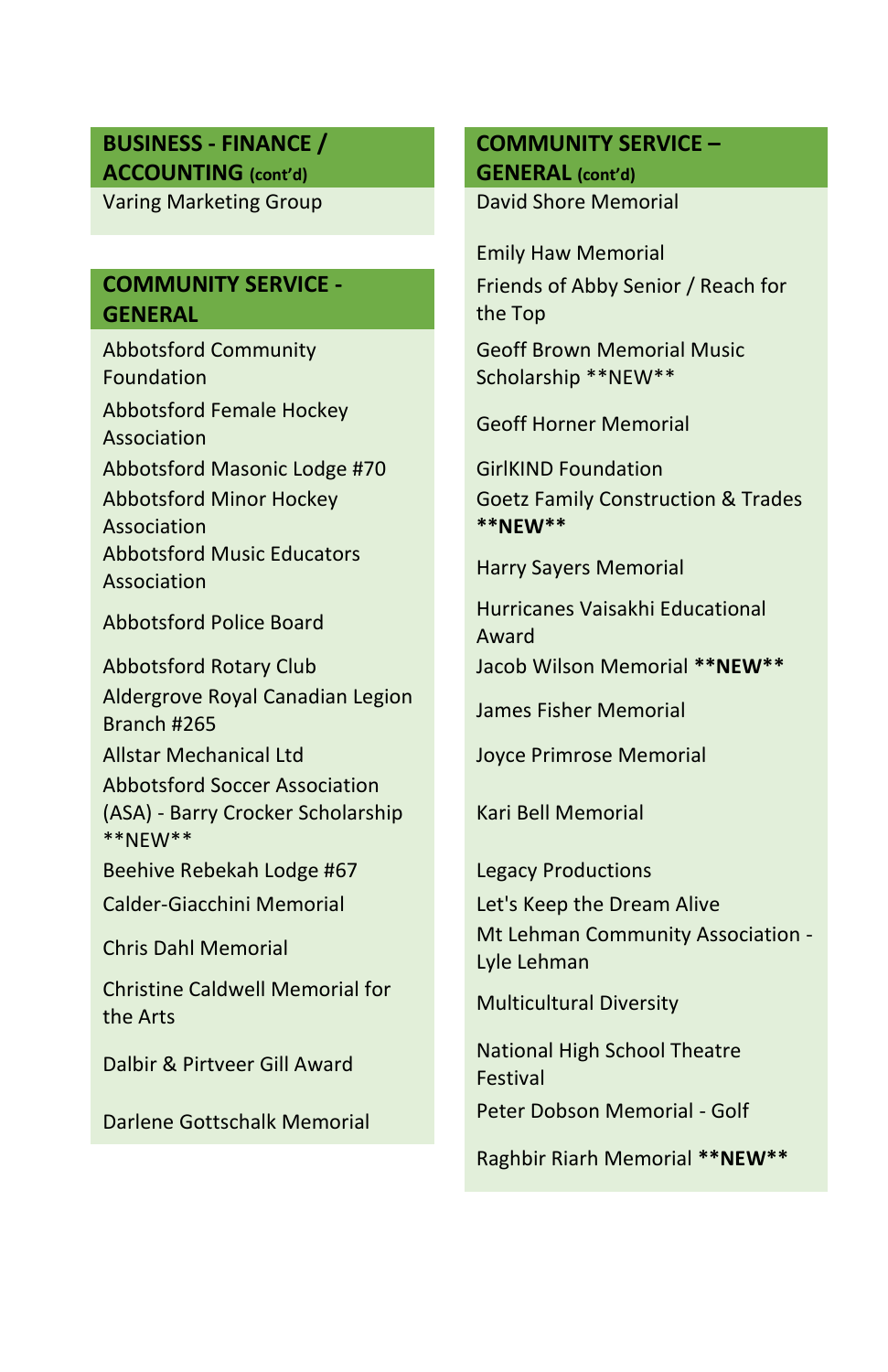### **COMMUNITY SERVICE – GENERAL (cont'd)**

Rotary Club of Abbotsford - Matsqui Allstar Mechanical Ltd<br>Matsqui Rotary Club of Abbotsford - Sumas: "Service Above Self" Ashley Lowey Memorial

Run For Water Global Development Scholarship Badesha & Associates

Tena Venema Memorial Endowment in Education

The Honda Way Student Awards Dalbir & Pirtveer Gill Award

Vicky Bach Memorial Nursing **Award Darlene Gottschalk Memorial Award** William A & Violet Mercer Memorial - Veterinary

William J Mouat Memorial **GirlKIND Foundation** 

Yale Lions Excellence Award Harry Sayers Memorial

### **COMMUNITY SERVICE - LEADERSHIP** Kari Bell Memorial

Abbotsford Community Foundation Let's Keep the Dream Alive Abbotsford Female Hockey Association Mark Redekop Memorial Abbotsford Masonic Lodge #70 Multicultural Diversity

## **COMMUNITY SERVICE – LEADERSHIP (cont'd)**

RDM Lawyers LLP **Abbotsford Principals' & Vice-**Principals' Association RHSS Social Innovation Award **Abbotsford Minor Hockey** Association Robert Bateman - PAC Abbotsford Senior Student Memorial

Citadel Club Ted Perry Memorial **Scholarship** 

Tri-Link Systems Inc Dallas Saunders Memorial

Douglas Jacob Rexford Gosling Memorial

Hartley & Roslin Lovick Memorial

Natasha Buttar Memorial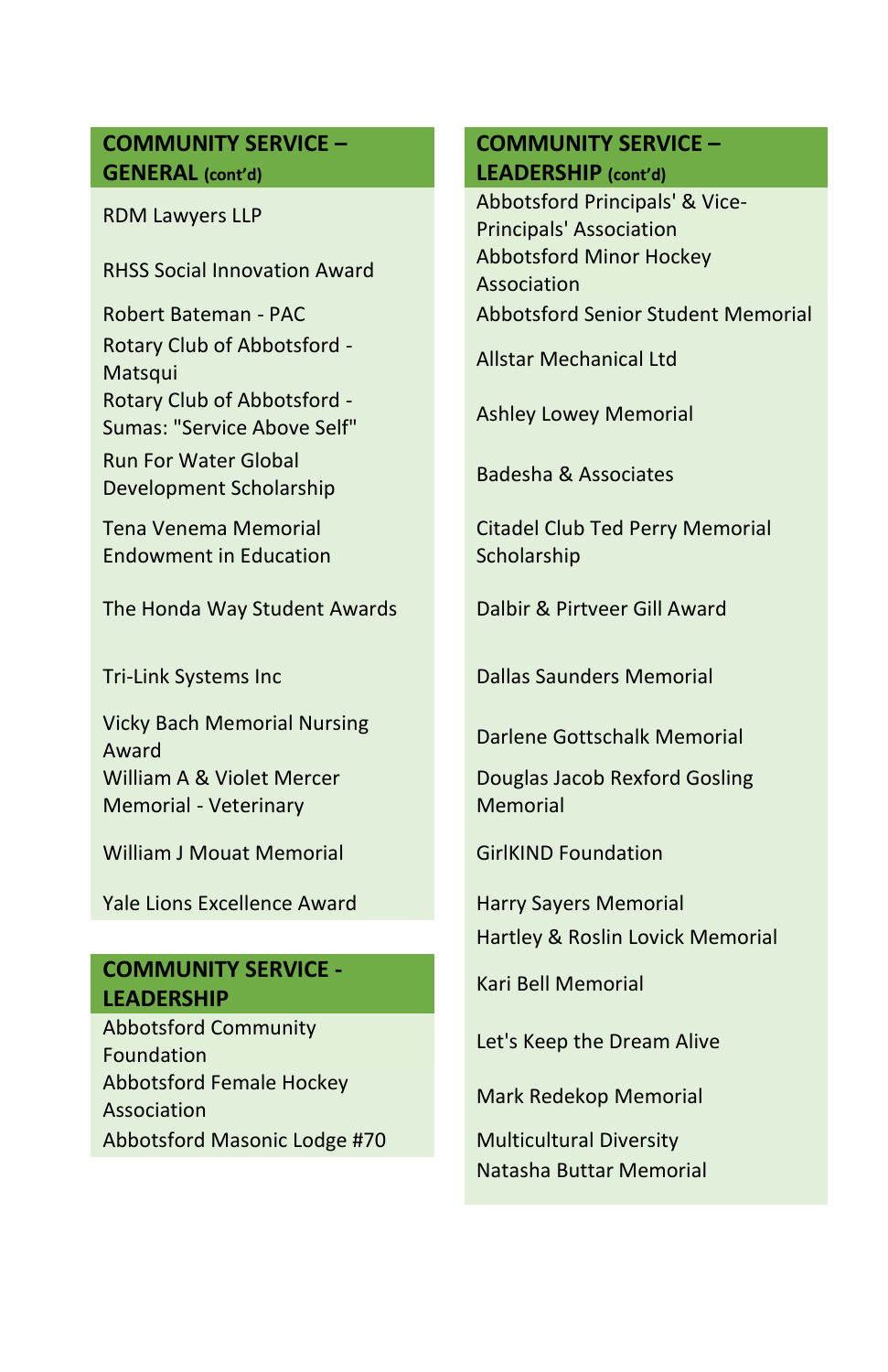## **COMMUNITY SERVICE – LEADERSHIP (cont'd)**

National High School Theatre Festival Abbotsford Senior Student Memorial

RHSS Social Innovation Award **Allstar Mechanical Ltd** 

RISE Annual Student Award

Robert Bateman - PAC Badesha & Associates

Rotary Club of Abbotsford - Sumas: "Service Above Self" Beant Singh Dhaliwal Memorial Run For Water Global Development Scholarship Beehive Rebekah Lodge #67 Sean Phillips Memorial Calder-Giacchini Memorial Tena Venema Memorial Endowment in Education Chris Dahl Memorial

Varing Marketing Group **Dalbir & Pirtveer Gill Award** Vicky Bach Memorial Nursing **Award Darlene Gottschalk Memorial** Award William J Mouat Memorial **David Shore Memorial** Yale Lions Excellence Award **Emily Haw Memorial** 

# **COMMUNITY SERVICE - VOLUNTEERISM**

Abbotsford Community **Exploression decommunity** GirlKIND Foundation Abbotsford Female Hockey Association

## **COMMUNITY SERVICE – VOLUNTEERISM (cont'd)**

Peter Dobson Memorial - Golf Abbotsford Masonic Lodge #70 Raghbir Riarh Memorial **\*\*NEW\*\*** Abbotsford Minor Hockey Association RDM Lawyers LLP Abbys Music Society Student Award Abbotsford Soccer Association (ASA) - Barry Crocker Scholarship \*\*NEW\*\*

The Honda Way Student Awards Christine Caldwell Memorial for the Arts

Friends of Abby Senior / Reach for the Top Geoff Brown Memorial Music

Scholarship \*\*NEW\*\*

Goetz Family Construction & Trades **\*\*NEW\*\***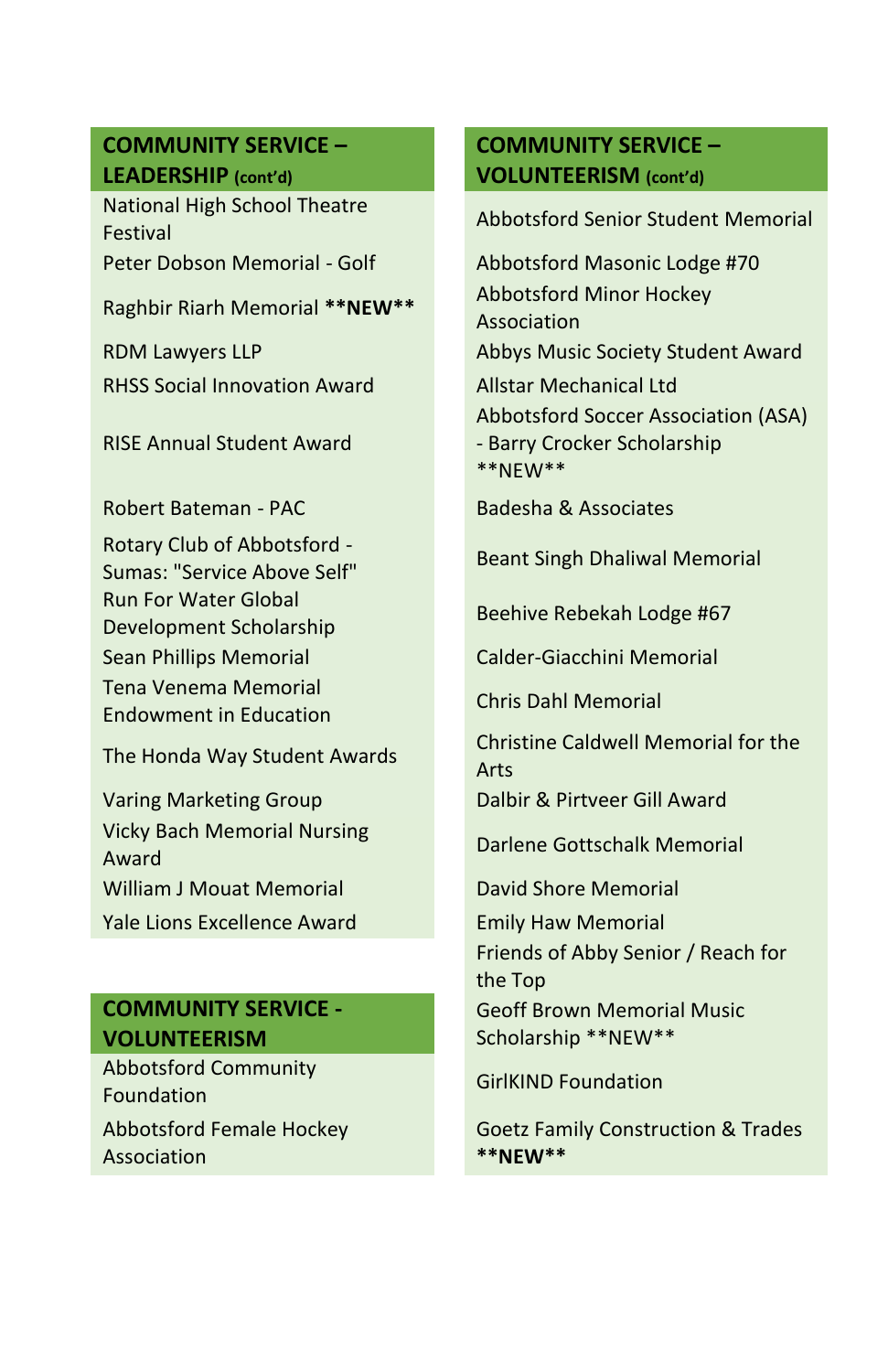## **COMMUNITY SERVICE – VOLUNTEERISM (cont'd)**

Jacob Wilson Memorial **\*\*NEW\*\*** William J Mouat Memorial

Jerry Alamwalla Memorial - Agriculture

Jerry Seikhon Memorial **DIVERSE ABILITIES**

Joyce Primrose Memorial Access to All

Let's Keep the Dream Alive Board of Education

National High School Theatre Festival

Raghbir Riarh Memorial **\*\*NEW\*\*** Eugene Reimer Memorial

RHSS Social Innovation Award Judith Ratzlaff Memorial Robert Bateman - PAC Marion de Wit Memorial Rotary Club of Abbotsford - Matsqui Vandell Student Award Rotary Club of Abbotsford - Sumas: "Service Above Self"

Run For Water Global Development Scholarship **EDUCATION - TEACHING**

Tena Venema Memorial

Tri-Link Systems Inc **Access to All** Access to All

## **COMMUNITY SERVICE – VOLUNTEERISM (cont'd)**

Harry Sayers Memorial **Wicky Bach Memorial Nursing Award** Hartley & Roslin Lovick Memorial William A & Violet Mercer Memorial - Veterinary James Fisher Memorial Yale Lions Excellence Award

Multicultural Diversity Eileen Hardbattle Memorial

Peter Dobson Memorial - Golf Elizabeth Ann (Liz) Louwersheimer Memorial RDM Lawyers LLP **Fraser Valley Brain Injury Association** - John Simpson

Endowment in Education Abbotsford Community Foundation

The Honda Way Student Awards Abbotsford Music Educators Association

Chalk Spots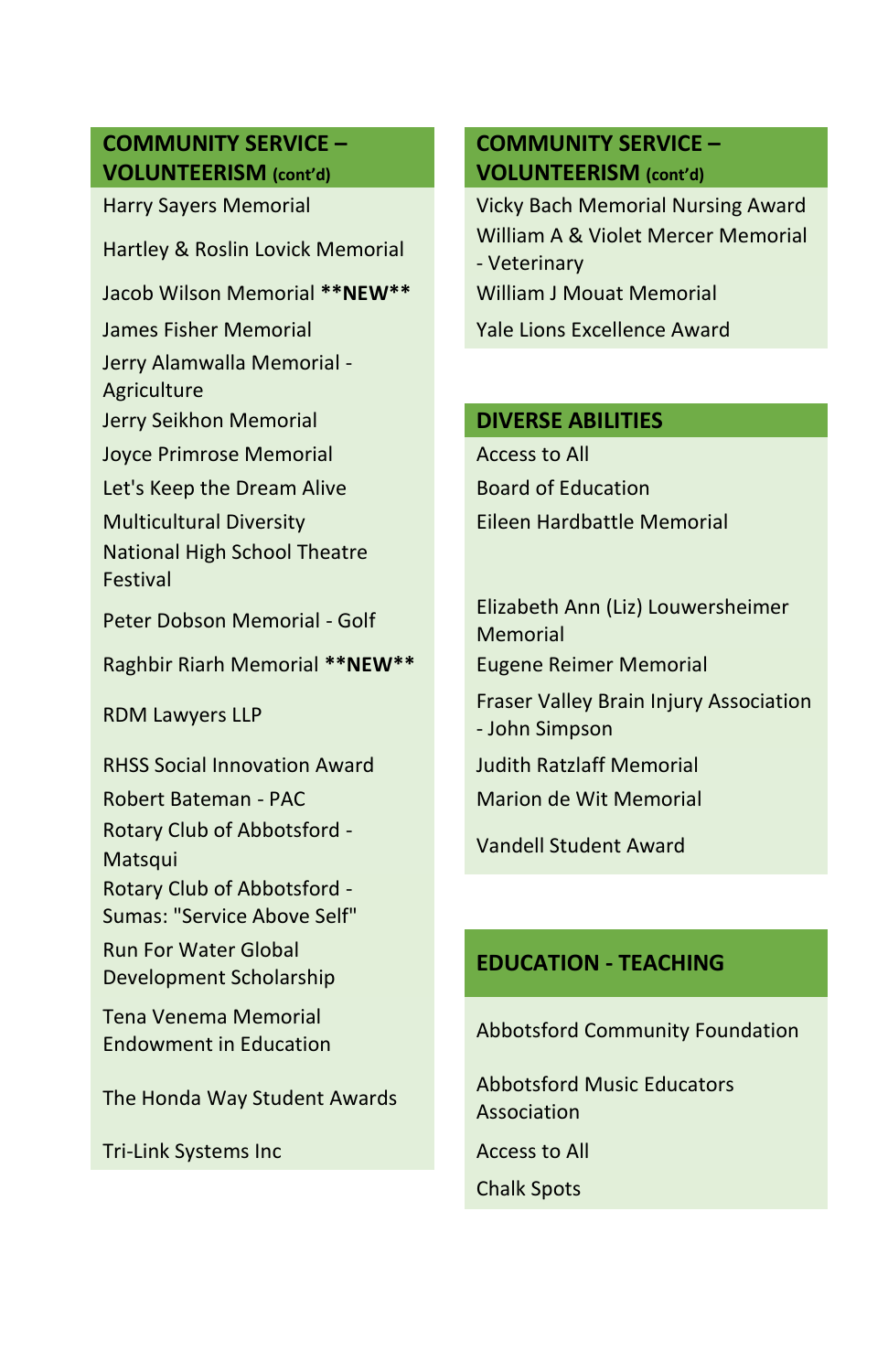### **EDUCATION – TEACHING (cont'd) LANGUAGE ARTS - LITERACY**

Elizabeth Ann (Liz) Louwersheimer **Memorial Memorial Percy Darling Memorial** Fraser Valley Brain Injury

Association - John Simpson

Judith Ratzlaff Memorial Abbotsford Police Board

Patricia Huston Memorial RDM Lawyers LLP

Robert Bateman Secondary - Technology Spencer Lightburn Memorial

Vandell Student Award

### **FIRST RESPONDERS - FIRE & RESCUE** Abbotsford Dental Group

Abbotsford Career Fire Fighters Abbotsford career rife righters Complete Eyecare Optometry City of Abbotsford Fire Rescue Service Benevolent Society Dr. John Muir Memorial

## **FIRST RESPONDERS - LAW Eugene Reimer Memorial**<br> **Eugene Reimer Memorial**

Abbotsford Police Board **Judith Ratzlaff Memorial** Cst. John Davidson "Shine On" Legacy

## **LANGUAGE ARTS - GENERAL**

Beatrice Marchant Memorial

Vandell Student Award

Darlene Gottschalk Memorial Abbotsford Community Foundation

David Shore Memorial **Beatrice Marchant Memorial** 

### Geoff Horner Memorial **LEGAL - LAW / CRIMINOLOGY**

Marion de Wit Memorial **Douglas Ward McGimpsey Memorial** 

### **MEDICAL - HEALTH SCIENCES**

Elizabeth Ann (Liz) Louwersheimer Memorial

Tena Venema Memorial Endowment in Education Vandell Student Award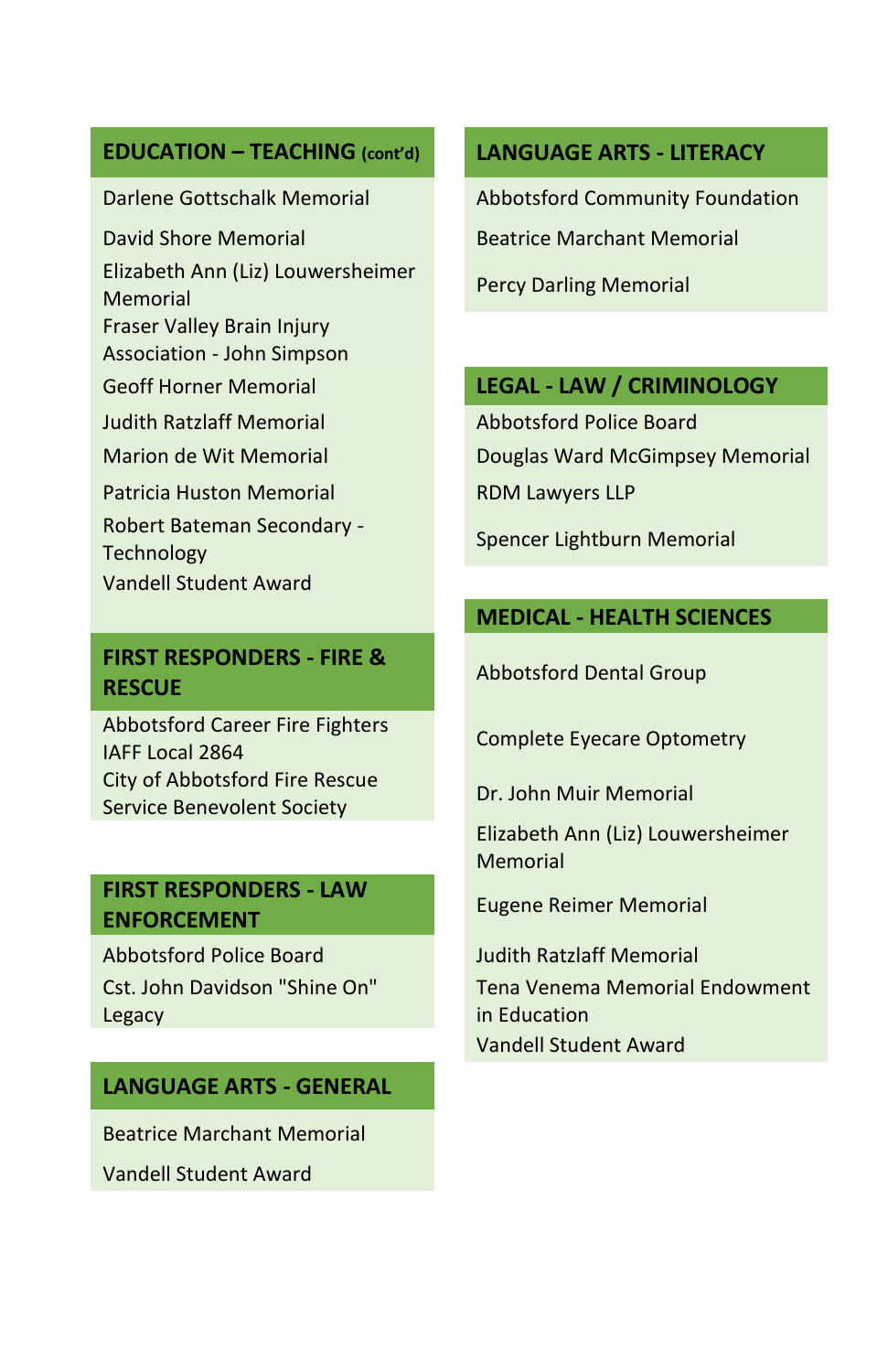Elizabeth Ann (Liz) Louwersheimer Elizabeth Alm (Elz) Ebawer shelling Abbotsford Dental Group

Fraser Valley Brain Injury Association - John Simpson

Leslie Forman - Registered Nurses Memorial

Tena Venema Memorial Endowment in Education

# **MEDICAL - VETERINARY & CONSERVATION**

William A & Violet Mercer Memorial - Veterinary John A. & Muriel Murphy Memorial

#### **MEDICAL - NURSING ORGANIZATION MEMBERSHIP**

Erin Burgess Memorial Abbotsford Female Hockey Association

> Abbotsford Minor Fastball Association

Abbotsford Minor Hockey Association

Abbotsford Music Educators Association Vandell Student Award Abbotsford Principals' & Vice-Principals' Association

Vicky Bach Memorial Nursing Award Abbys Music Society Student Award

Aldergrove Royal Canadian Legion Branch #265

**MEDICAL - PHARMACY** Abbotsford Soccer Association (ASA) -Barry Crocker Scholarship \*\*NEW\*\*

Frank Huston Memorial City of Abbotsford Fire Rescue Service Benevolent Society

Medical Tower Drugs G&F Financial Group (formerly Aldergrove Credit Union)

Geoff Cowell Memorial

Hurricanes Vaisakhi Educational Award

Robert & Birgit Bateman Joshua Jensen Memorial

Mt Lehman Community Association - Lyle Lehman

Rotary Club of Abbotsford - Matsqui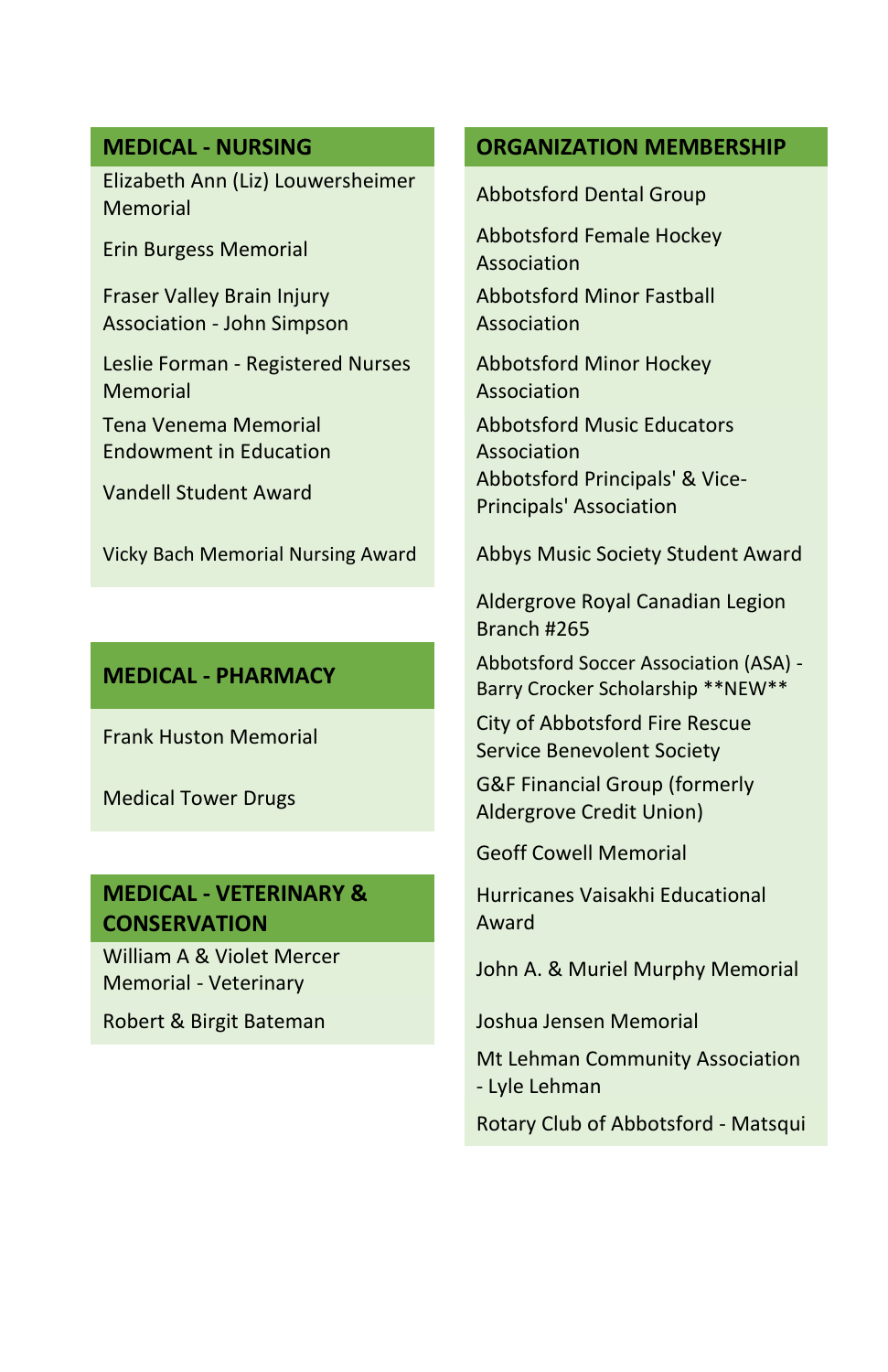#### **ORGANIZATION MEMBERSHIP (cont'd)**

Rotary Club of Abbotsford - **Matsqui** Rotary Club of Abbotsford - Sumas: "Service Above Self" John A. & Muriel Murphy Memorial Rotary Club of Abbotsford - Sumas: "Triumph Over Adversity" Kevin Lloyd Memorial Rotary Club of Abbotsford - Main Chance Matsqui Main Chance Rotary Club of Abbotsford - Sumas: "Service Above Self" Medical Tower Drugs **Yvonne Potter Memorial Mierau Contractors Ltd** 

### **RECOGNIZING INDIGENIOUS HERITAGE HERITAGE Pat & Dennis Healey - Science**

G&F Financial Group (formerly **Aldergrove Credit Union)** RICOH Canada<br>Aldergrove Credit Union)

# **STEM (SCIENCES / TECHNOLOGY /ENGINEERING / MATHMATICS) & TRADES**

Complete Eyecare Optometry Design2Web IT Scholarship \*\*NEW\*\* **SPORTS - ATHLETICS**

## **STEM (SCIENCES / TECHNOLOGY /ENGINEERING / MATHMATICS) & TRADES (cont'd)**

Goetz Family Construction & Trades **\*\*NEW\*\***

Overlanders Manufacturing

Board of Education **Raghbir Riarh Memorial \*\*NEW\*\*** 

Robert Bateman Secondary - Robert Bateman Secondary -**Technology** Sam Posthumus Memorial

Samuel & Isabella Gardner Memorial

Abbotsford Dental Group Trevor Paul Dueck Memorial Al Pauls Memorial William A & Violet Mercer Memorial - Veterinary

Frank Huston Memorial **Abbotsford Community Foundation** Fraser Valley Auto Mall Abbotsford Female Hockey Association Fraserway RV LP **Abbotsford Minor Fastball** Association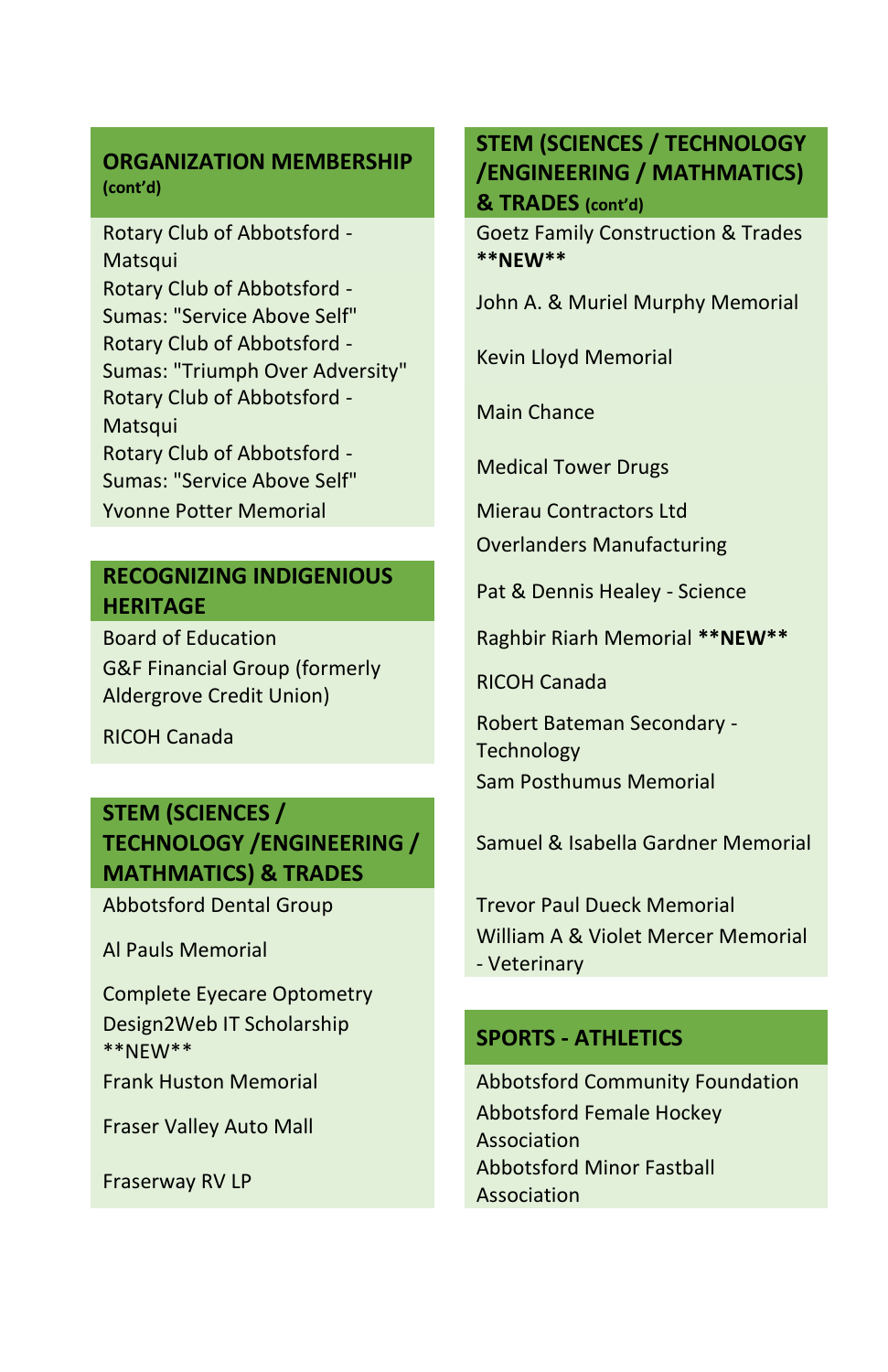Abbotsford Minor Hockey Association Abbotsford Senior Student Memorial Mark Redekop Memorial

Allstar Mechanical Ltd Peter Dobson Memorial - Golf Abbotsford Soccer Association (ASA) - Barry Crocker Scholarship \*\*NEW\*\*

Bass Family Scholarship Shane Travis Memorial

Beant Singh Dhaliwal Memorial Spencer Lightburn Memorial

Brent Wilson Memorial **Tony Anning Memorial** 

Chad Driedgier Memorial Scholarship William J Mouat Memorial

Citadel Club Ted Perry Memorial Scholarship

Dallas Saunders Memorial **GENERAL AWARDS** Douglas Jacob Rexford Gosling **Memorial** Memorial Abby Grad 1968

Douglas Ward McGimpsey Boughts with Memorial Memorial

Fraser Valley Auto Mall Board of Education

Friends of Abby Senior / Reach for The Top Carole Anne Rempel Memorial<br>the Top

Jill Nelson Memorial CIBC Wood Gundy

Kody Ramsay "Inspirational" Dalbir & Pirtveer Gill Award

## **SPORTS – ATHLETICS (cont'd) SPORTS – ATHLETICS (cont'd)**

Ledgeview Legacy

Sam Posthumus Memorial

Badesha & Associates Sean Phillips Memorial

Chris Dahl Memorial Yale Lions Excellence Award

Erin Burgess Memorial Ashley Lowey Memorial Eugene Reimer Memorial Bertram A. Bickford Memorial

Joshua Jensen Memorial Cody Halfpenny Memorial Kari Bell Memorial Cst. John Davidson "Shine On" Legacy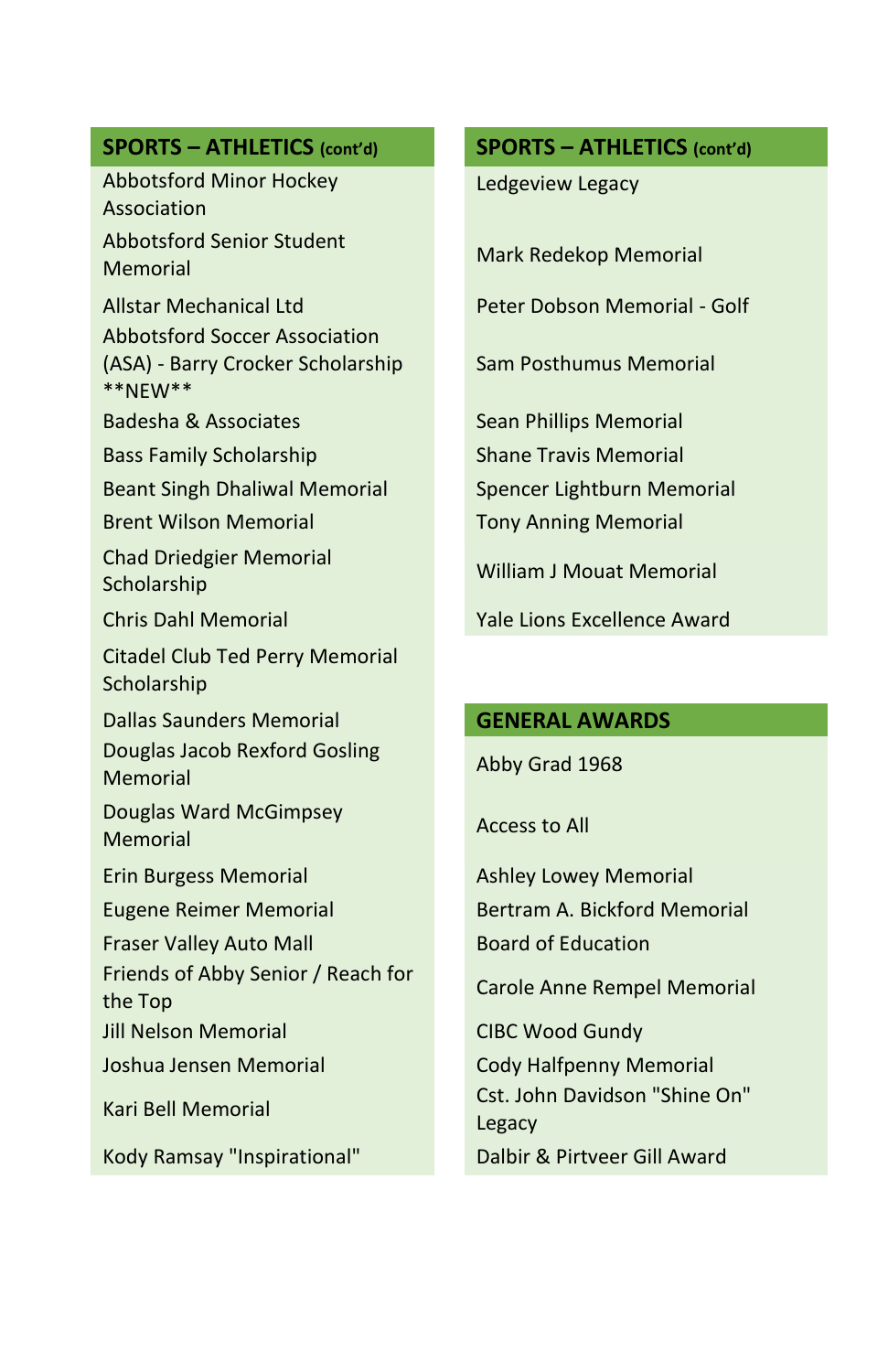#### **GENERAL AWARDS (cont'd)**

Dr. John Muir Memorial

Emily Haw Memorial Eveline Grace Hardy Memorial Fraser Valley Brain Injury Association - John Simpson Frieda T. Wiens Memorial

Gregory Potocky Memorial

James Fisher Memorial Katie McKenzie Memorial Rachel Thiessen Memorial RHSS Social Innovation Award RISE Annual Student Award Robert Bateman - PAC Rotary Club of Abbotsford - Sumas: "Triumph Over Adversity" Trevor Paul Dueck Memorial William J Mouat Memorial WJ Mouat Grad

## \*\***PLEASE NOTE THIS IS A GUIDELINE ONLY AND MAY NOT BE A COMPLETE LIST**

#### **PLEASE READ THE DIRECTORY CAREFULLY\*\***